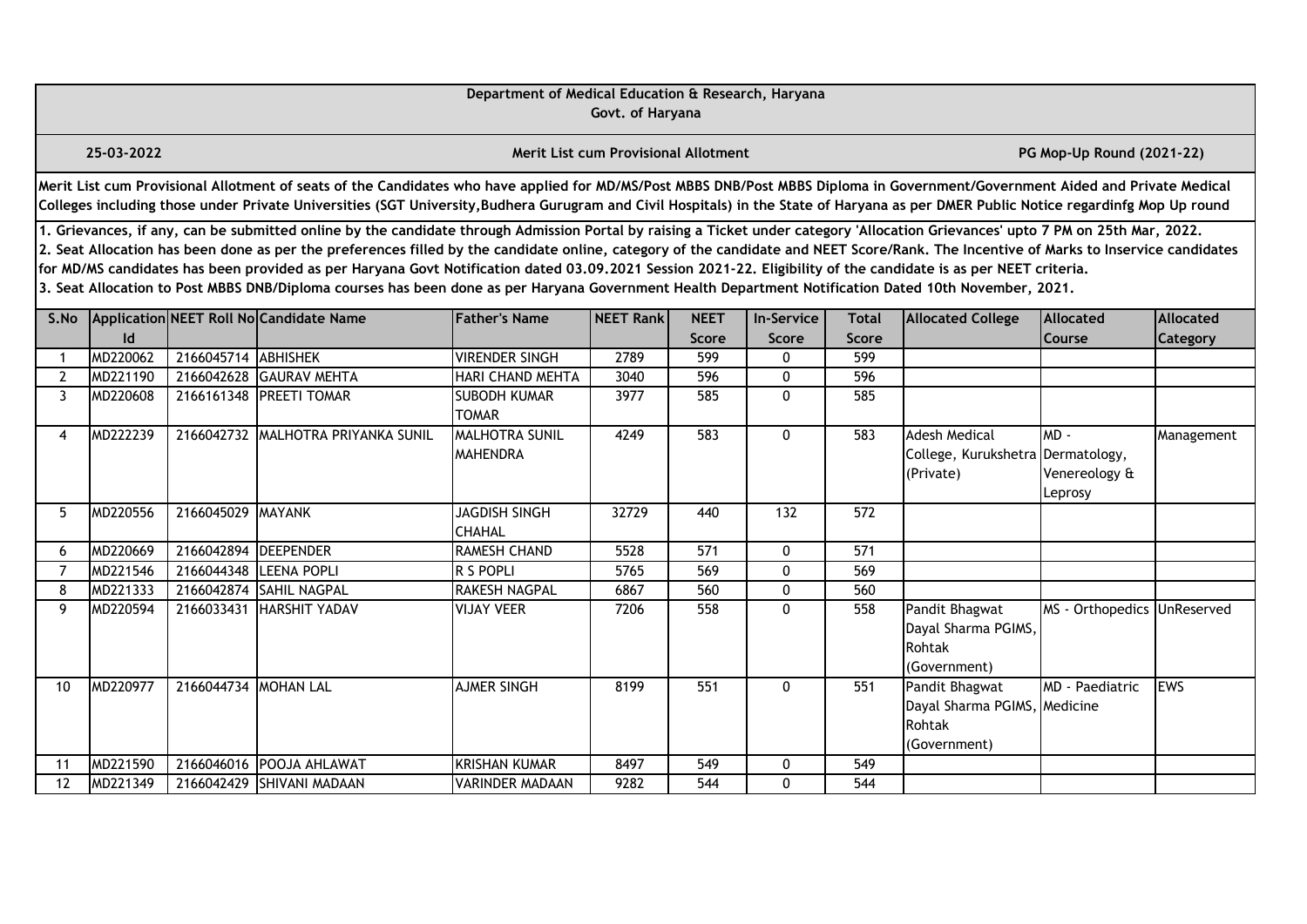|      |                                                                                                                                                                                                                                                                                                                                                                                                                                                                                                                                                                                                                                                                                                                                                  |                    |                                                                                                                                                                                                                                                                                                                                                                       | Department of Medical Education & Research, Haryana | Govt. of Haryana                            |                      |                            |                       |                                                                 |                                   |                              |  |  |
|------|--------------------------------------------------------------------------------------------------------------------------------------------------------------------------------------------------------------------------------------------------------------------------------------------------------------------------------------------------------------------------------------------------------------------------------------------------------------------------------------------------------------------------------------------------------------------------------------------------------------------------------------------------------------------------------------------------------------------------------------------------|--------------------|-----------------------------------------------------------------------------------------------------------------------------------------------------------------------------------------------------------------------------------------------------------------------------------------------------------------------------------------------------------------------|-----------------------------------------------------|---------------------------------------------|----------------------|----------------------------|-----------------------|-----------------------------------------------------------------|-----------------------------------|------------------------------|--|--|
|      | 25-03-2022                                                                                                                                                                                                                                                                                                                                                                                                                                                                                                                                                                                                                                                                                                                                       |                    |                                                                                                                                                                                                                                                                                                                                                                       |                                                     | <b>Merit List cum Provisional Allotment</b> |                      |                            |                       |                                                                 | PG Mop-Up Round (2021-22)         |                              |  |  |
|      |                                                                                                                                                                                                                                                                                                                                                                                                                                                                                                                                                                                                                                                                                                                                                  |                    | Merit List cum Provisional Allotment of seats of the Candidates who have applied for MD/MS/Post MBBS DNB/Post MBBS Diploma in Government/Government Aided and Private Medical<br>Colleges including those under Private Universities (SGT University, Budhera Gurugram and Civil Hospitals) in the State of Haryana as per DMER Public Notice regardinfg Mop Up round |                                                     |                                             |                      |                            |                       |                                                                 |                                   |                              |  |  |
|      | 1. Grievances, if any, can be submitted online by the candidate through Admission Portal by raising a Ticket under category 'Allocation Grievances' upto 7 PM on 25th Mar, 2022.<br>2. Seat Allocation has been done as per the preferences filled by the candidate online, category of the candidate and NEET Score/Rank. The Incentive of Marks to Inservice candidates<br>for MD/MS candidates has been provided as per Haryana Govt Notification dated 03.09.2021 Session 2021-22. Eligibility of the candidate is as per NEET criteria.<br>3. Seat Allocation to Post MBBS DNB/Diploma courses has been done as per Haryana Government Health Department Notification Dated 10th November, 2021.<br>Application NEET Roll No Candidate Name |                    |                                                                                                                                                                                                                                                                                                                                                                       |                                                     |                                             |                      |                            |                       |                                                                 |                                   |                              |  |  |
| S.No | Id                                                                                                                                                                                                                                                                                                                                                                                                                                                                                                                                                                                                                                                                                                                                               |                    |                                                                                                                                                                                                                                                                                                                                                                       | <b>Father's Name</b>                                | <b>NEET Rank</b>                            | <b>NEET</b><br>Score | <b>In-Service</b><br>Score | <b>Total</b><br>Score | <b>Allocated College</b>                                        | <b>Allocated</b><br><b>Course</b> | Allocated<br><b>Category</b> |  |  |
| 13   | MD221400                                                                                                                                                                                                                                                                                                                                                                                                                                                                                                                                                                                                                                                                                                                                         |                    | 2166045125 VIKRANT KHATKAR                                                                                                                                                                                                                                                                                                                                            | <b>DALBIR SINGH</b>                                 | 9633                                        | 542                  | 0                          | 542                   | Pandit Bhagwat<br>Dayal Sharma PGIMS,<br>Rohtak<br>(Government) | MS - Orthopedics UnReserved       |                              |  |  |
| 14   | MD220612                                                                                                                                                                                                                                                                                                                                                                                                                                                                                                                                                                                                                                                                                                                                         | 2166154851         | <b>PREETI SEHRAWAT</b>                                                                                                                                                                                                                                                                                                                                                | <b>MEHAR CHAND</b><br><b>SEHRAWAT</b>               | 10170                                       | 539                  | $\mathbf{0}$               | 539                   |                                                                 |                                   |                              |  |  |
| 15   | MD221091                                                                                                                                                                                                                                                                                                                                                                                                                                                                                                                                                                                                                                                                                                                                         | 2166044701         | ANUSHREE                                                                                                                                                                                                                                                                                                                                                              | <b>SUDHIR BANSAL</b>                                | 10267                                       | 538                  | $\mathbf{0}$               | 538                   |                                                                 |                                   |                              |  |  |
| 16   | MD220922                                                                                                                                                                                                                                                                                                                                                                                                                                                                                                                                                                                                                                                                                                                                         | 2166042465 SHUBHAM |                                                                                                                                                                                                                                                                                                                                                                       | <b>VISHWAJEET</b>                                   | 10297                                       | 538                  | 0                          | 538                   |                                                                 |                                   |                              |  |  |
| 17   | MD221307                                                                                                                                                                                                                                                                                                                                                                                                                                                                                                                                                                                                                                                                                                                                         |                    | 2166042903 SAHIL JANGRA                                                                                                                                                                                                                                                                                                                                               | <b>RAMNIWAS</b>                                     | 10447                                       | 537                  | 0                          | 537                   |                                                                 |                                   |                              |  |  |
| 18   | MD222215                                                                                                                                                                                                                                                                                                                                                                                                                                                                                                                                                                                                                                                                                                                                         |                    | 2166019515 SHASHI KUMAR SINGH                                                                                                                                                                                                                                                                                                                                         | <b>RAJDEO SINGH</b>                                 | 11099                                       | 532                  | $\mathbf{0}$               | 532                   | Adesh Medical<br>College, Kurukshetra<br>(Private)              | MS - Orthopedics Management       |                              |  |  |
| 19   | MD220209                                                                                                                                                                                                                                                                                                                                                                                                                                                                                                                                                                                                                                                                                                                                         |                    | 2166154958 VIVEK MUNJAL                                                                                                                                                                                                                                                                                                                                               | <b>PARDEEP MUNJAL</b>                               | 11544                                       | $\overline{530}$     | 0                          | 530                   |                                                                 |                                   |                              |  |  |
| 20   | MD220723                                                                                                                                                                                                                                                                                                                                                                                                                                                                                                                                                                                                                                                                                                                                         |                    | 2166046004 VIBHOR SACHDEVA                                                                                                                                                                                                                                                                                                                                            | <b>K LAL</b>                                        | 11595                                       | 530                  | $\mathbf{0}$               | 530                   |                                                                 |                                   |                              |  |  |
| 21   | MD220246                                                                                                                                                                                                                                                                                                                                                                                                                                                                                                                                                                                                                                                                                                                                         |                    | 2166043510 ISHITA TYAGI                                                                                                                                                                                                                                                                                                                                               | <b>KAPIL TYAGI</b>                                  | 11678                                       | 530                  | $\mathbf{0}$               | 530                   |                                                                 |                                   |                              |  |  |
| 22   | MD221637                                                                                                                                                                                                                                                                                                                                                                                                                                                                                                                                                                                                                                                                                                                                         |                    | 2166092845 DEEPAKSHI GUPTA                                                                                                                                                                                                                                                                                                                                            | <b>JAI PRAKASH GUPTA</b>                            | 11852                                       | $\overline{528}$     | 0                          | 528                   |                                                                 |                                   |                              |  |  |
| 23   | MD220671                                                                                                                                                                                                                                                                                                                                                                                                                                                                                                                                                                                                                                                                                                                                         | 2166044943 ANAMIKA |                                                                                                                                                                                                                                                                                                                                                                       | <b>GIAN PARKASH</b>                                 | 12332                                       | 526                  | 0                          | 526                   |                                                                 |                                   |                              |  |  |
| 24   | MD221428                                                                                                                                                                                                                                                                                                                                                                                                                                                                                                                                                                                                                                                                                                                                         |                    | 2166045152 PULKIT BANSAL                                                                                                                                                                                                                                                                                                                                              | <b>DINESH KUMAR</b><br><b>BANSAL</b>                | 12656                                       | 524                  | $\mathbf{0}$               | 524                   |                                                                 |                                   |                              |  |  |
| 25   | MD220122                                                                                                                                                                                                                                                                                                                                                                                                                                                                                                                                                                                                                                                                                                                                         |                    | 2166024319 PARUL NARWAR                                                                                                                                                                                                                                                                                                                                               | <b>ANIL KUMAR</b>                                   | 12786                                       | 523                  | 0                          | 523                   |                                                                 |                                   |                              |  |  |
| 26   | MD221020                                                                                                                                                                                                                                                                                                                                                                                                                                                                                                                                                                                                                                                                                                                                         |                    | 2166043613 DEEPENDER WASON                                                                                                                                                                                                                                                                                                                                            | N K WASON                                           | 13310                                       | 520                  | 0                          | 520                   |                                                                 |                                   |                              |  |  |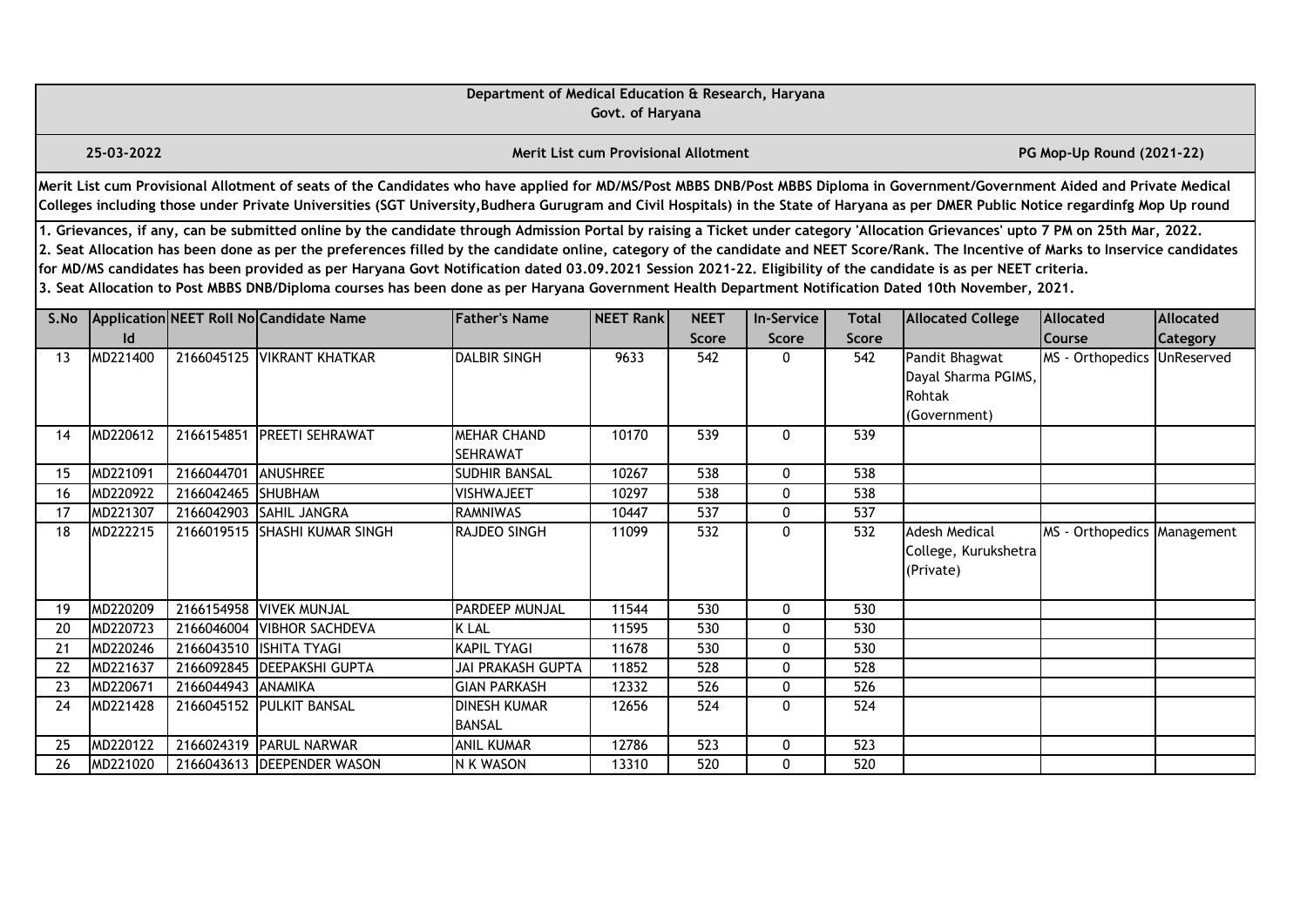|      |                                                                                                                                                                                                                                                                                                                                                                                                                                                                                                                                                                                                                                                                                                                                                  |                    |                                                                                                                                                                                                                                                                                                                                                                       | Department of Medical Education & Research, Haryana | Govt. of Haryana                     |                             |                            |                              |                                                                                |                                     |                              |  |  |
|------|--------------------------------------------------------------------------------------------------------------------------------------------------------------------------------------------------------------------------------------------------------------------------------------------------------------------------------------------------------------------------------------------------------------------------------------------------------------------------------------------------------------------------------------------------------------------------------------------------------------------------------------------------------------------------------------------------------------------------------------------------|--------------------|-----------------------------------------------------------------------------------------------------------------------------------------------------------------------------------------------------------------------------------------------------------------------------------------------------------------------------------------------------------------------|-----------------------------------------------------|--------------------------------------|-----------------------------|----------------------------|------------------------------|--------------------------------------------------------------------------------|-------------------------------------|------------------------------|--|--|
|      | 25-03-2022                                                                                                                                                                                                                                                                                                                                                                                                                                                                                                                                                                                                                                                                                                                                       |                    |                                                                                                                                                                                                                                                                                                                                                                       |                                                     | Merit List cum Provisional Allotment |                             |                            |                              |                                                                                | PG Mop-Up Round (2021-22)           |                              |  |  |
|      |                                                                                                                                                                                                                                                                                                                                                                                                                                                                                                                                                                                                                                                                                                                                                  |                    | Merit List cum Provisional Allotment of seats of the Candidates who have applied for MD/MS/Post MBBS DNB/Post MBBS Diploma in Government/Government Aided and Private Medical<br>Colleges including those under Private Universities (SGT University, Budhera Gurugram and Civil Hospitals) in the State of Haryana as per DMER Public Notice regardinfg Mop Up round |                                                     |                                      |                             |                            |                              |                                                                                |                                     |                              |  |  |
|      | 1. Grievances, if any, can be submitted online by the candidate through Admission Portal by raising a Ticket under category 'Allocation Grievances' upto 7 PM on 25th Mar, 2022.<br>2. Seat Allocation has been done as per the preferences filled by the candidate online, category of the candidate and NEET Score/Rank. The Incentive of Marks to Inservice candidates<br>for MD/MS candidates has been provided as per Haryana Govt Notification dated 03.09.2021 Session 2021-22. Eligibility of the candidate is as per NEET criteria.<br>3. Seat Allocation to Post MBBS DNB/Diploma courses has been done as per Haryana Government Health Department Notification Dated 10th November, 2021.<br>Application NEET Roll No Candidate Name |                    |                                                                                                                                                                                                                                                                                                                                                                       |                                                     |                                      |                             |                            |                              |                                                                                |                                     |                              |  |  |
| S.No | Id                                                                                                                                                                                                                                                                                                                                                                                                                                                                                                                                                                                                                                                                                                                                               |                    |                                                                                                                                                                                                                                                                                                                                                                       | <b>Father's Name</b>                                | <b>NEET Rank</b>                     | <b>NEET</b><br><b>Score</b> | <b>In-Service</b><br>Score | <b>Total</b><br><b>Score</b> | <b>Allocated College</b>                                                       | Allocated<br>Course                 | <b>Allocated</b><br>Category |  |  |
| 27   | MD221123                                                                                                                                                                                                                                                                                                                                                                                                                                                                                                                                                                                                                                                                                                                                         |                    | 2166043095 SHUBHAM AGGARWAL                                                                                                                                                                                                                                                                                                                                           | <b>VINOD AGGARWAL</b>                               | 13324                                | 520                         | $\Omega$                   | 520                          | Pandit Bhagwat<br>Dayal Sharma PGIMS, Anesthesiology<br>Rohtak<br>(Government) | MD -                                | UR IP                        |  |  |
| 28   | MD222202                                                                                                                                                                                                                                                                                                                                                                                                                                                                                                                                                                                                                                                                                                                                         |                    | 2166151957 MOHAMMAD ABDULLAH                                                                                                                                                                                                                                                                                                                                          | <b>QARI NAFEES AHMAD</b>                            | 14125                                | 516                         | $\mathbf{0}$               | 516                          | N.C. Medical<br>College, Israna<br>Panipat (Private)                           | MD - Radio-<br>diagnosis            | Management                   |  |  |
| 29   | MD221036                                                                                                                                                                                                                                                                                                                                                                                                                                                                                                                                                                                                                                                                                                                                         | 2166045419 ARCHANA |                                                                                                                                                                                                                                                                                                                                                                       | <b>RAMKARAN</b>                                     | 14442                                | 515                         | $\mathbf{0}$               | 515                          | Pandit Bhagwat<br>Dayal Sharma PGIMS,<br>Rohtak<br>(Government)                | $MS -$<br>Otorhinolaryngol<br>ogy   | UR IP                        |  |  |
| 30   | MD220423                                                                                                                                                                                                                                                                                                                                                                                                                                                                                                                                                                                                                                                                                                                                         |                    | 2166042767 BHUMIKA JESINGH                                                                                                                                                                                                                                                                                                                                            | NARESH JESINGH                                      | 14729                                | 513                         | $\mathbf{0}$               | 513                          | ESIC, Faridabad<br>(Government)                                                | MD - Obstetrics & BCA<br>Gynecology |                              |  |  |
| 31   | MD220100                                                                                                                                                                                                                                                                                                                                                                                                                                                                                                                                                                                                                                                                                                                                         | 2166045995         | <b>GAURAV BHARDWAJ</b>                                                                                                                                                                                                                                                                                                                                                | <b>GOPAL KRISHAN</b><br><b>BHARDWAJ</b>             | 14770                                | 513                         | 0                          | 513                          |                                                                                |                                     |                              |  |  |
| 32   | MD220191                                                                                                                                                                                                                                                                                                                                                                                                                                                                                                                                                                                                                                                                                                                                         | 2166155119 SHAKSHI |                                                                                                                                                                                                                                                                                                                                                                       | RAMESH JUNEJA                                       | 14844                                | $\overline{512}$            | 0                          | 512                          | Pandit Bhagwat<br>Dayal Sharma PGIMS, Anesthesiology<br>Rohtak<br>(Government) | $MD -$                              | UnReserved                   |  |  |
| 33   | MD222269                                                                                                                                                                                                                                                                                                                                                                                                                                                                                                                                                                                                                                                                                                                                         |                    | 2166164475 ASHISH KUMAR                                                                                                                                                                                                                                                                                                                                               | <b>ARUN KUMAR SINHA</b>                             | 15006                                | 511                         | $\mathbf{0}$               | 511                          | <b>Adesh Medical</b><br>College, Kurukshetra Medicine<br>(Private)             | MD - General                        | Management                   |  |  |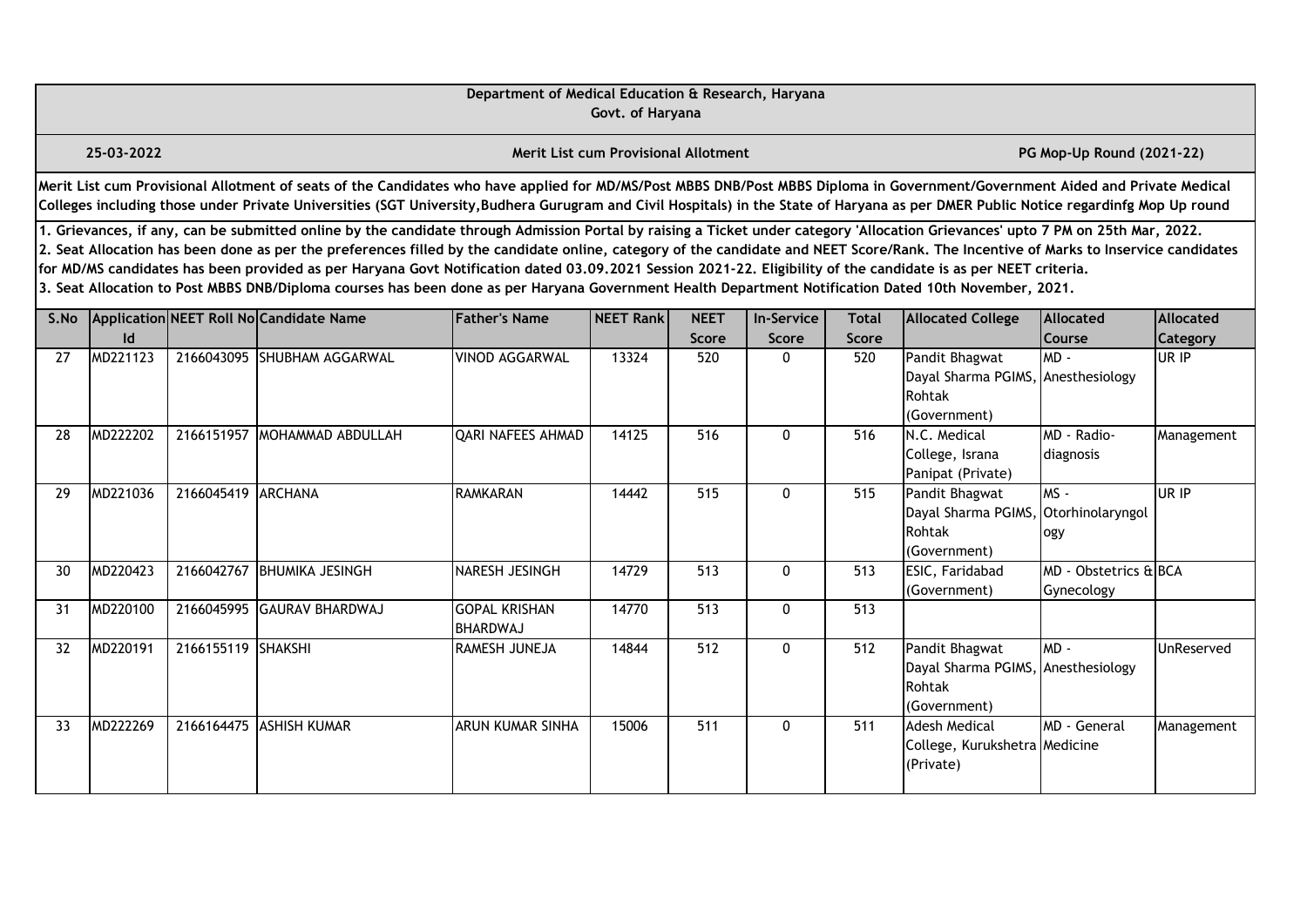|    |                                                                                                                                                                                                                                                                                                                                                                                                                                                                                                                                                                                                                                                                                                                                                       |                     |                                                                                                                                                                                                                                                                                                                                                                       | Department of Medical Education & Research, Haryana | Govt. of Haryana                     |                             |                            |                              |                                                                                |                            |                   |  |  |
|----|-------------------------------------------------------------------------------------------------------------------------------------------------------------------------------------------------------------------------------------------------------------------------------------------------------------------------------------------------------------------------------------------------------------------------------------------------------------------------------------------------------------------------------------------------------------------------------------------------------------------------------------------------------------------------------------------------------------------------------------------------------|---------------------|-----------------------------------------------------------------------------------------------------------------------------------------------------------------------------------------------------------------------------------------------------------------------------------------------------------------------------------------------------------------------|-----------------------------------------------------|--------------------------------------|-----------------------------|----------------------------|------------------------------|--------------------------------------------------------------------------------|----------------------------|-------------------|--|--|
|    | 25-03-2022                                                                                                                                                                                                                                                                                                                                                                                                                                                                                                                                                                                                                                                                                                                                            |                     |                                                                                                                                                                                                                                                                                                                                                                       |                                                     | Merit List cum Provisional Allotment |                             |                            |                              |                                                                                | PG Mop-Up Round (2021-22)  |                   |  |  |
|    |                                                                                                                                                                                                                                                                                                                                                                                                                                                                                                                                                                                                                                                                                                                                                       |                     | Merit List cum Provisional Allotment of seats of the Candidates who have applied for MD/MS/Post MBBS DNB/Post MBBS Diploma in Government/Government Aided and Private Medical<br>Colleges including those under Private Universities (SGT University, Budhera Gurugram and Civil Hospitals) in the State of Haryana as per DMER Public Notice regardinfg Mop Up round |                                                     |                                      |                             |                            |                              |                                                                                |                            |                   |  |  |
|    | 1. Grievances, if any, can be submitted online by the candidate through Admission Portal by raising a Ticket under category 'Allocation Grievances' upto 7 PM on 25th Mar, 2022.<br>2. Seat Allocation has been done as per the preferences filled by the candidate online, category of the candidate and NEET Score/Rank. The Incentive of Marks to Inservice candidates<br>for MD/MS candidates has been provided as per Haryana Govt Notification dated 03.09.2021 Session 2021-22. Eligibility of the candidate is as per NEET criteria.<br>3. Seat Allocation to Post MBBS DNB/Diploma courses has been done as per Haryana Government Health Department Notification Dated 10th November, 2021.<br>S.No Application NEET Roll No Candidate Name |                     |                                                                                                                                                                                                                                                                                                                                                                       |                                                     |                                      |                             |                            |                              |                                                                                |                            |                   |  |  |
|    | Id                                                                                                                                                                                                                                                                                                                                                                                                                                                                                                                                                                                                                                                                                                                                                    |                     |                                                                                                                                                                                                                                                                                                                                                                       | <b>Father's Name</b>                                | <b>NEET Rank</b>                     | <b>NEET</b><br><b>Score</b> | <b>In-Service</b><br>Score | <b>Total</b><br><b>Score</b> | <b>Allocated College</b>                                                       | <b>Allocated</b><br>Course | <b>Allocated</b>  |  |  |
| 34 | MD220516                                                                                                                                                                                                                                                                                                                                                                                                                                                                                                                                                                                                                                                                                                                                              |                     | 2166031999 NIKITA GULIA                                                                                                                                                                                                                                                                                                                                               | RANJEET SINGH                                       | 15715                                | 508                         | $\Omega$                   | 508                          | Pandit Bhagwat<br>Dayal Sharma PGIMS, Anesthesiology<br>Rohtak<br>(Government) | $MD -$                     | Category<br>UR IP |  |  |
| 35 | MD220316                                                                                                                                                                                                                                                                                                                                                                                                                                                                                                                                                                                                                                                                                                                                              | 2166044460          | <b>PREETI RANI</b>                                                                                                                                                                                                                                                                                                                                                    | RAM NIWAS SHARMA                                    | 15812                                | 508                         | 0                          | 508                          |                                                                                |                            |                   |  |  |
| 36 | MD220043                                                                                                                                                                                                                                                                                                                                                                                                                                                                                                                                                                                                                                                                                                                                              | 2166042266          | <b>UPASANA</b>                                                                                                                                                                                                                                                                                                                                                        | SANJEEV KUMAR                                       | 15826                                | 508                         | 0                          | 508                          | Pandit Bhagwat<br>Dayal Sharma PGIMS, Anesthesiology<br>Rohtak<br>(Government) | $MD -$                     | UnReserved        |  |  |
| 37 | MD221885                                                                                                                                                                                                                                                                                                                                                                                                                                                                                                                                                                                                                                                                                                                                              |                     | 2166164138 MD NAUSHAD ALAM                                                                                                                                                                                                                                                                                                                                            | <b>MD SHABBIR ANSARI</b>                            | 15837                                | 507                         | 0                          | 507                          | N.C. Medical<br>College, Israna<br>Panipat (Private)                           | MD - General<br>Medicine   | Management        |  |  |
| 38 | MD220253                                                                                                                                                                                                                                                                                                                                                                                                                                                                                                                                                                                                                                                                                                                                              | 2166045257          | NANCY RATHI                                                                                                                                                                                                                                                                                                                                                           | <b>AJMER SINGH RATHI</b>                            | 15997                                | 507                         | $\mathbf 0$                | 507                          | Pandit Bhagwat<br>Dayal Sharma PGIMS, Anesthesiology<br>Rohtak<br>(Government) | $MD -$                     | UnReserved        |  |  |
| 39 | MD221516                                                                                                                                                                                                                                                                                                                                                                                                                                                                                                                                                                                                                                                                                                                                              | 2166045430 KARISHMA |                                                                                                                                                                                                                                                                                                                                                                       | <b>RAVINDER KUMAR</b>                               | 16188                                | 506                         | 0                          | 506                          |                                                                                |                            |                   |  |  |
| 40 | MD221511                                                                                                                                                                                                                                                                                                                                                                                                                                                                                                                                                                                                                                                                                                                                              | 2166043622          | <b>GAURAV DHILLON</b>                                                                                                                                                                                                                                                                                                                                                 | <b>NARENDER SINGH</b><br><b>DHILLON</b>             | 16293                                | 505                         | $\mathbf{0}$               | 505                          |                                                                                |                            |                   |  |  |
| 41 | MD221186                                                                                                                                                                                                                                                                                                                                                                                                                                                                                                                                                                                                                                                                                                                                              | 2166044935 SAMIKSHA |                                                                                                                                                                                                                                                                                                                                                                       | <b>FATEH SINGH</b>                                  | 16469                                | 505                         | 0                          | 505                          | Pandit Bhagwat<br>Dayal Sharma PGIMS, Anesthesiology<br>Rohtak<br>(Government) | $MD -$                     | UnReserved        |  |  |
| 42 | MD220734                                                                                                                                                                                                                                                                                                                                                                                                                                                                                                                                                                                                                                                                                                                                              | 2166155330 TWINKLE  |                                                                                                                                                                                                                                                                                                                                                                       | <b>SUNIL KUMAR</b>                                  | 16707                                | 504                         | 0                          | 504                          |                                                                                |                            |                   |  |  |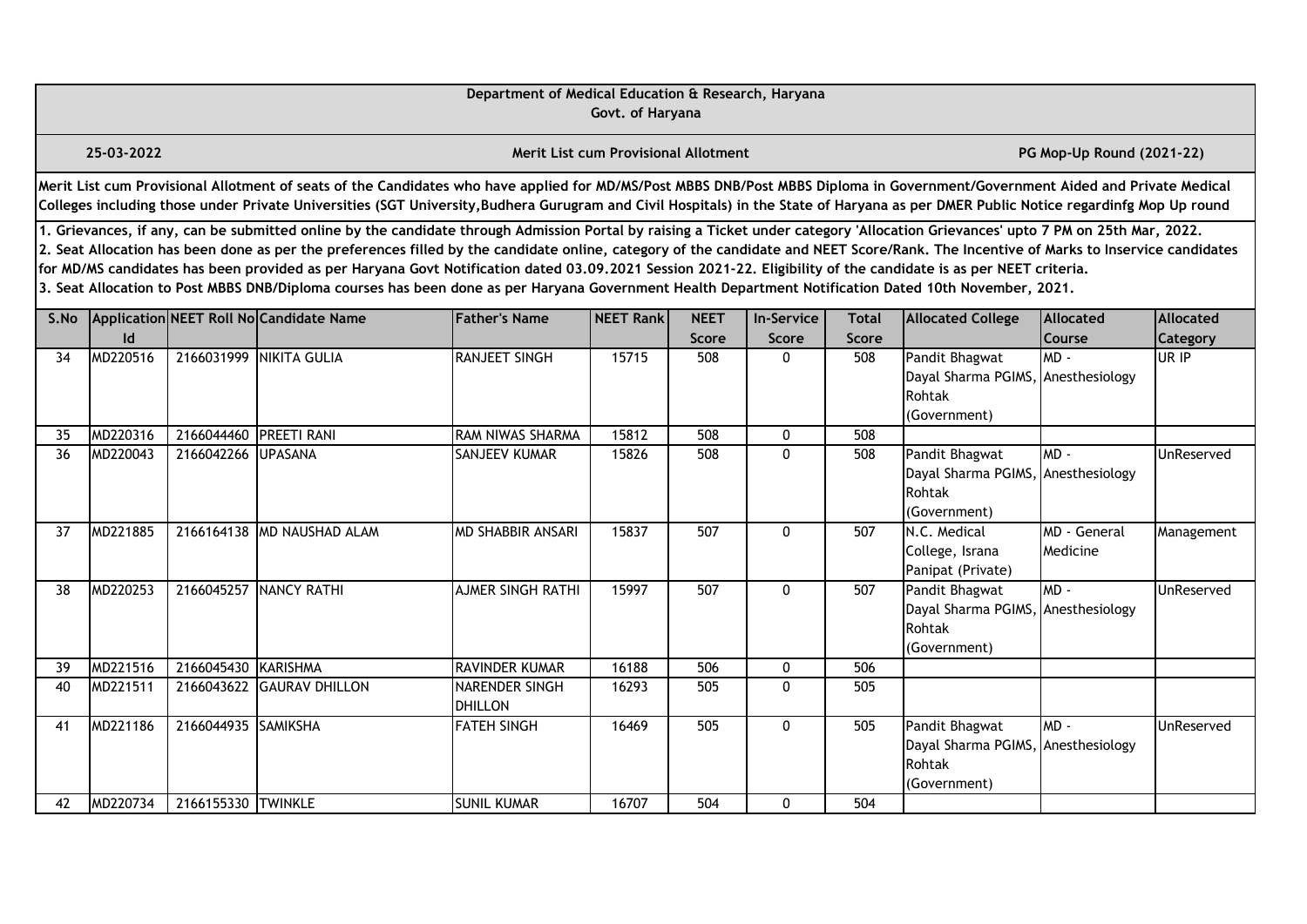|      |                                                                                                                                                                                                                                                                                                                                                                                                                                                                                                                                                                                                                                                                                                                                                  |                  |                                                                                                                                                                                                                                                                                                                                                                       | Department of Medical Education & Research, Haryana | Govt. of Haryana                            |                      |                            |                              |                                                                                |                                    |                       |  |  |
|------|--------------------------------------------------------------------------------------------------------------------------------------------------------------------------------------------------------------------------------------------------------------------------------------------------------------------------------------------------------------------------------------------------------------------------------------------------------------------------------------------------------------------------------------------------------------------------------------------------------------------------------------------------------------------------------------------------------------------------------------------------|------------------|-----------------------------------------------------------------------------------------------------------------------------------------------------------------------------------------------------------------------------------------------------------------------------------------------------------------------------------------------------------------------|-----------------------------------------------------|---------------------------------------------|----------------------|----------------------------|------------------------------|--------------------------------------------------------------------------------|------------------------------------|-----------------------|--|--|
|      | 25-03-2022                                                                                                                                                                                                                                                                                                                                                                                                                                                                                                                                                                                                                                                                                                                                       |                  |                                                                                                                                                                                                                                                                                                                                                                       |                                                     | <b>Merit List cum Provisional Allotment</b> |                      |                            |                              |                                                                                | PG Mop-Up Round (2021-22)          |                       |  |  |
|      |                                                                                                                                                                                                                                                                                                                                                                                                                                                                                                                                                                                                                                                                                                                                                  |                  | Merit List cum Provisional Allotment of seats of the Candidates who have applied for MD/MS/Post MBBS DNB/Post MBBS Diploma in Government/Government Aided and Private Medical<br>Colleges including those under Private Universities (SGT University, Budhera Gurugram and Civil Hospitals) in the State of Haryana as per DMER Public Notice regardinfg Mop Up round |                                                     |                                             |                      |                            |                              |                                                                                |                                    |                       |  |  |
|      | 1. Grievances, if any, can be submitted online by the candidate through Admission Portal by raising a Ticket under category 'Allocation Grievances' upto 7 PM on 25th Mar, 2022.<br>2. Seat Allocation has been done as per the preferences filled by the candidate online, category of the candidate and NEET Score/Rank. The Incentive of Marks to Inservice candidates<br>for MD/MS candidates has been provided as per Haryana Govt Notification dated 03.09.2021 Session 2021-22. Eligibility of the candidate is as per NEET criteria.<br>3. Seat Allocation to Post MBBS DNB/Diploma courses has been done as per Haryana Government Health Department Notification Dated 10th November, 2021.<br>Application NEET Roll No Candidate Name |                  |                                                                                                                                                                                                                                                                                                                                                                       |                                                     |                                             |                      |                            |                              |                                                                                |                                    |                       |  |  |
| S.No | Id                                                                                                                                                                                                                                                                                                                                                                                                                                                                                                                                                                                                                                                                                                                                               |                  |                                                                                                                                                                                                                                                                                                                                                                       | <b>Father's Name</b>                                | NEET Rank                                   | <b>NEET</b><br>Score | <b>In-Service</b><br>Score | <b>Total</b><br><b>Score</b> | <b>Allocated College</b>                                                       | <b>Allocated</b><br>Course         | Allocated<br>Category |  |  |
| 43   | MD221370                                                                                                                                                                                                                                                                                                                                                                                                                                                                                                                                                                                                                                                                                                                                         | 2166045191 SAGAR |                                                                                                                                                                                                                                                                                                                                                                       | <b>HOSHIYAR SINGH</b>                               | 17137                                       | 501                  | $\Omega$                   | 501                          | <b>Adesh Medical</b><br>College, Kurukshetra Dermatology,<br>(Private)         | $MD -$<br>Venereology &<br>Leprosy | UnReserved            |  |  |
| 44   | MD221175                                                                                                                                                                                                                                                                                                                                                                                                                                                                                                                                                                                                                                                                                                                                         | 2166044067       | <b>PARAS MANOCHA</b>                                                                                                                                                                                                                                                                                                                                                  | YOGESH KUMAR<br><b>MANOCHA</b>                      | 17423                                       | 500                  | $\mathbf{0}$               | 500                          |                                                                                |                                    |                       |  |  |
| 45   | MD221827                                                                                                                                                                                                                                                                                                                                                                                                                                                                                                                                                                                                                                                                                                                                         |                  | 2166024659 RAHUL DAYORA                                                                                                                                                                                                                                                                                                                                               | <b>SUNIL DUTT</b>                                   | 17531                                       | 500                  | 0                          | 500                          | Pandit Bhagwat<br>Dayal Sharma PGIMS,<br>Rohtak<br>(Government)                | $MS -$<br>Otorhinolaryngol<br>ogy  | <b>BCA</b>            |  |  |
| 46   | MD220010                                                                                                                                                                                                                                                                                                                                                                                                                                                                                                                                                                                                                                                                                                                                         | 2166043162       | NEHA GARG                                                                                                                                                                                                                                                                                                                                                             | SATISH KUMAR GARG                                   | 18305                                       | 496                  | $\mathbf 0$                | 496                          |                                                                                |                                    |                       |  |  |
| 47   | MD221650                                                                                                                                                                                                                                                                                                                                                                                                                                                                                                                                                                                                                                                                                                                                         | 2166154463       | <b>AMANPREET KAUR</b>                                                                                                                                                                                                                                                                                                                                                 | <b>BOGA SINGH</b>                                   | 18378                                       | 496                  | $\mathbf 0$                | 496                          |                                                                                |                                    |                       |  |  |
| 48   | MD220396                                                                                                                                                                                                                                                                                                                                                                                                                                                                                                                                                                                                                                                                                                                                         |                  | 2166031196 NADA HABIB UR REHMAN                                                                                                                                                                                                                                                                                                                                       | <b>HABIB UR REHMAN</b>                              | 18476                                       | 495                  | 0                          | 495                          | Pandit Bhagwat<br>Dayal Sharma PGIMS, Anesthesiology<br>Rohtak<br>(Government) | MD-                                | <b>BCB</b>            |  |  |
| 49   | MD220523                                                                                                                                                                                                                                                                                                                                                                                                                                                                                                                                                                                                                                                                                                                                         |                  | 2166031787 SHUBHAM HARITASH                                                                                                                                                                                                                                                                                                                                           | <b>SUSHIL KUMAR</b><br><b>SHARMA</b>                | 18980                                       | 493                  | 0                          | 493                          |                                                                                |                                    |                       |  |  |
| 50   | MD220116                                                                                                                                                                                                                                                                                                                                                                                                                                                                                                                                                                                                                                                                                                                                         | 2166044548       | <b>POOJA SINGLA</b>                                                                                                                                                                                                                                                                                                                                                   | ROHTASH SINGLA                                      | 19191                                       | 492                  | 0                          | 492                          |                                                                                |                                    |                       |  |  |
| 51   | MD220735                                                                                                                                                                                                                                                                                                                                                                                                                                                                                                                                                                                                                                                                                                                                         | 2166044182       | <b>TANISHA</b>                                                                                                                                                                                                                                                                                                                                                        | <b>MADAN LAL</b>                                    | 19515                                       | 491                  | $\mathbf 0$                | 491                          |                                                                                |                                    |                       |  |  |
| 52   | MD220775                                                                                                                                                                                                                                                                                                                                                                                                                                                                                                                                                                                                                                                                                                                                         | 2166046315       | <b>ADITYA SHARMA</b>                                                                                                                                                                                                                                                                                                                                                  | R K SHARMA                                          | 19757                                       | 490                  | $\mathbf{0}$               | 490                          |                                                                                |                                    |                       |  |  |
| 53   | MD221411                                                                                                                                                                                                                                                                                                                                                                                                                                                                                                                                                                                                                                                                                                                                         | 2166045420       | <b>SANJAY KUMAR</b>                                                                                                                                                                                                                                                                                                                                                   | <b>RAMKUMAR</b>                                     | 20294                                       | 487                  | $\mathbf 0$                | 487                          |                                                                                |                                    |                       |  |  |
| 54   | MD221456                                                                                                                                                                                                                                                                                                                                                                                                                                                                                                                                                                                                                                                                                                                                         | 2166045692       | JASVEER SINGH                                                                                                                                                                                                                                                                                                                                                         | <b>VIJAY SINGH</b>                                  | 20549                                       | 486                  | 0                          | 486                          |                                                                                |                                    |                       |  |  |
| 55   | MD220313                                                                                                                                                                                                                                                                                                                                                                                                                                                                                                                                                                                                                                                                                                                                         | 2166044883       | PRERNA                                                                                                                                                                                                                                                                                                                                                                | <b>DALIP KUMAR</b>                                  | 20670                                       | 486                  | 0                          | 486                          |                                                                                |                                    |                       |  |  |
| 56   | MD220113                                                                                                                                                                                                                                                                                                                                                                                                                                                                                                                                                                                                                                                                                                                                         | 2166154987 PRITI |                                                                                                                                                                                                                                                                                                                                                                       | PREM CHAND                                          | 21233                                       | 483                  | $\mathbf 0$                | 483                          |                                                                                |                                    |                       |  |  |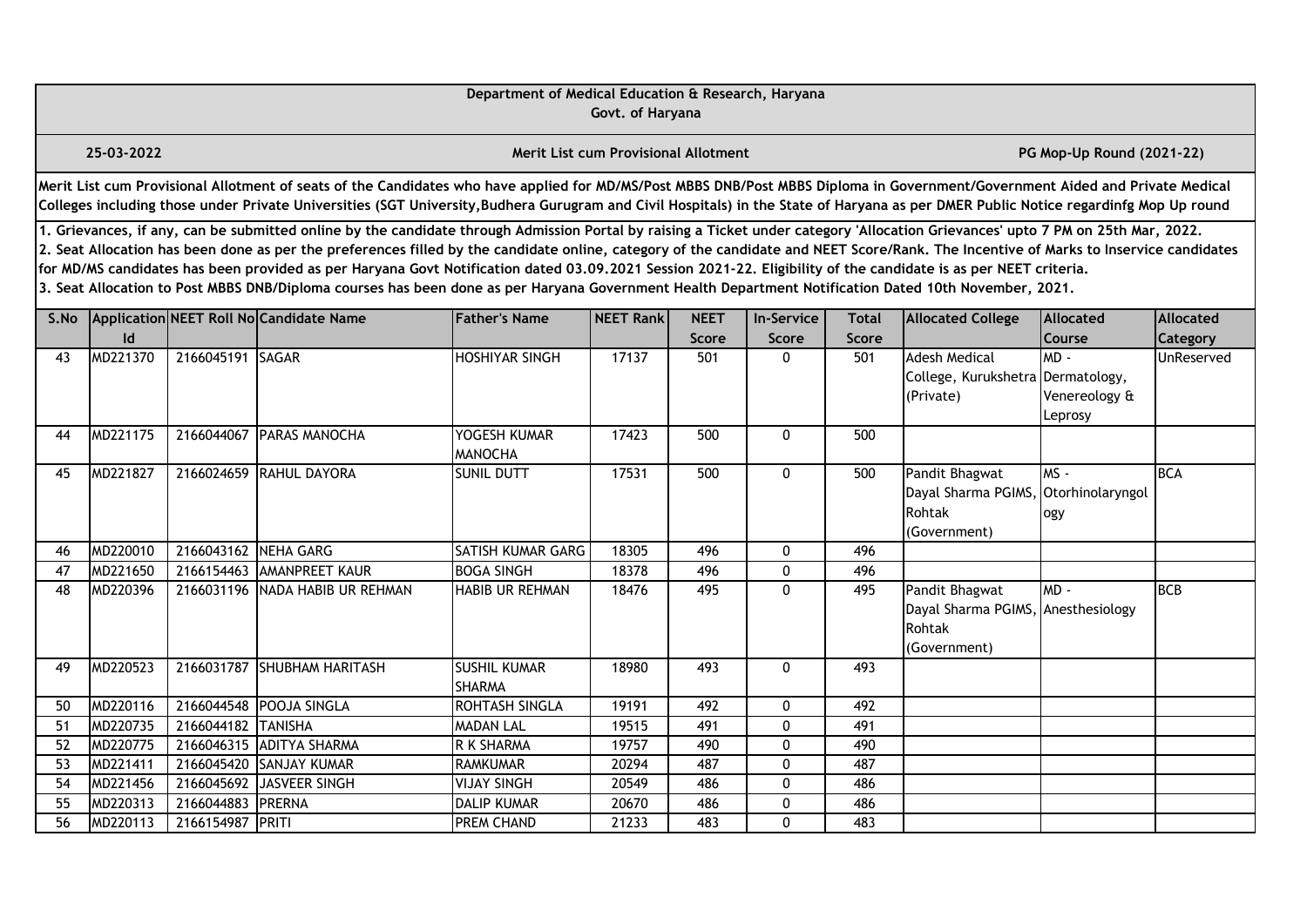|      |                                                                                                                                                                                                                                                                                                                                                                                                                                                                                                                                                                                                                                                                                                                                                                                                                                                                                                 |                     |                                                                                                                                                                                                                                                                                                                                                                       | Department of Medical Education & Research, Haryana | Govt. of Haryana                            |       |              |       |                                                                    |                           |            |  |  |
|------|-------------------------------------------------------------------------------------------------------------------------------------------------------------------------------------------------------------------------------------------------------------------------------------------------------------------------------------------------------------------------------------------------------------------------------------------------------------------------------------------------------------------------------------------------------------------------------------------------------------------------------------------------------------------------------------------------------------------------------------------------------------------------------------------------------------------------------------------------------------------------------------------------|---------------------|-----------------------------------------------------------------------------------------------------------------------------------------------------------------------------------------------------------------------------------------------------------------------------------------------------------------------------------------------------------------------|-----------------------------------------------------|---------------------------------------------|-------|--------------|-------|--------------------------------------------------------------------|---------------------------|------------|--|--|
|      | 25-03-2022                                                                                                                                                                                                                                                                                                                                                                                                                                                                                                                                                                                                                                                                                                                                                                                                                                                                                      |                     |                                                                                                                                                                                                                                                                                                                                                                       |                                                     | <b>Merit List cum Provisional Allotment</b> |       |              |       |                                                                    | PG Mop-Up Round (2021-22) |            |  |  |
|      |                                                                                                                                                                                                                                                                                                                                                                                                                                                                                                                                                                                                                                                                                                                                                                                                                                                                                                 |                     | Merit List cum Provisional Allotment of seats of the Candidates who have applied for MD/MS/Post MBBS DNB/Post MBBS Diploma in Government/Government Aided and Private Medical<br>Colleges including those under Private Universities (SGT University, Budhera Gurugram and Civil Hospitals) in the State of Haryana as per DMER Public Notice regardinfg Mop Up round |                                                     |                                             |       |              |       |                                                                    |                           |            |  |  |
|      | 1. Grievances, if any, can be submitted online by the candidate through Admission Portal by raising a Ticket under category 'Allocation Grievances' upto 7 PM on 25th Mar, 2022.<br>2. Seat Allocation has been done as per the preferences filled by the candidate online, category of the candidate and NEET Score/Rank. The Incentive of Marks to Inservice candidates<br>for MD/MS candidates has been provided as per Haryana Govt Notification dated 03.09.2021 Session 2021-22. Eligibility of the candidate is as per NEET criteria.<br>3. Seat Allocation to Post MBBS DNB/Diploma courses has been done as per Haryana Government Health Department Notification Dated 10th November, 2021.<br>Application NEET Roll No Candidate Name<br><b>Father's Name</b><br>NEET Rank<br><b>NEET</b><br><b>Allocated College</b><br>Allocated<br><b>Allocated</b><br><b>In-Service</b><br>Total |                     |                                                                                                                                                                                                                                                                                                                                                                       |                                                     |                                             |       |              |       |                                                                    |                           |            |  |  |
| S.No | Id                                                                                                                                                                                                                                                                                                                                                                                                                                                                                                                                                                                                                                                                                                                                                                                                                                                                                              |                     |                                                                                                                                                                                                                                                                                                                                                                       |                                                     |                                             | Score | Score        | Score |                                                                    | Course                    | Category   |  |  |
| 57   | MD220437                                                                                                                                                                                                                                                                                                                                                                                                                                                                                                                                                                                                                                                                                                                                                                                                                                                                                        |                     | 2166155342 NEHA KHATRI                                                                                                                                                                                                                                                                                                                                                | <b>SURENDER KHATRI</b>                              | 21472                                       | 482   | 0            | 482   |                                                                    |                           |            |  |  |
| 58   | MD221668                                                                                                                                                                                                                                                                                                                                                                                                                                                                                                                                                                                                                                                                                                                                                                                                                                                                                        | 2166079594          | KHANDE SIDDHESHWAR<br><b>GORKSHANATH</b>                                                                                                                                                                                                                                                                                                                              | <b>GORKSHANATH</b>                                  | 21605                                       | 482   | $\mathbf{0}$ | 482   | <b>Adesh Medical</b><br>College, Kurukshetra Medicine<br>(Private) | MD - General              | Management |  |  |
| 59   | MD221280                                                                                                                                                                                                                                                                                                                                                                                                                                                                                                                                                                                                                                                                                                                                                                                                                                                                                        |                     | 2166043544 SUNIL YADAV                                                                                                                                                                                                                                                                                                                                                | <b>LAXMAN SINGH</b>                                 | 21758                                       | 481   | 0            | 481   |                                                                    |                           |            |  |  |
| 60   | MD221350                                                                                                                                                                                                                                                                                                                                                                                                                                                                                                                                                                                                                                                                                                                                                                                                                                                                                        | 2166044885 PRITAM   |                                                                                                                                                                                                                                                                                                                                                                       | <b>DARSHAN KUMAR</b><br>SAINI                       | 21954                                       | 480   | $\Omega$     | 480   |                                                                    |                           |            |  |  |
| 61   | MD220848                                                                                                                                                                                                                                                                                                                                                                                                                                                                                                                                                                                                                                                                                                                                                                                                                                                                                        |                     | 2166045135 PREETI YADAV                                                                                                                                                                                                                                                                                                                                               | <b>DEVENDER YADAV</b>                               | 21978                                       | 480   | 0            | 480   |                                                                    |                           |            |  |  |
| 62   | MD220482                                                                                                                                                                                                                                                                                                                                                                                                                                                                                                                                                                                                                                                                                                                                                                                                                                                                                        |                     | 2166044409 NITIN JINDAL                                                                                                                                                                                                                                                                                                                                               | RAJESH JINDAL                                       | 22122                                       | 480   | 0            | 480   |                                                                    |                           |            |  |  |
| 63   | MD220422                                                                                                                                                                                                                                                                                                                                                                                                                                                                                                                                                                                                                                                                                                                                                                                                                                                                                        | 2166154664          | <b>JUBIN NAIN</b>                                                                                                                                                                                                                                                                                                                                                     | <b>JAGBIR SINGH NAIN</b>                            | 22379                                       | 478   | 0            | 478   |                                                                    |                           |            |  |  |
| 64   | MD221013                                                                                                                                                                                                                                                                                                                                                                                                                                                                                                                                                                                                                                                                                                                                                                                                                                                                                        |                     | 2166032288 SHIKHA GUPTA                                                                                                                                                                                                                                                                                                                                               | SANJAY KUMAR<br><b>GUPTA</b>                        | 22570                                       | 478   | $\Omega$     | 478   |                                                                    |                           |            |  |  |
| 65   | MD220684                                                                                                                                                                                                                                                                                                                                                                                                                                                                                                                                                                                                                                                                                                                                                                                                                                                                                        | 2166045371 SUMIT    |                                                                                                                                                                                                                                                                                                                                                                       | <b>PRAKASH</b>                                      | 23073                                       | 476   | 0            | 476   |                                                                    |                           |            |  |  |
| 66   | MD220477                                                                                                                                                                                                                                                                                                                                                                                                                                                                                                                                                                                                                                                                                                                                                                                                                                                                                        |                     | 2166044386 SONU BENIWAL                                                                                                                                                                                                                                                                                                                                               | RAJBIR SINGH<br><b>BENIWAL</b>                      | 23389                                       | 475   | 0            | 475   |                                                                    |                           |            |  |  |
| 67   | MD220428                                                                                                                                                                                                                                                                                                                                                                                                                                                                                                                                                                                                                                                                                                                                                                                                                                                                                        | 2166044677          | <b>LOKESH KUMAR</b>                                                                                                                                                                                                                                                                                                                                                   | SOHAN LAL JINDAL                                    | 24053                                       | 471   | 0            | 471   |                                                                    |                           |            |  |  |
| 68   | MD222136                                                                                                                                                                                                                                                                                                                                                                                                                                                                                                                                                                                                                                                                                                                                                                                                                                                                                        |                     | 2166020910 SHEO KAPOOR                                                                                                                                                                                                                                                                                                                                                | <b>BASUDEO PRASAD</b>                               | 24062                                       | 471   | 0            | 471   |                                                                    |                           |            |  |  |
| 69   | MD220858                                                                                                                                                                                                                                                                                                                                                                                                                                                                                                                                                                                                                                                                                                                                                                                                                                                                                        |                     | 2166044736 ANUSHKA AGGARWAL                                                                                                                                                                                                                                                                                                                                           | ALOK AGGARWAL                                       | 24152                                       | 471   | $\mathbf{0}$ | 471   |                                                                    |                           |            |  |  |
| 70   | MD220803                                                                                                                                                                                                                                                                                                                                                                                                                                                                                                                                                                                                                                                                                                                                                                                                                                                                                        | 2166046020          | <b>MANPREET MALIK</b>                                                                                                                                                                                                                                                                                                                                                 | MAHABIR MALIK                                       | 24581                                       | 470   | 0            | 470   |                                                                    |                           |            |  |  |
| 71   | MD220658                                                                                                                                                                                                                                                                                                                                                                                                                                                                                                                                                                                                                                                                                                                                                                                                                                                                                        | 2166105223          | MANISHA                                                                                                                                                                                                                                                                                                                                                               | <b>OM PARKASH</b>                                   | 24676                                       | 469   | $\mathbf{0}$ | 469   | Pandit Bhagwat<br>Dayal Sharma PGIMS,<br>Rohtak<br>(Government)    | MD - Pathology            | UnReserved |  |  |
| 72   | MD221464                                                                                                                                                                                                                                                                                                                                                                                                                                                                                                                                                                                                                                                                                                                                                                                                                                                                                        | 2166044114 VAISHALI |                                                                                                                                                                                                                                                                                                                                                                       | <b>JOGMANI SHARMA</b>                               | 24861                                       | 469   | 0            | 469   |                                                                    |                           |            |  |  |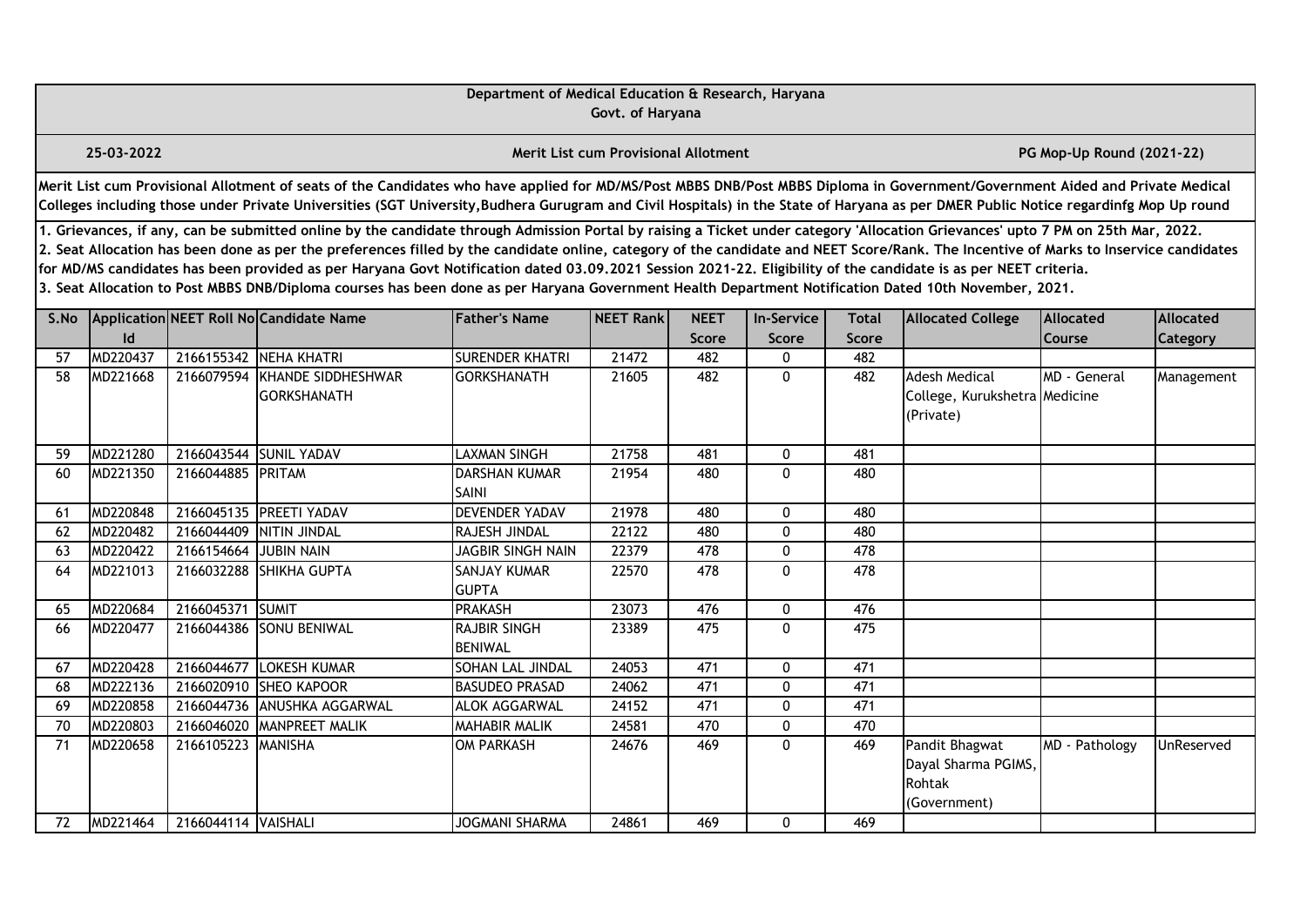|      |                                                                                                                                                                                                                                                                                                                                                                                                                                                                                                                                                                                                                                                                                                                                                  |                  |                                                                                                                                                                                                                                                                                                                                                                       | Department of Medical Education & Research, Haryana | Govt. of Haryana                            |                     |                   |              |                                                                             |                           |                  |  |  |
|------|--------------------------------------------------------------------------------------------------------------------------------------------------------------------------------------------------------------------------------------------------------------------------------------------------------------------------------------------------------------------------------------------------------------------------------------------------------------------------------------------------------------------------------------------------------------------------------------------------------------------------------------------------------------------------------------------------------------------------------------------------|------------------|-----------------------------------------------------------------------------------------------------------------------------------------------------------------------------------------------------------------------------------------------------------------------------------------------------------------------------------------------------------------------|-----------------------------------------------------|---------------------------------------------|---------------------|-------------------|--------------|-----------------------------------------------------------------------------|---------------------------|------------------|--|--|
|      | 25-03-2022                                                                                                                                                                                                                                                                                                                                                                                                                                                                                                                                                                                                                                                                                                                                       |                  |                                                                                                                                                                                                                                                                                                                                                                       |                                                     | <b>Merit List cum Provisional Allotment</b> |                     |                   |              |                                                                             | PG Mop-Up Round (2021-22) |                  |  |  |
|      |                                                                                                                                                                                                                                                                                                                                                                                                                                                                                                                                                                                                                                                                                                                                                  |                  | Merit List cum Provisional Allotment of seats of the Candidates who have applied for MD/MS/Post MBBS DNB/Post MBBS Diploma in Government/Government Aided and Private Medical<br>Colleges including those under Private Universities (SGT University, Budhera Gurugram and Civil Hospitals) in the State of Haryana as per DMER Public Notice regardinfg Mop Up round |                                                     |                                             |                     |                   |              |                                                                             |                           |                  |  |  |
|      | 1. Grievances, if any, can be submitted online by the candidate through Admission Portal by raising a Ticket under category 'Allocation Grievances' upto 7 PM on 25th Mar, 2022.<br>2. Seat Allocation has been done as per the preferences filled by the candidate online, category of the candidate and NEET Score/Rank. The Incentive of Marks to Inservice candidates<br>for MD/MS candidates has been provided as per Haryana Govt Notification dated 03.09.2021 Session 2021-22. Eligibility of the candidate is as per NEET criteria.<br>3. Seat Allocation to Post MBBS DNB/Diploma courses has been done as per Haryana Government Health Department Notification Dated 10th November, 2021.<br>Application NEET Roll No Candidate Name |                  |                                                                                                                                                                                                                                                                                                                                                                       |                                                     |                                             |                     |                   |              |                                                                             |                           |                  |  |  |
| S.No |                                                                                                                                                                                                                                                                                                                                                                                                                                                                                                                                                                                                                                                                                                                                                  |                  |                                                                                                                                                                                                                                                                                                                                                                       | <b>Father's Name</b>                                | NEET Rank                                   | <b>NEET</b>         | <b>In-Service</b> | <b>Total</b> | <b>Allocated College</b>                                                    | <b>Allocated</b>          | <b>Allocated</b> |  |  |
| 73   | $\mathsf{Id}$<br>MD221890                                                                                                                                                                                                                                                                                                                                                                                                                                                                                                                                                                                                                                                                                                                        |                  | 2166044755 MOHIT KAUSHIK                                                                                                                                                                                                                                                                                                                                              | <b>ANIL KUMAR</b>                                   | 24912                                       | <b>Score</b><br>468 | Score<br>0        | Score<br>468 |                                                                             | Course                    | Category         |  |  |
| 74   | MD220881                                                                                                                                                                                                                                                                                                                                                                                                                                                                                                                                                                                                                                                                                                                                         | 2166044493       | <b>VARUN MEHTA</b>                                                                                                                                                                                                                                                                                                                                                    | <b>RAMESH KUMAR</b><br><b>MEHTA</b>                 | 25201                                       | 467                 | $\mathbf{0}$      | 467          |                                                                             |                           |                  |  |  |
| 75   | MD221016                                                                                                                                                                                                                                                                                                                                                                                                                                                                                                                                                                                                                                                                                                                                         | 2166043975 PRIYA |                                                                                                                                                                                                                                                                                                                                                                       | <b>SURAJ BHAN YADAV</b>                             | 25203                                       | 467                 | $\mathbf 0$       | 467          |                                                                             |                           |                  |  |  |
| 76   | MD220860                                                                                                                                                                                                                                                                                                                                                                                                                                                                                                                                                                                                                                                                                                                                         | 2166105154       | NEERAJ                                                                                                                                                                                                                                                                                                                                                                | <b>MAHENDRA PAL</b>                                 | 25246                                       | 467                 | 0                 | 467          |                                                                             |                           |                  |  |  |
| 77   | MD221537                                                                                                                                                                                                                                                                                                                                                                                                                                                                                                                                                                                                                                                                                                                                         | 2166044177       | <b>DIKSHA</b>                                                                                                                                                                                                                                                                                                                                                         | <b>LAXMI NARAYAN</b>                                | 25390                                       | 466                 | 0                 | 466          |                                                                             |                           |                  |  |  |
| 78   | MD221986                                                                                                                                                                                                                                                                                                                                                                                                                                                                                                                                                                                                                                                                                                                                         | 2166108084       | <b>ANKITA AHLAWAT</b>                                                                                                                                                                                                                                                                                                                                                 | SANJAY AHLAWAT                                      | 25391                                       | 466                 | 0                 | 466          |                                                                             |                           |                  |  |  |
| 79   | MD220597                                                                                                                                                                                                                                                                                                                                                                                                                                                                                                                                                                                                                                                                                                                                         | 2166024616       | <b>LOVE KHANNA</b>                                                                                                                                                                                                                                                                                                                                                    | SANJAY KHANNA                                       | 25733                                       | 465                 | 0                 | 465          |                                                                             |                           |                  |  |  |
| 80   | MD220833                                                                                                                                                                                                                                                                                                                                                                                                                                                                                                                                                                                                                                                                                                                                         | 2166086307       | <b>PRATIBHA SHARMA</b>                                                                                                                                                                                                                                                                                                                                                | <b>DINESH KUMAR</b><br><b>SHARMA</b>                | 26066                                       | 464                 | $\mathbf{0}$      | 464          |                                                                             |                           |                  |  |  |
| 81   | MD220387                                                                                                                                                                                                                                                                                                                                                                                                                                                                                                                                                                                                                                                                                                                                         |                  | 2166044397 ARYAN CHAHAL                                                                                                                                                                                                                                                                                                                                               | RAJENDER SINGH<br><b>CHAHAL</b>                     | 26422                                       | 463                 | 0                 | 463          |                                                                             |                           |                  |  |  |
| 82   | MD220472                                                                                                                                                                                                                                                                                                                                                                                                                                                                                                                                                                                                                                                                                                                                         | 2166044441       | <b>SHIVAM BANSAL</b>                                                                                                                                                                                                                                                                                                                                                  | <b>RAM AVTAR</b>                                    | 26613                                       | 462                 | $\mathbf 0$       | 462          | Maharaja Agrasen<br>Medical College,<br>Agroha, Hisar<br>(Government Aided) | MD - Forensic<br>Medicine | UnReserved       |  |  |
| 83   | MD221828                                                                                                                                                                                                                                                                                                                                                                                                                                                                                                                                                                                                                                                                                                                                         | 2166045297       | <b>JANIL KUMAR</b>                                                                                                                                                                                                                                                                                                                                                    | <b>HANUMANT SINGH</b>                               | 61430                                       | 355                 | $\mathbf{0}$      | 461.5        |                                                                             |                           |                  |  |  |
| 84   | MD221395                                                                                                                                                                                                                                                                                                                                                                                                                                                                                                                                                                                                                                                                                                                                         | 2166045532       | JYOTI CHAUHAN                                                                                                                                                                                                                                                                                                                                                         | <b>BALJEET CHAUHAN</b>                              | 26892                                       | 461                 | 0                 | 461          |                                                                             |                           |                  |  |  |
| 85   | MD221430                                                                                                                                                                                                                                                                                                                                                                                                                                                                                                                                                                                                                                                                                                                                         | 2166044692 RITU  |                                                                                                                                                                                                                                                                                                                                                                       | <b>SUBHASH CHANDER</b><br>BHAMBHU                   | 27132                                       | 460                 | $\mathbf{0}$      | 460          |                                                                             |                           |                  |  |  |
| 86   | MD220287                                                                                                                                                                                                                                                                                                                                                                                                                                                                                                                                                                                                                                                                                                                                         | 2166107269       | <b>SHIPRA MITTAL</b>                                                                                                                                                                                                                                                                                                                                                  | <b>NARESH MITTAL</b>                                | 27815                                       | 457                 | $\mathbf{0}$      | 457          |                                                                             |                           |                  |  |  |
| 87   | MD221649                                                                                                                                                                                                                                                                                                                                                                                                                                                                                                                                                                                                                                                                                                                                         | 2166044281       | NAMAN MALHOTRA                                                                                                                                                                                                                                                                                                                                                        | <b>NAVEEN MALHOTRA</b>                              | 27835                                       | 457                 | 0                 | 457          |                                                                             |                           |                  |  |  |
| 88   | MD221843                                                                                                                                                                                                                                                                                                                                                                                                                                                                                                                                                                                                                                                                                                                                         | 2166154795 ANJU  |                                                                                                                                                                                                                                                                                                                                                                       | <b>MADAN KUMAR</b>                                  | 27913                                       | 457                 | $\mathbf{0}$      | 457          |                                                                             |                           |                  |  |  |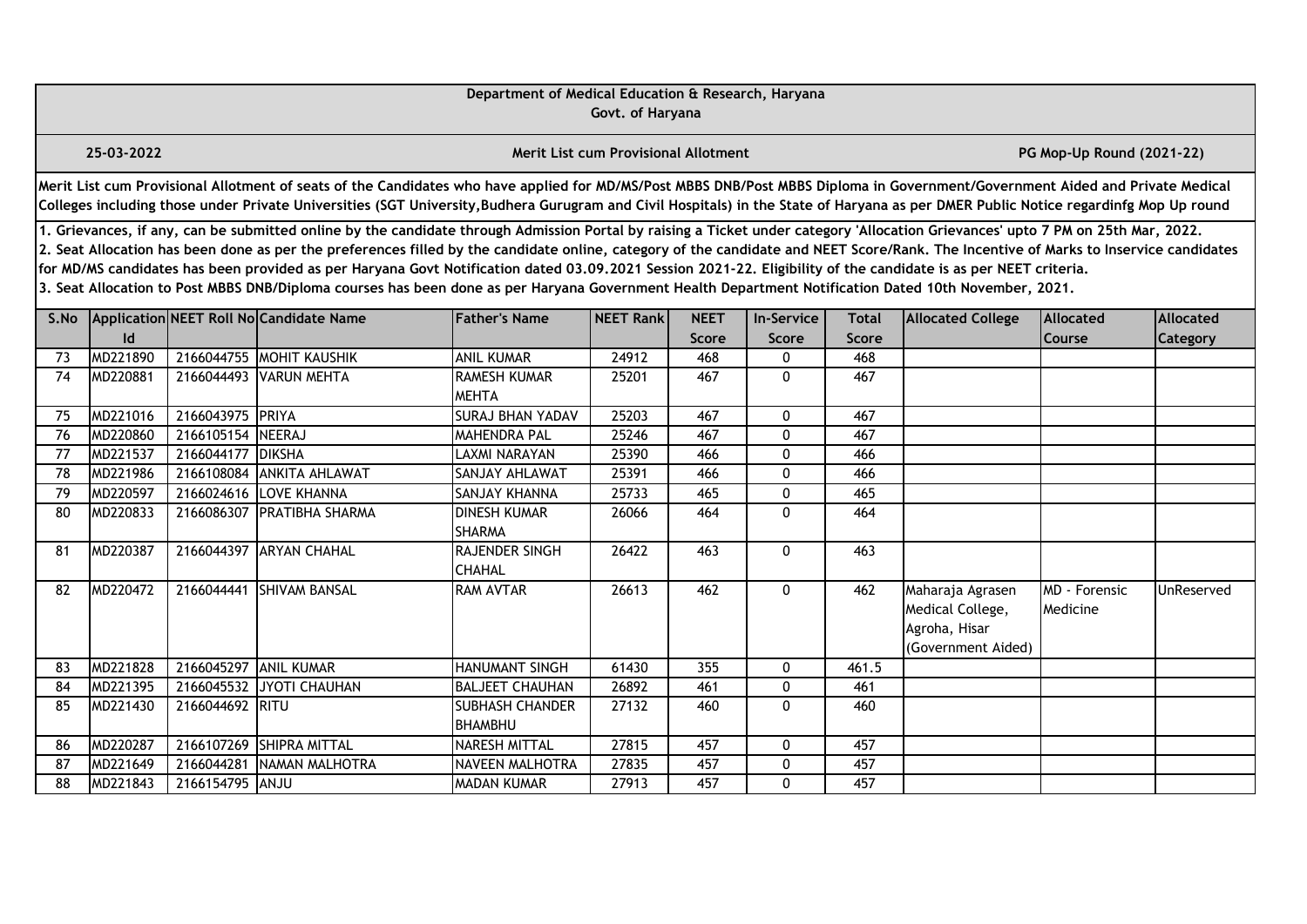|      |                                                                                                                                                                                                                                                                                                                                                                                                                                                                                                                                                                                                                                                                                                                                                  |                 |                                                                                                                                                                                                                                                                                                                                                                       | Department of Medical Education & Research, Haryana | Govt. of Haryana                            |                      |                            |                              |                                                                                |                                                        |                              |  |  |
|------|--------------------------------------------------------------------------------------------------------------------------------------------------------------------------------------------------------------------------------------------------------------------------------------------------------------------------------------------------------------------------------------------------------------------------------------------------------------------------------------------------------------------------------------------------------------------------------------------------------------------------------------------------------------------------------------------------------------------------------------------------|-----------------|-----------------------------------------------------------------------------------------------------------------------------------------------------------------------------------------------------------------------------------------------------------------------------------------------------------------------------------------------------------------------|-----------------------------------------------------|---------------------------------------------|----------------------|----------------------------|------------------------------|--------------------------------------------------------------------------------|--------------------------------------------------------|------------------------------|--|--|
|      | 25-03-2022                                                                                                                                                                                                                                                                                                                                                                                                                                                                                                                                                                                                                                                                                                                                       |                 |                                                                                                                                                                                                                                                                                                                                                                       |                                                     | <b>Merit List cum Provisional Allotment</b> |                      |                            |                              |                                                                                | PG Mop-Up Round (2021-22)                              |                              |  |  |
|      |                                                                                                                                                                                                                                                                                                                                                                                                                                                                                                                                                                                                                                                                                                                                                  |                 | Merit List cum Provisional Allotment of seats of the Candidates who have applied for MD/MS/Post MBBS DNB/Post MBBS Diploma in Government/Government Aided and Private Medical<br>Colleges including those under Private Universities (SGT University, Budhera Gurugram and Civil Hospitals) in the State of Haryana as per DMER Public Notice regardinfg Mop Up round |                                                     |                                             |                      |                            |                              |                                                                                |                                                        |                              |  |  |
|      | 1. Grievances, if any, can be submitted online by the candidate through Admission Portal by raising a Ticket under category 'Allocation Grievances' upto 7 PM on 25th Mar, 2022.<br>2. Seat Allocation has been done as per the preferences filled by the candidate online, category of the candidate and NEET Score/Rank. The Incentive of Marks to Inservice candidates<br>for MD/MS candidates has been provided as per Haryana Govt Notification dated 03.09.2021 Session 2021-22. Eligibility of the candidate is as per NEET criteria.<br>3. Seat Allocation to Post MBBS DNB/Diploma courses has been done as per Haryana Government Health Department Notification Dated 10th November, 2021.<br>Application NEET Roll No Candidate Name |                 |                                                                                                                                                                                                                                                                                                                                                                       |                                                     |                                             |                      |                            |                              |                                                                                |                                                        |                              |  |  |
| S.No | Id                                                                                                                                                                                                                                                                                                                                                                                                                                                                                                                                                                                                                                                                                                                                               |                 |                                                                                                                                                                                                                                                                                                                                                                       | <b>Father's Name</b>                                | NEET Rank                                   | <b>NEET</b><br>Score | <b>In-Service</b><br>Score | <b>Total</b><br><b>Score</b> | <b>Allocated College</b>                                                       | <b>Allocated</b><br><b>Course</b>                      | Allocated<br><b>Category</b> |  |  |
| 89   | MD222246                                                                                                                                                                                                                                                                                                                                                                                                                                                                                                                                                                                                                                                                                                                                         |                 | 2166022756 AMIT KUMAR                                                                                                                                                                                                                                                                                                                                                 | RAJENDRA RAUT                                       | 28033                                       | 456                  | 0                          | 456                          | <b>Adesh Medical</b><br>College, Kurukshetra Ophthalmology<br>(Private)        | $MS -$                                                 | Management                   |  |  |
| 90   | MD220374                                                                                                                                                                                                                                                                                                                                                                                                                                                                                                                                                                                                                                                                                                                                         |                 | 2166042795 SEATHE BANGA                                                                                                                                                                                                                                                                                                                                               | PRABHU BANGA                                        | 28619                                       | 455                  | 0                          | 455                          |                                                                                |                                                        |                              |  |  |
| 91   | MD220130                                                                                                                                                                                                                                                                                                                                                                                                                                                                                                                                                                                                                                                                                                                                         | 2166043213      | <b>MANSI CHAUDHARY</b>                                                                                                                                                                                                                                                                                                                                                | <b>SUSHIL KUMAR</b><br><b>CHAUDHARY</b>             | 28635                                       | 455                  | 0                          | 455                          |                                                                                |                                                        |                              |  |  |
| 92   | MD222301                                                                                                                                                                                                                                                                                                                                                                                                                                                                                                                                                                                                                                                                                                                                         | 2166028374      | JASBIR SINGH                                                                                                                                                                                                                                                                                                                                                          | <b>LAJPAT RAI</b>                                   | 63375                                       | 350                  | 0                          | 455                          |                                                                                |                                                        |                              |  |  |
| 93   | MD220466                                                                                                                                                                                                                                                                                                                                                                                                                                                                                                                                                                                                                                                                                                                                         | 2166043684 NEHA |                                                                                                                                                                                                                                                                                                                                                                       | PRADEEP KUMAR                                       | 28697                                       | 454                  | 0                          | 454                          | ESIC, Faridabad<br>(Government)                                                | Immuno<br>Haematology &<br><b>Blood</b><br>Transfusion | UnReserved                   |  |  |
| 94   | MD220123                                                                                                                                                                                                                                                                                                                                                                                                                                                                                                                                                                                                                                                                                                                                         |                 | 2166042058 VIKAS KALYAN                                                                                                                                                                                                                                                                                                                                               | <b>CHHAJU RAM</b>                                   | 28994                                       | 453                  | $\mathbf{0}$               | 453                          | Pandit Bhagwat<br>Dayal Sharma PGIMS, Anesthesiology<br>Rohtak<br>(Government) | $MD -$                                                 | <b>BCA</b>                   |  |  |
| 95   | MD220983                                                                                                                                                                                                                                                                                                                                                                                                                                                                                                                                                                                                                                                                                                                                         |                 | 2166043164 POONAM LANGYAN                                                                                                                                                                                                                                                                                                                                             | SATISH KUMAR<br>LANGYAN                             | 29124                                       | 453                  | $\mathbf{0}$               | 453                          |                                                                                |                                                        |                              |  |  |
| 96   | MD220870                                                                                                                                                                                                                                                                                                                                                                                                                                                                                                                                                                                                                                                                                                                                         | 2166043473      | LOKESH KUMAR                                                                                                                                                                                                                                                                                                                                                          | <b>JAI DAYAL</b>                                    | 29175                                       | 452                  | 0                          | 452                          |                                                                                |                                                        |                              |  |  |
| 97   | MD221201                                                                                                                                                                                                                                                                                                                                                                                                                                                                                                                                                                                                                                                                                                                                         | 2166155164      | HARKESH KUMAR                                                                                                                                                                                                                                                                                                                                                         | <b>RANSINGH</b>                                     | 29242                                       | 452                  | 0                          | 452                          |                                                                                |                                                        |                              |  |  |
| 98   | MD220219                                                                                                                                                                                                                                                                                                                                                                                                                                                                                                                                                                                                                                                                                                                                         | 2166107898      | <b>GOPI CHAND</b>                                                                                                                                                                                                                                                                                                                                                     | <b>MADAN LAL</b>                                    | 29545                                       | 451                  | 0                          | 451                          |                                                                                |                                                        |                              |  |  |
| 99   | MD221424                                                                                                                                                                                                                                                                                                                                                                                                                                                                                                                                                                                                                                                                                                                                         | 2166155183      | <b>SWATI YADAV</b>                                                                                                                                                                                                                                                                                                                                                    | <b>SAJJAN SINGH</b>                                 | 29590                                       | 451                  | 0                          | 451                          |                                                                                |                                                        |                              |  |  |
| 100  | MD222102                                                                                                                                                                                                                                                                                                                                                                                                                                                                                                                                                                                                                                                                                                                                         |                 | 2166046102 ROHIT PHOUGAT                                                                                                                                                                                                                                                                                                                                              | <b>YOGENDER</b><br>PHOUGAT                          | 29753                                       | 450                  | 0                          | 450                          |                                                                                |                                                        |                              |  |  |
| 101  | MD221556                                                                                                                                                                                                                                                                                                                                                                                                                                                                                                                                                                                                                                                                                                                                         |                 | 2166046172 CHHAVI SAINI                                                                                                                                                                                                                                                                                                                                               | <b>HARI CHAND SAINI</b>                             | 29836                                       | 450                  | 0                          | 450                          |                                                                                |                                                        |                              |  |  |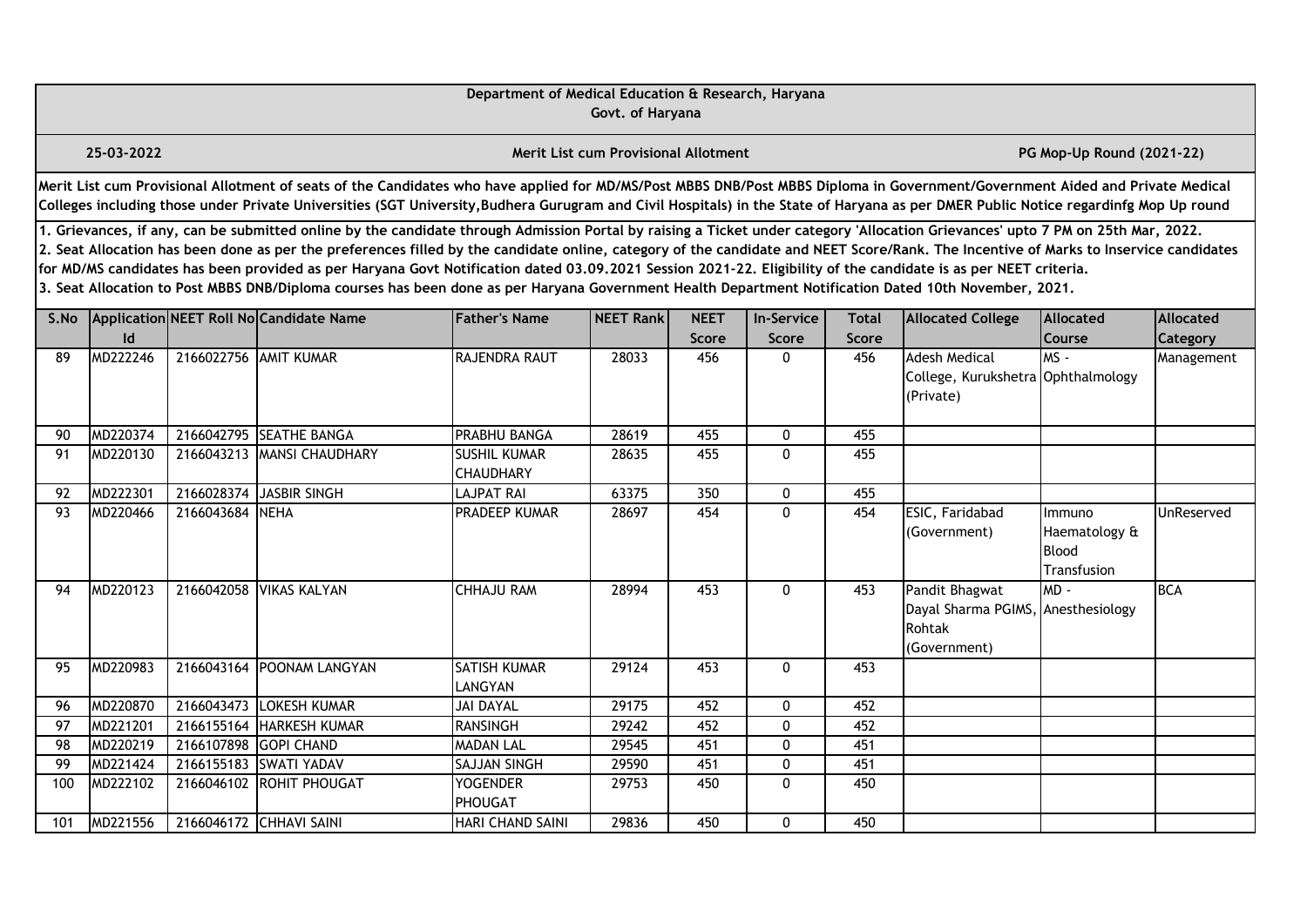|      |                                                                                                                                                                                                                                                                                                                                                                                                                                                                                                                                                                                                                                                                                                                                                                                                                                                                                                        |                    |                                                                                                                                                                                                                                                                                                                                                                       | Department of Medical Education & Research, Haryana | Govt. of Haryana                            |                  |              |              |                                                                                                |                           |            |  |  |
|------|--------------------------------------------------------------------------------------------------------------------------------------------------------------------------------------------------------------------------------------------------------------------------------------------------------------------------------------------------------------------------------------------------------------------------------------------------------------------------------------------------------------------------------------------------------------------------------------------------------------------------------------------------------------------------------------------------------------------------------------------------------------------------------------------------------------------------------------------------------------------------------------------------------|--------------------|-----------------------------------------------------------------------------------------------------------------------------------------------------------------------------------------------------------------------------------------------------------------------------------------------------------------------------------------------------------------------|-----------------------------------------------------|---------------------------------------------|------------------|--------------|--------------|------------------------------------------------------------------------------------------------|---------------------------|------------|--|--|
|      | 25-03-2022                                                                                                                                                                                                                                                                                                                                                                                                                                                                                                                                                                                                                                                                                                                                                                                                                                                                                             |                    |                                                                                                                                                                                                                                                                                                                                                                       |                                                     | <b>Merit List cum Provisional Allotment</b> |                  |              |              |                                                                                                | PG Mop-Up Round (2021-22) |            |  |  |
|      |                                                                                                                                                                                                                                                                                                                                                                                                                                                                                                                                                                                                                                                                                                                                                                                                                                                                                                        |                    | Merit List cum Provisional Allotment of seats of the Candidates who have applied for MD/MS/Post MBBS DNB/Post MBBS Diploma in Government/Government Aided and Private Medical<br>Colleges including those under Private Universities (SGT University, Budhera Gurugram and Civil Hospitals) in the State of Haryana as per DMER Public Notice regardinfg Mop Up round |                                                     |                                             |                  |              |              |                                                                                                |                           |            |  |  |
|      | 1. Grievances, if any, can be submitted online by the candidate through Admission Portal by raising a Ticket under category 'Allocation Grievances' upto 7 PM on 25th Mar, 2022.<br>2. Seat Allocation has been done as per the preferences filled by the candidate online, category of the candidate and NEET Score/Rank. The Incentive of Marks to Inservice candidates<br>for MD/MS candidates has been provided as per Haryana Govt Notification dated 03.09.2021 Session 2021-22. Eligibility of the candidate is as per NEET criteria.<br>3. Seat Allocation to Post MBBS DNB/Diploma courses has been done as per Haryana Government Health Department Notification Dated 10th November, 2021.<br>Application NEET Roll No Candidate Name<br><b>Father's Name</b><br>NEET Rank<br><b>NEET</b><br><b>Allocated College</b><br><b>Allocated</b><br><b>In-Service</b><br>Total<br><b>Allocated</b> |                    |                                                                                                                                                                                                                                                                                                                                                                       |                                                     |                                             |                  |              |              |                                                                                                |                           |            |  |  |
| S.No | Id                                                                                                                                                                                                                                                                                                                                                                                                                                                                                                                                                                                                                                                                                                                                                                                                                                                                                                     |                    |                                                                                                                                                                                                                                                                                                                                                                       |                                                     |                                             | Score            | Score        | <b>Score</b> |                                                                                                | Course                    | Category   |  |  |
| 102  | MD220581                                                                                                                                                                                                                                                                                                                                                                                                                                                                                                                                                                                                                                                                                                                                                                                                                                                                                               |                    | 2166044758 KRITIKA MALIK                                                                                                                                                                                                                                                                                                                                              | ANIL KUMAR MALIK                                    | 30087                                       | 449              | 0            | 449          |                                                                                                |                           |            |  |  |
| 103  | MD220300                                                                                                                                                                                                                                                                                                                                                                                                                                                                                                                                                                                                                                                                                                                                                                                                                                                                                               | 2166045774         | <b>AASTHA JUNEJA</b>                                                                                                                                                                                                                                                                                                                                                  | MANOJ JUNEJA                                        | 30142                                       | 449              | 0            | 449          |                                                                                                |                           |            |  |  |
| 104  | MD220092                                                                                                                                                                                                                                                                                                                                                                                                                                                                                                                                                                                                                                                                                                                                                                                                                                                                                               |                    | 2166163050 RANDHEER KUMAR                                                                                                                                                                                                                                                                                                                                             | <b>BIRENDRA PRASAD</b><br>YADAV                     | 30530                                       | 447              | $\mathbf{0}$ | 447          |                                                                                                |                           |            |  |  |
| 105  | MD221120                                                                                                                                                                                                                                                                                                                                                                                                                                                                                                                                                                                                                                                                                                                                                                                                                                                                                               |                    | 2166043558 SONAM GUPTA                                                                                                                                                                                                                                                                                                                                                | <b>MAHENDER KUMAR</b><br><b>GUPTA</b>               | 30892                                       | 446              | $\mathbf{0}$ | 446          | ESIC, Faridabad<br>(Government)                                                                | MD-<br>Microbiology       | <b>SCD</b> |  |  |
| 106  | MD221012                                                                                                                                                                                                                                                                                                                                                                                                                                                                                                                                                                                                                                                                                                                                                                                                                                                                                               |                    | 2166160912 KARAN PIPLANI                                                                                                                                                                                                                                                                                                                                              | <b>HARSH PIPLANI</b>                                | 31146                                       | 445              | 0            | 445          |                                                                                                |                           |            |  |  |
| 107  | MD221974                                                                                                                                                                                                                                                                                                                                                                                                                                                                                                                                                                                                                                                                                                                                                                                                                                                                                               | 2166106709 BHAVIKA |                                                                                                                                                                                                                                                                                                                                                                       | <b>KRISHAN GOPAL</b><br><b>GARG</b>                 | 31552                                       | 444              | $\mathbf{0}$ | 444          | <b>SGT Medical College</b><br>& Research Institute diagnosis<br>Budhera, Gurugram<br>(Private) | MD - Radio-               | Management |  |  |
| 108  | MD221313                                                                                                                                                                                                                                                                                                                                                                                                                                                                                                                                                                                                                                                                                                                                                                                                                                                                                               |                    | 2166046072 SHASHI KANT                                                                                                                                                                                                                                                                                                                                                | SATBIR MUDGIL                                       | 66771                                       | 341              | 102.3        | 443.3        |                                                                                                |                           |            |  |  |
| 109  | MD221874                                                                                                                                                                                                                                                                                                                                                                                                                                                                                                                                                                                                                                                                                                                                                                                                                                                                                               | 2166045955         | <b>TAMANNA</b>                                                                                                                                                                                                                                                                                                                                                        | RAVINDER JINDAL                                     | 31732                                       | 443              | $\mathbf{0}$ | 443          |                                                                                                |                           |            |  |  |
| 110  | MD220464                                                                                                                                                                                                                                                                                                                                                                                                                                                                                                                                                                                                                                                                                                                                                                                                                                                                                               | 2166031771         | RAHUL GOYAL                                                                                                                                                                                                                                                                                                                                                           | SUSHIL GOYAL                                        | 31827                                       | 443              | $\mathbf{0}$ | 443          |                                                                                                |                           |            |  |  |
| 111  | MD220337                                                                                                                                                                                                                                                                                                                                                                                                                                                                                                                                                                                                                                                                                                                                                                                                                                                                                               | 2166045099         | <b>NISHU RANI</b>                                                                                                                                                                                                                                                                                                                                                     | <b>BALWAN SINGH</b>                                 | 32005                                       | 442              | 0            | 442          |                                                                                                |                           |            |  |  |
| 112  | MD221060                                                                                                                                                                                                                                                                                                                                                                                                                                                                                                                                                                                                                                                                                                                                                                                                                                                                                               | 2166046076         | <b>CHANDER PRABHA</b>                                                                                                                                                                                                                                                                                                                                                 | SATYA NARAYAN                                       | 32352                                       | 441              | 0            | 441          |                                                                                                |                           |            |  |  |
| 113  | MD220142                                                                                                                                                                                                                                                                                                                                                                                                                                                                                                                                                                                                                                                                                                                                                                                                                                                                                               | 2166045227         | <b>CHAUDHARI ANJALI</b>                                                                                                                                                                                                                                                                                                                                               | <b>JASBIR PUNIA</b>                                 | 67523                                       | 339              | 101.7        | 440.7        |                                                                                                |                           |            |  |  |
| 114  | MD220710                                                                                                                                                                                                                                                                                                                                                                                                                                                                                                                                                                                                                                                                                                                                                                                                                                                                                               | 2166042806         | KANISHK ADHANA                                                                                                                                                                                                                                                                                                                                                        | PREM SINGH ADHANA                                   | 32869                                       | 439              | 0            | 439          |                                                                                                |                           |            |  |  |
| 115  | MD220817                                                                                                                                                                                                                                                                                                                                                                                                                                                                                                                                                                                                                                                                                                                                                                                                                                                                                               | 2166154709         | <b>IISHITA KAK</b>                                                                                                                                                                                                                                                                                                                                                    | JEEVAN KAK                                          | 33090                                       | 439              | $\mathbf{0}$ | 439          | <b>Bhagat Phool Singh</b><br>GMC (W), Khanpur<br>Kalan, Sonepat<br>(Government)                | MD - Pathology            | UnReserved |  |  |
| 116  | MD220030                                                                                                                                                                                                                                                                                                                                                                                                                                                                                                                                                                                                                                                                                                                                                                                                                                                                                               |                    | 2166155368 ASHISH YADAV                                                                                                                                                                                                                                                                                                                                               | <b>SURESH CHAND</b><br>YADAV                        | 68465                                       | $\overline{337}$ | 101.1        | 438.1        |                                                                                                |                           |            |  |  |
| 117  | MD221003                                                                                                                                                                                                                                                                                                                                                                                                                                                                                                                                                                                                                                                                                                                                                                                                                                                                                               |                    | 2166044031 SARTHAK KALRA                                                                                                                                                                                                                                                                                                                                              | <b>VARINDER KALRA</b>                               | 33393                                       | 437              | 0            | 437          |                                                                                                |                           |            |  |  |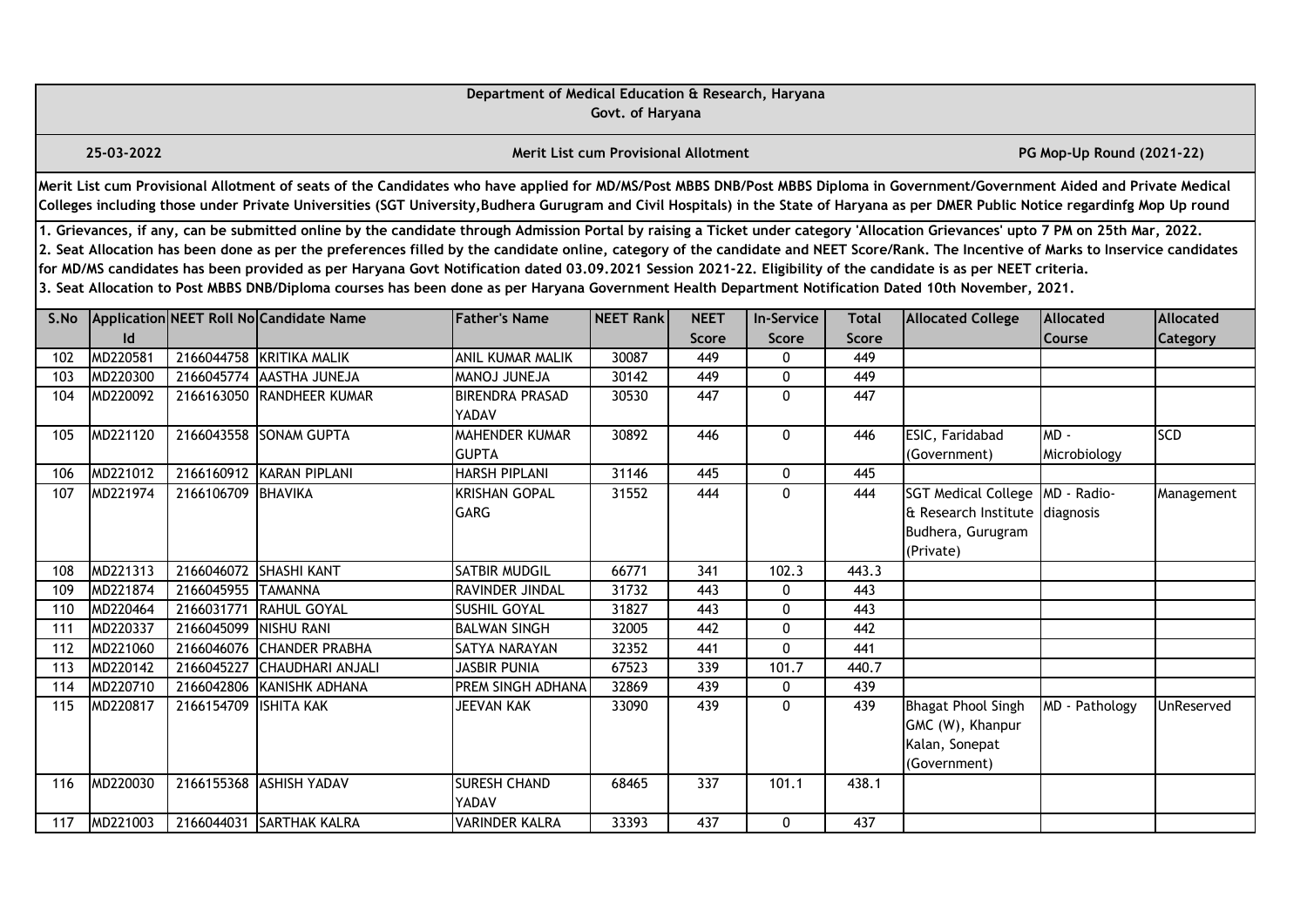|      |                                                                                                                                                                                                                                                                                                                                                                                                                                                                                                                                                                                                                                                                                                                                                  |                   |                                                                                                                                                                                                                                                                                                                                                                       | Department of Medical Education & Research, Haryana | Govt. of Haryana                            |                      |                            |                              |                                                                                                       |                                   |                              |  |  |
|------|--------------------------------------------------------------------------------------------------------------------------------------------------------------------------------------------------------------------------------------------------------------------------------------------------------------------------------------------------------------------------------------------------------------------------------------------------------------------------------------------------------------------------------------------------------------------------------------------------------------------------------------------------------------------------------------------------------------------------------------------------|-------------------|-----------------------------------------------------------------------------------------------------------------------------------------------------------------------------------------------------------------------------------------------------------------------------------------------------------------------------------------------------------------------|-----------------------------------------------------|---------------------------------------------|----------------------|----------------------------|------------------------------|-------------------------------------------------------------------------------------------------------|-----------------------------------|------------------------------|--|--|
|      | 25-03-2022                                                                                                                                                                                                                                                                                                                                                                                                                                                                                                                                                                                                                                                                                                                                       |                   |                                                                                                                                                                                                                                                                                                                                                                       |                                                     | <b>Merit List cum Provisional Allotment</b> |                      |                            |                              |                                                                                                       | PG Mop-Up Round (2021-22)         |                              |  |  |
|      |                                                                                                                                                                                                                                                                                                                                                                                                                                                                                                                                                                                                                                                                                                                                                  |                   | Merit List cum Provisional Allotment of seats of the Candidates who have applied for MD/MS/Post MBBS DNB/Post MBBS Diploma in Government/Government Aided and Private Medical<br>Colleges including those under Private Universities (SGT University, Budhera Gurugram and Civil Hospitals) in the State of Haryana as per DMER Public Notice regardinfg Mop Up round |                                                     |                                             |                      |                            |                              |                                                                                                       |                                   |                              |  |  |
|      | 1. Grievances, if any, can be submitted online by the candidate through Admission Portal by raising a Ticket under category 'Allocation Grievances' upto 7 PM on 25th Mar, 2022.<br>2. Seat Allocation has been done as per the preferences filled by the candidate online, category of the candidate and NEET Score/Rank. The Incentive of Marks to Inservice candidates<br>for MD/MS candidates has been provided as per Haryana Govt Notification dated 03.09.2021 Session 2021-22. Eligibility of the candidate is as per NEET criteria.<br>3. Seat Allocation to Post MBBS DNB/Diploma courses has been done as per Haryana Government Health Department Notification Dated 10th November, 2021.<br>Application NEET Roll No Candidate Name |                   |                                                                                                                                                                                                                                                                                                                                                                       |                                                     |                                             |                      |                            |                              |                                                                                                       |                                   |                              |  |  |
| S.No | Id                                                                                                                                                                                                                                                                                                                                                                                                                                                                                                                                                                                                                                                                                                                                               |                   |                                                                                                                                                                                                                                                                                                                                                                       | <b>Father's Name</b>                                | NEET Rank                                   | <b>NEET</b><br>Score | <b>In-Service</b><br>Score | <b>Total</b><br><b>Score</b> | <b>Allocated College</b>                                                                              | <b>Allocated</b><br><b>Course</b> | Allocated<br><b>Category</b> |  |  |
| 118  | MD222196                                                                                                                                                                                                                                                                                                                                                                                                                                                                                                                                                                                                                                                                                                                                         |                   | 2166036175 DESAI VISHAL JAKSHIBHAI                                                                                                                                                                                                                                                                                                                                    | JAKSHIBHAI DESAI                                    | 33493                                       | 437                  | 0                          | 437                          | SGT Medical College   MD - General<br>& Research Institute Medicine<br>Budhera, Gurugram<br>(Private) |                                   | Management                   |  |  |
| 119  | MD220760                                                                                                                                                                                                                                                                                                                                                                                                                                                                                                                                                                                                                                                                                                                                         | 2166044467 CHINTU |                                                                                                                                                                                                                                                                                                                                                                       | RAMANAND                                            | 33910                                       | 436                  | 0                          | 436                          |                                                                                                       |                                   |                              |  |  |
| 120  | MD221848                                                                                                                                                                                                                                                                                                                                                                                                                                                                                                                                                                                                                                                                                                                                         | 2166045273        | <b>SUDHIR KUMAR</b>                                                                                                                                                                                                                                                                                                                                                   | <b>BALWAN SINGH</b>                                 | 68992                                       | 335                  | 0                          | 435.5                        |                                                                                                       |                                   |                              |  |  |
| 121  | MD221912                                                                                                                                                                                                                                                                                                                                                                                                                                                                                                                                                                                                                                                                                                                                         |                   | 2166045847 DITTEN KUMAR SHARMA                                                                                                                                                                                                                                                                                                                                        | PAWAN KUMAR<br>SHARMA                               | 34383                                       | 434                  | 0                          | 434                          |                                                                                                       |                                   |                              |  |  |
| 122  | MD221979                                                                                                                                                                                                                                                                                                                                                                                                                                                                                                                                                                                                                                                                                                                                         |                   | 2166074354 SUNNY GUPTA                                                                                                                                                                                                                                                                                                                                                | <b>VAKEEL CHAND</b><br><b>GUPTA</b>                 | 34740                                       | 433                  | 0                          | 433                          |                                                                                                       |                                   |                              |  |  |
| 123  | MD220582                                                                                                                                                                                                                                                                                                                                                                                                                                                                                                                                                                                                                                                                                                                                         | 2166045571        | <b>ANKIT VERMA</b>                                                                                                                                                                                                                                                                                                                                                    | YASHVEER VERMA                                      | 35224                                       | 431                  | 0                          | 431                          |                                                                                                       |                                   |                              |  |  |
| 124  | MD221507                                                                                                                                                                                                                                                                                                                                                                                                                                                                                                                                                                                                                                                                                                                                         | 2166044122        | KULWANT PHOGAT                                                                                                                                                                                                                                                                                                                                                        | KAMAL PHOGAT                                        | 70819                                       | 331                  | 99.3                       | 430.3                        |                                                                                                       |                                   |                              |  |  |
| 125  | MD222118                                                                                                                                                                                                                                                                                                                                                                                                                                                                                                                                                                                                                                                                                                                                         |                   | 2166022603 AJAY KUMAR                                                                                                                                                                                                                                                                                                                                                 | NANDLAL PRASAD<br>YADAV                             | 35592                                       | 430                  | 0                          | 430                          |                                                                                                       |                                   |                              |  |  |
| 126  | MD222166                                                                                                                                                                                                                                                                                                                                                                                                                                                                                                                                                                                                                                                                                                                                         | 2166042131        | LAKSHAY                                                                                                                                                                                                                                                                                                                                                               | MOHAN LAL DHIMAN                                    | 36201                                       | 428                  | 0                          | 428                          |                                                                                                       |                                   |                              |  |  |
| 127  | MD221074                                                                                                                                                                                                                                                                                                                                                                                                                                                                                                                                                                                                                                                                                                                                         |                   | 2166029696 SACHIN GREWAL                                                                                                                                                                                                                                                                                                                                              | <b>RAM NIWAS</b>                                    | 36478                                       | 427                  | 0                          | 427                          |                                                                                                       |                                   |                              |  |  |
| 128  | MD221416                                                                                                                                                                                                                                                                                                                                                                                                                                                                                                                                                                                                                                                                                                                                         | 2166155202 SIMRAN |                                                                                                                                                                                                                                                                                                                                                                       | SANJAY KUMAR                                        | 36647                                       | 427                  | 0                          | 427                          |                                                                                                       |                                   |                              |  |  |
| 129  | MD221858                                                                                                                                                                                                                                                                                                                                                                                                                                                                                                                                                                                                                                                                                                                                         |                   | 2166037372 PATEL PARTHVI ASHVINKUMAR PATEL ASHVINKUMAR                                                                                                                                                                                                                                                                                                                | <b>NAVINCHANDRA</b>                                 | 36726                                       | 426                  | 0                          | 426                          | SGT Medical College MD -<br>& Research Institute Dermatology,<br>Budhera, Gurugram<br>(Private)       | Venereology &<br>Leprosy          | Management                   |  |  |
| 130  | MD221398                                                                                                                                                                                                                                                                                                                                                                                                                                                                                                                                                                                                                                                                                                                                         |                   | 2166044763 PRINCE KUMAR                                                                                                                                                                                                                                                                                                                                               | <b>ARJUN VERMA</b>                                  | 37045                                       | 425                  | 0                          | 425                          | Maharaja Agrasen<br>Medical College,<br>Agroha, Hisar<br>(Government Aided)                           | $MD -$<br>Anesthesiology          | <b>BCA</b>                   |  |  |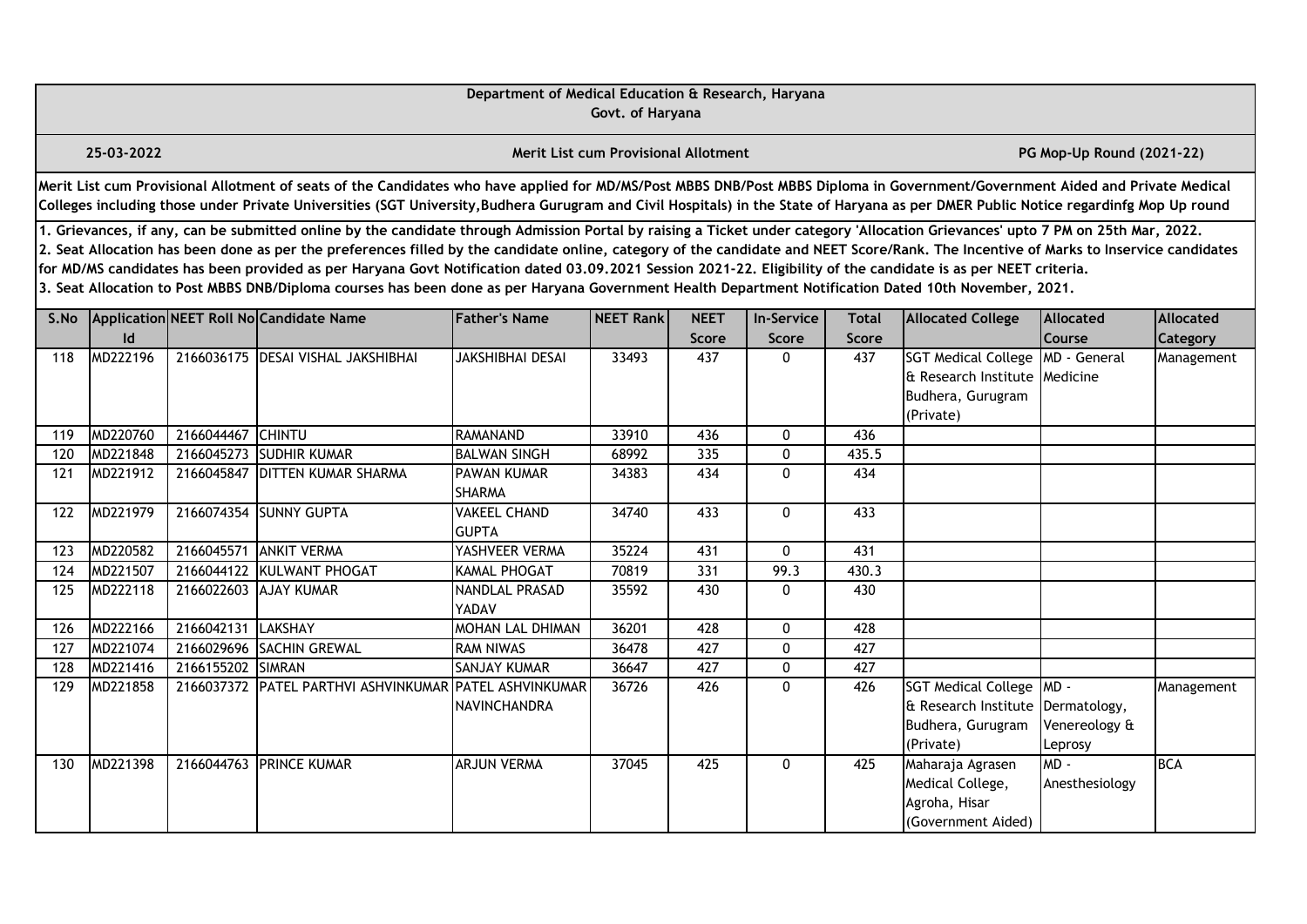|      |                                                                                                                                                                                                                                                                                                                                                                                                                                                                                                                                                                                                                                                                                                                                                                                                                                                                                   |                       |                                                                                                                                                                                                                                                                                                                                                                       | Department of Medical Education & Research, Haryana | Govt. of Haryana                     |       |              |              |                                                                                                       |                           |               |  |  |
|------|-----------------------------------------------------------------------------------------------------------------------------------------------------------------------------------------------------------------------------------------------------------------------------------------------------------------------------------------------------------------------------------------------------------------------------------------------------------------------------------------------------------------------------------------------------------------------------------------------------------------------------------------------------------------------------------------------------------------------------------------------------------------------------------------------------------------------------------------------------------------------------------|-----------------------|-----------------------------------------------------------------------------------------------------------------------------------------------------------------------------------------------------------------------------------------------------------------------------------------------------------------------------------------------------------------------|-----------------------------------------------------|--------------------------------------|-------|--------------|--------------|-------------------------------------------------------------------------------------------------------|---------------------------|---------------|--|--|
|      | 25-03-2022                                                                                                                                                                                                                                                                                                                                                                                                                                                                                                                                                                                                                                                                                                                                                                                                                                                                        |                       |                                                                                                                                                                                                                                                                                                                                                                       |                                                     | Merit List cum Provisional Allotment |       |              |              |                                                                                                       | PG Mop-Up Round (2021-22) |               |  |  |
|      |                                                                                                                                                                                                                                                                                                                                                                                                                                                                                                                                                                                                                                                                                                                                                                                                                                                                                   |                       | Merit List cum Provisional Allotment of seats of the Candidates who have applied for MD/MS/Post MBBS DNB/Post MBBS Diploma in Government/Government Aided and Private Medical<br>Colleges including those under Private Universities (SGT University, Budhera Gurugram and Civil Hospitals) in the State of Haryana as per DMER Public Notice regardinfg Mop Up round |                                                     |                                      |       |              |              |                                                                                                       |                           |               |  |  |
|      | 1. Grievances, if any, can be submitted online by the candidate through Admission Portal by raising a Ticket under category 'Allocation Grievances' upto 7 PM on 25th Mar, 2022.<br>2. Seat Allocation has been done as per the preferences filled by the candidate online, category of the candidate and NEET Score/Rank. The Incentive of Marks to Inservice candidates<br>for MD/MS candidates has been provided as per Haryana Govt Notification dated 03.09.2021 Session 2021-22. Eligibility of the candidate is as per NEET criteria.<br>3. Seat Allocation to Post MBBS DNB/Diploma courses has been done as per Haryana Government Health Department Notification Dated 10th November, 2021.<br>Application NEET Roll No Candidate Name<br><b>Father's Name</b><br>NEET Rank<br><b>NEET</b><br><b>Total</b><br><b>Allocated</b><br><b>In-Service</b><br><b>Allocated</b> |                       |                                                                                                                                                                                                                                                                                                                                                                       |                                                     |                                      |       |              |              |                                                                                                       |                           |               |  |  |
| S.No |                                                                                                                                                                                                                                                                                                                                                                                                                                                                                                                                                                                                                                                                                                                                                                                                                                                                                   |                       |                                                                                                                                                                                                                                                                                                                                                                       |                                                     |                                      |       |              |              | <b>Allocated College</b>                                                                              |                           |               |  |  |
|      | $\mathsf{Id}$                                                                                                                                                                                                                                                                                                                                                                                                                                                                                                                                                                                                                                                                                                                                                                                                                                                                     |                       |                                                                                                                                                                                                                                                                                                                                                                       |                                                     |                                      | Score | <b>Score</b> | <b>Score</b> |                                                                                                       | Course                    | Category      |  |  |
| 131  | MD221332                                                                                                                                                                                                                                                                                                                                                                                                                                                                                                                                                                                                                                                                                                                                                                                                                                                                          | 2166154444 PRITY MODI |                                                                                                                                                                                                                                                                                                                                                                       | <b>BHAGWAN DAS MODI</b>                             | 37178                                | 425   | 0            | 425          |                                                                                                       |                           |               |  |  |
| 132  | MD221065                                                                                                                                                                                                                                                                                                                                                                                                                                                                                                                                                                                                                                                                                                                                                                                                                                                                          | 2166044110 MEENAKSHI  |                                                                                                                                                                                                                                                                                                                                                                       | <b>JOGINDER SINGH</b>                               | 37202                                | 425   | 0            | 425          |                                                                                                       |                           |               |  |  |
| 133  | MD220188                                                                                                                                                                                                                                                                                                                                                                                                                                                                                                                                                                                                                                                                                                                                                                                                                                                                          |                       | 2166045593 VIJAY KUMAR                                                                                                                                                                                                                                                                                                                                                | <b>SURAT SINGH</b>                                  | 72986                                | 326   | 97.8         | 423.8        |                                                                                                       |                           |               |  |  |
| 134  | MD220933                                                                                                                                                                                                                                                                                                                                                                                                                                                                                                                                                                                                                                                                                                                                                                                                                                                                          |                       | 2166030382 VISHAL GOYAL                                                                                                                                                                                                                                                                                                                                               | PAWAN KUMAR<br><b>GOYAL</b>                         | 37851                                | 423   | 0            | 423          | <b>Adesh Medical</b><br>College, Kurukshetra Surgery<br>(Private)                                     | MS - General              | <b>SCD IP</b> |  |  |
| 135  | MD220326                                                                                                                                                                                                                                                                                                                                                                                                                                                                                                                                                                                                                                                                                                                                                                                                                                                                          | 2166045588 SHUBHAM    |                                                                                                                                                                                                                                                                                                                                                                       | <b>SUNIL KUMAR</b>                                  | 38098                                | 422   | 0            | 422          |                                                                                                       |                           |               |  |  |
| 136  | MD221833                                                                                                                                                                                                                                                                                                                                                                                                                                                                                                                                                                                                                                                                                                                                                                                                                                                                          |                       | 2166042453 SHALINI PRABHAKER                                                                                                                                                                                                                                                                                                                                          | <b>VINOD KUMAR</b>                                  | 73955                                | 324   | 0            | 421.2        |                                                                                                       |                           |               |  |  |
| 137  | MD221899                                                                                                                                                                                                                                                                                                                                                                                                                                                                                                                                                                                                                                                                                                                                                                                                                                                                          | 2166155071 BHARAT     |                                                                                                                                                                                                                                                                                                                                                                       | RAKESH KUMAR                                        | 38330                                | 421   | 0            | 421          |                                                                                                       |                           |               |  |  |
| 138  | MD220014                                                                                                                                                                                                                                                                                                                                                                                                                                                                                                                                                                                                                                                                                                                                                                                                                                                                          | 2166045732            | <b>EKTA PANWAR</b>                                                                                                                                                                                                                                                                                                                                                    | YASHPAL PANWAR                                      | 38445                                | 421   | 0            | 421          |                                                                                                       |                           |               |  |  |
| 139  | MD222131                                                                                                                                                                                                                                                                                                                                                                                                                                                                                                                                                                                                                                                                                                                                                                                                                                                                          | 2166046178            | NAMITA GUPTA                                                                                                                                                                                                                                                                                                                                                          | <b>HARISH KUMAR</b><br><b>GUPTA</b>                 | 38492                                | 421   | $\mathbf{0}$ | 421          |                                                                                                       |                           |               |  |  |
| 140  | MD221551                                                                                                                                                                                                                                                                                                                                                                                                                                                                                                                                                                                                                                                                                                                                                                                                                                                                          | 2166045388 PRANJAL    |                                                                                                                                                                                                                                                                                                                                                                       | RAJENDER SINGH                                      | 38792                                | 420   | 0            | 420          |                                                                                                       |                           |               |  |  |
| 141  | MD221836                                                                                                                                                                                                                                                                                                                                                                                                                                                                                                                                                                                                                                                                                                                                                                                                                                                                          |                       | 2166043571 RACHNA YADAV                                                                                                                                                                                                                                                                                                                                               | <b>MAHIPAL YADAV</b>                                | 38831                                | 420   | $\Omega$     | 420          |                                                                                                       |                           |               |  |  |
| 142  | MD220155                                                                                                                                                                                                                                                                                                                                                                                                                                                                                                                                                                                                                                                                                                                                                                                                                                                                          | 2166044799 ASHA RANI  |                                                                                                                                                                                                                                                                                                                                                                       | <b>BAHADUR SINGH</b>                                | 39168                                | 419   | $\mathbf{0}$ | 419          |                                                                                                       |                           |               |  |  |
| 143  | MD220718                                                                                                                                                                                                                                                                                                                                                                                                                                                                                                                                                                                                                                                                                                                                                                                                                                                                          |                       | 2166111913 BARKHA RANI                                                                                                                                                                                                                                                                                                                                                | <b>VIJAY SINGH</b>                                  | 39353                                | 418   | 0            | 418          | Pandit Bhagwat<br>Dayal Sharma PGIMS,<br>Rohtak<br>(Government)                                       | MD - Pathology            | <b>SC</b>     |  |  |
| 144  | MD220282                                                                                                                                                                                                                                                                                                                                                                                                                                                                                                                                                                                                                                                                                                                                                                                                                                                                          |                       | 2166041795 RAULJI JAY SURENDRASINH                                                                                                                                                                                                                                                                                                                                    | <b>SURENDRASINH</b>                                 | 39707                                | 417   | 0            | 417          | SGT Medical College   MD - General<br>& Research Institute Medicine<br>Budhera, Gurugram<br>(Private) |                           | Management    |  |  |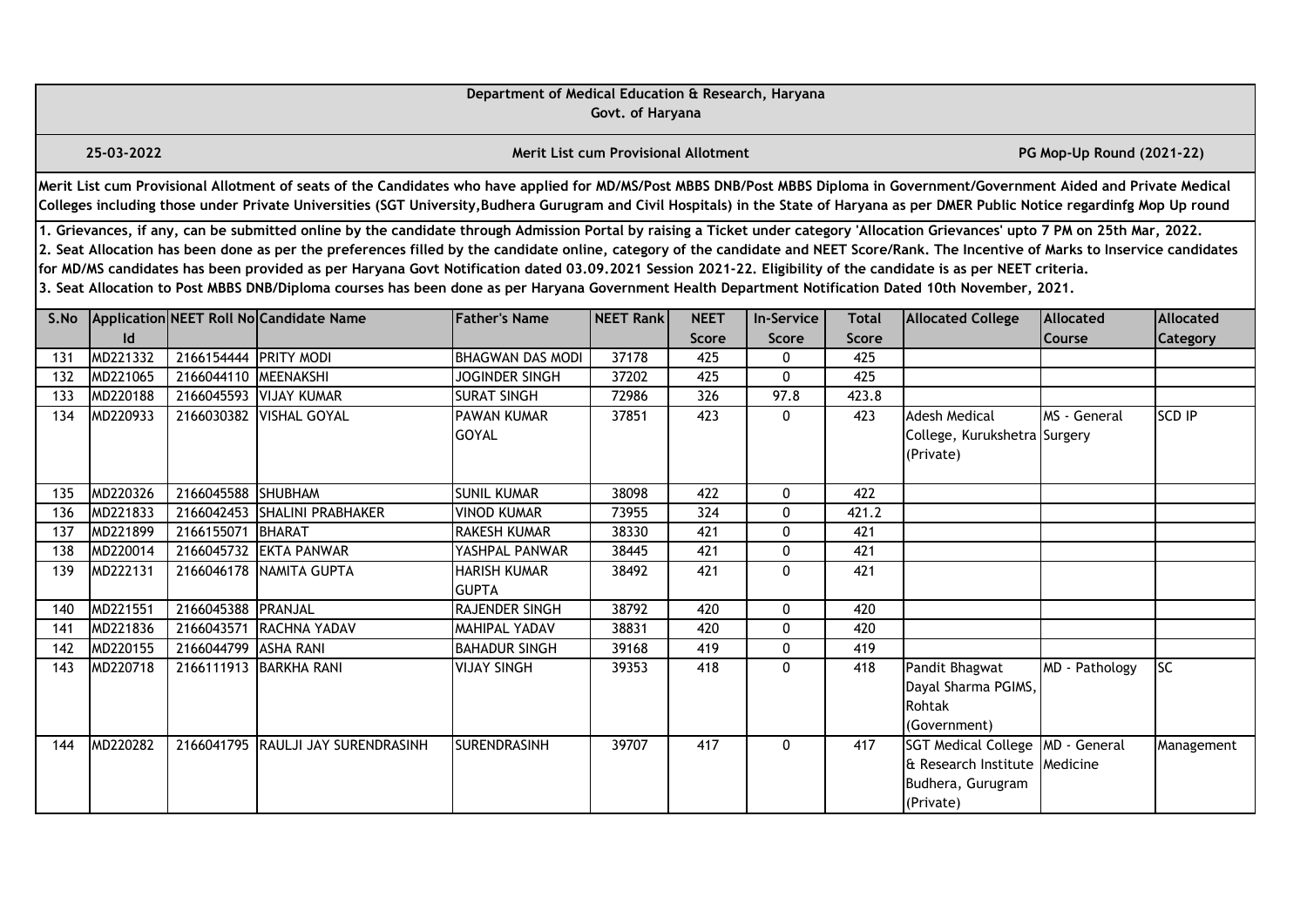|      |                                                                                                                                                                                                                                                                                                                                                                                                                                                                                                                                                                                                                                                                                                                                                  |                     |                                                                                                                                                                                                                                                                                                                                                                       | Department of Medical Education & Research, Haryana | Govt. of Haryana                            |                             |                            |                       |                                                                                                       |                                                     |                       |  |  |
|------|--------------------------------------------------------------------------------------------------------------------------------------------------------------------------------------------------------------------------------------------------------------------------------------------------------------------------------------------------------------------------------------------------------------------------------------------------------------------------------------------------------------------------------------------------------------------------------------------------------------------------------------------------------------------------------------------------------------------------------------------------|---------------------|-----------------------------------------------------------------------------------------------------------------------------------------------------------------------------------------------------------------------------------------------------------------------------------------------------------------------------------------------------------------------|-----------------------------------------------------|---------------------------------------------|-----------------------------|----------------------------|-----------------------|-------------------------------------------------------------------------------------------------------|-----------------------------------------------------|-----------------------|--|--|
|      | 25-03-2022                                                                                                                                                                                                                                                                                                                                                                                                                                                                                                                                                                                                                                                                                                                                       |                     |                                                                                                                                                                                                                                                                                                                                                                       |                                                     | <b>Merit List cum Provisional Allotment</b> |                             |                            |                       |                                                                                                       | PG Mop-Up Round (2021-22)                           |                       |  |  |
|      |                                                                                                                                                                                                                                                                                                                                                                                                                                                                                                                                                                                                                                                                                                                                                  |                     | Merit List cum Provisional Allotment of seats of the Candidates who have applied for MD/MS/Post MBBS DNB/Post MBBS Diploma in Government/Government Aided and Private Medical<br>Colleges including those under Private Universities (SGT University, Budhera Gurugram and Civil Hospitals) in the State of Haryana as per DMER Public Notice regardinfg Mop Up round |                                                     |                                             |                             |                            |                       |                                                                                                       |                                                     |                       |  |  |
|      | 1. Grievances, if any, can be submitted online by the candidate through Admission Portal by raising a Ticket under category 'Allocation Grievances' upto 7 PM on 25th Mar, 2022.<br>2. Seat Allocation has been done as per the preferences filled by the candidate online, category of the candidate and NEET Score/Rank. The Incentive of Marks to Inservice candidates<br>for MD/MS candidates has been provided as per Haryana Govt Notification dated 03.09.2021 Session 2021-22. Eligibility of the candidate is as per NEET criteria.<br>3. Seat Allocation to Post MBBS DNB/Diploma courses has been done as per Haryana Government Health Department Notification Dated 10th November, 2021.<br>Application NEET Roll No Candidate Name |                     |                                                                                                                                                                                                                                                                                                                                                                       |                                                     |                                             |                             |                            |                       |                                                                                                       |                                                     |                       |  |  |
| S.No | Id                                                                                                                                                                                                                                                                                                                                                                                                                                                                                                                                                                                                                                                                                                                                               |                     |                                                                                                                                                                                                                                                                                                                                                                       | <b>Father's Name</b>                                | NEET Rank                                   | <b>NEET</b><br><b>Score</b> | <b>In-Service</b><br>Score | <b>Total</b><br>Score | <b>Allocated College</b>                                                                              | <b>Allocated</b><br>Course                          | Allocated<br>Category |  |  |
| 145  | MD220737                                                                                                                                                                                                                                                                                                                                                                                                                                                                                                                                                                                                                                                                                                                                         |                     | 2166042991 NAMRATA UPADHYAY                                                                                                                                                                                                                                                                                                                                           | SHRIKANT UPADHYAY                                   | 39903                                       | 416                         | 0                          | 416                   |                                                                                                       |                                                     |                       |  |  |
| 146  | MD220419                                                                                                                                                                                                                                                                                                                                                                                                                                                                                                                                                                                                                                                                                                                                         | 2166044455 AKANKSHA |                                                                                                                                                                                                                                                                                                                                                                       | <b>RAM MURTI</b>                                    | 40512                                       | 415                         | 0                          | 415                   |                                                                                                       |                                                     |                       |  |  |
| 147  | MD220488                                                                                                                                                                                                                                                                                                                                                                                                                                                                                                                                                                                                                                                                                                                                         | 2166043033          | SAURAV SRIVASTAVA                                                                                                                                                                                                                                                                                                                                                     | <b>SURENDER</b><br>SRIVASTAVA                       | 40575                                       | 414                         | 0                          | 414                   | N.C. Medical<br>College, Israna<br>Panipat (Private)                                                  | MD - Paediatric<br>Medicine                         | <b>UnReserved</b>     |  |  |
| 148  | MD220158                                                                                                                                                                                                                                                                                                                                                                                                                                                                                                                                                                                                                                                                                                                                         |                     | 2166164530 ANUJ KUMAR GARG                                                                                                                                                                                                                                                                                                                                            | <b>ASHOK KUMAR GARG</b>                             | 40897                                       | 413                         | $\mathbf{0}$               | 413                   |                                                                                                       |                                                     |                       |  |  |
| 149  | MD220331                                                                                                                                                                                                                                                                                                                                                                                                                                                                                                                                                                                                                                                                                                                                         |                     | 2166029040 PAWAN KUMAR                                                                                                                                                                                                                                                                                                                                                | <b>MISHRI LAL</b>                                   | 41073                                       | 413                         | $\mathbf{0}$               | 413                   |                                                                                                       |                                                     |                       |  |  |
| 150  | MD220902                                                                                                                                                                                                                                                                                                                                                                                                                                                                                                                                                                                                                                                                                                                                         |                     | 2166044146 RAJAT KUMAR                                                                                                                                                                                                                                                                                                                                                | <b>KRISHAN KUMAR</b>                                | 41396                                       | 412                         | $\mathbf{0}$               | 412                   |                                                                                                       |                                                     |                       |  |  |
| 151  | MD220768                                                                                                                                                                                                                                                                                                                                                                                                                                                                                                                                                                                                                                                                                                                                         | 2166042707          | KAJAL                                                                                                                                                                                                                                                                                                                                                                 | LAXMI NARAYAN                                       | 41491                                       | 411                         | $\mathbf{0}$               | 411                   |                                                                                                       |                                                     |                       |  |  |
| 152  | MD221139                                                                                                                                                                                                                                                                                                                                                                                                                                                                                                                                                                                                                                                                                                                                         |                     | 2166043155 ABHI MITTAL                                                                                                                                                                                                                                                                                                                                                | <b>SANJEEV MITTAL</b>                               | 42391                                       | 409                         | $\Omega$                   | 409                   | SGT Medical College   MD - General<br>& Research Institute Medicine<br>Budhera, Gurugram<br>(Private) |                                                     | UnReserved            |  |  |
| 153  | MD221082                                                                                                                                                                                                                                                                                                                                                                                                                                                                                                                                                                                                                                                                                                                                         |                     | 2166046036 PREETI PUNIA                                                                                                                                                                                                                                                                                                                                               | <b>NARESH KUMAR</b>                                 | 42406                                       | 409                         | 0                          | 409                   |                                                                                                       |                                                     |                       |  |  |
| 154  | MD221174                                                                                                                                                                                                                                                                                                                                                                                                                                                                                                                                                                                                                                                                                                                                         | 2166045302          | KALPANA                                                                                                                                                                                                                                                                                                                                                               | <b>ISHWAR DAS</b>                                   | 42490                                       | 408                         | $\mathbf{0}$               | 408                   |                                                                                                       |                                                     |                       |  |  |
| 155  | MD220607                                                                                                                                                                                                                                                                                                                                                                                                                                                                                                                                                                                                                                                                                                                                         |                     | 2166111925 VANDANA YADAV                                                                                                                                                                                                                                                                                                                                              | <b>VIJAYPAL SINGH</b><br>YADAV                      | 78646                                       | 313                         | 93.9                       | 406.9                 | Civil Hospital,<br>Panipat                                                                            | Post MBBS<br>Diploma-<br>Obstetrics &<br>Gynecology | UnReserved            |  |  |
| 156  | MD221805                                                                                                                                                                                                                                                                                                                                                                                                                                                                                                                                                                                                                                                                                                                                         | 2166024633          | <b>RAJBIR SINGH</b>                                                                                                                                                                                                                                                                                                                                                   | <b>SHAMSHER SINGH</b>                               | 43082                                       | 406                         | $\mathbf{0}$               | 406                   |                                                                                                       |                                                     |                       |  |  |
| 157  | MD221455                                                                                                                                                                                                                                                                                                                                                                                                                                                                                                                                                                                                                                                                                                                                         |                     | 2166042124 SAPNA KAMBOJ                                                                                                                                                                                                                                                                                                                                               | <b>MAAN SINGH</b>                                   | 78826                                       | 312                         | 93.6                       | 405.6                 |                                                                                                       |                                                     |                       |  |  |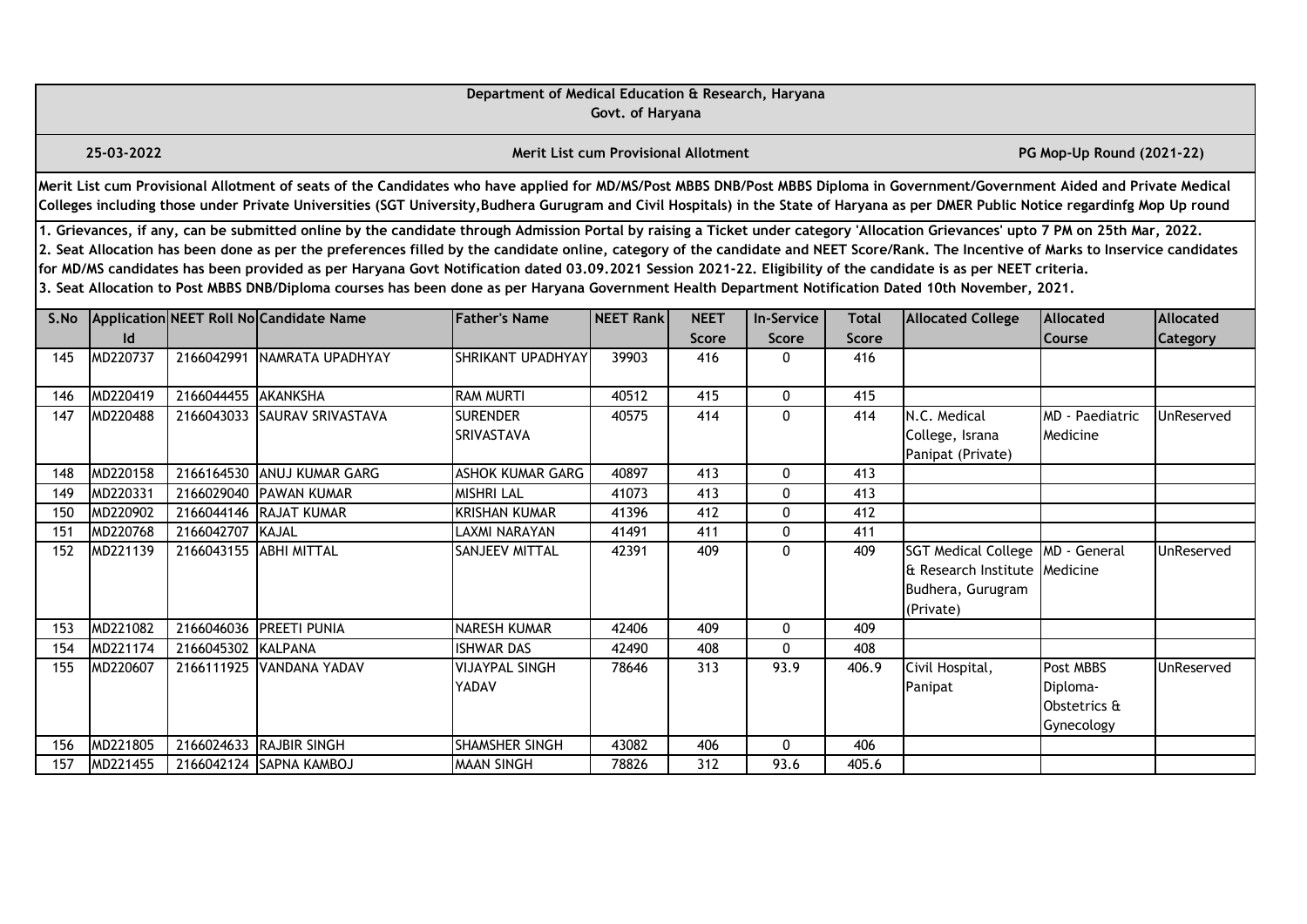|      |                                                                                                                                                                                                                                                                                                                                                                                                                                                                                                                                                                                                                                                                                                                                                  |                  |                                                                                                                                                                                                                                                                                                                                                                       | Department of Medical Education & Research, Haryana            | Govt. of Haryana                            |                             |                            |                              |                                                                                                               |                                         |                              |  |  |
|------|--------------------------------------------------------------------------------------------------------------------------------------------------------------------------------------------------------------------------------------------------------------------------------------------------------------------------------------------------------------------------------------------------------------------------------------------------------------------------------------------------------------------------------------------------------------------------------------------------------------------------------------------------------------------------------------------------------------------------------------------------|------------------|-----------------------------------------------------------------------------------------------------------------------------------------------------------------------------------------------------------------------------------------------------------------------------------------------------------------------------------------------------------------------|----------------------------------------------------------------|---------------------------------------------|-----------------------------|----------------------------|------------------------------|---------------------------------------------------------------------------------------------------------------|-----------------------------------------|------------------------------|--|--|
|      | 25-03-2022                                                                                                                                                                                                                                                                                                                                                                                                                                                                                                                                                                                                                                                                                                                                       |                  |                                                                                                                                                                                                                                                                                                                                                                       |                                                                | <b>Merit List cum Provisional Allotment</b> |                             |                            |                              |                                                                                                               | PG Mop-Up Round (2021-22)               |                              |  |  |
|      |                                                                                                                                                                                                                                                                                                                                                                                                                                                                                                                                                                                                                                                                                                                                                  |                  | Merit List cum Provisional Allotment of seats of the Candidates who have applied for MD/MS/Post MBBS DNB/Post MBBS Diploma in Government/Government Aided and Private Medical<br>Colleges including those under Private Universities (SGT University, Budhera Gurugram and Civil Hospitals) in the State of Haryana as per DMER Public Notice regardinfg Mop Up round |                                                                |                                             |                             |                            |                              |                                                                                                               |                                         |                              |  |  |
|      | 1. Grievances, if any, can be submitted online by the candidate through Admission Portal by raising a Ticket under category 'Allocation Grievances' upto 7 PM on 25th Mar, 2022.<br>2. Seat Allocation has been done as per the preferences filled by the candidate online, category of the candidate and NEET Score/Rank. The Incentive of Marks to Inservice candidates<br>for MD/MS candidates has been provided as per Haryana Govt Notification dated 03.09.2021 Session 2021-22. Eligibility of the candidate is as per NEET criteria.<br>3. Seat Allocation to Post MBBS DNB/Diploma courses has been done as per Haryana Government Health Department Notification Dated 10th November, 2021.<br>Application NEET Roll No Candidate Name |                  |                                                                                                                                                                                                                                                                                                                                                                       |                                                                |                                             |                             |                            |                              |                                                                                                               |                                         |                              |  |  |
| S.No | Id                                                                                                                                                                                                                                                                                                                                                                                                                                                                                                                                                                                                                                                                                                                                               |                  |                                                                                                                                                                                                                                                                                                                                                                       | <b>Father's Name</b>                                           | NEET Rank                                   | <b>NEET</b><br><b>Score</b> | <b>In-Service</b><br>Score | <b>Total</b><br><b>Score</b> | <b>Allocated College</b>                                                                                      | <b>Allocated</b><br><b>Course</b>       | Allocated<br><b>Category</b> |  |  |
| 158  | MD221357                                                                                                                                                                                                                                                                                                                                                                                                                                                                                                                                                                                                                                                                                                                                         | 2166154636 ROOPA |                                                                                                                                                                                                                                                                                                                                                                       | <b>HEERA LAL</b>                                               | 43622                                       | 405                         | 0                          | 405                          | Pandit Bhagwat<br>Dayal Sharma PGIMS, Anesthesiology<br>Rohtak<br>(Government)                                | MD-                                     | <b>SCD</b>                   |  |  |
| 159  | MD221566                                                                                                                                                                                                                                                                                                                                                                                                                                                                                                                                                                                                                                                                                                                                         |                  | 2166110462 SACHIN ROHILLA                                                                                                                                                                                                                                                                                                                                             | <b>SATISH ROHILLA</b>                                          | 43639                                       | 405                         | 0                          | 405                          |                                                                                                               |                                         |                              |  |  |
| 160  | MD221955                                                                                                                                                                                                                                                                                                                                                                                                                                                                                                                                                                                                                                                                                                                                         | 2166048101       | <b>ACHLESHWAR SHARMA</b>                                                                                                                                                                                                                                                                                                                                              | <b>KULDIP KUMAR</b>                                            | 43747                                       | 405                         | 0                          | 405                          |                                                                                                               |                                         |                              |  |  |
| 161  | MD221508                                                                                                                                                                                                                                                                                                                                                                                                                                                                                                                                                                                                                                                                                                                                         |                  | 2166035839 VADHROLIYA AKSHAYKUMAR<br><b>SHAILESHBHAI</b>                                                                                                                                                                                                                                                                                                              | <b>SHAILESHBHAI</b><br><b>VASUDEVBHAI</b><br><b>VADHROLIYA</b> | 43813                                       | 404                         | $\mathbf{0}$               | 404                          | SGT Medical College   MS - Orthopedics   Management<br>& Research Institute<br>Budhera, Gurugram<br>(Private) |                                         |                              |  |  |
| 162  | MD221173                                                                                                                                                                                                                                                                                                                                                                                                                                                                                                                                                                                                                                                                                                                                         |                  | 2166154728 PARUL GOEL                                                                                                                                                                                                                                                                                                                                                 | <b>KAMAL GOEL</b>                                              | 44101                                       | 403                         | $\mathbf 0$                | 403                          |                                                                                                               |                                         |                              |  |  |
| 163  | MD220661                                                                                                                                                                                                                                                                                                                                                                                                                                                                                                                                                                                                                                                                                                                                         |                  | 2166043905 DEEPAK KUMAR                                                                                                                                                                                                                                                                                                                                               | SATYAPAL SINGH                                                 | 44116                                       | 403                         | $\mathbf 0$                | 403                          |                                                                                                               |                                         |                              |  |  |
| 164  | MD220199                                                                                                                                                                                                                                                                                                                                                                                                                                                                                                                                                                                                                                                                                                                                         | 2166045662       | SAVITA                                                                                                                                                                                                                                                                                                                                                                | <b>UMED SINGH</b>                                              | 80054                                       | $\overline{310}$            | $\overline{93}$            | 403                          |                                                                                                               |                                         |                              |  |  |
| 165  | MD221639                                                                                                                                                                                                                                                                                                                                                                                                                                                                                                                                                                                                                                                                                                                                         | 2166024761       | <b>AKSHITA AGRAWAL</b>                                                                                                                                                                                                                                                                                                                                                | ANIL AGRAWAL                                                   | 44419                                       | 402                         | 0                          | 402                          |                                                                                                               |                                         |                              |  |  |
| 166  | MD221296                                                                                                                                                                                                                                                                                                                                                                                                                                                                                                                                                                                                                                                                                                                                         | 2166044887       | <b>ISUBHASH</b>                                                                                                                                                                                                                                                                                                                                                       | <b>DARYAV SINGH</b>                                            | 69213                                       | 335                         | 67                         | 402                          |                                                                                                               |                                         |                              |  |  |
| 167  | MD220898                                                                                                                                                                                                                                                                                                                                                                                                                                                                                                                                                                                                                                                                                                                                         | 2166046087       | <b>HINA</b>                                                                                                                                                                                                                                                                                                                                                           | SURENDER SINGH                                                 | 80287                                       | 309                         | 92.7                       | 401.7                        | Civil Hospital, Hisar                                                                                         | Post MBBS<br>Diploma-Family<br>Medicine | <b>BCA</b>                   |  |  |
| 168  | MD220193                                                                                                                                                                                                                                                                                                                                                                                                                                                                                                                                                                                                                                                                                                                                         | 2166042441       | MANNAT GUPTA                                                                                                                                                                                                                                                                                                                                                          | <b>VIJAY KUMAR</b><br><b>BANSAL</b>                            | 44894                                       | 401                         | 0                          | 401                          |                                                                                                               |                                         |                              |  |  |
| 169  | MD220175                                                                                                                                                                                                                                                                                                                                                                                                                                                                                                                                                                                                                                                                                                                                         |                  | 2166040135 MAMRAWALA NEEL<br><b>HARISHBHAI</b>                                                                                                                                                                                                                                                                                                                        | <b>HARISH MANSUKHLAL</b><br>MAMRAWALA                          | 44924                                       | 401                         | 0                          | 401                          |                                                                                                               |                                         |                              |  |  |
| 170  | MD220024                                                                                                                                                                                                                                                                                                                                                                                                                                                                                                                                                                                                                                                                                                                                         | 2166044446       | <b>HIMANSHU</b>                                                                                                                                                                                                                                                                                                                                                       | <b>RAM CHANDER</b>                                             | 70069                                       | 333                         | 66.6                       | 399.6                        |                                                                                                               |                                         |                              |  |  |
| 171  | MD222010                                                                                                                                                                                                                                                                                                                                                                                                                                                                                                                                                                                                                                                                                                                                         |                  | 2166153342 DIGHE SWAPNIL SOMNATH                                                                                                                                                                                                                                                                                                                                      | <b>SOMNATH</b>                                                 | 45571                                       | 399                         | 0                          | 399                          |                                                                                                               |                                         |                              |  |  |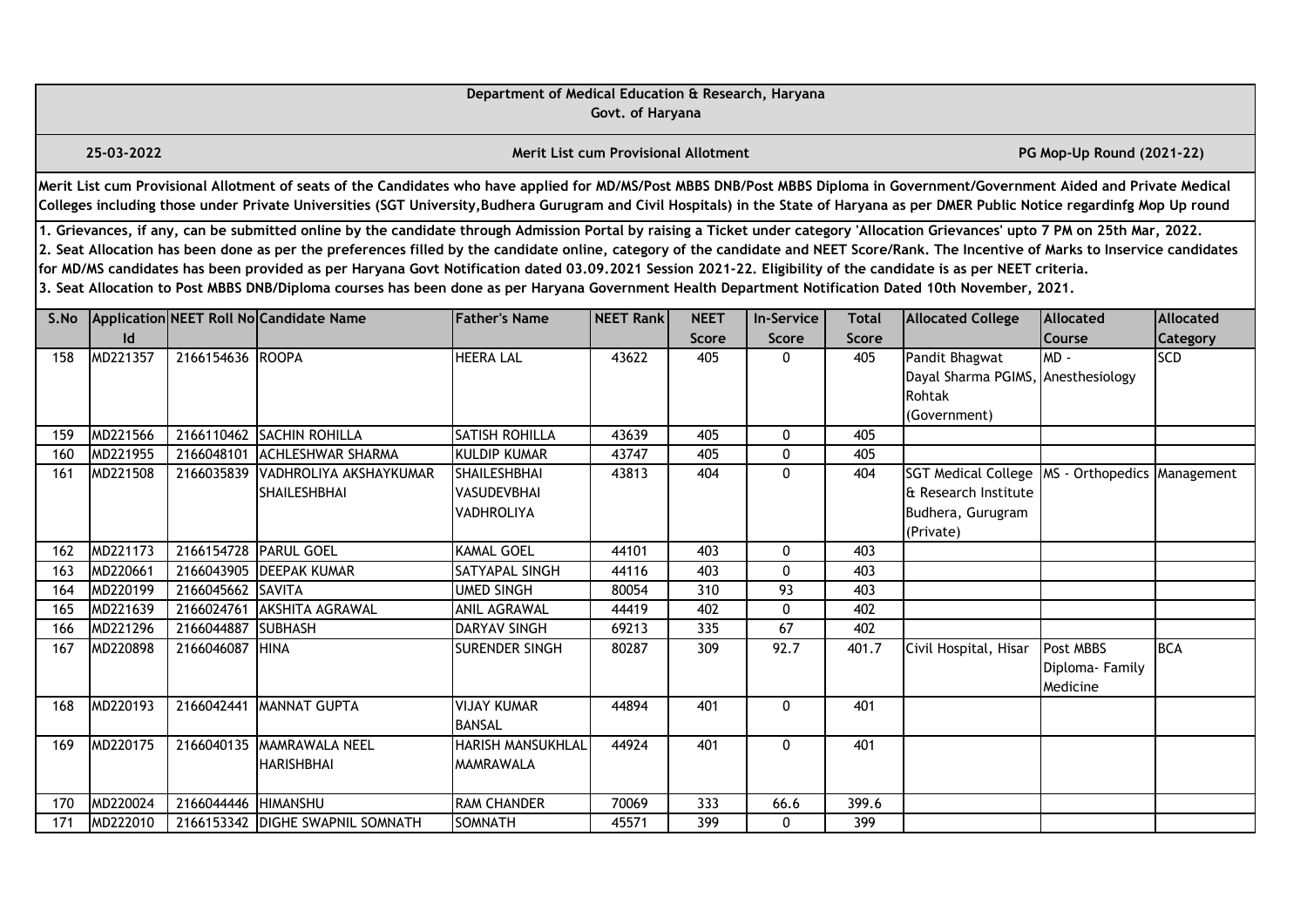|      |                                                                                                                                                                                                                                                                                                                                                                                                                                                                                                                                                                                                                                                                                                                                                                                                                                                                                                               |                        |                                                                                                                                                                                                                                                                                                                                                                       | Department of Medical Education & Research, Haryana | Govt. of Haryana                            |              |              |                  |                                                                                      |                                   |                 |  |  |
|------|---------------------------------------------------------------------------------------------------------------------------------------------------------------------------------------------------------------------------------------------------------------------------------------------------------------------------------------------------------------------------------------------------------------------------------------------------------------------------------------------------------------------------------------------------------------------------------------------------------------------------------------------------------------------------------------------------------------------------------------------------------------------------------------------------------------------------------------------------------------------------------------------------------------|------------------------|-----------------------------------------------------------------------------------------------------------------------------------------------------------------------------------------------------------------------------------------------------------------------------------------------------------------------------------------------------------------------|-----------------------------------------------------|---------------------------------------------|--------------|--------------|------------------|--------------------------------------------------------------------------------------|-----------------------------------|-----------------|--|--|
|      | 25-03-2022                                                                                                                                                                                                                                                                                                                                                                                                                                                                                                                                                                                                                                                                                                                                                                                                                                                                                                    |                        |                                                                                                                                                                                                                                                                                                                                                                       |                                                     | <b>Merit List cum Provisional Allotment</b> |              |              |                  |                                                                                      | PG Mop-Up Round (2021-22)         |                 |  |  |
|      |                                                                                                                                                                                                                                                                                                                                                                                                                                                                                                                                                                                                                                                                                                                                                                                                                                                                                                               |                        | Merit List cum Provisional Allotment of seats of the Candidates who have applied for MD/MS/Post MBBS DNB/Post MBBS Diploma in Government/Government Aided and Private Medical<br>Colleges including those under Private Universities (SGT University, Budhera Gurugram and Civil Hospitals) in the State of Haryana as per DMER Public Notice regardinfg Mop Up round |                                                     |                                             |              |              |                  |                                                                                      |                                   |                 |  |  |
|      | 1. Grievances, if any, can be submitted online by the candidate through Admission Portal by raising a Ticket under category 'Allocation Grievances' upto 7 PM on 25th Mar, 2022.<br>2. Seat Allocation has been done as per the preferences filled by the candidate online, category of the candidate and NEET Score/Rank. The Incentive of Marks to Inservice candidates<br>for MD/MS candidates has been provided as per Haryana Govt Notification dated 03.09.2021 Session 2021-22. Eligibility of the candidate is as per NEET criteria.<br>3. Seat Allocation to Post MBBS DNB/Diploma courses has been done as per Haryana Government Health Department Notification Dated 10th November, 2021.<br>Application NEET Roll No Candidate Name<br><b>Father's Name</b><br><b>NEET</b><br><b>Allocated College</b><br><b>Allocated</b><br>NEET Rank<br><b>In-Service</b><br><b>Total</b><br><b>Allocated</b> |                        |                                                                                                                                                                                                                                                                                                                                                                       |                                                     |                                             |              |              |                  |                                                                                      |                                   |                 |  |  |
| S.No | <b>Id</b>                                                                                                                                                                                                                                                                                                                                                                                                                                                                                                                                                                                                                                                                                                                                                                                                                                                                                                     |                        |                                                                                                                                                                                                                                                                                                                                                                       |                                                     |                                             | <b>Score</b> | <b>Score</b> | <b>Score</b>     |                                                                                      | Course                            | Category        |  |  |
| 172  | MD221854                                                                                                                                                                                                                                                                                                                                                                                                                                                                                                                                                                                                                                                                                                                                                                                                                                                                                                      |                        | 2166155274 ASHISH SHARMA                                                                                                                                                                                                                                                                                                                                              | <b>SHIV NARAYAN</b><br><b>SHARMA</b>                | 45794                                       | 398          | $\mathbf{0}$ | 398              |                                                                                      |                                   |                 |  |  |
| 173  | MD221355                                                                                                                                                                                                                                                                                                                                                                                                                                                                                                                                                                                                                                                                                                                                                                                                                                                                                                      |                        | 2166092040 SMRITI YADAV                                                                                                                                                                                                                                                                                                                                               | <b>ANIL KUMAR YADAV</b>                             | 45807                                       | 398          | $\mathbf 0$  | 398              |                                                                                      |                                   |                 |  |  |
| 174  | MD221130                                                                                                                                                                                                                                                                                                                                                                                                                                                                                                                                                                                                                                                                                                                                                                                                                                                                                                      | 2166033408             | <b>PANKAJ YADAV</b>                                                                                                                                                                                                                                                                                                                                                   | <b>VIJAY KUMAR YADAV</b>                            | 45883                                       | 398          | 0            | 398              |                                                                                      |                                   |                 |  |  |
| 175  | MD220384                                                                                                                                                                                                                                                                                                                                                                                                                                                                                                                                                                                                                                                                                                                                                                                                                                                                                                      | 2166050309             | RANA KRUNAL DIPAKBHAI                                                                                                                                                                                                                                                                                                                                                 | <b>DIPAKBHAI RANA</b>                               | 46142                                       | 397          | $\mathbf{0}$ | 397              | <b>SGT Medical College</b><br>& Research Institute<br>Budhera, Gurugram<br>(Private) | MD - Paediatric<br>Medicine       | Management      |  |  |
| 176  | MD221371                                                                                                                                                                                                                                                                                                                                                                                                                                                                                                                                                                                                                                                                                                                                                                                                                                                                                                      | 2166044839             | <b>AMIT KAMBOJ</b>                                                                                                                                                                                                                                                                                                                                                    | <b>BHAJAN LAL</b>                                   | 81615                                       | 305          | 91.5         | 396.5            |                                                                                      |                                   |                 |  |  |
| 177  | MD220767                                                                                                                                                                                                                                                                                                                                                                                                                                                                                                                                                                                                                                                                                                                                                                                                                                                                                                      |                        | 2166045535 RAVINDER KADYAN                                                                                                                                                                                                                                                                                                                                            | <b>BALRAJ SINGH</b><br><b>KADYAN</b>                | 46680                                       | 395          | $\Omega$     | 395              |                                                                                      |                                   |                 |  |  |
| 178  | MD220838                                                                                                                                                                                                                                                                                                                                                                                                                                                                                                                                                                                                                                                                                                                                                                                                                                                                                                      | 2166029374             | KARISHMA SAINI                                                                                                                                                                                                                                                                                                                                                        | <b>RAJEEV SAINI</b>                                 | 47231                                       | 394          | $\mathbf 0$  | 394              |                                                                                      |                                   |                 |  |  |
| 179  | MD220975                                                                                                                                                                                                                                                                                                                                                                                                                                                                                                                                                                                                                                                                                                                                                                                                                                                                                                      |                        | 2166044495 SUPRABHA YADAV                                                                                                                                                                                                                                                                                                                                             | <b>RAMESH KUMAR</b><br>YADAV                        | 47246                                       | 394          | $\mathbf{0}$ | 394              |                                                                                      |                                   |                 |  |  |
| 180  | MD220504                                                                                                                                                                                                                                                                                                                                                                                                                                                                                                                                                                                                                                                                                                                                                                                                                                                                                                      |                        | 2166030598 DEVIKA KHATRI                                                                                                                                                                                                                                                                                                                                              | R K KHATRI                                          | 47252                                       | 394          | $\mathbf 0$  | 394              | <b>Adesh Medical</b><br>College, Kurukshetra Gynecology<br>(Private)                 | MD - Obstetrics & SC IP           |                 |  |  |
| 181  | MD220450                                                                                                                                                                                                                                                                                                                                                                                                                                                                                                                                                                                                                                                                                                                                                                                                                                                                                                      | 2166044506             | <b>REKHA VERMA</b>                                                                                                                                                                                                                                                                                                                                                    | <b>RAMNIWAS</b>                                     | 47444                                       | 393          | 0            | 393              |                                                                                      |                                   |                 |  |  |
| 182  | MD221031                                                                                                                                                                                                                                                                                                                                                                                                                                                                                                                                                                                                                                                                                                                                                                                                                                                                                                      |                        | 2166043729 MANSI CHAUHAAN                                                                                                                                                                                                                                                                                                                                             | <b>RAJENDER KUMAR</b>                               | 47546                                       | 393          | $\mathbf{0}$ | 393              |                                                                                      |                                   |                 |  |  |
| 183  | MD220233                                                                                                                                                                                                                                                                                                                                                                                                                                                                                                                                                                                                                                                                                                                                                                                                                                                                                                      | 2166162374             | <b>SHIV GAURAV RAJPUT</b>                                                                                                                                                                                                                                                                                                                                             | <b>SHIV JAWAHAR</b>                                 | 47680                                       | 393          | 0            | $\overline{393}$ |                                                                                      |                                   |                 |  |  |
| 184  | MD220962                                                                                                                                                                                                                                                                                                                                                                                                                                                                                                                                                                                                                                                                                                                                                                                                                                                                                                      | 2166046163             | <b>GEETA RANI</b>                                                                                                                                                                                                                                                                                                                                                     | <b>GURMAJ SINGH</b>                                 | 47824                                       | 392          | 0            | 392              | ESIC, Faridabad<br>(Government)                                                      | $MS -$<br>Otorhinolaryngol<br>ogy | $\overline{SC}$ |  |  |
| 185  | MD220281                                                                                                                                                                                                                                                                                                                                                                                                                                                                                                                                                                                                                                                                                                                                                                                                                                                                                                      | 2166105434 PRIYA SETHI |                                                                                                                                                                                                                                                                                                                                                                       | SATPAL SETHI                                        | 48319                                       | 391          | $\mathbf{0}$ | 391              |                                                                                      |                                   |                 |  |  |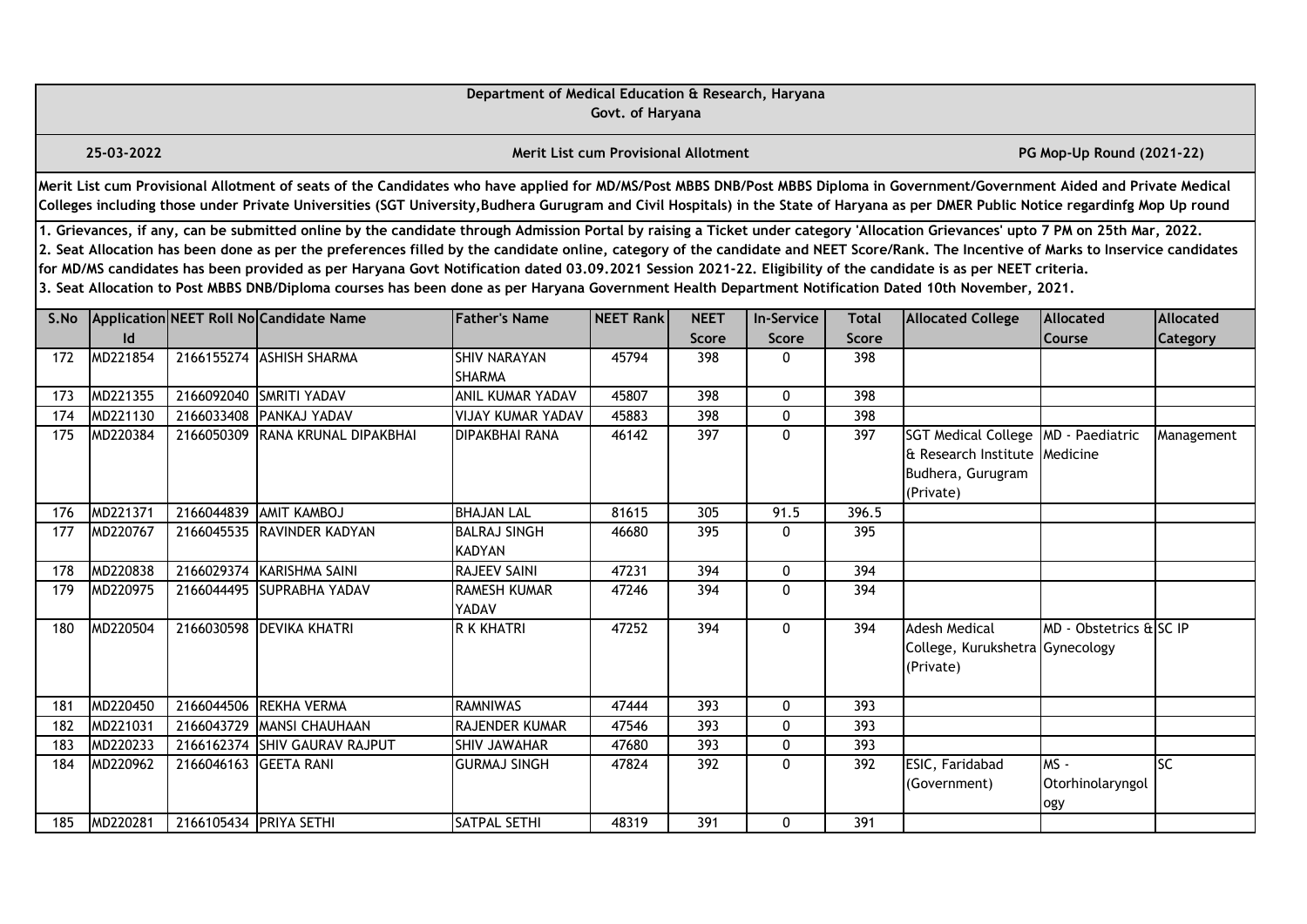|      |                                                                                                                                                                                                                                                                                                                                                                                                                                                                                                                                                                                                                                                                                                                                                  |                       |                                                                                                                                                                                                                                                                                                                                                                       | Department of Medical Education & Research, Haryana | Govt. of Haryana                     |                     |                   |                     |                                                                              |                                               |                 |  |  |
|------|--------------------------------------------------------------------------------------------------------------------------------------------------------------------------------------------------------------------------------------------------------------------------------------------------------------------------------------------------------------------------------------------------------------------------------------------------------------------------------------------------------------------------------------------------------------------------------------------------------------------------------------------------------------------------------------------------------------------------------------------------|-----------------------|-----------------------------------------------------------------------------------------------------------------------------------------------------------------------------------------------------------------------------------------------------------------------------------------------------------------------------------------------------------------------|-----------------------------------------------------|--------------------------------------|---------------------|-------------------|---------------------|------------------------------------------------------------------------------|-----------------------------------------------|-----------------|--|--|
|      | 25-03-2022                                                                                                                                                                                                                                                                                                                                                                                                                                                                                                                                                                                                                                                                                                                                       |                       |                                                                                                                                                                                                                                                                                                                                                                       |                                                     | Merit List cum Provisional Allotment |                     |                   |                     |                                                                              | PG Mop-Up Round (2021-22)                     |                 |  |  |
|      |                                                                                                                                                                                                                                                                                                                                                                                                                                                                                                                                                                                                                                                                                                                                                  |                       | Merit List cum Provisional Allotment of seats of the Candidates who have applied for MD/MS/Post MBBS DNB/Post MBBS Diploma in Government/Government Aided and Private Medical<br>Colleges including those under Private Universities (SGT University, Budhera Gurugram and Civil Hospitals) in the State of Haryana as per DMER Public Notice regardinfg Mop Up round |                                                     |                                      |                     |                   |                     |                                                                              |                                               |                 |  |  |
|      | 1. Grievances, if any, can be submitted online by the candidate through Admission Portal by raising a Ticket under category 'Allocation Grievances' upto 7 PM on 25th Mar, 2022.<br>2. Seat Allocation has been done as per the preferences filled by the candidate online, category of the candidate and NEET Score/Rank. The Incentive of Marks to Inservice candidates<br>for MD/MS candidates has been provided as per Haryana Govt Notification dated 03.09.2021 Session 2021-22. Eligibility of the candidate is as per NEET criteria.<br>3. Seat Allocation to Post MBBS DNB/Diploma courses has been done as per Haryana Government Health Department Notification Dated 10th November, 2021.<br>Application NEET Roll No Candidate Name |                       |                                                                                                                                                                                                                                                                                                                                                                       |                                                     |                                      |                     |                   |                     |                                                                              |                                               |                 |  |  |
| S.No |                                                                                                                                                                                                                                                                                                                                                                                                                                                                                                                                                                                                                                                                                                                                                  |                       |                                                                                                                                                                                                                                                                                                                                                                       | <b>Father's Name</b>                                | NEET Rank                            | <b>NEET</b>         | <b>In-Service</b> | <b>Total</b>        | <b>Allocated College</b>                                                     | Allocated                                     | Allocated       |  |  |
| 186  | Id<br>MD221923                                                                                                                                                                                                                                                                                                                                                                                                                                                                                                                                                                                                                                                                                                                                   | 2166105224 LIZA GUPTA |                                                                                                                                                                                                                                                                                                                                                                       | <b>OM PARKASH</b>                                   | 48723                                | <b>Score</b><br>390 | Score<br>0        | <b>Score</b><br>390 | <b>Adesh Medical</b><br>College, Kurukshetra Gynecology<br>(Private)         | <b>Course</b><br>MD - Obstetrics & Management | <b>Category</b> |  |  |
| 187  | MD220502                                                                                                                                                                                                                                                                                                                                                                                                                                                                                                                                                                                                                                                                                                                                         | 2166165697            | YOGESH YADAV                                                                                                                                                                                                                                                                                                                                                          | SURENDER SINGH                                      | 83831                                | 300                 | 90                | 390                 |                                                                              |                                               |                 |  |  |
| 188  | MD221573                                                                                                                                                                                                                                                                                                                                                                                                                                                                                                                                                                                                                                                                                                                                         | 2166107921            | <b>LOVISH DHIMAN</b>                                                                                                                                                                                                                                                                                                                                                  | MOHAN LAL DHIMAN                                    | 84041                                | 300                 | 0                 | 390                 |                                                                              |                                               |                 |  |  |
| 189  | MD221409                                                                                                                                                                                                                                                                                                                                                                                                                                                                                                                                                                                                                                                                                                                                         | 2166044653            | LOVELEEN VERMA                                                                                                                                                                                                                                                                                                                                                        | SHER SINGH                                          | 84201                                | 300                 | 90                | 390                 |                                                                              |                                               |                 |  |  |
| 190  | MD221242                                                                                                                                                                                                                                                                                                                                                                                                                                                                                                                                                                                                                                                                                                                                         | 2166039955            | VAGHELA TANVI VIPULBHAI                                                                                                                                                                                                                                                                                                                                               | VAGHELA VIPULBHAI<br><b>TULSIDAS</b>                | 49042                                | 389                 | 0                 | 389                 | N.C. Medical<br>College, Israna<br>Panipat (Private)                         | MD - Obstetrics & Management<br>Gynecology    |                 |  |  |
| 191  | MD221824                                                                                                                                                                                                                                                                                                                                                                                                                                                                                                                                                                                                                                                                                                                                         |                       | 2166107376 SHREYA VASHISHT                                                                                                                                                                                                                                                                                                                                            | S.K.VASHISHT                                        | 49416                                | 388                 | 0                 | 388                 |                                                                              |                                               |                 |  |  |
| 192  | MD221823                                                                                                                                                                                                                                                                                                                                                                                                                                                                                                                                                                                                                                                                                                                                         |                       | 2166043821 RANJEET SINGH PORIYA                                                                                                                                                                                                                                                                                                                                       | <b>RANVIR SINGH</b><br><b>PORIYA</b>                | 49530                                | 388                 | $\mathbf 0$       | 388                 |                                                                              |                                               |                 |  |  |
| 193  | MD220907                                                                                                                                                                                                                                                                                                                                                                                                                                                                                                                                                                                                                                                                                                                                         | 2166045049            | YATIKA SAGAR                                                                                                                                                                                                                                                                                                                                                          | AMIT SAGAR                                          | 49534                                | 388                 | 0                 | 388                 |                                                                              |                                               |                 |  |  |
| 194  | MD221469                                                                                                                                                                                                                                                                                                                                                                                                                                                                                                                                                                                                                                                                                                                                         |                       | 2166044046 SHILPA SINHA                                                                                                                                                                                                                                                                                                                                               | <b>VIKRAM KARAN</b>                                 | 49743                                | 387                 | 0                 | 387                 |                                                                              |                                               |                 |  |  |
| 195  | MD221189                                                                                                                                                                                                                                                                                                                                                                                                                                                                                                                                                                                                                                                                                                                                         |                       | 2166046015 RAVISH KUMAR                                                                                                                                                                                                                                                                                                                                               | <b>KRISHAN KUMAR</b>                                | 85229                                | 297                 | 89.1              | 386.1               |                                                                              |                                               |                 |  |  |
| 196  | MD220150                                                                                                                                                                                                                                                                                                                                                                                                                                                                                                                                                                                                                                                                                                                                         |                       | 2166163462 SAVPREET SINGH SANDHU                                                                                                                                                                                                                                                                                                                                      | <b>HARDEV SINGH</b><br><b>SANDHU</b>                | 50225                                | 385                 | 0                 | 385                 |                                                                              |                                               |                 |  |  |
| 197  | MD222111                                                                                                                                                                                                                                                                                                                                                                                                                                                                                                                                                                                                                                                                                                                                         |                       | 2166154758 HARSH VASISTHA                                                                                                                                                                                                                                                                                                                                             | <b>KRISHAN KUMAR</b><br><b>SHARMA</b>               | 50638                                | 385                 | 0                 | 385                 | Pandit Bhagwat<br>Dayal Sharma PGIMS, Pharmacology<br>Rohtak<br>(Government) | $MD -$                                        | <b>IEWS</b>     |  |  |
| 198  | MD221949                                                                                                                                                                                                                                                                                                                                                                                                                                                                                                                                                                                                                                                                                                                                         |                       | 2166045857 NIDHI DAHIYA                                                                                                                                                                                                                                                                                                                                               | <b>PRATAP SINGH</b><br><b>DAHIYA</b>                | 85736                                | 296                 | $\mathbf{0}$      | 384.8               |                                                                              |                                               |                 |  |  |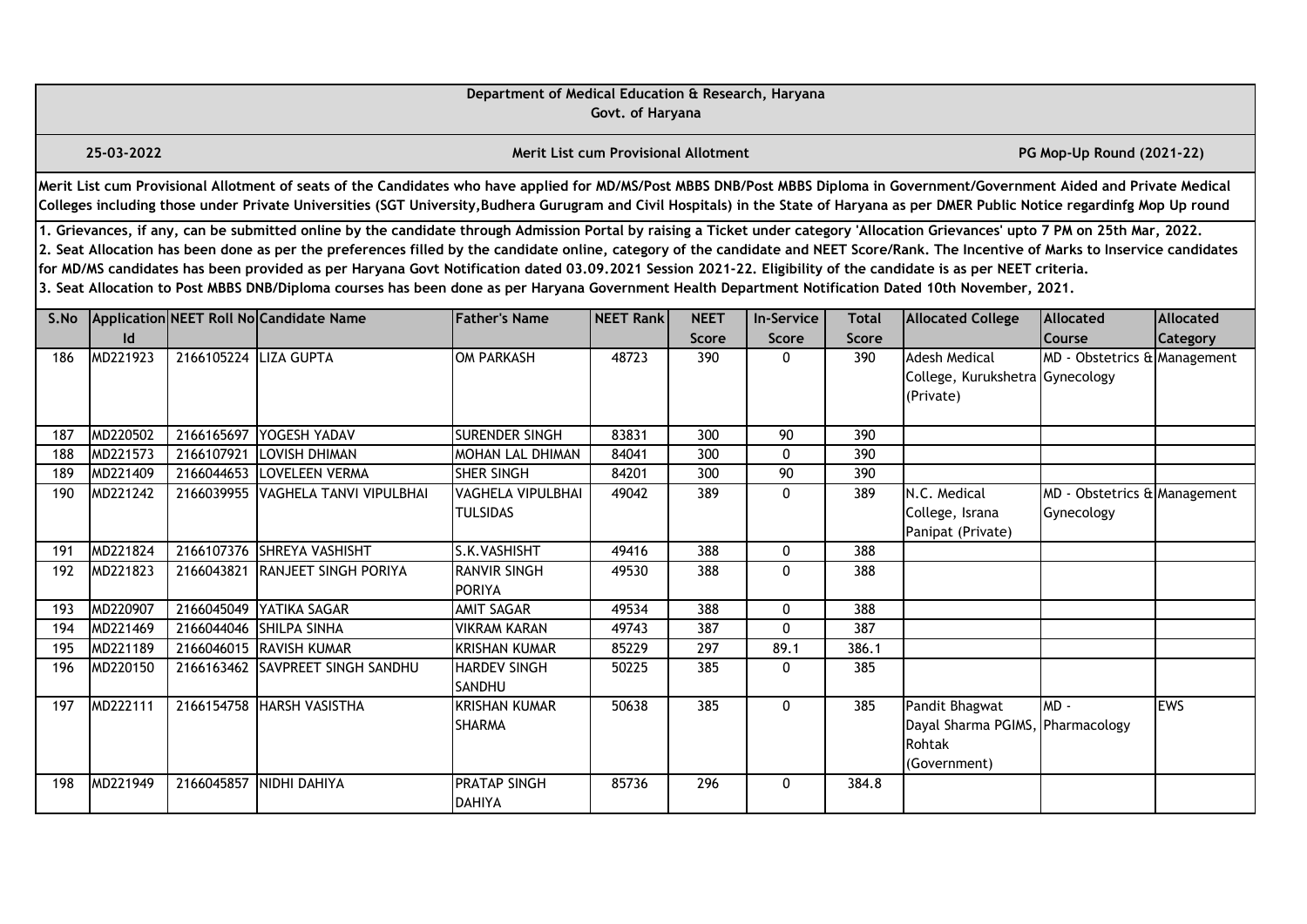|      |                                                                                                                                                                                                                                                                                                                                                                                                                                                                                                                                                                                                                                                                                                                                                                                                                                                                                                 |                         |                                                                                                                                                                                                                                                                                                                                                                       | Department of Medical Education & Research, Haryana       | Govt. of Haryana                            |                  |              |              |                                                                                      |                                 |            |  |  |
|------|-------------------------------------------------------------------------------------------------------------------------------------------------------------------------------------------------------------------------------------------------------------------------------------------------------------------------------------------------------------------------------------------------------------------------------------------------------------------------------------------------------------------------------------------------------------------------------------------------------------------------------------------------------------------------------------------------------------------------------------------------------------------------------------------------------------------------------------------------------------------------------------------------|-------------------------|-----------------------------------------------------------------------------------------------------------------------------------------------------------------------------------------------------------------------------------------------------------------------------------------------------------------------------------------------------------------------|-----------------------------------------------------------|---------------------------------------------|------------------|--------------|--------------|--------------------------------------------------------------------------------------|---------------------------------|------------|--|--|
|      | 25-03-2022                                                                                                                                                                                                                                                                                                                                                                                                                                                                                                                                                                                                                                                                                                                                                                                                                                                                                      |                         |                                                                                                                                                                                                                                                                                                                                                                       |                                                           | <b>Merit List cum Provisional Allotment</b> |                  |              |              |                                                                                      | PG Mop-Up Round (2021-22)       |            |  |  |
|      |                                                                                                                                                                                                                                                                                                                                                                                                                                                                                                                                                                                                                                                                                                                                                                                                                                                                                                 |                         | Merit List cum Provisional Allotment of seats of the Candidates who have applied for MD/MS/Post MBBS DNB/Post MBBS Diploma in Government/Government Aided and Private Medical<br>Colleges including those under Private Universities (SGT University, Budhera Gurugram and Civil Hospitals) in the State of Haryana as per DMER Public Notice regardinfg Mop Up round |                                                           |                                             |                  |              |              |                                                                                      |                                 |            |  |  |
|      | 1. Grievances, if any, can be submitted online by the candidate through Admission Portal by raising a Ticket under category 'Allocation Grievances' upto 7 PM on 25th Mar, 2022.<br>2. Seat Allocation has been done as per the preferences filled by the candidate online, category of the candidate and NEET Score/Rank. The Incentive of Marks to Inservice candidates<br>for MD/MS candidates has been provided as per Haryana Govt Notification dated 03.09.2021 Session 2021-22. Eligibility of the candidate is as per NEET criteria.<br>3. Seat Allocation to Post MBBS DNB/Diploma courses has been done as per Haryana Government Health Department Notification Dated 10th November, 2021.<br>Application NEET Roll No Candidate Name<br><b>Father's Name</b><br>NEET Rank<br><b>NEET</b><br><b>In-Service</b><br><b>Allocated College</b><br>Allocated<br>Allocated<br><b>Total</b> |                         |                                                                                                                                                                                                                                                                                                                                                                       |                                                           |                                             |                  |              |              |                                                                                      |                                 |            |  |  |
| S.No | Id                                                                                                                                                                                                                                                                                                                                                                                                                                                                                                                                                                                                                                                                                                                                                                                                                                                                                              |                         |                                                                                                                                                                                                                                                                                                                                                                       |                                                           |                                             | Score            | Score        | <b>Score</b> |                                                                                      | Course                          | Category   |  |  |
| 199  | MD220797                                                                                                                                                                                                                                                                                                                                                                                                                                                                                                                                                                                                                                                                                                                                                                                                                                                                                        |                         | 2166032636 ABHILASHA CHOUDHARY                                                                                                                                                                                                                                                                                                                                        | <b>SHIV KUMAR</b>                                         | 50762                                       | 384              | $\Omega$     | 384          | N.C. Medical<br>College, Israna<br>Panipat (Private)                                 | MD - Obstetrics &<br>Gynecology | UnReserved |  |  |
| 200  | MD221821                                                                                                                                                                                                                                                                                                                                                                                                                                                                                                                                                                                                                                                                                                                                                                                                                                                                                        | 2166111709 ANJALI SAINI |                                                                                                                                                                                                                                                                                                                                                                       | <b>RANBIR SINGH</b>                                       | 50882                                       | 384              | 0            | 384          |                                                                                      |                                 |            |  |  |
| 201  | MD221653                                                                                                                                                                                                                                                                                                                                                                                                                                                                                                                                                                                                                                                                                                                                                                                                                                                                                        | 2166036510              | <b>PATEL UDITKUMAR</b><br><b>NARESHBHAI</b>                                                                                                                                                                                                                                                                                                                           | PATEL NARESHBHAI<br><b>AMRUTLAL</b>                       | 51078                                       | 383              | $\mathbf 0$  | 383          | <b>SGT Medical College</b><br>& Research Institute<br>Budhera, Gurugram<br>(Private) | MD - Respiratory<br>Medicine    | Management |  |  |
| 202  | MD220084                                                                                                                                                                                                                                                                                                                                                                                                                                                                                                                                                                                                                                                                                                                                                                                                                                                                                        | 2166155302 HIMANI       |                                                                                                                                                                                                                                                                                                                                                                       | <b>SUBHASH CHANDER</b>                                    | 51136                                       | 383              | $\mathbf 0$  | 383          | Pandit Bhagwat<br>Dayal Sharma PGIMS, Medicine<br>Rohtak<br>(Government)             | MD - Community                  | UnReserved |  |  |
| 203  | MD220087                                                                                                                                                                                                                                                                                                                                                                                                                                                                                                                                                                                                                                                                                                                                                                                                                                                                                        | 2166036173              | SIDDHARTH JAGDISHBHAI<br><b>THAKKAR</b>                                                                                                                                                                                                                                                                                                                               | <b>JAGDISHBHAI</b><br><b>BHANJIBHAI</b><br><b>THAKKAR</b> | 51174                                       | 383              | $\mathbf 0$  | 383          |                                                                                      |                                 |            |  |  |
| 204  | MD222154                                                                                                                                                                                                                                                                                                                                                                                                                                                                                                                                                                                                                                                                                                                                                                                                                                                                                        |                         | 2166044438 SUNNY MALHOTRA                                                                                                                                                                                                                                                                                                                                             | <b>RAKESH MALHOTRA</b>                                    | 86739                                       | $\overline{294}$ | $\mathbf{0}$ | 382.2        | Maharaja Agrasen<br>Medical College,<br>Agroha, Hisar<br>(Government Aided)          | MD - Community<br>Medicine      | UnReserved |  |  |
| 205  | MD221946                                                                                                                                                                                                                                                                                                                                                                                                                                                                                                                                                                                                                                                                                                                                                                                                                                                                                        |                         | 2166039263 DEEP JITENDRA UGHREJA                                                                                                                                                                                                                                                                                                                                      | JITENDRA JITENDRA<br><b>UGHREJA</b>                       | 51411                                       | 382              | 0            | 382          |                                                                                      |                                 |            |  |  |
| 206  | MD221868                                                                                                                                                                                                                                                                                                                                                                                                                                                                                                                                                                                                                                                                                                                                                                                                                                                                                        | 2166040844              | VAMJA NIRAVKUMAR<br><b>RAMESHBHAI</b>                                                                                                                                                                                                                                                                                                                                 | VAMJA RAMESHBHAI<br><b>DAHYABHAI</b>                      | 51521                                       | 382              | $\mathbf 0$  | 382          |                                                                                      |                                 |            |  |  |
| 207  | MD222099                                                                                                                                                                                                                                                                                                                                                                                                                                                                                                                                                                                                                                                                                                                                                                                                                                                                                        | 2166042376              | <b>POOJA KUMARI</b>                                                                                                                                                                                                                                                                                                                                                   | <b>SURENDER SINGH</b>                                     | 51685                                       | 381              | 0            | 381          |                                                                                      |                                 |            |  |  |
| 208  | MD220318                                                                                                                                                                                                                                                                                                                                                                                                                                                                                                                                                                                                                                                                                                                                                                                                                                                                                        |                         | 2166042474 ISHANT SAPRA                                                                                                                                                                                                                                                                                                                                               | <b>AJAY SAPRA</b>                                         | 52017                                       | 380              | $\Omega$     | 380          |                                                                                      |                                 |            |  |  |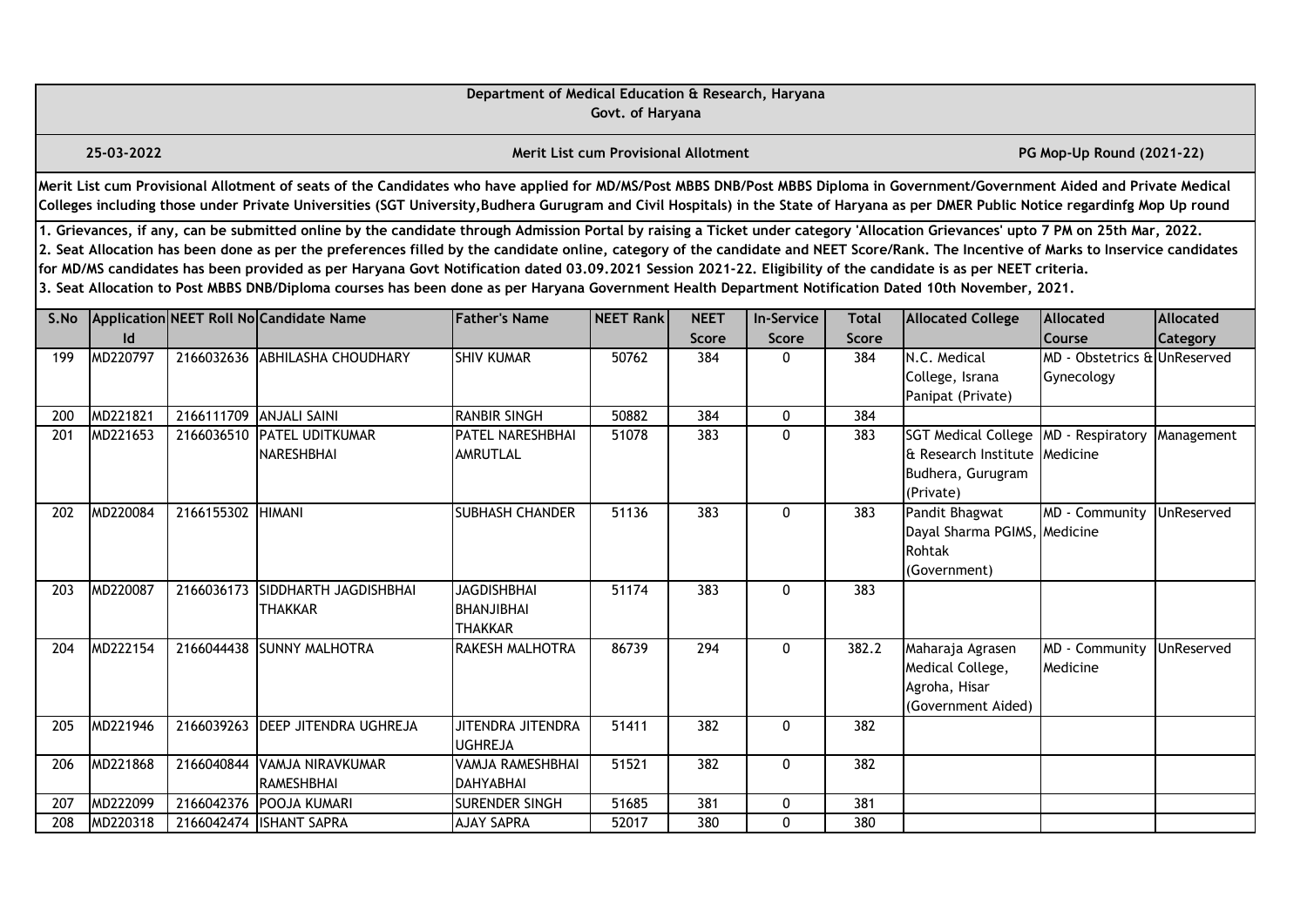|      |                                                                                                                                                                                                                                                                                                                                                                                                                                                                                                                                                                                                                                                                                                                                                                                                                                                                                                        |                      |                                                                                                                                                                                                                                                                                                                                                                       | Department of Medical Education & Research, Haryana | Govt. of Haryana                            |                     |                       |                     |                                                                          |                             |            |  |  |
|------|--------------------------------------------------------------------------------------------------------------------------------------------------------------------------------------------------------------------------------------------------------------------------------------------------------------------------------------------------------------------------------------------------------------------------------------------------------------------------------------------------------------------------------------------------------------------------------------------------------------------------------------------------------------------------------------------------------------------------------------------------------------------------------------------------------------------------------------------------------------------------------------------------------|----------------------|-----------------------------------------------------------------------------------------------------------------------------------------------------------------------------------------------------------------------------------------------------------------------------------------------------------------------------------------------------------------------|-----------------------------------------------------|---------------------------------------------|---------------------|-----------------------|---------------------|--------------------------------------------------------------------------|-----------------------------|------------|--|--|
|      | 25-03-2022                                                                                                                                                                                                                                                                                                                                                                                                                                                                                                                                                                                                                                                                                                                                                                                                                                                                                             |                      |                                                                                                                                                                                                                                                                                                                                                                       |                                                     | <b>Merit List cum Provisional Allotment</b> |                     |                       |                     |                                                                          | PG Mop-Up Round (2021-22)   |            |  |  |
|      |                                                                                                                                                                                                                                                                                                                                                                                                                                                                                                                                                                                                                                                                                                                                                                                                                                                                                                        |                      | Merit List cum Provisional Allotment of seats of the Candidates who have applied for MD/MS/Post MBBS DNB/Post MBBS Diploma in Government/Government Aided and Private Medical<br>Colleges including those under Private Universities (SGT University, Budhera Gurugram and Civil Hospitals) in the State of Haryana as per DMER Public Notice regardinfg Mop Up round |                                                     |                                             |                     |                       |                     |                                                                          |                             |            |  |  |
|      | 1. Grievances, if any, can be submitted online by the candidate through Admission Portal by raising a Ticket under category 'Allocation Grievances' upto 7 PM on 25th Mar, 2022.<br>2. Seat Allocation has been done as per the preferences filled by the candidate online, category of the candidate and NEET Score/Rank. The Incentive of Marks to Inservice candidates<br>for MD/MS candidates has been provided as per Haryana Govt Notification dated 03.09.2021 Session 2021-22. Eligibility of the candidate is as per NEET criteria.<br>3. Seat Allocation to Post MBBS DNB/Diploma courses has been done as per Haryana Government Health Department Notification Dated 10th November, 2021.<br>Application NEET Roll No Candidate Name<br><b>Father's Name</b><br>NEET Rank<br><b>NEET</b><br><b>Allocated</b><br>Allocated<br><b>In-Service</b><br><b>Total</b><br><b>Allocated College</b> |                      |                                                                                                                                                                                                                                                                                                                                                                       |                                                     |                                             |                     |                       |                     |                                                                          |                             |            |  |  |
| S.No |                                                                                                                                                                                                                                                                                                                                                                                                                                                                                                                                                                                                                                                                                                                                                                                                                                                                                                        |                      |                                                                                                                                                                                                                                                                                                                                                                       |                                                     |                                             |                     |                       |                     |                                                                          |                             |            |  |  |
| 209  | $\mathsf{Id}$<br>MD221154                                                                                                                                                                                                                                                                                                                                                                                                                                                                                                                                                                                                                                                                                                                                                                                                                                                                              | 2166045348 MAYANK    |                                                                                                                                                                                                                                                                                                                                                                       | MEHAR SINGH PUNIA                                   | 52059                                       | <b>Score</b><br>380 | Score<br>$\mathbf{0}$ | <b>Score</b><br>380 |                                                                          | Course                      | Category   |  |  |
| 210  | MD221241                                                                                                                                                                                                                                                                                                                                                                                                                                                                                                                                                                                                                                                                                                                                                                                                                                                                                               | 2166045281           | <b>SAUMYA BINDLISH</b>                                                                                                                                                                                                                                                                                                                                                | <b>DAVINDER BINDLISH</b>                            | 52271                                       | 380                 | $\mathbf{0}$          | 380                 |                                                                          |                             |            |  |  |
| 211  | MD221215                                                                                                                                                                                                                                                                                                                                                                                                                                                                                                                                                                                                                                                                                                                                                                                                                                                                                               |                      | 2166045376 SANDEEP SINGH                                                                                                                                                                                                                                                                                                                                              | RAJ KARAN                                           | 87503                                       | 292                 | $\mathbf{0}$          | 379.6               | <b>Adesh Medical</b><br>College, Kurukshetra Anesthesiology<br>(Private) | $MD -$                      | UR IP      |  |  |
| 212  | MD221603                                                                                                                                                                                                                                                                                                                                                                                                                                                                                                                                                                                                                                                                                                                                                                                                                                                                                               |                      | 2166106331 VIVEK CHOPRA                                                                                                                                                                                                                                                                                                                                               | <b>UMA PRASHAD</b><br><b>CHOPRA</b>                 | 52683                                       | 379                 | $\mathbf{0}$          | 379                 | N.C. Medical<br>College, Israna<br>Panipat (Private)                     | MD - Paediatric<br>Medicine | Management |  |  |
| 213  | MD221260                                                                                                                                                                                                                                                                                                                                                                                                                                                                                                                                                                                                                                                                                                                                                                                                                                                                                               | 2166110399 KIRTI     |                                                                                                                                                                                                                                                                                                                                                                       | <b>RAJENDER SINGH</b>                               | 52778                                       | 378                 | $\mathbf{0}$          | 378                 |                                                                          |                             |            |  |  |
| 214  | MD220055                                                                                                                                                                                                                                                                                                                                                                                                                                                                                                                                                                                                                                                                                                                                                                                                                                                                                               | 2166043628 VISHAL    |                                                                                                                                                                                                                                                                                                                                                                       | <b>NARESH KUMAR</b>                                 | 52973                                       | 378                 | $\mathbf{0}$          | 378                 |                                                                          |                             |            |  |  |
| 215  | MD221281                                                                                                                                                                                                                                                                                                                                                                                                                                                                                                                                                                                                                                                                                                                                                                                                                                                                                               | 2166045317 DEEKSHA   |                                                                                                                                                                                                                                                                                                                                                                       | <b>JEET SINGH</b><br><b>BALHARA</b>                 | 77370                                       | 315                 | 63                    | 378                 | <b>Adesh Medical</b><br>College, Kurukshetra Medicine<br>(Private)       | MD - Respiratory            | <b>SCD</b> |  |  |
| 216  | MD220643                                                                                                                                                                                                                                                                                                                                                                                                                                                                                                                                                                                                                                                                                                                                                                                                                                                                                               |                      | 2166037172 BUTANI LIPSABEN MAGANLAL                                                                                                                                                                                                                                                                                                                                   | <b>BUTANI MAGANLAL</b>                              | 53161                                       | 377                 | $\mathbf{0}$          | 377                 |                                                                          |                             |            |  |  |
| 217  | MD220506                                                                                                                                                                                                                                                                                                                                                                                                                                                                                                                                                                                                                                                                                                                                                                                                                                                                                               | 2166045359 ASHA RANI |                                                                                                                                                                                                                                                                                                                                                                       | <b>OM PARKASH</b>                                   | 53297                                       | 377                 | $\mathbf{0}$          | 377                 |                                                                          |                             |            |  |  |
| 218  | MD221837                                                                                                                                                                                                                                                                                                                                                                                                                                                                                                                                                                                                                                                                                                                                                                                                                                                                                               | 2166044863           | <b>MAHABIR SINGH</b>                                                                                                                                                                                                                                                                                                                                                  | <b>BIRBAL SINGH</b>                                 | 88555                                       | 290                 | $\mathbf{0}$          | 377                 |                                                                          |                             |            |  |  |
| 219  | MD220227                                                                                                                                                                                                                                                                                                                                                                                                                                                                                                                                                                                                                                                                                                                                                                                                                                                                                               |                      | 2166045096 KAPIL KUMAR SWAMI                                                                                                                                                                                                                                                                                                                                          | <b>BALVEER SINGH</b>                                | 53758                                       | 375                 | $\mathbf{0}$          | 375                 | Pandit Bhagwat<br>Dayal Sharma PGIMS,<br>Rohtak<br>(Government)          | MD - Pathology              | <b>BCA</b> |  |  |
| 220  | MD222081                                                                                                                                                                                                                                                                                                                                                                                                                                                                                                                                                                                                                                                                                                                                                                                                                                                                                               |                      | 2166153352 ABHIPSA VATS                                                                                                                                                                                                                                                                                                                                               | <b>SUDHAKAR MANAV</b>                               | 54181                                       | 375                 | $\mathbf{0}$          | 375                 |                                                                          |                             |            |  |  |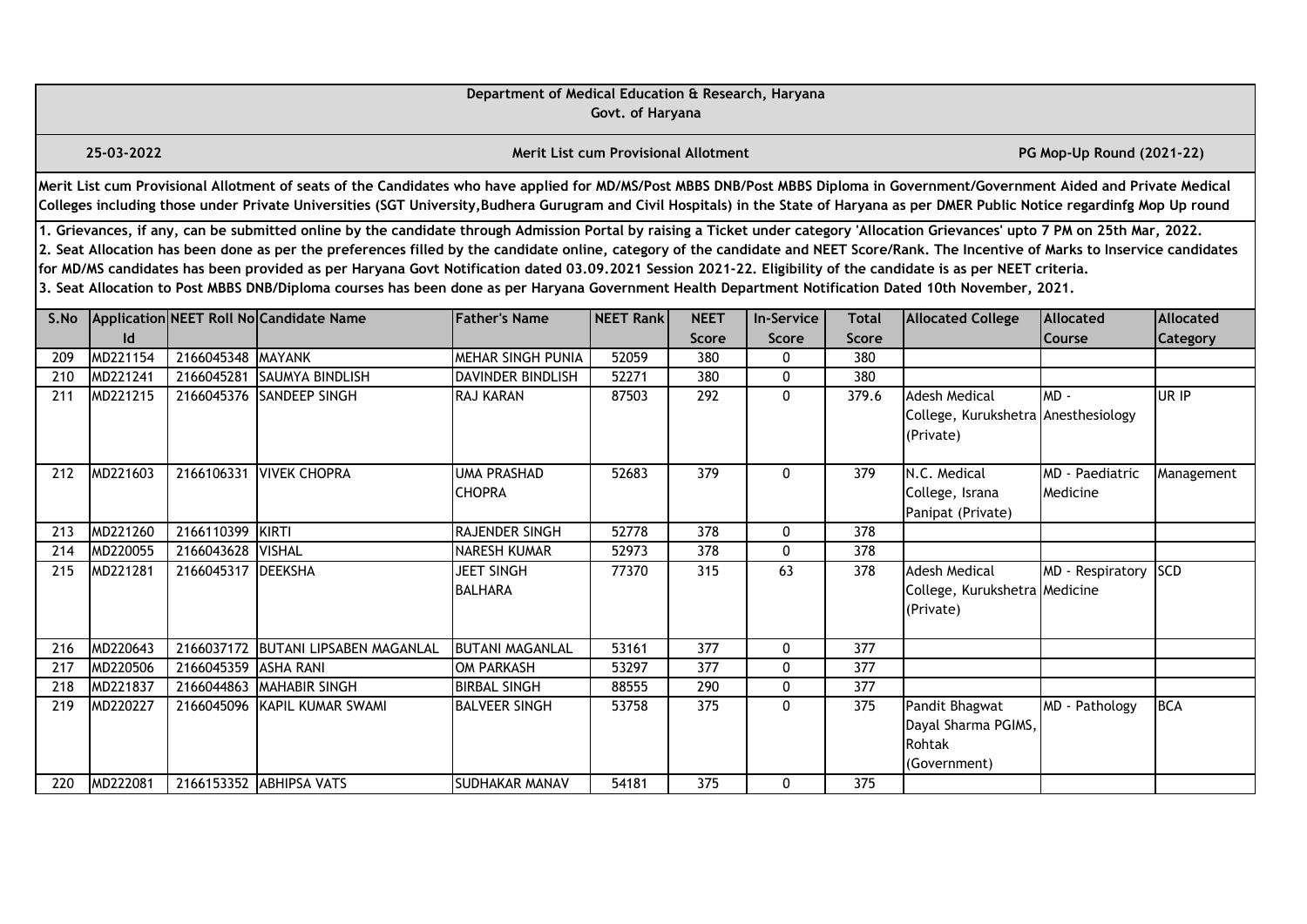|      |                                                                                                                                                                                                                                                                                                                                                                                                                                                                                                                                                                                                                                                                                                                                                  |                       |                                                                                                                                                                                                                                                                                                                                                                       | Department of Medical Education & Research, Haryana | Govt. of Haryana                            |                             |                                   |                              |                                                                                                      |                                    |                              |  |  |
|------|--------------------------------------------------------------------------------------------------------------------------------------------------------------------------------------------------------------------------------------------------------------------------------------------------------------------------------------------------------------------------------------------------------------------------------------------------------------------------------------------------------------------------------------------------------------------------------------------------------------------------------------------------------------------------------------------------------------------------------------------------|-----------------------|-----------------------------------------------------------------------------------------------------------------------------------------------------------------------------------------------------------------------------------------------------------------------------------------------------------------------------------------------------------------------|-----------------------------------------------------|---------------------------------------------|-----------------------------|-----------------------------------|------------------------------|------------------------------------------------------------------------------------------------------|------------------------------------|------------------------------|--|--|
|      | 25-03-2022                                                                                                                                                                                                                                                                                                                                                                                                                                                                                                                                                                                                                                                                                                                                       |                       |                                                                                                                                                                                                                                                                                                                                                                       |                                                     | <b>Merit List cum Provisional Allotment</b> |                             |                                   |                              |                                                                                                      | PG Mop-Up Round (2021-22)          |                              |  |  |
|      |                                                                                                                                                                                                                                                                                                                                                                                                                                                                                                                                                                                                                                                                                                                                                  |                       | Merit List cum Provisional Allotment of seats of the Candidates who have applied for MD/MS/Post MBBS DNB/Post MBBS Diploma in Government/Government Aided and Private Medical<br>Colleges including those under Private Universities (SGT University, Budhera Gurugram and Civil Hospitals) in the State of Haryana as per DMER Public Notice regardinfg Mop Up round |                                                     |                                             |                             |                                   |                              |                                                                                                      |                                    |                              |  |  |
|      | 1. Grievances, if any, can be submitted online by the candidate through Admission Portal by raising a Ticket under category 'Allocation Grievances' upto 7 PM on 25th Mar, 2022.<br>2. Seat Allocation has been done as per the preferences filled by the candidate online, category of the candidate and NEET Score/Rank. The Incentive of Marks to Inservice candidates<br>for MD/MS candidates has been provided as per Haryana Govt Notification dated 03.09.2021 Session 2021-22. Eligibility of the candidate is as per NEET criteria.<br>3. Seat Allocation to Post MBBS DNB/Diploma courses has been done as per Haryana Government Health Department Notification Dated 10th November, 2021.<br>Application NEET Roll No Candidate Name |                       |                                                                                                                                                                                                                                                                                                                                                                       |                                                     |                                             |                             |                                   |                              |                                                                                                      |                                    |                              |  |  |
| S.No | Id                                                                                                                                                                                                                                                                                                                                                                                                                                                                                                                                                                                                                                                                                                                                               |                       |                                                                                                                                                                                                                                                                                                                                                                       | <b>Father's Name</b>                                | NEET Rank                                   | <b>NEET</b><br><b>Score</b> | <b>In-Service</b><br><b>Score</b> | <b>Total</b><br><b>Score</b> | <b>Allocated College</b>                                                                             | Allocated<br>Course                | Allocated<br><b>Category</b> |  |  |
| 221  | MD221945                                                                                                                                                                                                                                                                                                                                                                                                                                                                                                                                                                                                                                                                                                                                         | 2166154476 MANPREET   |                                                                                                                                                                                                                                                                                                                                                                       | <b>CHANDAN SINGH</b>                                | 89827                                       | 287                         | 0                                 | 373.1                        | Shaheed Hassan<br>Khan Mewati GMC.<br>Nalhar, Nuh<br>(Government)                                    | <b>MD</b> - Forensic<br>Medicine   | UnReserved                   |  |  |
| 222  | MD222073                                                                                                                                                                                                                                                                                                                                                                                                                                                                                                                                                                                                                                                                                                                                         |                       | 2166024382 VAIBHAV CHADHA                                                                                                                                                                                                                                                                                                                                             | <b>DESH DEEPAK</b><br><b>CHADHA</b>                 | 54849                                       | 373                         | 0                                 | 373                          | N.C. Medical<br>College, Israna<br>Panipat (Private)                                                 | <b>MD</b> - Paediatric<br>Medicine | <b>SCD</b>                   |  |  |
| 223  | MD220070                                                                                                                                                                                                                                                                                                                                                                                                                                                                                                                                                                                                                                                                                                                                         | 2166133098 KUMARESH A |                                                                                                                                                                                                                                                                                                                                                                       | <b>ANBU</b>                                         | 55272                                       | 371                         | 0                                 | 371                          |                                                                                                      |                                    |                              |  |  |
| 224  | MD220694                                                                                                                                                                                                                                                                                                                                                                                                                                                                                                                                                                                                                                                                                                                                         |                       | 2166040715 RUDRAX SANJIVBHAI BHATT                                                                                                                                                                                                                                                                                                                                    | <b>SANJIVBHAI</b><br><b>BABUBHAI BHATT</b>          | 55620                                       | 370                         | 0                                 | 370                          | SGT Medical College   MS - General<br>& Research Institute Surgery<br>Budhera, Gurugram<br>(Private) |                                    | Management                   |  |  |
| 225  | MD222072                                                                                                                                                                                                                                                                                                                                                                                                                                                                                                                                                                                                                                                                                                                                         |                       | 2166041161 SHREY DIVYESHKUMAR SONI                                                                                                                                                                                                                                                                                                                                    | <b>DIVYESHKUMAR</b><br>PRAKASHCHANDRA<br>SONI       | 55899                                       | 370                         | $\Omega$                          | 370                          |                                                                                                      |                                    |                              |  |  |
| 226  | MD220796                                                                                                                                                                                                                                                                                                                                                                                                                                                                                                                                                                                                                                                                                                                                         |                       | 2166027917 KANICA SAREEN                                                                                                                                                                                                                                                                                                                                              | <b>ANIL SAREEN</b>                                  | 56254                                       | 369                         | $\mathbf{0}$                      | 369                          |                                                                                                      |                                    |                              |  |  |
| 227  | MD221390                                                                                                                                                                                                                                                                                                                                                                                                                                                                                                                                                                                                                                                                                                                                         |                       | 2166044145 ARVIND KUMAR                                                                                                                                                                                                                                                                                                                                               | <b>KRISHAN KUMAR</b>                                | 56597                                       | 368                         | $\mathbf{0}$                      | 368                          |                                                                                                      |                                    |                              |  |  |
| 228  | MD221904                                                                                                                                                                                                                                                                                                                                                                                                                                                                                                                                                                                                                                                                                                                                         |                       | 2166045504 YASHIKA BANSAL                                                                                                                                                                                                                                                                                                                                             | <b>ASHOK BANSAL</b>                                 | 56733                                       | 367                         | $\mathbf{0}$                      | 367                          |                                                                                                      |                                    |                              |  |  |
| 229  | MD220143                                                                                                                                                                                                                                                                                                                                                                                                                                                                                                                                                                                                                                                                                                                                         |                       | 2166155018 SAREETA YADAV                                                                                                                                                                                                                                                                                                                                              | <b>RAJ SINGH</b>                                    | 57305                                       | 366                         | $\Omega$                          | 366                          | SGT Medical College   MS -<br>& Research Institute Ophthalmology<br>Budhera, Gurugram<br>(Private)   |                                    | UnReserved                   |  |  |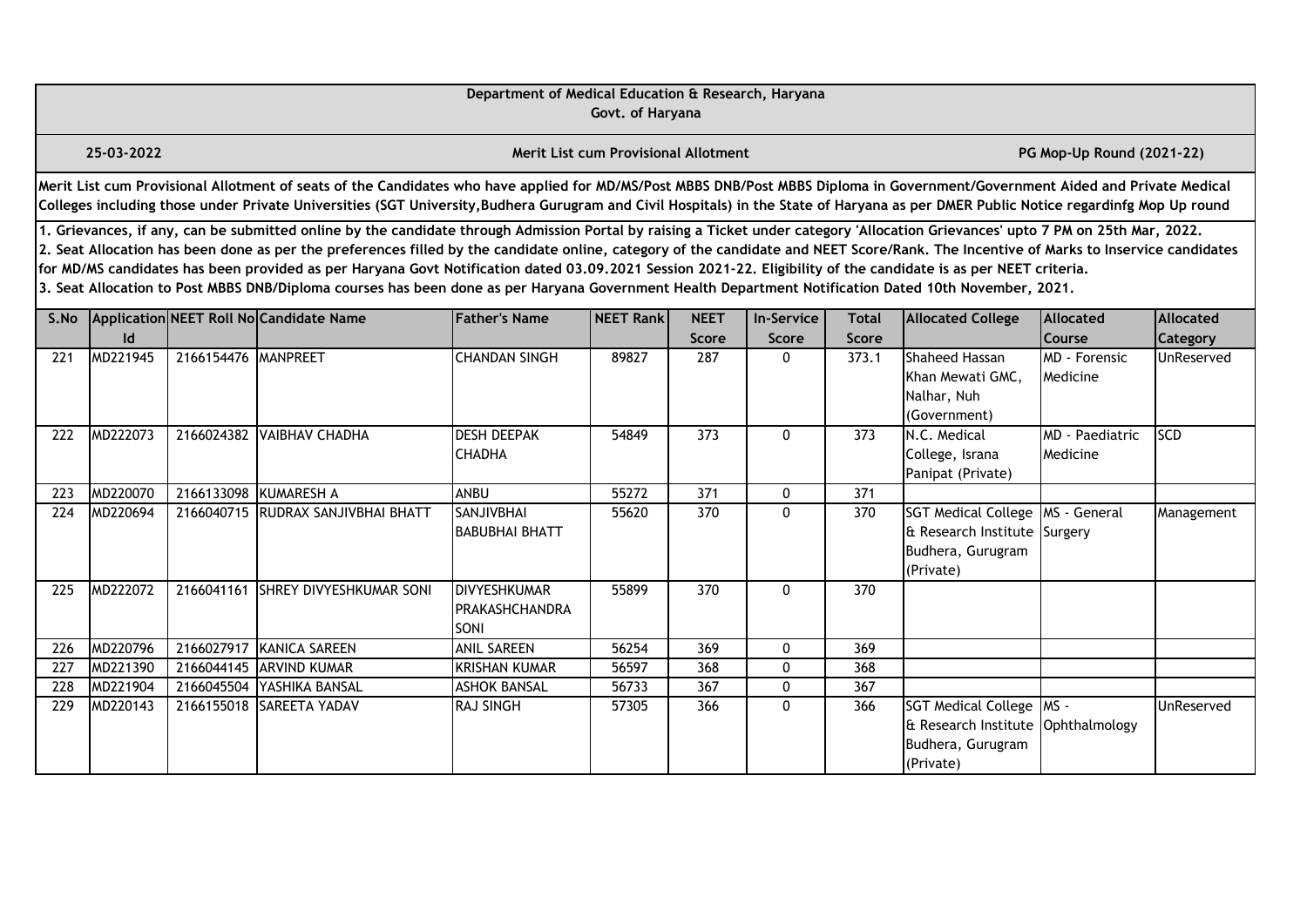|      |                                                                                                                                                                                                                                                                                                                                                                                                                                                                                                                                                                                                                                                                                                                                                  |                  |                                                                                                                                                                                                                                                                                                                                                                       | Department of Medical Education & Research, Haryana     | Govt. of Haryana                            |                             |                            |                              |                                                                                      |                             |                              |  |  |
|------|--------------------------------------------------------------------------------------------------------------------------------------------------------------------------------------------------------------------------------------------------------------------------------------------------------------------------------------------------------------------------------------------------------------------------------------------------------------------------------------------------------------------------------------------------------------------------------------------------------------------------------------------------------------------------------------------------------------------------------------------------|------------------|-----------------------------------------------------------------------------------------------------------------------------------------------------------------------------------------------------------------------------------------------------------------------------------------------------------------------------------------------------------------------|---------------------------------------------------------|---------------------------------------------|-----------------------------|----------------------------|------------------------------|--------------------------------------------------------------------------------------|-----------------------------|------------------------------|--|--|
|      | 25-03-2022                                                                                                                                                                                                                                                                                                                                                                                                                                                                                                                                                                                                                                                                                                                                       |                  |                                                                                                                                                                                                                                                                                                                                                                       |                                                         | <b>Merit List cum Provisional Allotment</b> |                             |                            |                              |                                                                                      | PG Mop-Up Round (2021-22)   |                              |  |  |
|      |                                                                                                                                                                                                                                                                                                                                                                                                                                                                                                                                                                                                                                                                                                                                                  |                  | Merit List cum Provisional Allotment of seats of the Candidates who have applied for MD/MS/Post MBBS DNB/Post MBBS Diploma in Government/Government Aided and Private Medical<br>Colleges including those under Private Universities (SGT University, Budhera Gurugram and Civil Hospitals) in the State of Haryana as per DMER Public Notice regardinfg Mop Up round |                                                         |                                             |                             |                            |                              |                                                                                      |                             |                              |  |  |
|      | 1. Grievances, if any, can be submitted online by the candidate through Admission Portal by raising a Ticket under category 'Allocation Grievances' upto 7 PM on 25th Mar, 2022.<br>2. Seat Allocation has been done as per the preferences filled by the candidate online, category of the candidate and NEET Score/Rank. The Incentive of Marks to Inservice candidates<br>for MD/MS candidates has been provided as per Haryana Govt Notification dated 03.09.2021 Session 2021-22. Eligibility of the candidate is as per NEET criteria.<br>3. Seat Allocation to Post MBBS DNB/Diploma courses has been done as per Haryana Government Health Department Notification Dated 10th November, 2021.<br>Application NEET Roll No Candidate Name |                  |                                                                                                                                                                                                                                                                                                                                                                       |                                                         |                                             |                             |                            |                              |                                                                                      |                             |                              |  |  |
| S.No | Id                                                                                                                                                                                                                                                                                                                                                                                                                                                                                                                                                                                                                                                                                                                                               |                  |                                                                                                                                                                                                                                                                                                                                                                       | <b>Father's Name</b>                                    | NEET Rank                                   | <b>NEET</b><br><b>Score</b> | <b>In-Service</b><br>Score | <b>Total</b><br><b>Score</b> | <b>Allocated College</b>                                                             | Allocated<br><b>Course</b>  | Allocated<br><b>Category</b> |  |  |
| 230  | MD221992                                                                                                                                                                                                                                                                                                                                                                                                                                                                                                                                                                                                                                                                                                                                         |                  | 2166043081 SACHIN GARG                                                                                                                                                                                                                                                                                                                                                | <b>VIJAY GARG</b>                                       | 92207                                       | 281                         | $\mathbf{0}$               | 365.3                        | <b>Bhagat Phool Singh</b><br>GMC (W), Khanpur<br>Kalan, Sonepat<br>(Government)      | MD - Forensic<br>Medicine   | <b>EWS</b>                   |  |  |
| 231  | MD220991                                                                                                                                                                                                                                                                                                                                                                                                                                                                                                                                                                                                                                                                                                                                         | 2166044871       | <b>SUNDEEP KUMAR</b>                                                                                                                                                                                                                                                                                                                                                  | <b>CHANDGI RAM</b>                                      | 92459                                       | 281                         | 84.3                       | 365.3                        |                                                                                      |                             |                              |  |  |
| 232  | MD220220                                                                                                                                                                                                                                                                                                                                                                                                                                                                                                                                                                                                                                                                                                                                         | 2166046035 AMAN  |                                                                                                                                                                                                                                                                                                                                                                       | <b>NARESH KUMAR</b>                                     | 57467                                       | 365                         | $\mathbf{0}$               | 365                          | N.C. Medical<br>College, Israna<br>Panipat (Private)                                 | MS - Orthopedics UnReserved |                              |  |  |
| 233  | MD220986                                                                                                                                                                                                                                                                                                                                                                                                                                                                                                                                                                                                                                                                                                                                         | 2166042494 YASHU |                                                                                                                                                                                                                                                                                                                                                                       | <b>ANIL MITTAL</b>                                      | 57644                                       | 365                         | $\mathbf{0}$               | 365                          | <b>SGT Medical College</b><br>& Research Institute<br>Budhera, Gurugram<br>(Private) | MD - Psychiatry             | Management                   |  |  |
| 234  | MD220201                                                                                                                                                                                                                                                                                                                                                                                                                                                                                                                                                                                                                                                                                                                                         |                  | 2166045525 RAJAT SISODIA                                                                                                                                                                                                                                                                                                                                              | <b>BALBIR SINGH</b>                                     | 57944                                       | 364                         | $\mathbf{0}$               | 364                          | Maharaja Agrasen<br>Medical College,<br>Agroha, Hisar<br>(Government Aided)          | $MD -$<br>Anesthesiology    | <b>SCD</b>                   |  |  |
| 235  | MD220052                                                                                                                                                                                                                                                                                                                                                                                                                                                                                                                                                                                                                                                                                                                                         | 2166042191       | <b>YOGESH PACHISIA</b>                                                                                                                                                                                                                                                                                                                                                | RAJ KUMAR PACHISIA                                      | 58176                                       | 364                         | $\mathbf{0}$               | 364                          |                                                                                      |                             |                              |  |  |
| 236  | MD222233                                                                                                                                                                                                                                                                                                                                                                                                                                                                                                                                                                                                                                                                                                                                         | 2166082097       | TALWADKAR ASHLESHA<br><b>JAGANNATH</b>                                                                                                                                                                                                                                                                                                                                | <b>TALWADKAR</b><br><b>JAGANNATH</b><br><b>ARJUNRAO</b> | 58514                                       | 363                         | 0                          | 363                          |                                                                                      |                             |                              |  |  |
| 237  | MD221292                                                                                                                                                                                                                                                                                                                                                                                                                                                                                                                                                                                                                                                                                                                                         |                  | 2166037021 RAO RUTU KAUSHIKBHAI                                                                                                                                                                                                                                                                                                                                       | <b>KAUSHIKBHAI BAROT</b>                                | 58536                                       | 363                         | 0                          | 363                          |                                                                                      |                             |                              |  |  |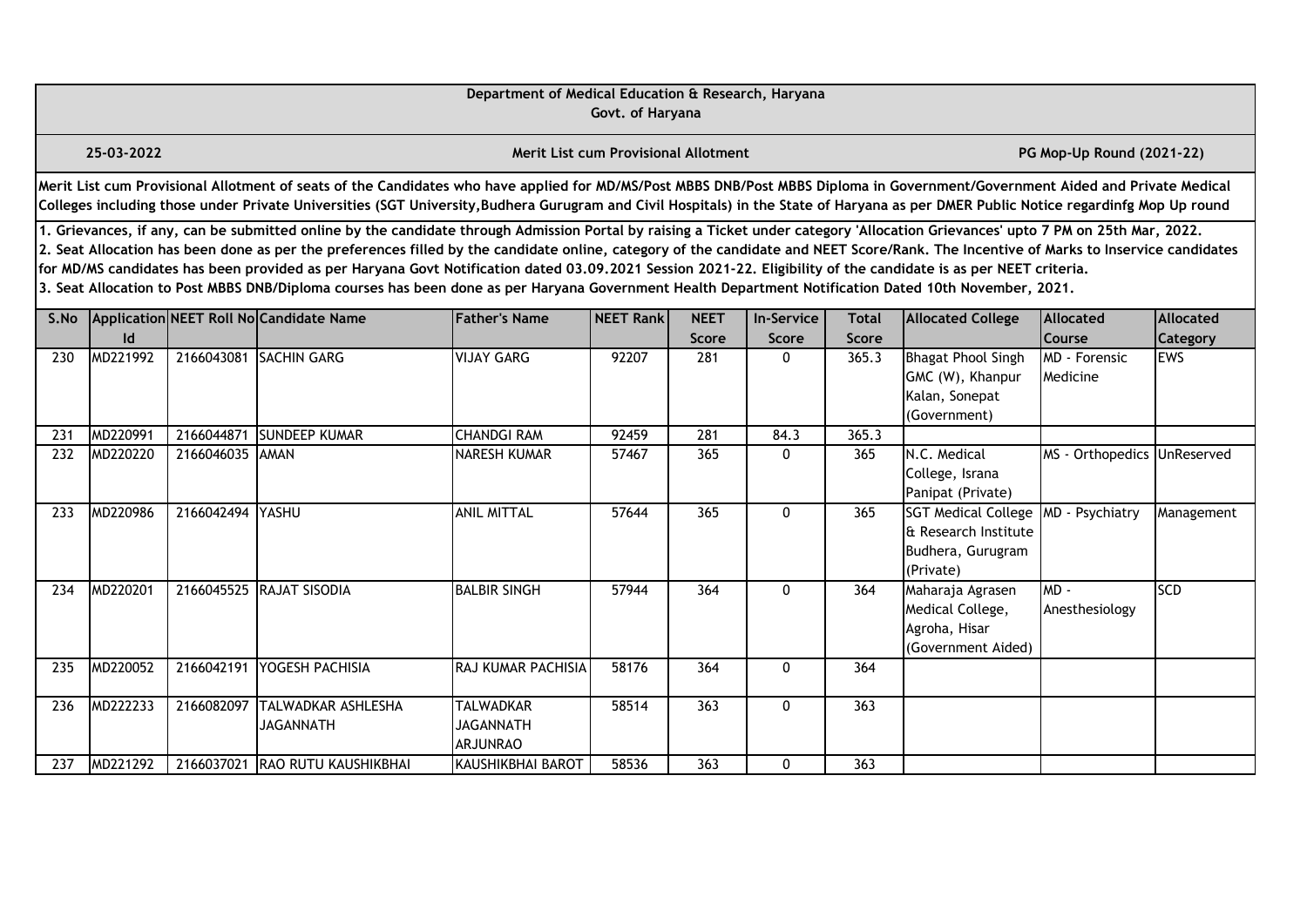|      |                                                                                                                                                                                                                                                                                                                                                                                                                                                                                                                                                                                                                                                                                                                                                                                                                                                                                   |                 |                                                                                                                                                                                                                                                                                                                                                                       | Department of Medical Education & Research, Haryana | Govt. of Haryana                            |              |              |              |                                                                                              |                           |            |  |  |
|------|-----------------------------------------------------------------------------------------------------------------------------------------------------------------------------------------------------------------------------------------------------------------------------------------------------------------------------------------------------------------------------------------------------------------------------------------------------------------------------------------------------------------------------------------------------------------------------------------------------------------------------------------------------------------------------------------------------------------------------------------------------------------------------------------------------------------------------------------------------------------------------------|-----------------|-----------------------------------------------------------------------------------------------------------------------------------------------------------------------------------------------------------------------------------------------------------------------------------------------------------------------------------------------------------------------|-----------------------------------------------------|---------------------------------------------|--------------|--------------|--------------|----------------------------------------------------------------------------------------------|---------------------------|------------|--|--|
|      | 25-03-2022                                                                                                                                                                                                                                                                                                                                                                                                                                                                                                                                                                                                                                                                                                                                                                                                                                                                        |                 |                                                                                                                                                                                                                                                                                                                                                                       |                                                     | <b>Merit List cum Provisional Allotment</b> |              |              |              |                                                                                              | PG Mop-Up Round (2021-22) |            |  |  |
|      |                                                                                                                                                                                                                                                                                                                                                                                                                                                                                                                                                                                                                                                                                                                                                                                                                                                                                   |                 | Merit List cum Provisional Allotment of seats of the Candidates who have applied for MD/MS/Post MBBS DNB/Post MBBS Diploma in Government/Government Aided and Private Medical<br>Colleges including those under Private Universities (SGT University, Budhera Gurugram and Civil Hospitals) in the State of Haryana as per DMER Public Notice regardinfg Mop Up round |                                                     |                                             |              |              |              |                                                                                              |                           |            |  |  |
|      | 1. Grievances, if any, can be submitted online by the candidate through Admission Portal by raising a Ticket under category 'Allocation Grievances' upto 7 PM on 25th Mar, 2022.<br>2. Seat Allocation has been done as per the preferences filled by the candidate online, category of the candidate and NEET Score/Rank. The Incentive of Marks to Inservice candidates<br>for MD/MS candidates has been provided as per Haryana Govt Notification dated 03.09.2021 Session 2021-22. Eligibility of the candidate is as per NEET criteria.<br>3. Seat Allocation to Post MBBS DNB/Diploma courses has been done as per Haryana Government Health Department Notification Dated 10th November, 2021.<br>Application NEET Roll No Candidate Name<br><b>Father's Name</b><br>NEET Rank<br><b>NEET</b><br><b>In-Service</b><br><b>Allocated</b><br><b>Allocated</b><br><b>Total</b> |                 |                                                                                                                                                                                                                                                                                                                                                                       |                                                     |                                             |              |              |              |                                                                                              |                           |            |  |  |
| S.No | Id                                                                                                                                                                                                                                                                                                                                                                                                                                                                                                                                                                                                                                                                                                                                                                                                                                                                                |                 |                                                                                                                                                                                                                                                                                                                                                                       |                                                     |                                             | <b>Score</b> | Score        | <b>Score</b> | <b>Allocated College</b>                                                                     | <b>Course</b>             | Category   |  |  |
| 238  | MD222114                                                                                                                                                                                                                                                                                                                                                                                                                                                                                                                                                                                                                                                                                                                                                                                                                                                                          |                 | 2166024458 KARTAVYA PARTAP SINGH                                                                                                                                                                                                                                                                                                                                      | <b>K P SINGH</b>                                    | 58616                                       | 362          | $\mathbf{0}$ | 362          | <b>Adesh Medical</b><br>College, Kurukshetra Surgery<br>(Private)                            | MS - General              | Management |  |  |
| 239  | MD221957                                                                                                                                                                                                                                                                                                                                                                                                                                                                                                                                                                                                                                                                                                                                                                                                                                                                          |                 | 2166030546 PRAVEEN SOLANKI                                                                                                                                                                                                                                                                                                                                            | PREM SUKH SOLANKI                                   | 93683                                       | 278          | 0            | 361.4        | <b>SGT Medical College</b><br>& Research Institute<br>Budhera, Gurugram<br>(Private)         | MS - Orthopedics SC       |            |  |  |
| 240  | MD221954                                                                                                                                                                                                                                                                                                                                                                                                                                                                                                                                                                                                                                                                                                                                                                                                                                                                          |                 | 2166038279 PATEL KARTAVYA GOVINDBHAI PATEL GOVINDBHAI                                                                                                                                                                                                                                                                                                                 | <b>VIRAMBHAI</b>                                    | 59340                                       | 360          | $\mathbf{0}$ | 360          | <b>SGT Medical College</b><br>& Research Institute Surgery<br>Budhera, Gurugram<br>(Private) | MS - General              | Management |  |  |
| 241  | MD222038                                                                                                                                                                                                                                                                                                                                                                                                                                                                                                                                                                                                                                                                                                                                                                                                                                                                          | 2166046098      | JITENDER SHARMA                                                                                                                                                                                                                                                                                                                                                       | <b>VIRENDER SHARMA</b>                              | 59388                                       | 360          | $\mathbf 0$  | 360          |                                                                                              |                           |            |  |  |
| 242  | MD222306                                                                                                                                                                                                                                                                                                                                                                                                                                                                                                                                                                                                                                                                                                                                                                                                                                                                          | 2166089087      | <b>LUCKY</b>                                                                                                                                                                                                                                                                                                                                                          | SATISH CHHABRA                                      | 59395                                       | 360          | $\mathbf{0}$ | 360          |                                                                                              |                           |            |  |  |
| 243  | MD222079                                                                                                                                                                                                                                                                                                                                                                                                                                                                                                                                                                                                                                                                                                                                                                                                                                                                          | 2166153006      | <b>HONEY DHINGRA</b>                                                                                                                                                                                                                                                                                                                                                  | <b>M K DHINGRA</b>                                  | 59558                                       | 360          | 0            | 360          |                                                                                              |                           |            |  |  |
| 244  | MD222065                                                                                                                                                                                                                                                                                                                                                                                                                                                                                                                                                                                                                                                                                                                                                                                                                                                                          | 2166048453      | <b>SABIHA MUKHTAR</b>                                                                                                                                                                                                                                                                                                                                                 | MUKHTAR AHMAD                                       | 59912                                       | 359          | $\mathbf{0}$ | 359          | N.C. Medical<br>College, Israna<br>Panipat (Private)                                         | MD -<br>Anesthesiology    | Management |  |  |
| 245  | MD222001                                                                                                                                                                                                                                                                                                                                                                                                                                                                                                                                                                                                                                                                                                                                                                                                                                                                          | 2166155352 RENU |                                                                                                                                                                                                                                                                                                                                                                       | <b>SURENDER SINGH</b>                               | 95223                                       | 275          | $\mathbf{0}$ | 357.5        | N.C. Medical<br>College, Israna<br>Panipat (Private)                                         | $MS -$<br>Ophthalmology   | Management |  |  |
| 246  | MD221338                                                                                                                                                                                                                                                                                                                                                                                                                                                                                                                                                                                                                                                                                                                                                                                                                                                                          |                 | 2166107742 PUKHRAJDEEP SINGH                                                                                                                                                                                                                                                                                                                                          | <b>DARSHAN SINGH</b>                                | 60743                                       | 357          | $\mathbf{0}$ | 357          |                                                                                              |                           |            |  |  |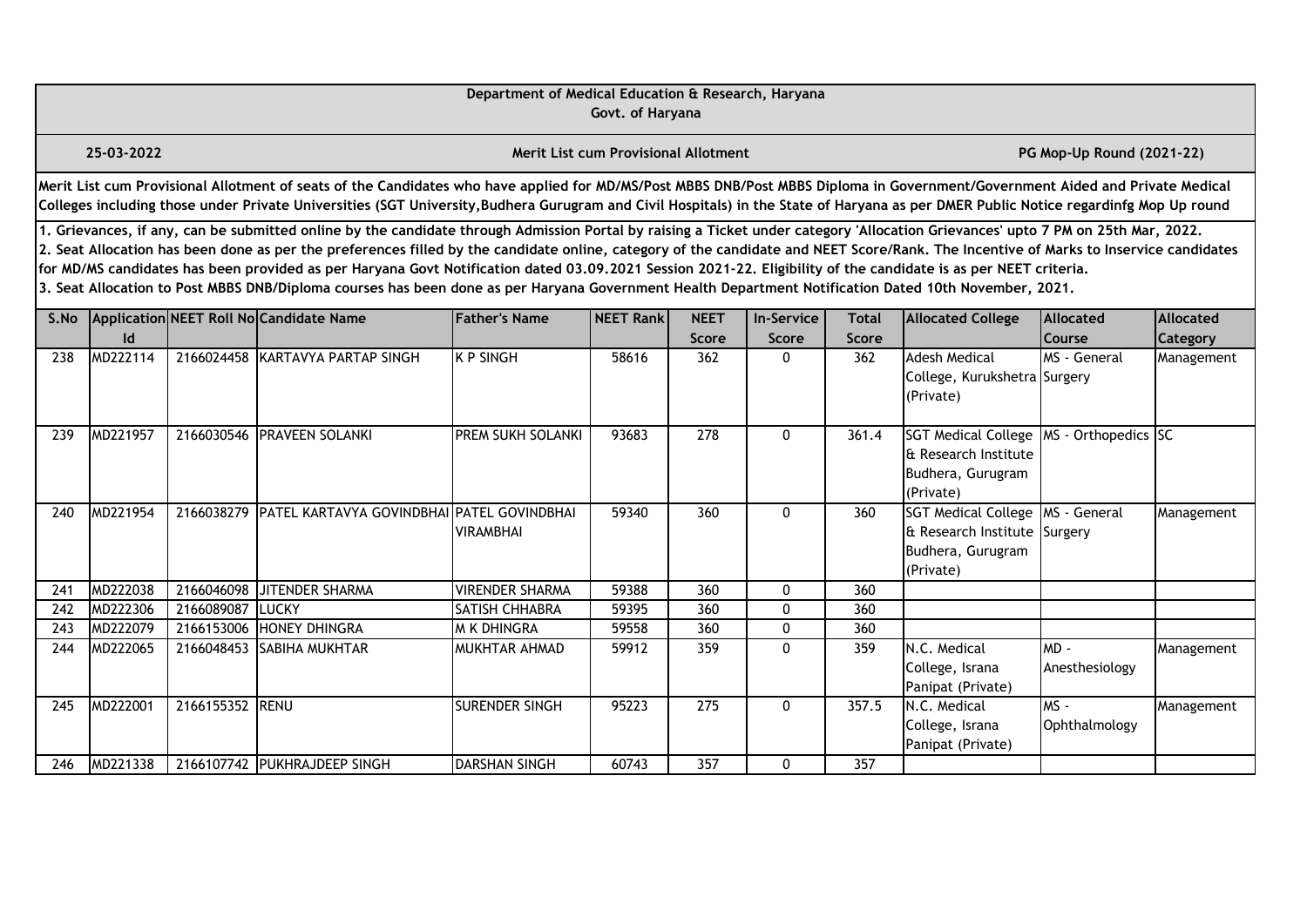|                  |                                                                                                                                                                                                                                                                                                                                                                                                                                                                                                                                                                                                                                                                                                                                                  |                  |                                                                                                                                                                                                                                                                                                                                                                       | Department of Medical Education & Research, Haryana | Govt. of Haryana                     |                     |                   |                     |                                                                                 |                                           |                   |  |  |  |
|------------------|--------------------------------------------------------------------------------------------------------------------------------------------------------------------------------------------------------------------------------------------------------------------------------------------------------------------------------------------------------------------------------------------------------------------------------------------------------------------------------------------------------------------------------------------------------------------------------------------------------------------------------------------------------------------------------------------------------------------------------------------------|------------------|-----------------------------------------------------------------------------------------------------------------------------------------------------------------------------------------------------------------------------------------------------------------------------------------------------------------------------------------------------------------------|-----------------------------------------------------|--------------------------------------|---------------------|-------------------|---------------------|---------------------------------------------------------------------------------|-------------------------------------------|-------------------|--|--|--|
|                  | 25-03-2022                                                                                                                                                                                                                                                                                                                                                                                                                                                                                                                                                                                                                                                                                                                                       |                  |                                                                                                                                                                                                                                                                                                                                                                       |                                                     | Merit List cum Provisional Allotment |                     |                   |                     |                                                                                 | PG Mop-Up Round (2021-22)                 |                   |  |  |  |
|                  |                                                                                                                                                                                                                                                                                                                                                                                                                                                                                                                                                                                                                                                                                                                                                  |                  | Merit List cum Provisional Allotment of seats of the Candidates who have applied for MD/MS/Post MBBS DNB/Post MBBS Diploma in Government/Government Aided and Private Medical<br>Colleges including those under Private Universities (SGT University, Budhera Gurugram and Civil Hospitals) in the State of Haryana as per DMER Public Notice regardinfg Mop Up round |                                                     |                                      |                     |                   |                     |                                                                                 |                                           |                   |  |  |  |
|                  | 1. Grievances, if any, can be submitted online by the candidate through Admission Portal by raising a Ticket under category 'Allocation Grievances' upto 7 PM on 25th Mar, 2022.<br>2. Seat Allocation has been done as per the preferences filled by the candidate online, category of the candidate and NEET Score/Rank. The Incentive of Marks to Inservice candidates<br>for MD/MS candidates has been provided as per Haryana Govt Notification dated 03.09.2021 Session 2021-22. Eligibility of the candidate is as per NEET criteria.<br>3. Seat Allocation to Post MBBS DNB/Diploma courses has been done as per Haryana Government Health Department Notification Dated 10th November, 2021.<br>Application NEET Roll No Candidate Name |                  |                                                                                                                                                                                                                                                                                                                                                                       |                                                     |                                      |                     |                   |                     |                                                                                 |                                           |                   |  |  |  |
| S.No             |                                                                                                                                                                                                                                                                                                                                                                                                                                                                                                                                                                                                                                                                                                                                                  |                  |                                                                                                                                                                                                                                                                                                                                                                       | <b>Father's Name</b>                                | <b>NEET Rank</b>                     | <b>NEET</b>         | <b>In-Service</b> | <b>Total</b>        | <b>Allocated College</b>                                                        | Allocated                                 | Allocated         |  |  |  |
| 247              | Id<br>MD220137                                                                                                                                                                                                                                                                                                                                                                                                                                                                                                                                                                                                                                                                                                                                   | 2166046021       | <b>AJIT NAGAR</b>                                                                                                                                                                                                                                                                                                                                                     | <b>MAHAVIR SINGH</b>                                | 61117                                | <b>Score</b><br>355 | <b>Score</b><br>0 | <b>Score</b><br>355 | Pandit Bhagwat<br>Dayal Sharma PGIMS, Medicine<br>Rohtak<br>(Government)        | Course<br>MD - Community                  | Category<br>ISCD  |  |  |  |
| 248              | MD221500                                                                                                                                                                                                                                                                                                                                                                                                                                                                                                                                                                                                                                                                                                                                         |                  | 2166110424 AJAY GROVER                                                                                                                                                                                                                                                                                                                                                | <b>RAMAVTAR GROVER</b>                              | 96111                                | 273                 | 81.9              | 354.9               | Civil Hospital,<br>Panchkula                                                    | Post MBBS DNB -<br><b>General Surgery</b> | <b>Isc</b>        |  |  |  |
| 249              | MD220791                                                                                                                                                                                                                                                                                                                                                                                                                                                                                                                                                                                                                                                                                                                                         | 2166044747       | <b>HIMANSHU BANSAL</b>                                                                                                                                                                                                                                                                                                                                                | <b>AMULYA RATTAN</b><br><b>BANSAL</b>               | 86734                                | 294                 | 0                 | 352.8               | N.C. Medical<br>College, Israna<br>Panipat (Private)                            | MS - General<br>Surgery                   | Management        |  |  |  |
| 250              | MD220267                                                                                                                                                                                                                                                                                                                                                                                                                                                                                                                                                                                                                                                                                                                                         |                  | 2166031525 DIKSHA YADAV                                                                                                                                                                                                                                                                                                                                               | <b>KRISHAN YADAV</b>                                | 62317                                | 352                 | $\mathbf 0$       | 352                 | <b>Bhagat Phool Singh</b><br>GMC (W), Khanpur<br>Kalan, Sonepat<br>(Government) | MD - Community<br>Medicine                | <b>BCA IP</b>     |  |  |  |
| 251              | MD220064                                                                                                                                                                                                                                                                                                                                                                                                                                                                                                                                                                                                                                                                                                                                         | 2166024571       | AANCHAL                                                                                                                                                                                                                                                                                                                                                               | <b>RAKESH KUMAR</b>                                 | 62787                                | 351                 | $\mathbf{0}$      | 351                 |                                                                                 |                                           |                   |  |  |  |
| 252              | MD222084                                                                                                                                                                                                                                                                                                                                                                                                                                                                                                                                                                                                                                                                                                                                         | 2166045676 SONIA |                                                                                                                                                                                                                                                                                                                                                                       | <b>VED PRAKASH</b>                                  | 98517                                | 268                 | $\mathbf{0}$      | 348.4               |                                                                                 |                                           |                   |  |  |  |
| 253              | MD221724                                                                                                                                                                                                                                                                                                                                                                                                                                                                                                                                                                                                                                                                                                                                         | 2166046127       | <b>SIMINPREET KAUR</b>                                                                                                                                                                                                                                                                                                                                                | <b>DARSHAN SINGH</b>                                | 64685                                | 346                 | 0                 | 346                 |                                                                                 |                                           |                   |  |  |  |
| $\overline{254}$ | MD221845                                                                                                                                                                                                                                                                                                                                                                                                                                                                                                                                                                                                                                                                                                                                         | 2166104914       | <b>PARUL DHINGRA</b>                                                                                                                                                                                                                                                                                                                                                  | <b>BHARAT BHUSHAN</b><br><b>DHINGRA</b>             | 65051                                | $\overline{345}$    | 0                 | $\overline{345}$    |                                                                                 |                                           |                   |  |  |  |
| 255              | MD220561                                                                                                                                                                                                                                                                                                                                                                                                                                                                                                                                                                                                                                                                                                                                         |                  | 2166045405 DEEPANJLI BATRA                                                                                                                                                                                                                                                                                                                                            | <b>RAKESH BATRA</b>                                 | 65202                                | 345                 | $\mathbf{0}$      | 345                 | ESIC, Faridabad<br>(Government)                                                 | MD - Community<br>Medicine                | UnReserved        |  |  |  |
| 256              | MD220135                                                                                                                                                                                                                                                                                                                                                                                                                                                                                                                                                                                                                                                                                                                                         | 2166044327       | <b>UTKARSH SHARMA</b>                                                                                                                                                                                                                                                                                                                                                 | PIYUSH                                              | 65280                                | 345                 | 0                 | 345                 |                                                                                 |                                           |                   |  |  |  |
| 257              | MD221922                                                                                                                                                                                                                                                                                                                                                                                                                                                                                                                                                                                                                                                                                                                                         | 2166162391       | <b>VINAY SUNDARAM</b>                                                                                                                                                                                                                                                                                                                                                 | <b>SUNDER PAL SINGH</b>                             | 65850                                | 343                 | 0                 | 343                 |                                                                                 |                                           |                   |  |  |  |
| 258              | MD220432                                                                                                                                                                                                                                                                                                                                                                                                                                                                                                                                                                                                                                                                                                                                         | 2166043900       | <b>KHUSHBOO NASSA</b>                                                                                                                                                                                                                                                                                                                                                 | SATYA NARAYAN<br><b>NASSA</b>                       | 65921                                | 343                 | 0                 | 343                 | ESIC, Faridabad<br>(Government)                                                 | MD - Community<br>Medicine                | <b>UnReserved</b> |  |  |  |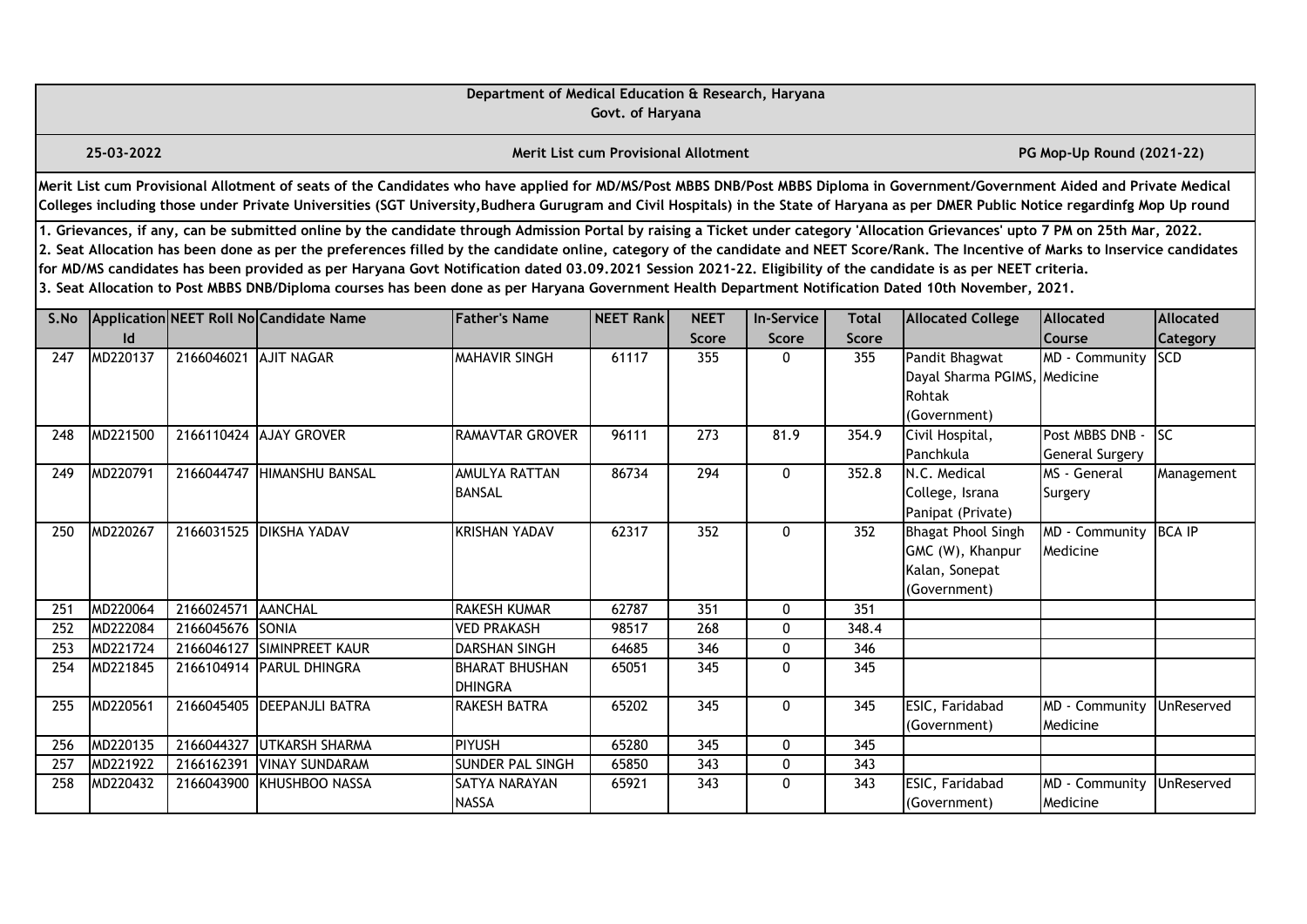|      |                                                                                                                                                                                                                                                                                                                                                                                                                                                                                                                                                                                                                                                                                                                                                  |            |                                                                                                                                                                                                                                                                                                                                                                       | Department of Medical Education & Research, Haryana | Govt. of Haryana                            |                             |                            |                       |                                                                                                    |                                   |                              |  |  |
|------|--------------------------------------------------------------------------------------------------------------------------------------------------------------------------------------------------------------------------------------------------------------------------------------------------------------------------------------------------------------------------------------------------------------------------------------------------------------------------------------------------------------------------------------------------------------------------------------------------------------------------------------------------------------------------------------------------------------------------------------------------|------------|-----------------------------------------------------------------------------------------------------------------------------------------------------------------------------------------------------------------------------------------------------------------------------------------------------------------------------------------------------------------------|-----------------------------------------------------|---------------------------------------------|-----------------------------|----------------------------|-----------------------|----------------------------------------------------------------------------------------------------|-----------------------------------|------------------------------|--|--|
|      | 25-03-2022                                                                                                                                                                                                                                                                                                                                                                                                                                                                                                                                                                                                                                                                                                                                       |            |                                                                                                                                                                                                                                                                                                                                                                       |                                                     | <b>Merit List cum Provisional Allotment</b> |                             |                            |                       |                                                                                                    | PG Mop-Up Round (2021-22)         |                              |  |  |
|      |                                                                                                                                                                                                                                                                                                                                                                                                                                                                                                                                                                                                                                                                                                                                                  |            | Merit List cum Provisional Allotment of seats of the Candidates who have applied for MD/MS/Post MBBS DNB/Post MBBS Diploma in Government/Government Aided and Private Medical<br>Colleges including those under Private Universities (SGT University, Budhera Gurugram and Civil Hospitals) in the State of Haryana as per DMER Public Notice regardinfg Mop Up round |                                                     |                                             |                             |                            |                       |                                                                                                    |                                   |                              |  |  |
|      | 1. Grievances, if any, can be submitted online by the candidate through Admission Portal by raising a Ticket under category 'Allocation Grievances' upto 7 PM on 25th Mar, 2022.<br>2. Seat Allocation has been done as per the preferences filled by the candidate online, category of the candidate and NEET Score/Rank. The Incentive of Marks to Inservice candidates<br>for MD/MS candidates has been provided as per Haryana Govt Notification dated 03.09.2021 Session 2021-22. Eligibility of the candidate is as per NEET criteria.<br>3. Seat Allocation to Post MBBS DNB/Diploma courses has been done as per Haryana Government Health Department Notification Dated 10th November, 2021.<br>Application NEET Roll No Candidate Name |            |                                                                                                                                                                                                                                                                                                                                                                       |                                                     |                                             |                             |                            |                       |                                                                                                    |                                   |                              |  |  |
| S.No | Id                                                                                                                                                                                                                                                                                                                                                                                                                                                                                                                                                                                                                                                                                                                                               |            |                                                                                                                                                                                                                                                                                                                                                                       | <b>Father's Name</b>                                | <b>NEET Rankl</b>                           | <b>NEET</b><br><b>Score</b> | <b>In-Service</b><br>Score | <b>Total</b><br>Score | <b>Allocated College</b>                                                                           | <b>Allocated</b><br><b>Course</b> | Allocated<br><b>Category</b> |  |  |
| 259  | MD220500                                                                                                                                                                                                                                                                                                                                                                                                                                                                                                                                                                                                                                                                                                                                         |            | 2166107277 SHAVETA SIWACH                                                                                                                                                                                                                                                                                                                                             | NIRANJAN SIWACH                                     | 66743                                       | 341                         | 0                          | 341                   | Pandit Bhagwat<br>Dayal Sharma PGIMS, Pharmacology<br>Rohtak<br>(Government)                       | MD-                               | UR IP                        |  |  |
| 260  | MD222089                                                                                                                                                                                                                                                                                                                                                                                                                                                                                                                                                                                                                                                                                                                                         | 2166105851 | <b>SAKSHI DHIR</b>                                                                                                                                                                                                                                                                                                                                                    | <b>RAKESH DHIR</b>                                  | 67345                                       | 340                         | $\mathbf{0}$               | 340                   | Adesh Medical<br>College, Kurukshetra Anesthesiology<br>(Private)                                  | MD-                               | Management                   |  |  |
| 261  | MD220712                                                                                                                                                                                                                                                                                                                                                                                                                                                                                                                                                                                                                                                                                                                                         | 2166044450 | NAVEEN KUMAR                                                                                                                                                                                                                                                                                                                                                          | <b>RAM KUMAR</b>                                    | 67562                                       | 339                         | 0                          | 339                   |                                                                                                    |                                   |                              |  |  |
| 262  | MD221547                                                                                                                                                                                                                                                                                                                                                                                                                                                                                                                                                                                                                                                                                                                                         |            | 2166042448 KANCHAN KALRA                                                                                                                                                                                                                                                                                                                                              | VINOD KALRA                                         | 67654                                       | 339                         | $\Omega$                   | 339                   | Pandit Bhagwat<br>Dayal Sharma PGIMS, Pharmacology<br>Rohtak<br>(Government)                       | $MD -$                            | <b>BCA</b>                   |  |  |
| 263  | MD221257                                                                                                                                                                                                                                                                                                                                                                                                                                                                                                                                                                                                                                                                                                                                         | 2166106647 | <b>TANVIR SINGH SODHI</b>                                                                                                                                                                                                                                                                                                                                             | JAGDEEP SINGH<br><b>SODHI</b>                       | 68012                                       | 338                         | $\mathbf{0}$               | 338                   |                                                                                                    |                                   |                              |  |  |
| 264  | MD220553                                                                                                                                                                                                                                                                                                                                                                                                                                                                                                                                                                                                                                                                                                                                         |            | 2166045598 RACHIKA RANI                                                                                                                                                                                                                                                                                                                                               | <b>SURENDER KUMAR</b>                               | 68067                                       | 338                         | 0                          | 338                   |                                                                                                    |                                   |                              |  |  |
| 265  | MD220042                                                                                                                                                                                                                                                                                                                                                                                                                                                                                                                                                                                                                                                                                                                                         | 2166033520 | <b>AMAN GUPTA</b>                                                                                                                                                                                                                                                                                                                                                     | <b>VIPIN KUMAR GUPTA</b>                            | 68364                                       | $\overline{337}$            | 0                          | 337                   |                                                                                                    |                                   |                              |  |  |
| 266  | MD221288                                                                                                                                                                                                                                                                                                                                                                                                                                                                                                                                                                                                                                                                                                                                         | 2166038269 | <b>PATEL SANKET BHARATKUMAR PATEL</b>                                                                                                                                                                                                                                                                                                                                 | <b>BHARATKUMAR</b><br><b>MADHAVLAL</b>              | 68375                                       | 337                         | $\mathbf{0}$               | 337                   |                                                                                                    |                                   |                              |  |  |
| 267  | MD222017                                                                                                                                                                                                                                                                                                                                                                                                                                                                                                                                                                                                                                                                                                                                         |            | 2166045410 SUNIL ARORA                                                                                                                                                                                                                                                                                                                                                | <b>RAM SAWROOP</b>                                  | 102544                                      | 259                         | 0                          | 336.7                 |                                                                                                    |                                   |                              |  |  |
| 268  | MD220937                                                                                                                                                                                                                                                                                                                                                                                                                                                                                                                                                                                                                                                                                                                                         | 2166107851 | <b>JAMAN DEEP ARORA</b>                                                                                                                                                                                                                                                                                                                                               | JANAK RAJ ARORA                                     | 68783                                       | 336                         | 0                          | 336                   | SGT Medical College   MS -<br>& Research Institute Ophthalmology<br>Budhera, Gurugram<br>(Private) |                                   | Management                   |  |  |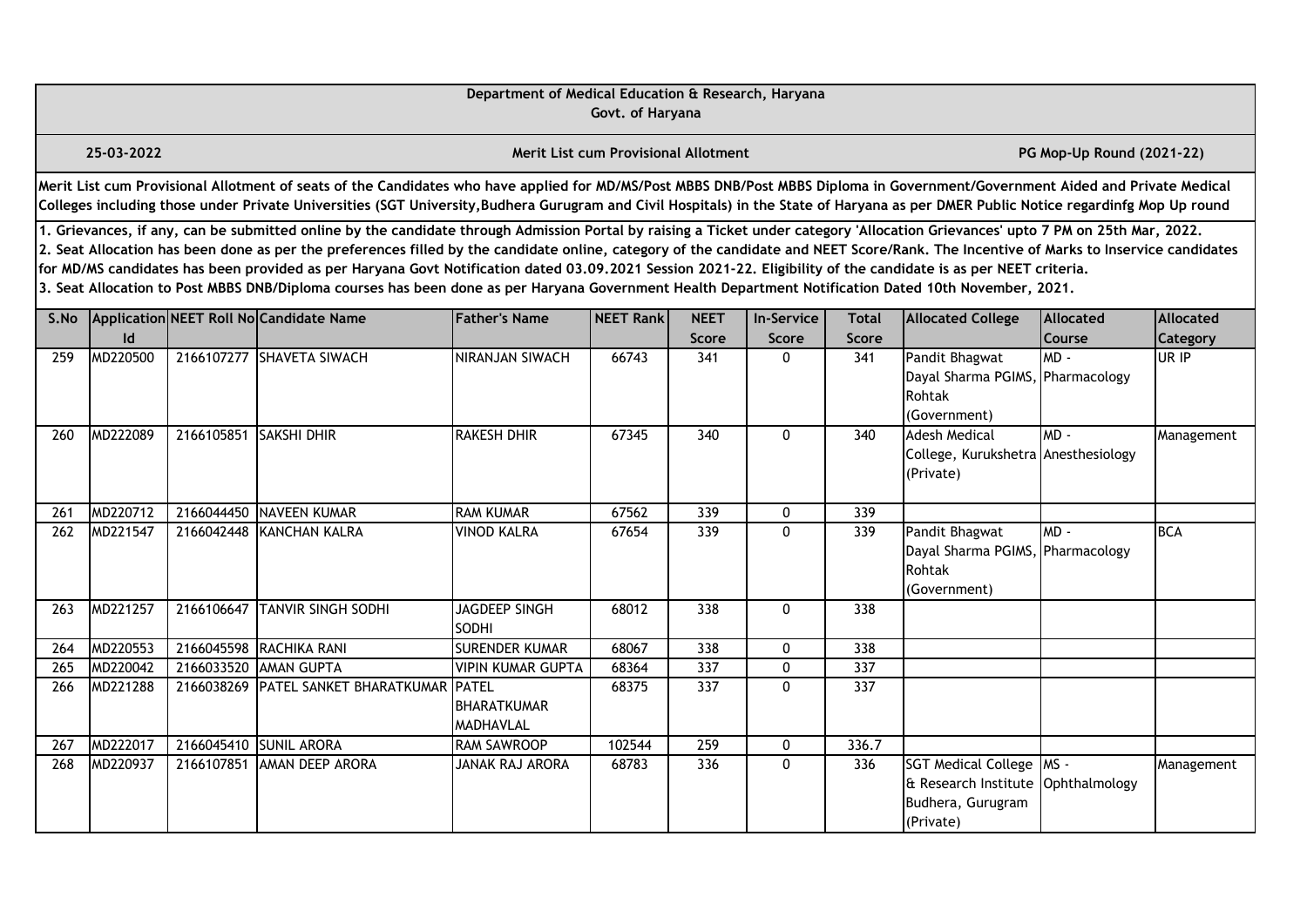|      |                                                                                                                                                                                                                                                                                                                                                                                                                                                                                                                                                                                                                                                                                                                                                                                                                                                      |                   |                                                                                                                                                                                                                                                                                                                                                                       | Department of Medical Education & Research, Haryana | Govt. of Haryana                     |       |                 |              |                                                                                                      |                           |            |  |  |
|------|------------------------------------------------------------------------------------------------------------------------------------------------------------------------------------------------------------------------------------------------------------------------------------------------------------------------------------------------------------------------------------------------------------------------------------------------------------------------------------------------------------------------------------------------------------------------------------------------------------------------------------------------------------------------------------------------------------------------------------------------------------------------------------------------------------------------------------------------------|-------------------|-----------------------------------------------------------------------------------------------------------------------------------------------------------------------------------------------------------------------------------------------------------------------------------------------------------------------------------------------------------------------|-----------------------------------------------------|--------------------------------------|-------|-----------------|--------------|------------------------------------------------------------------------------------------------------|---------------------------|------------|--|--|
|      | 25-03-2022                                                                                                                                                                                                                                                                                                                                                                                                                                                                                                                                                                                                                                                                                                                                                                                                                                           |                   |                                                                                                                                                                                                                                                                                                                                                                       |                                                     | Merit List cum Provisional Allotment |       |                 |              |                                                                                                      | PG Mop-Up Round (2021-22) |            |  |  |
|      |                                                                                                                                                                                                                                                                                                                                                                                                                                                                                                                                                                                                                                                                                                                                                                                                                                                      |                   | Merit List cum Provisional Allotment of seats of the Candidates who have applied for MD/MS/Post MBBS DNB/Post MBBS Diploma in Government/Government Aided and Private Medical<br>Colleges including those under Private Universities (SGT University, Budhera Gurugram and Civil Hospitals) in the State of Haryana as per DMER Public Notice regardinfg Mop Up round |                                                     |                                      |       |                 |              |                                                                                                      |                           |            |  |  |
|      | 1. Grievances, if any, can be submitted online by the candidate through Admission Portal by raising a Ticket under category 'Allocation Grievances' upto 7 PM on 25th Mar, 2022.<br>2. Seat Allocation has been done as per the preferences filled by the candidate online, category of the candidate and NEET Score/Rank. The Incentive of Marks to Inservice candidates<br>for MD/MS candidates has been provided as per Haryana Govt Notification dated 03.09.2021 Session 2021-22. Eligibility of the candidate is as per NEET criteria.<br>3. Seat Allocation to Post MBBS DNB/Diploma courses has been done as per Haryana Government Health Department Notification Dated 10th November, 2021.<br>Application NEET Roll No Candidate Name<br><b>Father's Name</b><br><b>NEET</b><br><b>Allocated</b><br><b>In-Service</b><br><b>Allocated</b> |                   |                                                                                                                                                                                                                                                                                                                                                                       |                                                     |                                      |       |                 |              |                                                                                                      |                           |            |  |  |
| S.No |                                                                                                                                                                                                                                                                                                                                                                                                                                                                                                                                                                                                                                                                                                                                                                                                                                                      |                   |                                                                                                                                                                                                                                                                                                                                                                       |                                                     | NEET Rank                            |       |                 | <b>Total</b> | <b>Allocated College</b>                                                                             |                           |            |  |  |
|      | $\mathsf{Id}$                                                                                                                                                                                                                                                                                                                                                                                                                                                                                                                                                                                                                                                                                                                                                                                                                                        |                   |                                                                                                                                                                                                                                                                                                                                                                       |                                                     |                                      | Score | <b>Score</b>    | <b>Score</b> |                                                                                                      | Course                    | Category   |  |  |
| 269  | MD221128                                                                                                                                                                                                                                                                                                                                                                                                                                                                                                                                                                                                                                                                                                                                                                                                                                             | 2166043005 SHEWTA |                                                                                                                                                                                                                                                                                                                                                                       | <b>SUBHASH CHANDER</b>                              | 68853                                | 336   | 0               | 336          |                                                                                                      |                           |            |  |  |
| 270  | MD221462                                                                                                                                                                                                                                                                                                                                                                                                                                                                                                                                                                                                                                                                                                                                                                                                                                             |                   | 2166033032 SAURABH GUPTA                                                                                                                                                                                                                                                                                                                                              | <b>SURESH GUPTA</b>                                 | 68889                                | 336   | 0               | 336          |                                                                                                      |                           |            |  |  |
| 271  | MD221035                                                                                                                                                                                                                                                                                                                                                                                                                                                                                                                                                                                                                                                                                                                                                                                                                                             | 2166045021        | MANOJ KUMAR                                                                                                                                                                                                                                                                                                                                                           | <b>JAGDISH CHANDER</b>                              | 92947                                | 280   | $\overline{56}$ | 336          |                                                                                                      |                           |            |  |  |
| 272  | MD221806                                                                                                                                                                                                                                                                                                                                                                                                                                                                                                                                                                                                                                                                                                                                                                                                                                             | 2166021036 JUHI   |                                                                                                                                                                                                                                                                                                                                                                       | <b>BIPIN KUMAR VIMAL</b>                            | 69224                                | 335   | 0               | 335          |                                                                                                      |                           |            |  |  |
| 273  | MD221006                                                                                                                                                                                                                                                                                                                                                                                                                                                                                                                                                                                                                                                                                                                                                                                                                                             | 2166045466 RANJUM |                                                                                                                                                                                                                                                                                                                                                                       | SUDHIR KHURANA                                      | 69347                                | 335   | 0               | 335          |                                                                                                      |                           |            |  |  |
| 274  | MD221838                                                                                                                                                                                                                                                                                                                                                                                                                                                                                                                                                                                                                                                                                                                                                                                                                                             | 2166077187 NITESH |                                                                                                                                                                                                                                                                                                                                                                       | <b>SATYAVIR</b>                                     | 69420                                | 335   | 0               | 335          |                                                                                                      |                           |            |  |  |
| 275  | MD220518                                                                                                                                                                                                                                                                                                                                                                                                                                                                                                                                                                                                                                                                                                                                                                                                                                             | 2166043105        | VYAKHYA VASHISHT                                                                                                                                                                                                                                                                                                                                                      | VISHNU DUTT<br><b>VASHISHT</b>                      | 69686                                | 334   | $\mathbf{0}$    | 334          |                                                                                                      |                           |            |  |  |
| 276  | MD221644                                                                                                                                                                                                                                                                                                                                                                                                                                                                                                                                                                                                                                                                                                                                                                                                                                             |                   | 2166042775 SRISHTI KULSHRESTHA                                                                                                                                                                                                                                                                                                                                        | NIRAJ KULSHRESTHA                                   | 70087                                | 333   | 0               | 333          |                                                                                                      |                           |            |  |  |
| 277  | MD221377                                                                                                                                                                                                                                                                                                                                                                                                                                                                                                                                                                                                                                                                                                                                                                                                                                             |                   | 2166043116 LOVELEEN SAGWAL                                                                                                                                                                                                                                                                                                                                            | <b>RAM PARKASH</b><br>SAGWAL                        | 70301                                | 333   | 0               | 333          |                                                                                                      |                           |            |  |  |
| 278  | MD221978                                                                                                                                                                                                                                                                                                                                                                                                                                                                                                                                                                                                                                                                                                                                                                                                                                             |                   | 2166043124 ATUL VERMA                                                                                                                                                                                                                                                                                                                                                 | RAMESH VERMA                                        | 103766                               | 256   | 0               | 332.8        |                                                                                                      |                           |            |  |  |
| 279  | MD221269                                                                                                                                                                                                                                                                                                                                                                                                                                                                                                                                                                                                                                                                                                                                                                                                                                             |                   | 2166065113 ANUSHA STANI                                                                                                                                                                                                                                                                                                                                               | <b>STANI SLAVOSE</b>                                | 70939                                | 331   | 0               | 331          | SGT Medical College MS -<br>& Research Institute Otorhinolaryngol<br>Budhera, Gurugram<br>(Private)  | ogy                       | Management |  |  |
| 280  | MD221951                                                                                                                                                                                                                                                                                                                                                                                                                                                                                                                                                                                                                                                                                                                                                                                                                                             |                   | 2166044359 KANIKA SAPRA                                                                                                                                                                                                                                                                                                                                               | <b>RAJ KUMAR</b>                                    | 104589                               | 254   | 0               | 330.2        | <b>Adesh Medical</b><br>College, Kurukshetra Medicine<br>(Private)                                   | MD - Community            | UnReserved |  |  |
| 281  | MD220463                                                                                                                                                                                                                                                                                                                                                                                                                                                                                                                                                                                                                                                                                                                                                                                                                                             |                   | 2166118014 VIPIN KUMAR SHARMA                                                                                                                                                                                                                                                                                                                                         | <b>RAM KUMAR SHARMA</b>                             | 71244                                | 330   | 0               | 330          | SGT Medical College   MS - General<br>& Research Institute Surgery<br>Budhera, Gurugram<br>(Private) |                           | UnReserved |  |  |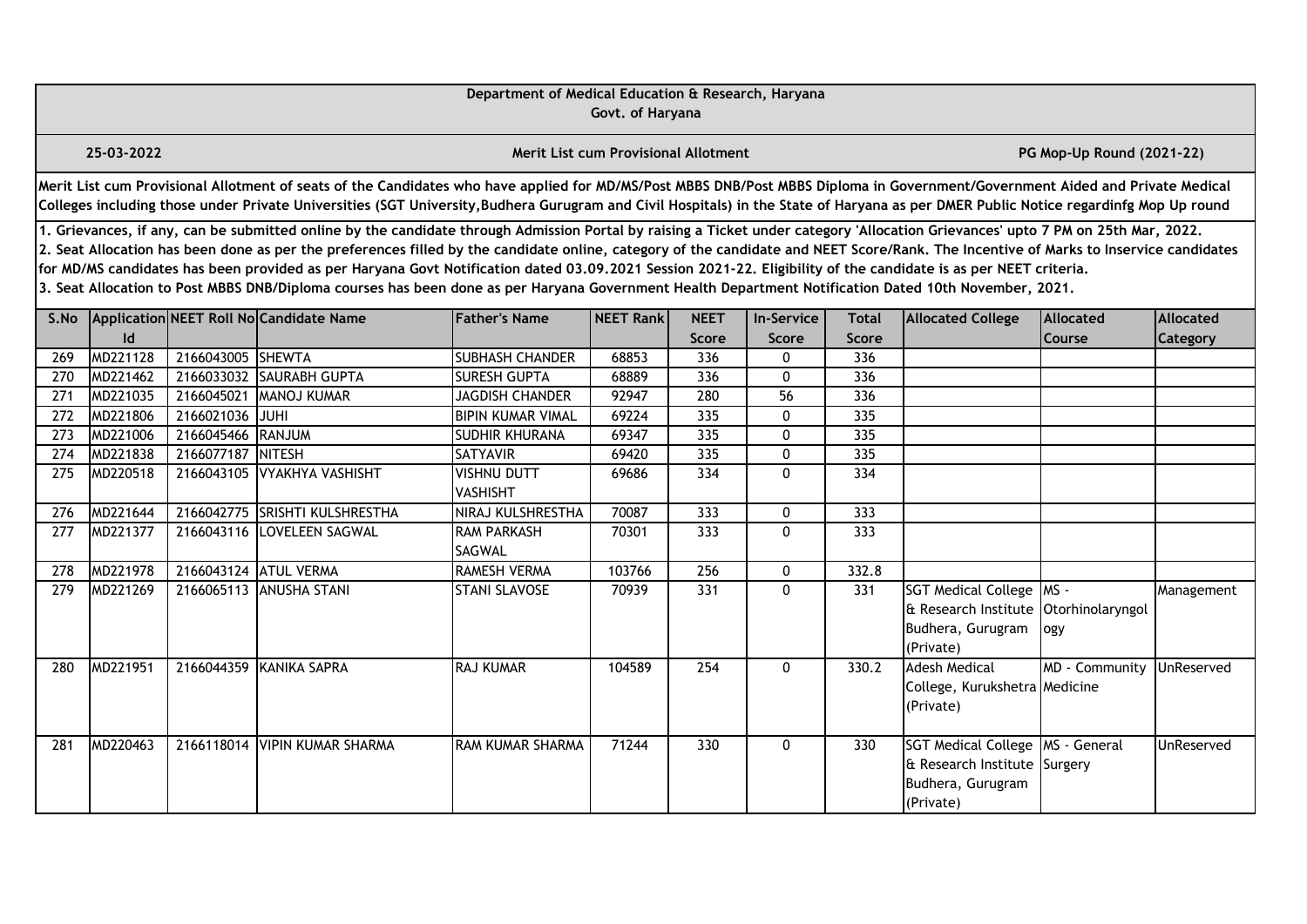|      |                                                                                                                                                                                                                                                                                                                                                                                                                                                                                                                                                                                                                                                                                                                                                  |                  |                                                                                                                                                                                                                                                                                                                                                                       | Department of Medical Education & Research, Haryana | Govt. of Haryana                     |                             |                            |                       |                                                                                 |                                                     |                              |  |  |
|------|--------------------------------------------------------------------------------------------------------------------------------------------------------------------------------------------------------------------------------------------------------------------------------------------------------------------------------------------------------------------------------------------------------------------------------------------------------------------------------------------------------------------------------------------------------------------------------------------------------------------------------------------------------------------------------------------------------------------------------------------------|------------------|-----------------------------------------------------------------------------------------------------------------------------------------------------------------------------------------------------------------------------------------------------------------------------------------------------------------------------------------------------------------------|-----------------------------------------------------|--------------------------------------|-----------------------------|----------------------------|-----------------------|---------------------------------------------------------------------------------|-----------------------------------------------------|------------------------------|--|--|
|      | 25-03-2022                                                                                                                                                                                                                                                                                                                                                                                                                                                                                                                                                                                                                                                                                                                                       |                  |                                                                                                                                                                                                                                                                                                                                                                       |                                                     | Merit List cum Provisional Allotment |                             |                            |                       |                                                                                 | PG Mop-Up Round (2021-22)                           |                              |  |  |
|      |                                                                                                                                                                                                                                                                                                                                                                                                                                                                                                                                                                                                                                                                                                                                                  |                  | Merit List cum Provisional Allotment of seats of the Candidates who have applied for MD/MS/Post MBBS DNB/Post MBBS Diploma in Government/Government Aided and Private Medical<br>Colleges including those under Private Universities (SGT University, Budhera Gurugram and Civil Hospitals) in the State of Haryana as per DMER Public Notice regardinfg Mop Up round |                                                     |                                      |                             |                            |                       |                                                                                 |                                                     |                              |  |  |
|      | 1. Grievances, if any, can be submitted online by the candidate through Admission Portal by raising a Ticket under category 'Allocation Grievances' upto 7 PM on 25th Mar, 2022.<br>2. Seat Allocation has been done as per the preferences filled by the candidate online, category of the candidate and NEET Score/Rank. The Incentive of Marks to Inservice candidates<br>for MD/MS candidates has been provided as per Haryana Govt Notification dated 03.09.2021 Session 2021-22. Eligibility of the candidate is as per NEET criteria.<br>3. Seat Allocation to Post MBBS DNB/Diploma courses has been done as per Haryana Government Health Department Notification Dated 10th November, 2021.<br>Application NEET Roll No Candidate Name |                  |                                                                                                                                                                                                                                                                                                                                                                       |                                                     |                                      |                             |                            |                       |                                                                                 |                                                     |                              |  |  |
| S.No | $\mathsf{Id}$                                                                                                                                                                                                                                                                                                                                                                                                                                                                                                                                                                                                                                                                                                                                    |                  |                                                                                                                                                                                                                                                                                                                                                                       | <b>Father's Name</b>                                | NEET Rank                            | <b>NEET</b><br><b>Score</b> | <b>In-Service</b><br>Score | <b>Total</b><br>Score | <b>Allocated College</b>                                                        | <b>Allocated</b><br>Course                          | <b>Allocated</b><br>Category |  |  |
| 282  | MD220094                                                                                                                                                                                                                                                                                                                                                                                                                                                                                                                                                                                                                                                                                                                                         |                  | 2166044815 ANKUSH BABAL                                                                                                                                                                                                                                                                                                                                               | <b>BALRAJ SINGH BABAL</b>                           | 71324                                | 330                         | $\mathbf{0}$               | 330                   |                                                                                 |                                                     |                              |  |  |
| 283  | MD221457                                                                                                                                                                                                                                                                                                                                                                                                                                                                                                                                                                                                                                                                                                                                         | 2166046117       | LOVENEESH KUMAR                                                                                                                                                                                                                                                                                                                                                       | <b>CHAMAN LAL</b>                                   | 95256                                | 275                         | $\overline{55}$            | 330                   |                                                                                 |                                                     |                              |  |  |
| 284  | MD221988                                                                                                                                                                                                                                                                                                                                                                                                                                                                                                                                                                                                                                                                                                                                         | 2166043237       | <b>SUMIT KAMBOJ</b>                                                                                                                                                                                                                                                                                                                                                   | <b>VIRENDER KUMAR</b>                               | 105107                               | 253                         | $\mathbf{0}$               | 328.9                 | Civil Hospital,<br>Panchkula                                                    | Post MBBS<br>Diploma-<br>Obstetrics &<br>Gynecology | <b>BCB</b>                   |  |  |
| 285  | MD220339                                                                                                                                                                                                                                                                                                                                                                                                                                                                                                                                                                                                                                                                                                                                         | 2166044695 MANSI |                                                                                                                                                                                                                                                                                                                                                                       | <b>SUBHASH CHANDER</b><br><b>MEHTA</b>              | 71997                                | 328                         | 0                          | 328                   | <b>Bhagat Phool Singh</b><br>GMC (W), Khanpur<br>Kalan, Sonepat<br>(Government) | MD - Community<br>Medicine                          | <b>SCD IP</b>                |  |  |
| 286  | MD220417                                                                                                                                                                                                                                                                                                                                                                                                                                                                                                                                                                                                                                                                                                                                         |                  | 2166046018 ANKIT PUNIA                                                                                                                                                                                                                                                                                                                                                | KULDEEP SINGH                                       | 72384                                | 327                         | $\mathbf{0}$               | 327                   |                                                                                 |                                                     |                              |  |  |
| 287  | MD222092                                                                                                                                                                                                                                                                                                                                                                                                                                                                                                                                                                                                                                                                                                                                         | 2166110537       | <b>PAWAN YADAV</b>                                                                                                                                                                                                                                                                                                                                                    | <b>VIRENDER KUMAR</b>                               | 105786                               | 251                         | $\mathbf{0}$               | 326.3                 |                                                                                 |                                                     |                              |  |  |
| 288  | MD220780                                                                                                                                                                                                                                                                                                                                                                                                                                                                                                                                                                                                                                                                                                                                         | 2166086585       | <b>JASMINE JEDIA</b>                                                                                                                                                                                                                                                                                                                                                  | <b>JAI KISHAN JEDIA</b>                             | 72766                                | 326                         | $\mathbf{0}$               | 326                   |                                                                                 |                                                     |                              |  |  |
| 289  | MD220586                                                                                                                                                                                                                                                                                                                                                                                                                                                                                                                                                                                                                                                                                                                                         | 2166028859       | <b>RAVI KUMAR</b>                                                                                                                                                                                                                                                                                                                                                     | <b>MANGE RAM</b><br><b>PRAJAPATI</b>                | 72852                                | 326                         | $\mathbf{0}$               | 326                   |                                                                                 |                                                     |                              |  |  |
| 290  | MD220399                                                                                                                                                                                                                                                                                                                                                                                                                                                                                                                                                                                                                                                                                                                                         |                  | 2166032276 AKSHIT KANSAL                                                                                                                                                                                                                                                                                                                                              | <b>SANJAY KANSAL</b>                                | 73213                                | 325                         | $\mathbf{0}$               | 325                   |                                                                                 |                                                     |                              |  |  |
| 291  | MD222225                                                                                                                                                                                                                                                                                                                                                                                                                                                                                                                                                                                                                                                                                                                                         | 2166044251       | <b>I</b> SHRUTI                                                                                                                                                                                                                                                                                                                                                       | <b>MR PAWAN KUMAR</b>                               | 73537                                | 325                         | $\mathbf{0}$               | 325                   |                                                                                 |                                                     |                              |  |  |
| 292  | MD222019                                                                                                                                                                                                                                                                                                                                                                                                                                                                                                                                                                                                                                                                                                                                         | 2166043601       | KOMAL GAHLOT                                                                                                                                                                                                                                                                                                                                                          | <b>MUKESH GAHLOT</b>                                | 86314                                | 295                         | $\mathbf 0$                | 324.5                 |                                                                                 |                                                     |                              |  |  |
| 293  | MD221259                                                                                                                                                                                                                                                                                                                                                                                                                                                                                                                                                                                                                                                                                                                                         |                  | 2166032046 SUKRITI AMRAIK                                                                                                                                                                                                                                                                                                                                             | <b>RAVINDER AMRAIK</b>                              | 73971                                | 324                         | $\mathbf{0}$               | 324                   |                                                                                 |                                                     |                              |  |  |
| 294  | MD222034                                                                                                                                                                                                                                                                                                                                                                                                                                                                                                                                                                                                                                                                                                                                         | 2166013169       | <b>SHAIK NAYEEM</b>                                                                                                                                                                                                                                                                                                                                                   | <b>SHAIK MASTAN VALI</b>                            | 74126                                | 323                         | $\mathbf{0}$               | 323                   |                                                                                 |                                                     |                              |  |  |
| 295  | MD220389                                                                                                                                                                                                                                                                                                                                                                                                                                                                                                                                                                                                                                                                                                                                         | 2166042395       | <b>SUSHMA VERMA</b>                                                                                                                                                                                                                                                                                                                                                   | <b>SURESH KUMAR</b><br><b>VERMA</b>                 | 74281                                | 323                         | $\mathbf{0}$               | 323                   |                                                                                 |                                                     |                              |  |  |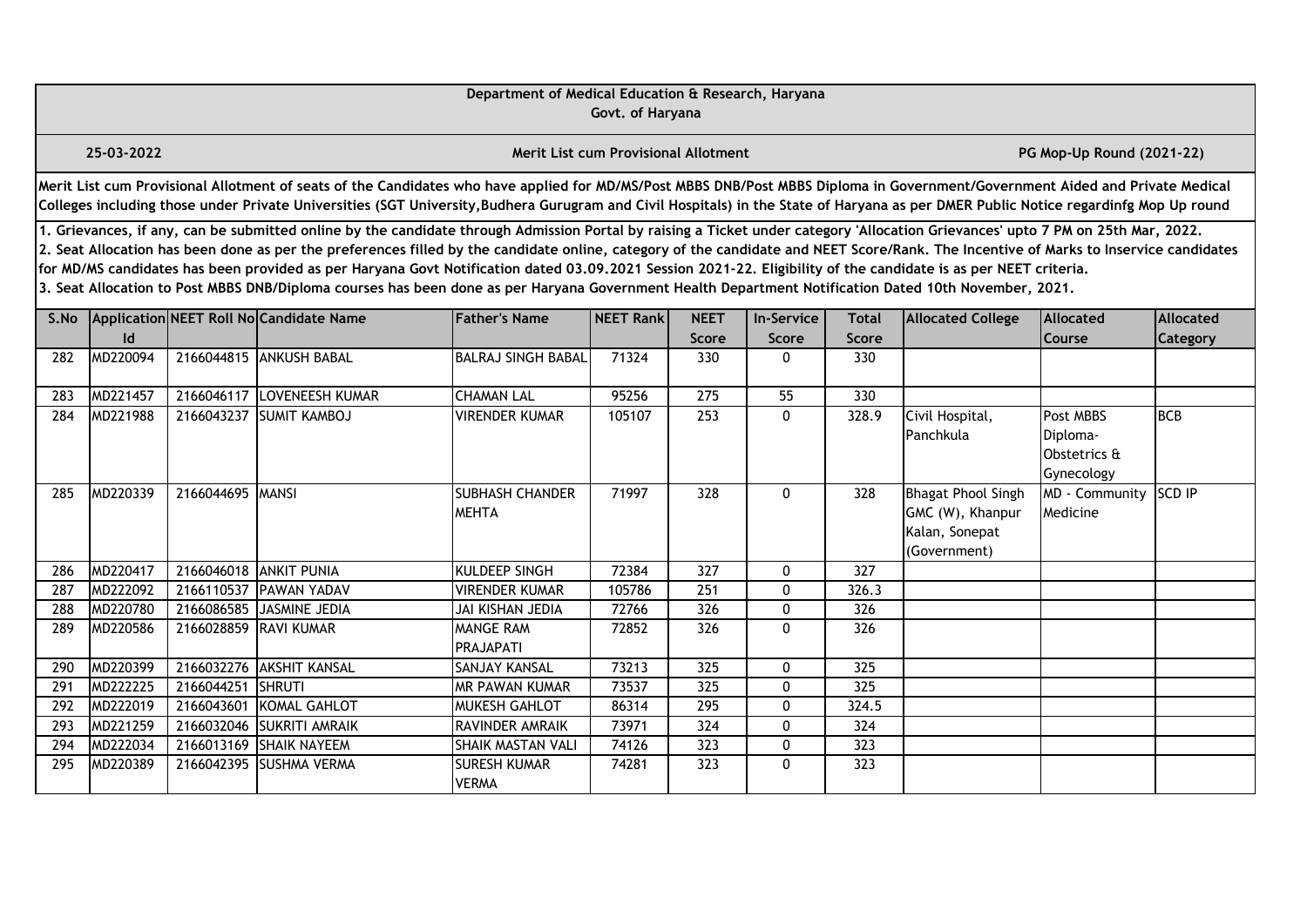|                  |                                                                                                                                                                                                                                                                                                                                                                                                                                                                                                                                                                                                                                                                                                                                                  |            |                                                                                                                                                                                                                                                                                                                                                                       | Department of Medical Education & Research, Haryana | Govt. of Haryana                            |                             |                            |                              |                                                                            |                                   |                              |  |  |  |
|------------------|--------------------------------------------------------------------------------------------------------------------------------------------------------------------------------------------------------------------------------------------------------------------------------------------------------------------------------------------------------------------------------------------------------------------------------------------------------------------------------------------------------------------------------------------------------------------------------------------------------------------------------------------------------------------------------------------------------------------------------------------------|------------|-----------------------------------------------------------------------------------------------------------------------------------------------------------------------------------------------------------------------------------------------------------------------------------------------------------------------------------------------------------------------|-----------------------------------------------------|---------------------------------------------|-----------------------------|----------------------------|------------------------------|----------------------------------------------------------------------------|-----------------------------------|------------------------------|--|--|--|
|                  | 25-03-2022                                                                                                                                                                                                                                                                                                                                                                                                                                                                                                                                                                                                                                                                                                                                       |            |                                                                                                                                                                                                                                                                                                                                                                       |                                                     | <b>Merit List cum Provisional Allotment</b> |                             |                            |                              |                                                                            | PG Mop-Up Round (2021-22)         |                              |  |  |  |
|                  |                                                                                                                                                                                                                                                                                                                                                                                                                                                                                                                                                                                                                                                                                                                                                  |            | Merit List cum Provisional Allotment of seats of the Candidates who have applied for MD/MS/Post MBBS DNB/Post MBBS Diploma in Government/Government Aided and Private Medical<br>Colleges including those under Private Universities (SGT University, Budhera Gurugram and Civil Hospitals) in the State of Haryana as per DMER Public Notice regardinfg Mop Up round |                                                     |                                             |                             |                            |                              |                                                                            |                                   |                              |  |  |  |
|                  | 1. Grievances, if any, can be submitted online by the candidate through Admission Portal by raising a Ticket under category 'Allocation Grievances' upto 7 PM on 25th Mar, 2022.<br>2. Seat Allocation has been done as per the preferences filled by the candidate online, category of the candidate and NEET Score/Rank. The Incentive of Marks to Inservice candidates<br>for MD/MS candidates has been provided as per Haryana Govt Notification dated 03.09.2021 Session 2021-22. Eligibility of the candidate is as per NEET criteria.<br>3. Seat Allocation to Post MBBS DNB/Diploma courses has been done as per Haryana Government Health Department Notification Dated 10th November, 2021.<br>Application NEET Roll No Candidate Name |            |                                                                                                                                                                                                                                                                                                                                                                       |                                                     |                                             |                             |                            |                              |                                                                            |                                   |                              |  |  |  |
| S.No             | Id                                                                                                                                                                                                                                                                                                                                                                                                                                                                                                                                                                                                                                                                                                                                               |            |                                                                                                                                                                                                                                                                                                                                                                       | <b>Father's Name</b>                                | NEET Rank                                   | <b>NEET</b><br><b>Score</b> | <b>In-Service</b><br>Score | <b>Total</b><br><b>Score</b> | <b>Allocated College</b>                                                   | <b>Allocated</b><br><b>Course</b> | Allocated<br><b>Category</b> |  |  |  |
| 296              | MD221022                                                                                                                                                                                                                                                                                                                                                                                                                                                                                                                                                                                                                                                                                                                                         |            | 2166043848 PRANJAL DHIR                                                                                                                                                                                                                                                                                                                                               | SANDEEP DHIR                                        | 74456                                       | 322                         | 0                          | 322                          | <b>Adesh Medical</b><br>College, Kurukshetra Otorhinolaryngol<br>(Private) | $MS -$<br>ogy                     | UnReserved                   |  |  |  |
| 297              | MD221365                                                                                                                                                                                                                                                                                                                                                                                                                                                                                                                                                                                                                                                                                                                                         | 2166042821 | KHUSHBOO SACHDEVA                                                                                                                                                                                                                                                                                                                                                     | <b>RAJ KUMAR</b><br>SACHDEVA                        | 75638                                       | 320                         | $\mathbf{0}$               | 320                          |                                                                            |                                   |                              |  |  |  |
| 298              | MD220425                                                                                                                                                                                                                                                                                                                                                                                                                                                                                                                                                                                                                                                                                                                                         | 2166027877 | NISHANT GODARA                                                                                                                                                                                                                                                                                                                                                        | <b>ANIL KUMAR</b>                                   | 75707                                       | $\overline{320}$            | 0                          | 320                          | N.C. Medical<br>College, Israna<br>Panipat (Private)                       | $MS -$<br>Otorhinolaryngol<br>ogy | UnReserved                   |  |  |  |
| 299              | MD221896                                                                                                                                                                                                                                                                                                                                                                                                                                                                                                                                                                                                                                                                                                                                         |            | 2166077179 KRATI BHARDWAJ                                                                                                                                                                                                                                                                                                                                             | SATISH BHARDWAJ                                     | 75909                                       | $\overline{319}$            | $\mathbf 0$                | 319                          |                                                                            |                                   |                              |  |  |  |
| 300              | MD220830                                                                                                                                                                                                                                                                                                                                                                                                                                                                                                                                                                                                                                                                                                                                         | 2166043935 | <b>AKASH VERMA</b>                                                                                                                                                                                                                                                                                                                                                    | <b>SITA RAM VERMA</b>                               | 76333                                       | 318                         | 0                          | 318                          |                                                                            |                                   |                              |  |  |  |
| 301              | MD220223                                                                                                                                                                                                                                                                                                                                                                                                                                                                                                                                                                                                                                                                                                                                         |            | 2166042050 SEHAJBIR SINGH PANNU                                                                                                                                                                                                                                                                                                                                       | <b>BIRKAMAL SINGH</b><br><b>PANNU</b>               | 76372                                       | 318                         | $\mathbf 0$                | 318                          |                                                                            |                                   |                              |  |  |  |
| 302              | MD222119                                                                                                                                                                                                                                                                                                                                                                                                                                                                                                                                                                                                                                                                                                                                         | 2166165053 | KALPANA KUMARI CHAUHAN                                                                                                                                                                                                                                                                                                                                                | <b>RAM BABU</b>                                     | 76402                                       | 318                         | $\mathbf 0$                | 318                          | <b>Adesh Medical</b><br>College, Kurukshetra Otorhinolaryngol<br>(Private) | $MS -$<br>ogy                     | Management                   |  |  |  |
| 303              | MD220988                                                                                                                                                                                                                                                                                                                                                                                                                                                                                                                                                                                                                                                                                                                                         |            | 2166108377 CHALSY VERMA                                                                                                                                                                                                                                                                                                                                               | <b>SUNIL KUMAR</b>                                  | 76533                                       | 317                         | 0                          | 317                          |                                                                            |                                   |                              |  |  |  |
| 304              | MD221237                                                                                                                                                                                                                                                                                                                                                                                                                                                                                                                                                                                                                                                                                                                                         | 2166028559 | <b>ASHISH SHARMA</b>                                                                                                                                                                                                                                                                                                                                                  | <b>MAHENDRA PAL</b><br><b>SHARMA</b>                | 76631                                       | 317                         | $\mathbf{0}$               | 317                          |                                                                            |                                   |                              |  |  |  |
| 305              | MD220831                                                                                                                                                                                                                                                                                                                                                                                                                                                                                                                                                                                                                                                                                                                                         | 2166044390 | SIDDHARTH TAYAL                                                                                                                                                                                                                                                                                                                                                       | RAJEEV KUMAR                                        | 76807                                       | 317                         | 0                          | 317                          |                                                                            |                                   |                              |  |  |  |
| 306              | MD220093                                                                                                                                                                                                                                                                                                                                                                                                                                                                                                                                                                                                                                                                                                                                         |            | 2166045469 SUSHMA BERWAL                                                                                                                                                                                                                                                                                                                                              | <b>SURENDER SINGH</b>                               | 76852                                       | 317                         | $\mathbf{0}$               | $\overline{317}$             |                                                                            |                                   |                              |  |  |  |
| $\overline{307}$ | MD220987                                                                                                                                                                                                                                                                                                                                                                                                                                                                                                                                                                                                                                                                                                                                         | 2166046327 | <b>CHETNA SHARMA</b>                                                                                                                                                                                                                                                                                                                                                  | RAVI KANT SHARMA                                    | 77136                                       | 316                         | 0                          | $\overline{316}$             |                                                                            |                                   |                              |  |  |  |
| 308              | MD221538                                                                                                                                                                                                                                                                                                                                                                                                                                                                                                                                                                                                                                                                                                                                         | 2166024695 | MALVIKA                                                                                                                                                                                                                                                                                                                                                               | <b>VIKAS GROVER</b>                                 | 77201                                       | 316                         | 0                          | 316                          |                                                                            |                                   |                              |  |  |  |
| 309              | MD221459                                                                                                                                                                                                                                                                                                                                                                                                                                                                                                                                                                                                                                                                                                                                         |            | 2166112116 DHARMENDER                                                                                                                                                                                                                                                                                                                                                 | <b>CHANDGI RAM</b>                                  | 77256                                       | 316                         | 0                          | 316                          |                                                                            |                                   |                              |  |  |  |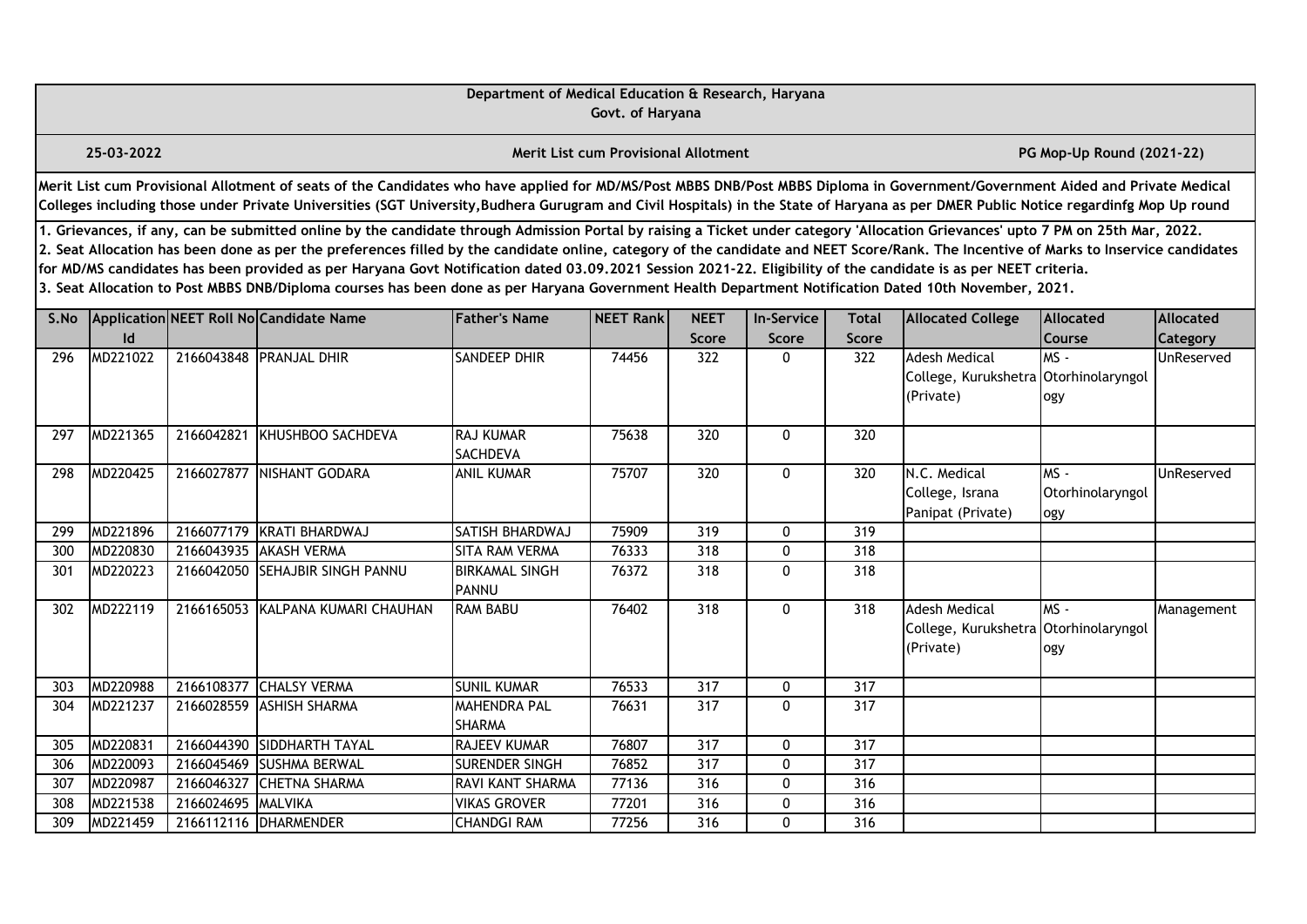|      |                                                                                                                                                                                                                                                                                                                                                                                                                                                                                                                                                                                                                                                                                                                                                  |                     |                                                                                                                                                                                                                                                                                                                                                                       | Department of Medical Education & Research, Haryana | Govt. of Haryana                            |                      |                                   |                              |                                                                              |                             |                              |  |  |
|------|--------------------------------------------------------------------------------------------------------------------------------------------------------------------------------------------------------------------------------------------------------------------------------------------------------------------------------------------------------------------------------------------------------------------------------------------------------------------------------------------------------------------------------------------------------------------------------------------------------------------------------------------------------------------------------------------------------------------------------------------------|---------------------|-----------------------------------------------------------------------------------------------------------------------------------------------------------------------------------------------------------------------------------------------------------------------------------------------------------------------------------------------------------------------|-----------------------------------------------------|---------------------------------------------|----------------------|-----------------------------------|------------------------------|------------------------------------------------------------------------------|-----------------------------|------------------------------|--|--|
|      | 25-03-2022                                                                                                                                                                                                                                                                                                                                                                                                                                                                                                                                                                                                                                                                                                                                       |                     |                                                                                                                                                                                                                                                                                                                                                                       |                                                     | <b>Merit List cum Provisional Allotment</b> |                      |                                   |                              |                                                                              | PG Mop-Up Round (2021-22)   |                              |  |  |
|      |                                                                                                                                                                                                                                                                                                                                                                                                                                                                                                                                                                                                                                                                                                                                                  |                     | Merit List cum Provisional Allotment of seats of the Candidates who have applied for MD/MS/Post MBBS DNB/Post MBBS Diploma in Government/Government Aided and Private Medical<br>Colleges including those under Private Universities (SGT University, Budhera Gurugram and Civil Hospitals) in the State of Haryana as per DMER Public Notice regardinfg Mop Up round |                                                     |                                             |                      |                                   |                              |                                                                              |                             |                              |  |  |
|      | 1. Grievances, if any, can be submitted online by the candidate through Admission Portal by raising a Ticket under category 'Allocation Grievances' upto 7 PM on 25th Mar, 2022.<br>2. Seat Allocation has been done as per the preferences filled by the candidate online, category of the candidate and NEET Score/Rank. The Incentive of Marks to Inservice candidates<br>for MD/MS candidates has been provided as per Haryana Govt Notification dated 03.09.2021 Session 2021-22. Eligibility of the candidate is as per NEET criteria.<br>3. Seat Allocation to Post MBBS DNB/Diploma courses has been done as per Haryana Government Health Department Notification Dated 10th November, 2021.<br>Application NEET Roll No Candidate Name |                     |                                                                                                                                                                                                                                                                                                                                                                       |                                                     |                                             |                      |                                   |                              |                                                                              |                             |                              |  |  |
| S.No | Id                                                                                                                                                                                                                                                                                                                                                                                                                                                                                                                                                                                                                                                                                                                                               |                     |                                                                                                                                                                                                                                                                                                                                                                       | <b>Father's Name</b>                                | NEET Rank                                   | <b>NEET</b><br>Score | <b>In-Service</b><br><b>Score</b> | <b>Total</b><br><b>Score</b> | <b>Allocated College</b>                                                     | <b>Allocated</b><br>Course  | <b>Allocated</b><br>Category |  |  |
| 310  | MD220061                                                                                                                                                                                                                                                                                                                                                                                                                                                                                                                                                                                                                                                                                                                                         | 2166043990 MUSKAAN  |                                                                                                                                                                                                                                                                                                                                                                       | <b>SURESH AHLAWAT</b>                               | 77269                                       | 316                  | 0                                 | 316                          |                                                                              |                             |                              |  |  |
| 311  | MD220659                                                                                                                                                                                                                                                                                                                                                                                                                                                                                                                                                                                                                                                                                                                                         | 2166046333          | <b>RISHABH SAINI</b>                                                                                                                                                                                                                                                                                                                                                  | <b>SARWAN SAINI</b>                                 | 77494                                       | 315                  | 0                                 | 315                          |                                                                              |                             |                              |  |  |
| 312  | MD220305                                                                                                                                                                                                                                                                                                                                                                                                                                                                                                                                                                                                                                                                                                                                         |                     | 2166107371 DEEPANKSHI RAWAL                                                                                                                                                                                                                                                                                                                                           | RAVINDER KUMAR<br><b>RAWAL</b>                      | 77935                                       | $\overline{314}$     | 0                                 | 314                          | Civil Hospital,<br>Panchkula                                                 | Post MBBS DNB<br><b>ENT</b> | UnReserved                   |  |  |
| 313  | MD220034                                                                                                                                                                                                                                                                                                                                                                                                                                                                                                                                                                                                                                                                                                                                         |                     | 2166161899 RISHIKA BHATNAGAR                                                                                                                                                                                                                                                                                                                                          | PAVITRA MOHAN<br><b>BHATNAGAR</b>                   | 77994                                       | 314                  | 0                                 | 314                          |                                                                              |                             |                              |  |  |
| 314  | MD221892                                                                                                                                                                                                                                                                                                                                                                                                                                                                                                                                                                                                                                                                                                                                         | 2166032887          | <b>PRIYA AMBAWATA</b>                                                                                                                                                                                                                                                                                                                                                 | SUKHVEER SINGH                                      | 78205                                       | $\overline{314}$     | 0                                 | 314                          |                                                                              |                             |                              |  |  |
| 315  | MD221266                                                                                                                                                                                                                                                                                                                                                                                                                                                                                                                                                                                                                                                                                                                                         | 2166042430          | <b>ASHISH NASA</b>                                                                                                                                                                                                                                                                                                                                                    | <b>VED PRAKASH NASA</b>                             | 78423                                       | 313                  | 0                                 | 313                          |                                                                              |                             |                              |  |  |
| 316  | MD221383                                                                                                                                                                                                                                                                                                                                                                                                                                                                                                                                                                                                                                                                                                                                         | 2166045246 PARAMJIT |                                                                                                                                                                                                                                                                                                                                                                       | <b>JORA SINGH</b>                                   | 78458                                       | 313                  | 0                                 | 313                          |                                                                              |                             |                              |  |  |
| 317  | MD221835                                                                                                                                                                                                                                                                                                                                                                                                                                                                                                                                                                                                                                                                                                                                         |                     | 2166087954 BISEN SWARUP HARIGOPAL                                                                                                                                                                                                                                                                                                                                     | <b>BISEN HARIGOPAL</b><br><b>TEJRAM</b>             | 78711                                       | $\overline{312}$     | $\overline{0}$                    | $\overline{312}$             |                                                                              |                             |                              |  |  |
| 318  | MD221427                                                                                                                                                                                                                                                                                                                                                                                                                                                                                                                                                                                                                                                                                                                                         | 2166044792 SUJATA   |                                                                                                                                                                                                                                                                                                                                                                       | <b>BABU LAL KAYASTH</b>                             | 78787                                       | 312                  | 0                                 | 312                          |                                                                              |                             |                              |  |  |
| 319  | MD221224                                                                                                                                                                                                                                                                                                                                                                                                                                                                                                                                                                                                                                                                                                                                         |                     | 2166043045 SHIVAM MADAN                                                                                                                                                                                                                                                                                                                                               | <b>SURESH MADAN</b>                                 | 78806                                       | $\overline{312}$     | 0                                 | $\overline{312}$             |                                                                              |                             |                              |  |  |
| 320  | MD221033                                                                                                                                                                                                                                                                                                                                                                                                                                                                                                                                                                                                                                                                                                                                         |                     | 2166046238 PULKIT SHARMA                                                                                                                                                                                                                                                                                                                                              | KHUSHI RAM SHARMA                                   | 79084                                       | $\overline{311}$     | 0                                 | 311                          | N.C. Medical<br>College, Israna<br>Panipat (Private)                         | $MD -$<br>Anesthesiology    | UnReserved                   |  |  |
| 321  | MD221142                                                                                                                                                                                                                                                                                                                                                                                                                                                                                                                                                                                                                                                                                                                                         |                     | 2166105549 VARUN SETHI                                                                                                                                                                                                                                                                                                                                                | <b>VINAY SETHI</b>                                  | 79601                                       | 310                  | 0                                 | 310                          |                                                                              |                             |                              |  |  |
| 322  | MD220176                                                                                                                                                                                                                                                                                                                                                                                                                                                                                                                                                                                                                                                                                                                                         | 2166155031          | <b>ANKIT KUMAR</b>                                                                                                                                                                                                                                                                                                                                                    | RAJENDER SINGH                                      | 80146                                       | 309                  | 0                                 | 309                          | Pandit Bhagwat<br>Dayal Sharma PGIMS, Microbiology<br>Rohtak<br>(Government) | MD-                         | UnReserved                   |  |  |
| 323  | MD222270                                                                                                                                                                                                                                                                                                                                                                                                                                                                                                                                                                                                                                                                                                                                         | 2166088108          | <b>MUKUND KUMAR</b>                                                                                                                                                                                                                                                                                                                                                   | YASHWANT SAH                                        | 80171                                       | 309                  | 0                                 | 309                          |                                                                              |                             |                              |  |  |
| 324  | MD220868                                                                                                                                                                                                                                                                                                                                                                                                                                                                                                                                                                                                                                                                                                                                         | 2166046291          | <b>VARSHA GARG</b>                                                                                                                                                                                                                                                                                                                                                    | NARESH GARG                                         | 80570                                       | 308                  | 0                                 | 308                          |                                                                              |                             |                              |  |  |
| 325  | MD220771                                                                                                                                                                                                                                                                                                                                                                                                                                                                                                                                                                                                                                                                                                                                         |                     | 2166044272 SHUBHAM MITTAL                                                                                                                                                                                                                                                                                                                                             | NARESH MITTAL                                       | 80767                                       | 308                  | 0                                 | 308                          |                                                                              |                             |                              |  |  |
| 326  | MD220928                                                                                                                                                                                                                                                                                                                                                                                                                                                                                                                                                                                                                                                                                                                                         | 2166044814 RUCHIKA  |                                                                                                                                                                                                                                                                                                                                                                       | <b>BALJIT SINGH PANNU</b>                           | 104172                                      | 255                  | 0                                 | 306                          |                                                                              |                             |                              |  |  |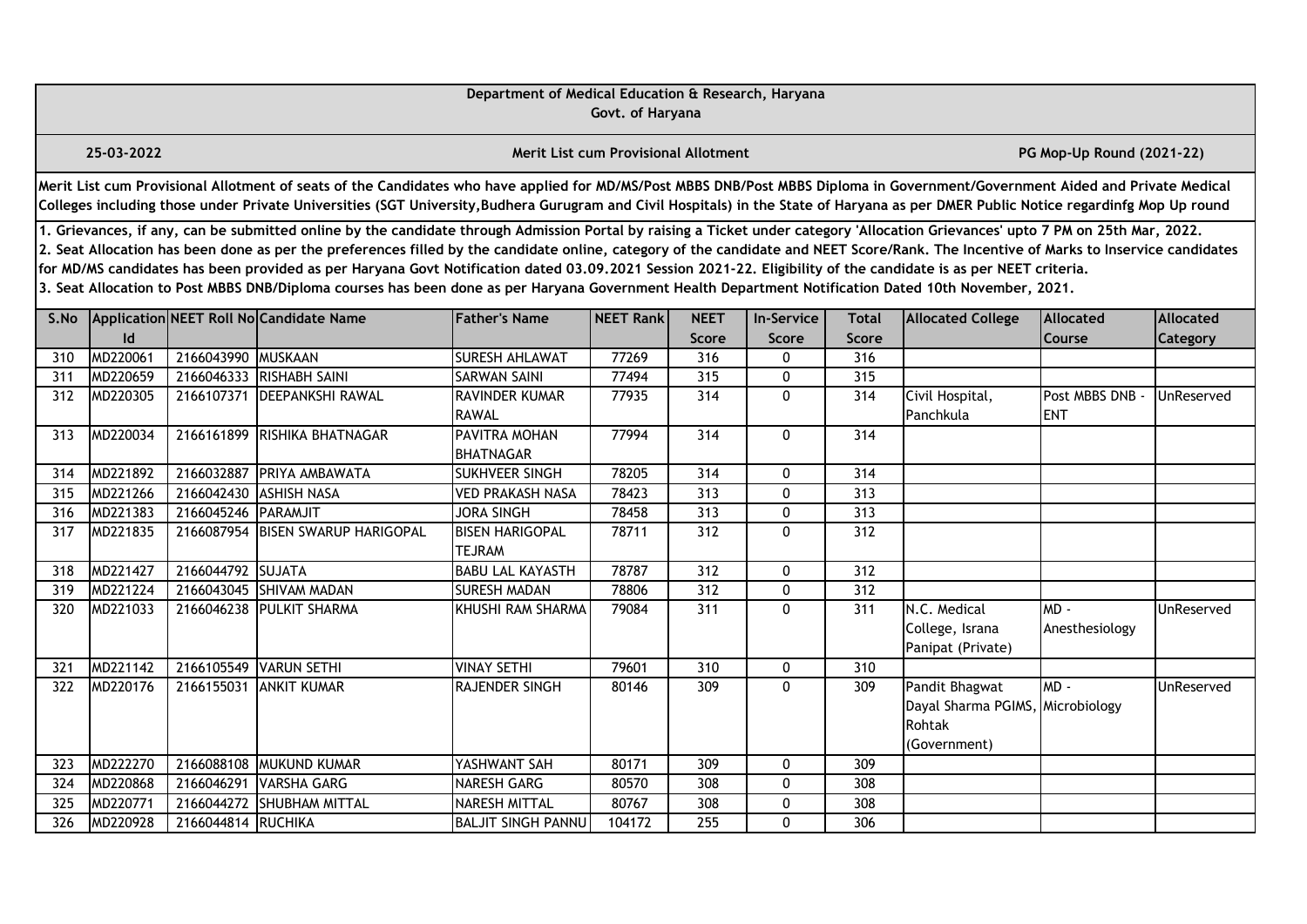|      |                                                                                                                                                                                                                                                                                                                                                                                                                                                                                                                                                                                                                                                                                                                                                                                                                            |                     |                                                                                                                                                                                                                                                                                                                                                                       | Department of Medical Education & Research, Haryana | Govt. of Haryana                            |                      |              |              |                                                                          |                                      |            |  |  |
|------|----------------------------------------------------------------------------------------------------------------------------------------------------------------------------------------------------------------------------------------------------------------------------------------------------------------------------------------------------------------------------------------------------------------------------------------------------------------------------------------------------------------------------------------------------------------------------------------------------------------------------------------------------------------------------------------------------------------------------------------------------------------------------------------------------------------------------|---------------------|-----------------------------------------------------------------------------------------------------------------------------------------------------------------------------------------------------------------------------------------------------------------------------------------------------------------------------------------------------------------------|-----------------------------------------------------|---------------------------------------------|----------------------|--------------|--------------|--------------------------------------------------------------------------|--------------------------------------|------------|--|--|
|      | 25-03-2022                                                                                                                                                                                                                                                                                                                                                                                                                                                                                                                                                                                                                                                                                                                                                                                                                 |                     |                                                                                                                                                                                                                                                                                                                                                                       |                                                     | <b>Merit List cum Provisional Allotment</b> |                      |              |              |                                                                          | PG Mop-Up Round (2021-22)            |            |  |  |
|      |                                                                                                                                                                                                                                                                                                                                                                                                                                                                                                                                                                                                                                                                                                                                                                                                                            |                     | Merit List cum Provisional Allotment of seats of the Candidates who have applied for MD/MS/Post MBBS DNB/Post MBBS Diploma in Government/Government Aided and Private Medical<br>Colleges including those under Private Universities (SGT University, Budhera Gurugram and Civil Hospitals) in the State of Haryana as per DMER Public Notice regardinfg Mop Up round |                                                     |                                             |                      |              |              |                                                                          |                                      |            |  |  |
|      | 1. Grievances, if any, can be submitted online by the candidate through Admission Portal by raising a Ticket under category 'Allocation Grievances' upto 7 PM on 25th Mar, 2022.<br>2. Seat Allocation has been done as per the preferences filled by the candidate online, category of the candidate and NEET Score/Rank. The Incentive of Marks to Inservice candidates<br>for MD/MS candidates has been provided as per Haryana Govt Notification dated 03.09.2021 Session 2021-22. Eligibility of the candidate is as per NEET criteria.<br>3. Seat Allocation to Post MBBS DNB/Diploma courses has been done as per Haryana Government Health Department Notification Dated 10th November, 2021.<br>Application NEET Roll No Candidate Name<br><b>Father's Name</b><br><b>Allocated</b><br><b>In-Service</b><br>Total |                     |                                                                                                                                                                                                                                                                                                                                                                       |                                                     |                                             |                      |              |              |                                                                          |                                      |            |  |  |
| S.No | Id                                                                                                                                                                                                                                                                                                                                                                                                                                                                                                                                                                                                                                                                                                                                                                                                                         |                     |                                                                                                                                                                                                                                                                                                                                                                       |                                                     | NEET Rank                                   | <b>NEET</b><br>Score | Score        | <b>Score</b> | <b>Allocated College</b>                                                 | Allocated<br>Course                  | Category   |  |  |
| 327  | MD221577                                                                                                                                                                                                                                                                                                                                                                                                                                                                                                                                                                                                                                                                                                                                                                                                                   |                     | 2166137733 ARISEPOGU RITHESH                                                                                                                                                                                                                                                                                                                                          | A JAYARAJU                                          | 81611                                       | 305                  | 0            | 305          |                                                                          |                                      |            |  |  |
| 328  | MD220159                                                                                                                                                                                                                                                                                                                                                                                                                                                                                                                                                                                                                                                                                                                                                                                                                   | 2166044305          | <b>PIYUSH KUMAR JAIN</b>                                                                                                                                                                                                                                                                                                                                              | PANKAJ KUMAR JAIN                                   | 81618                                       | 305                  | 0            | 305          |                                                                          |                                      |            |  |  |
| 329  | MD221543                                                                                                                                                                                                                                                                                                                                                                                                                                                                                                                                                                                                                                                                                                                                                                                                                   |                     | 2166105644 EKANSH SOOD                                                                                                                                                                                                                                                                                                                                                | <b>AVNISH CHANDER</b><br>SOOD                       | 81741                                       | 305                  | $\mathbf{0}$ | 305          |                                                                          |                                      |            |  |  |
| 330  | MD222210                                                                                                                                                                                                                                                                                                                                                                                                                                                                                                                                                                                                                                                                                                                                                                                                                   |                     | 2166046068 PRAGATI SINGH                                                                                                                                                                                                                                                                                                                                              | SAHDEV SINGH                                        | 81918                                       | 305                  | 0            | 305          |                                                                          |                                      |            |  |  |
| 331  | MD222041                                                                                                                                                                                                                                                                                                                                                                                                                                                                                                                                                                                                                                                                                                                                                                                                                   | 2166105296 SONAKSHI |                                                                                                                                                                                                                                                                                                                                                                       | RAJESH BABBAR                                       | 82151                                       | 305                  | 0            | 305          |                                                                          |                                      |            |  |  |
| 332  | MD221857                                                                                                                                                                                                                                                                                                                                                                                                                                                                                                                                                                                                                                                                                                                                                                                                                   |                     | 2166109041 AVINASH PUNIA                                                                                                                                                                                                                                                                                                                                              | <b>BHAI RAM PUNIA</b>                               | 82371                                       | 304                  | 0            | 304          | Civil Hospital,<br>Panchkula                                             | Post MBBS<br>Diploma -<br>Pediatrics | <b>SCD</b> |  |  |
| 333  | MD220947                                                                                                                                                                                                                                                                                                                                                                                                                                                                                                                                                                                                                                                                                                                                                                                                                   |                     | 2166108184 NIDHI KATOCH                                                                                                                                                                                                                                                                                                                                               | <b>SURINDER KATOCH</b>                              | 82663                                       | $\overline{303}$     | 0            | 303          | Civil Hospital, Hisar                                                    | Post MBBS<br>Diploma- ENT            | UnReserved |  |  |
| 334  | MD220274                                                                                                                                                                                                                                                                                                                                                                                                                                                                                                                                                                                                                                                                                                                                                                                                                   |                     | 2166033638 SIMRAN JAIN                                                                                                                                                                                                                                                                                                                                                | YOGESH KUMAR JAIN                                   | 82804                                       | 303                  | 0            | 303          |                                                                          |                                      |            |  |  |
| 335  | MD220366                                                                                                                                                                                                                                                                                                                                                                                                                                                                                                                                                                                                                                                                                                                                                                                                                   |                     | 2166044317 MANOJ BANSAL                                                                                                                                                                                                                                                                                                                                               | <b>PAWAN BANSAL</b>                                 | 82860                                       | 303                  | 0            | 303          | Pandit Bhagwat<br>Dayal Sharma PGIMS, Medicine<br>Rohtak<br>(Government) | <b>MD</b> - Forensic                 | UnReserved |  |  |
| 336  | MD220952                                                                                                                                                                                                                                                                                                                                                                                                                                                                                                                                                                                                                                                                                                                                                                                                                   |                     | 2166158652 KRITI ADITYA                                                                                                                                                                                                                                                                                                                                               | <b>SURYA KUMAR</b><br><b>ADITYA</b>                 | 83066                                       | 302                  | 0            | 302          |                                                                          |                                      |            |  |  |
| 337  | MD221366                                                                                                                                                                                                                                                                                                                                                                                                                                                                                                                                                                                                                                                                                                                                                                                                                   | 2166024551          | <b>AASHNA GOEL</b>                                                                                                                                                                                                                                                                                                                                                    | <b>RAJAN GOEL</b>                                   | 83124                                       | 302                  | 0            | 302          |                                                                          |                                      |            |  |  |
| 338  | MD221256                                                                                                                                                                                                                                                                                                                                                                                                                                                                                                                                                                                                                                                                                                                                                                                                                   | 2166061541          | <b>ASHNA VARGHESE</b>                                                                                                                                                                                                                                                                                                                                                 | <b>MT VARGHESE</b>                                  | 83226                                       | $\overline{302}$     | 0            | 302          |                                                                          |                                      |            |  |  |
| 339  | MD221640                                                                                                                                                                                                                                                                                                                                                                                                                                                                                                                                                                                                                                                                                                                                                                                                                   | 2166107117          | <b>GURINDER SINGH</b>                                                                                                                                                                                                                                                                                                                                                 | DAVINDER SINGH                                      | 83287                                       | 302                  | $\mathbf{0}$ | 302          |                                                                          |                                      |            |  |  |
| 340  | MD222030                                                                                                                                                                                                                                                                                                                                                                                                                                                                                                                                                                                                                                                                                                                                                                                                                   |                     | 2166032085 BHAVNA DEWAN                                                                                                                                                                                                                                                                                                                                               | RISHI DEWAN                                         | 83614                                       | 301                  | 0            | 301          |                                                                          |                                      |            |  |  |
| 341  | MD222075                                                                                                                                                                                                                                                                                                                                                                                                                                                                                                                                                                                                                                                                                                                                                                                                                   | 2166114406          | <b>PRIYANSHU SHARMA</b>                                                                                                                                                                                                                                                                                                                                               | JITENDRA KUMAR<br><b>SHRAMA</b>                     | 83630                                       | 301                  | 0            | 301          |                                                                          |                                      |            |  |  |
| 342  | MD222107                                                                                                                                                                                                                                                                                                                                                                                                                                                                                                                                                                                                                                                                                                                                                                                                                   |                     | 2166043011 PARAS ARORA                                                                                                                                                                                                                                                                                                                                                | SUDERSHAN ARORA                                     | 83921                                       | 300                  | 0            | 300          |                                                                          |                                      |            |  |  |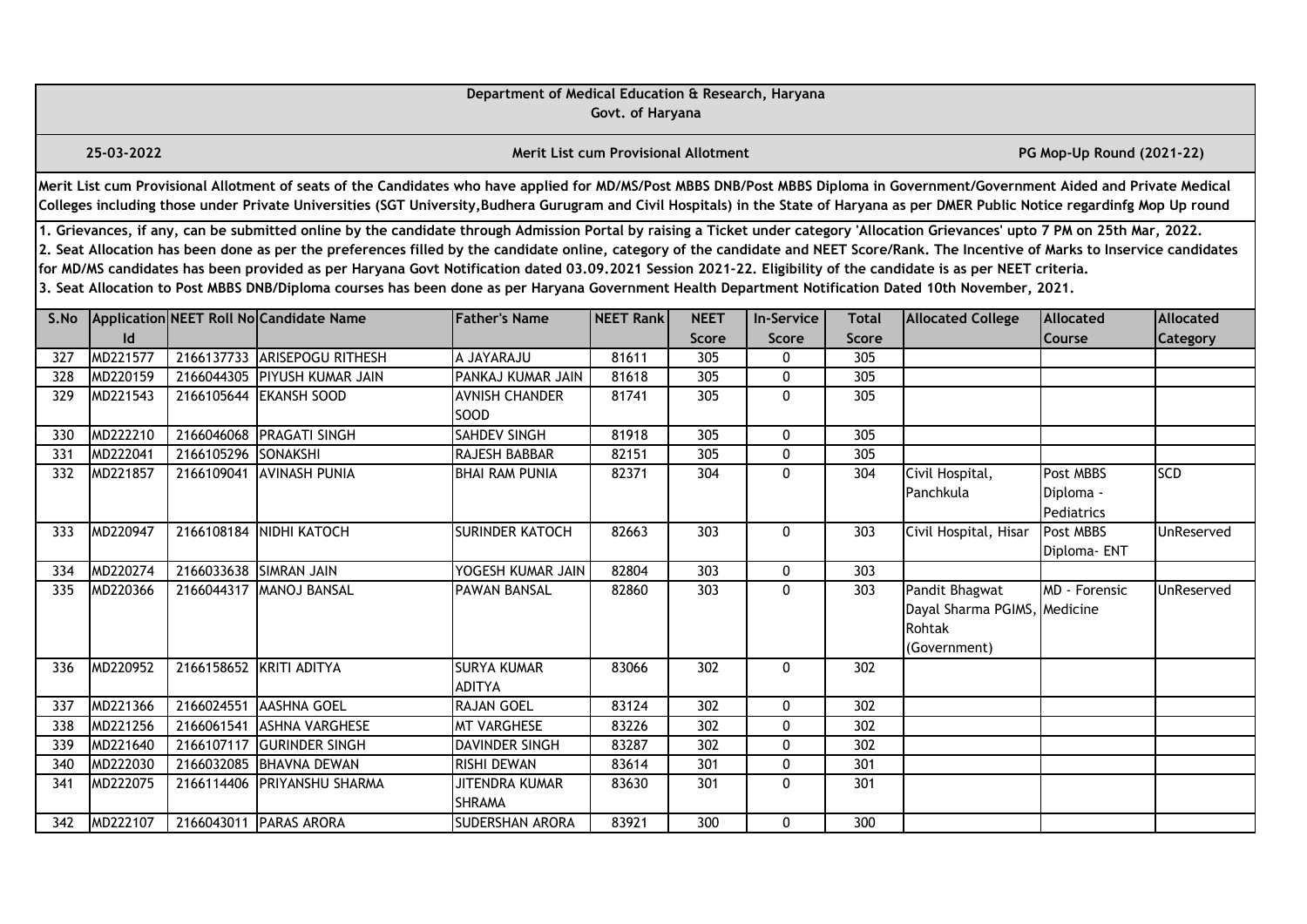|                  |                                                                                                                                                                                                                                                                                                                                                                                                                                                                                                                                                                                                                                                                                                                                                                                                                                                              |                     |                                                                                                                                                                                                                                                                                                                                                                       | Department of Medical Education & Research, Haryana | Govt. of Haryana                     |              |              |              |                                                                          |                           |            |  |  |  |
|------------------|--------------------------------------------------------------------------------------------------------------------------------------------------------------------------------------------------------------------------------------------------------------------------------------------------------------------------------------------------------------------------------------------------------------------------------------------------------------------------------------------------------------------------------------------------------------------------------------------------------------------------------------------------------------------------------------------------------------------------------------------------------------------------------------------------------------------------------------------------------------|---------------------|-----------------------------------------------------------------------------------------------------------------------------------------------------------------------------------------------------------------------------------------------------------------------------------------------------------------------------------------------------------------------|-----------------------------------------------------|--------------------------------------|--------------|--------------|--------------|--------------------------------------------------------------------------|---------------------------|------------|--|--|--|
|                  | 25-03-2022                                                                                                                                                                                                                                                                                                                                                                                                                                                                                                                                                                                                                                                                                                                                                                                                                                                   |                     |                                                                                                                                                                                                                                                                                                                                                                       |                                                     | Merit List cum Provisional Allotment |              |              |              |                                                                          | PG Mop-Up Round (2021-22) |            |  |  |  |
|                  |                                                                                                                                                                                                                                                                                                                                                                                                                                                                                                                                                                                                                                                                                                                                                                                                                                                              |                     | Merit List cum Provisional Allotment of seats of the Candidates who have applied for MD/MS/Post MBBS DNB/Post MBBS Diploma in Government/Government Aided and Private Medical<br>Colleges including those under Private Universities (SGT University, Budhera Gurugram and Civil Hospitals) in the State of Haryana as per DMER Public Notice regardinfg Mop Up round |                                                     |                                      |              |              |              |                                                                          |                           |            |  |  |  |
|                  | 1. Grievances, if any, can be submitted online by the candidate through Admission Portal by raising a Ticket under category 'Allocation Grievances' upto 7 PM on 25th Mar, 2022.<br>2. Seat Allocation has been done as per the preferences filled by the candidate online, category of the candidate and NEET Score/Rank. The Incentive of Marks to Inservice candidates<br>for MD/MS candidates has been provided as per Haryana Govt Notification dated 03.09.2021 Session 2021-22. Eligibility of the candidate is as per NEET criteria.<br>3. Seat Allocation to Post MBBS DNB/Diploma courses has been done as per Haryana Government Health Department Notification Dated 10th November, 2021.<br>Application NEET Roll No Candidate Name<br><b>Father's Name</b><br>NEET Rank<br><b>NEET</b><br><b>In-Service</b><br>Allocated<br>Total<br>Allocated |                     |                                                                                                                                                                                                                                                                                                                                                                       |                                                     |                                      |              |              |              |                                                                          |                           |            |  |  |  |
| S.No             | $\mathsf{Id}$                                                                                                                                                                                                                                                                                                                                                                                                                                                                                                                                                                                                                                                                                                                                                                                                                                                |                     |                                                                                                                                                                                                                                                                                                                                                                       |                                                     |                                      | <b>Score</b> | Score        | <b>Score</b> | <b>Allocated College</b>                                                 | <b>Course</b>             | Category   |  |  |  |
| 343              | MD222013                                                                                                                                                                                                                                                                                                                                                                                                                                                                                                                                                                                                                                                                                                                                                                                                                                                     | 2166107849 SARITA   |                                                                                                                                                                                                                                                                                                                                                                       | <b>JAI SINGH</b>                                    | 84007                                | 300          | 0            | 300          | Shaheed Hassan<br>Khan Mewati GMC.<br>Nalhar, Nuh<br>(Government)        | $MD -$<br>Microbiology    | SC IP      |  |  |  |
| 344              | MD222071                                                                                                                                                                                                                                                                                                                                                                                                                                                                                                                                                                                                                                                                                                                                                                                                                                                     |                     | 2166045261 SAYESHA GARG                                                                                                                                                                                                                                                                                                                                               | <b>ARVIND KUMAR</b><br><b>GARG</b>                  | 84136                                | 300          | 0            | 300          |                                                                          |                           |            |  |  |  |
| 345              | MD222015                                                                                                                                                                                                                                                                                                                                                                                                                                                                                                                                                                                                                                                                                                                                                                                                                                                     |                     | 2166105880 NITIN SURYAL                                                                                                                                                                                                                                                                                                                                               | <b>RAVINDER SINGH</b><br><b>SURYAL</b>              | 84411                                | 299          | 0            | 299          |                                                                          |                           |            |  |  |  |
| 346              | MD222185                                                                                                                                                                                                                                                                                                                                                                                                                                                                                                                                                                                                                                                                                                                                                                                                                                                     |                     | 2166164593 SATENDER MALIK                                                                                                                                                                                                                                                                                                                                             | <b>AZAD SINGH MALIK</b>                             | 84543                                | 299          | 0            | 299          | <b>Adesh Medical</b><br>College, Kurukshetra Anesthesiology<br>(Private) | MD-                       | UnReserved |  |  |  |
| 347              | MD221962                                                                                                                                                                                                                                                                                                                                                                                                                                                                                                                                                                                                                                                                                                                                                                                                                                                     | 2166045711          | NIHARIKA SHEORAN                                                                                                                                                                                                                                                                                                                                                      | <b>VIR SINGH SHEORAN</b>                            | 84560                                | 299          | $\mathbf 0$  | 299          |                                                                          |                           |            |  |  |  |
| $\overline{348}$ | MD220376                                                                                                                                                                                                                                                                                                                                                                                                                                                                                                                                                                                                                                                                                                                                                                                                                                                     | 2166045700 NEHANAND |                                                                                                                                                                                                                                                                                                                                                                       | <b>VIKAS ANAND</b>                                  | 84605                                | 299          | 0            | 299          |                                                                          |                           |            |  |  |  |
| 349              | MD222097                                                                                                                                                                                                                                                                                                                                                                                                                                                                                                                                                                                                                                                                                                                                                                                                                                                     | 2166043231          | <b>ABHINAV SHARMA</b>                                                                                                                                                                                                                                                                                                                                                 | <b>VIJENDER SHARMA</b>                              | 84665                                | 299          | $\mathbf 0$  | 299          |                                                                          |                           |            |  |  |  |
| 350              | MD222176                                                                                                                                                                                                                                                                                                                                                                                                                                                                                                                                                                                                                                                                                                                                                                                                                                                     |                     | 2166031239 RAJ NARAYAN PRASAD                                                                                                                                                                                                                                                                                                                                         | <b>HARI NARAYAN</b><br><b>PRASAD</b>                | 84670                                | 299          | $\mathbf{0}$ | 299          |                                                                          |                           |            |  |  |  |
| 351              | MD222113                                                                                                                                                                                                                                                                                                                                                                                                                                                                                                                                                                                                                                                                                                                                                                                                                                                     |                     | 2166105210 VAISHALI BANSAL                                                                                                                                                                                                                                                                                                                                            | <b>NARINDER PAL</b>                                 | 84694                                | 299          | 0            | 299          |                                                                          |                           |            |  |  |  |
| 352              | MD221967                                                                                                                                                                                                                                                                                                                                                                                                                                                                                                                                                                                                                                                                                                                                                                                                                                                     |                     | 2166043462 RASHMI DAHIYA                                                                                                                                                                                                                                                                                                                                              | <b>JAGBIR SINGH</b><br><b>DAHIYA</b>                | 84721                                | 299          | $\mathbf{0}$ | 299          | <b>Adesh Medical</b><br>College, Kurukshetra Anesthesiology<br>(Private) | $MD -$                    | Management |  |  |  |
| 353              | MD222014                                                                                                                                                                                                                                                                                                                                                                                                                                                                                                                                                                                                                                                                                                                                                                                                                                                     |                     | 2166161952 JOWEL TONY                                                                                                                                                                                                                                                                                                                                                 | R C JOWEL                                           | 115975                               | 230          | $\mathbf{0}$ | 299          | KCGMC, Karnal<br>(Government)                                            | MD - Forensic<br>Medicine | <b>SC</b>  |  |  |  |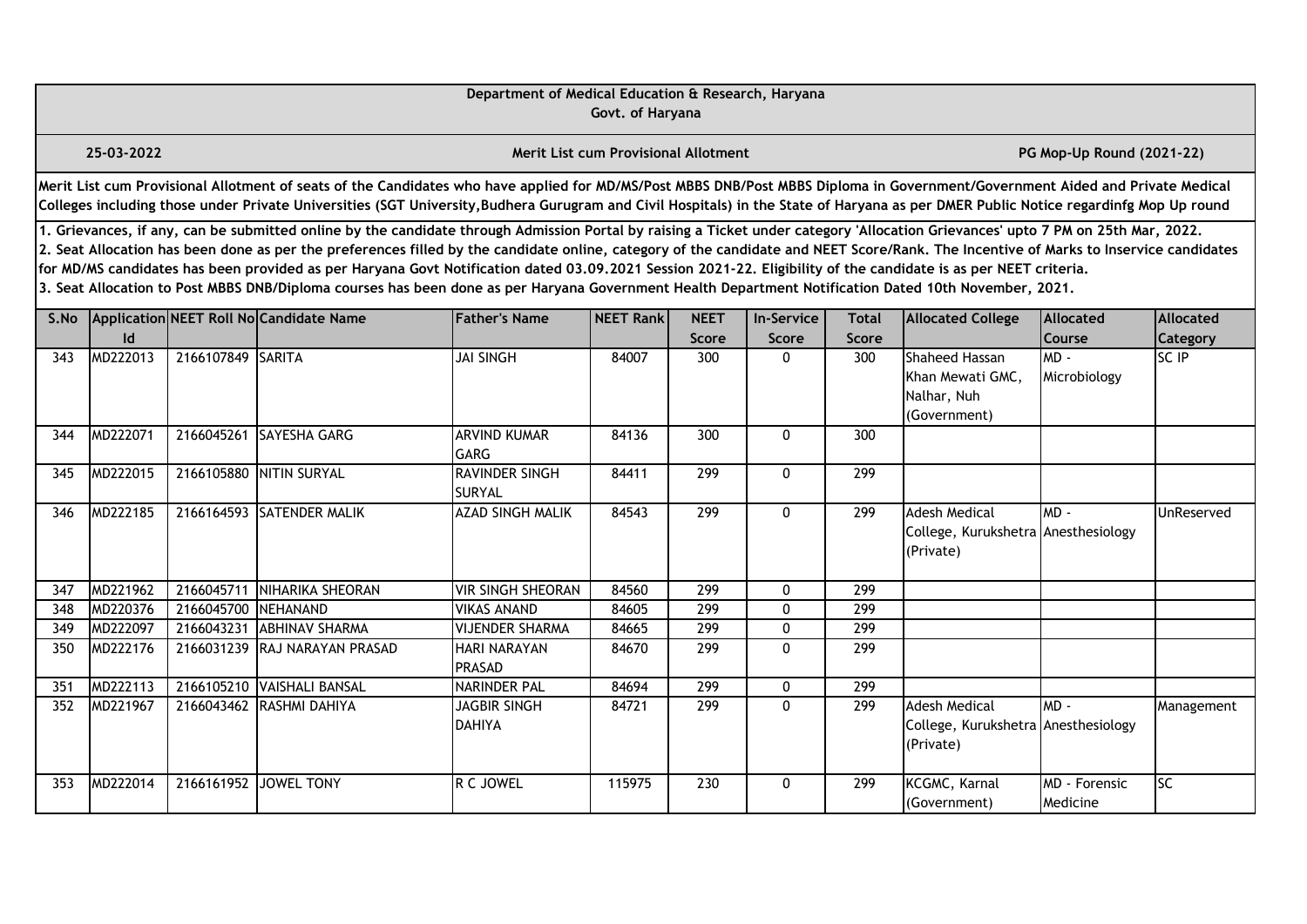|      | Department of Medical Education & Research, Haryana<br>Govt. of Haryana<br><b>Merit List cum Provisional Allotment</b>                                                                                                                                                                                                                                                                                                                                                                                                                                                                                                                                                                                                                           |                    |                                                                                                                                                                                                                                                                                                                                                                       |                                          |                  |                             |                            |                       |                                                                             |                            |                       |  |  |  |
|------|--------------------------------------------------------------------------------------------------------------------------------------------------------------------------------------------------------------------------------------------------------------------------------------------------------------------------------------------------------------------------------------------------------------------------------------------------------------------------------------------------------------------------------------------------------------------------------------------------------------------------------------------------------------------------------------------------------------------------------------------------|--------------------|-----------------------------------------------------------------------------------------------------------------------------------------------------------------------------------------------------------------------------------------------------------------------------------------------------------------------------------------------------------------------|------------------------------------------|------------------|-----------------------------|----------------------------|-----------------------|-----------------------------------------------------------------------------|----------------------------|-----------------------|--|--|--|
|      | 25-03-2022                                                                                                                                                                                                                                                                                                                                                                                                                                                                                                                                                                                                                                                                                                                                       |                    |                                                                                                                                                                                                                                                                                                                                                                       |                                          |                  |                             |                            |                       |                                                                             | PG Mop-Up Round (2021-22)  |                       |  |  |  |
|      |                                                                                                                                                                                                                                                                                                                                                                                                                                                                                                                                                                                                                                                                                                                                                  |                    | Merit List cum Provisional Allotment of seats of the Candidates who have applied for MD/MS/Post MBBS DNB/Post MBBS Diploma in Government/Government Aided and Private Medical<br>Colleges including those under Private Universities (SGT University, Budhera Gurugram and Civil Hospitals) in the State of Haryana as per DMER Public Notice regardinfg Mop Up round |                                          |                  |                             |                            |                       |                                                                             |                            |                       |  |  |  |
|      | 1. Grievances, if any, can be submitted online by the candidate through Admission Portal by raising a Ticket under category 'Allocation Grievances' upto 7 PM on 25th Mar, 2022.<br>2. Seat Allocation has been done as per the preferences filled by the candidate online, category of the candidate and NEET Score/Rank. The Incentive of Marks to Inservice candidates<br>for MD/MS candidates has been provided as per Haryana Govt Notification dated 03.09.2021 Session 2021-22. Eligibility of the candidate is as per NEET criteria.<br>3. Seat Allocation to Post MBBS DNB/Diploma courses has been done as per Haryana Government Health Department Notification Dated 10th November, 2021.<br>Application NEET Roll No Candidate Name |                    |                                                                                                                                                                                                                                                                                                                                                                       |                                          |                  |                             |                            |                       |                                                                             |                            |                       |  |  |  |
| S.No | Id                                                                                                                                                                                                                                                                                                                                                                                                                                                                                                                                                                                                                                                                                                                                               |                    |                                                                                                                                                                                                                                                                                                                                                                       | <b>Father's Name</b>                     | <b>NEET Rank</b> | <b>NEET</b><br><b>Score</b> | <b>In-Service</b><br>Score | Total<br><b>Score</b> | <b>Allocated College</b>                                                    | <b>Allocated</b><br>Course | Allocated<br>Category |  |  |  |
| 354  | MD221969                                                                                                                                                                                                                                                                                                                                                                                                                                                                                                                                                                                                                                                                                                                                         |                    | 2166045688 SAURABH MIDHA                                                                                                                                                                                                                                                                                                                                              | VIJAY KUMAR MIDHA                        | 85380            | 297                         | 0                          | 297                   | Maharaja Agrasen<br>Medical College,<br>Agroha, Hisar<br>(Government Aided) | MD - Physiology            | <b>BCB IP</b>         |  |  |  |
| 355  | MD222040                                                                                                                                                                                                                                                                                                                                                                                                                                                                                                                                                                                                                                                                                                                                         | 2166107823         | HARDAL SHER SINGH AUJLA                                                                                                                                                                                                                                                                                                                                               | <b>HARMEET SINGH</b><br><b>AUJLA</b>     | 85409            | 297                         | 0                          | 297                   |                                                                             |                            |                       |  |  |  |
| 356  | MD220824                                                                                                                                                                                                                                                                                                                                                                                                                                                                                                                                                                                                                                                                                                                                         | 2166154699 POOJA   |                                                                                                                                                                                                                                                                                                                                                                       | <b>JASWANT SINGH</b>                     | 85445            | 297                         | 0                          | 297                   |                                                                             |                            |                       |  |  |  |
| 357  | MD220486                                                                                                                                                                                                                                                                                                                                                                                                                                                                                                                                                                                                                                                                                                                                         | 2166111252 SUMEDHA |                                                                                                                                                                                                                                                                                                                                                                       | <b>OM SUBHASH</b>                        | 85471            | 297                         | 0                          | 297                   |                                                                             |                            |                       |  |  |  |
| 358  | MD222245                                                                                                                                                                                                                                                                                                                                                                                                                                                                                                                                                                                                                                                                                                                                         | 2166163949         | NEHA PATHANIA                                                                                                                                                                                                                                                                                                                                                         | <b>MADAN SINGH</b><br>PATHANIA           | 85752            | 296                         | 0                          | 296                   |                                                                             |                            |                       |  |  |  |
| 359  | MD222151                                                                                                                                                                                                                                                                                                                                                                                                                                                                                                                                                                                                                                                                                                                                         | 2166038779         | HARSH VINODRAI DUDHAT                                                                                                                                                                                                                                                                                                                                                 | <b>VINODRAI DUDHAT</b>                   | 85813            | 296                         | 0                          | 296                   |                                                                             |                            |                       |  |  |  |
| 360  | MD222063                                                                                                                                                                                                                                                                                                                                                                                                                                                                                                                                                                                                                                                                                                                                         |                    | 2166115889 SURBHI GUPTA                                                                                                                                                                                                                                                                                                                                               | <b>KAMAL KISHORE</b><br><b>GUPTA</b>     | 86021            | 295                         | 0                          | 295                   |                                                                             |                            |                       |  |  |  |
| 361  | MD221252                                                                                                                                                                                                                                                                                                                                                                                                                                                                                                                                                                                                                                                                                                                                         |                    | 2166154513 DIVYA JYOTI                                                                                                                                                                                                                                                                                                                                                | <b>DEVENDER KUMAR</b>                    | 86261            | $\overline{295}$            | 0                          | $\overline{295}$      |                                                                             |                            |                       |  |  |  |
| 362  | MD222091                                                                                                                                                                                                                                                                                                                                                                                                                                                                                                                                                                                                                                                                                                                                         |                    | 2166094332 MISHRA EKTA SANTOSH                                                                                                                                                                                                                                                                                                                                        | <b>SANTOSH RAMKARAN</b><br><b>MISHRA</b> | 86323            | 295                         | 0                          | 295                   |                                                                             |                            |                       |  |  |  |
| 363  | MD222088                                                                                                                                                                                                                                                                                                                                                                                                                                                                                                                                                                                                                                                                                                                                         |                    | 2166042076 RUPESH KUMAR SHARMA                                                                                                                                                                                                                                                                                                                                        | <b>GIRISH KUMAR</b><br><b>SHARMA</b>     | 86632            | 294                         | $\mathbf{0}$               | 294                   |                                                                             |                            |                       |  |  |  |
| 364  | MD222068                                                                                                                                                                                                                                                                                                                                                                                                                                                                                                                                                                                                                                                                                                                                         | 2166045623         | <b>SOURABH JAKHAR</b>                                                                                                                                                                                                                                                                                                                                                 | <b>SURESH JAKHAR</b>                     | 87003            | 293                         | $\mathbf{0}$               | 293                   |                                                                             |                            |                       |  |  |  |
| 365  | MD221600                                                                                                                                                                                                                                                                                                                                                                                                                                                                                                                                                                                                                                                                                                                                         | 2166076788         | <b>PRABHA CHOUDHARY</b>                                                                                                                                                                                                                                                                                                                                               | <b>MANBHAR SINGH</b><br><b>CHOUDHARY</b> | 87042            | 293                         | $\mathbf{0}$               | 293                   |                                                                             |                            |                       |  |  |  |
| 366  | MD221961                                                                                                                                                                                                                                                                                                                                                                                                                                                                                                                                                                                                                                                                                                                                         | 2166044051         | <b>ROHIT MITTAL</b>                                                                                                                                                                                                                                                                                                                                                   | <b>VINOD MITTAL</b>                      | 87160            | 293                         | 0                          | 293                   |                                                                             |                            |                       |  |  |  |
| 367  | MD221989                                                                                                                                                                                                                                                                                                                                                                                                                                                                                                                                                                                                                                                                                                                                         | 2166027825         | <b>ANANDITA DALAL</b>                                                                                                                                                                                                                                                                                                                                                 | <b>ANAND KUMAR</b><br><b>DALAL</b>       | 87191            | 293                         | $\mathbf{0}$               | 293                   |                                                                             |                            |                       |  |  |  |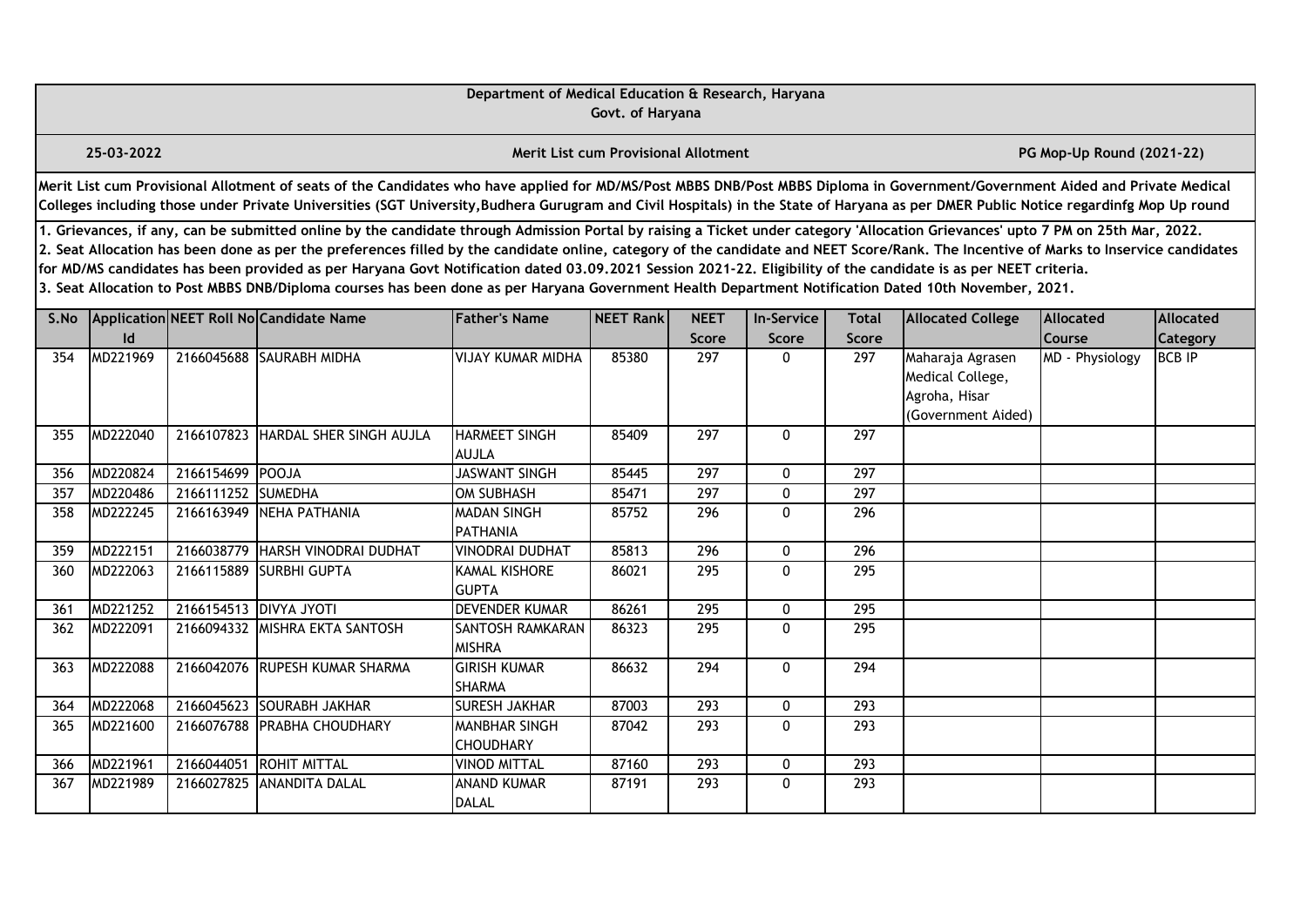|      | Department of Medical Education & Research, Haryana<br>Govt. of Haryana<br><b>Merit List cum Provisional Allotment</b><br>PG Mop-Up Round (2021-22)                                                                                                                                                                                                                                                                                                                                                                                                                                                                                                                                                                                              |                   |                                                                                                                                                                                                                                                                                                                                                                       |                                        |                   |                      |                            |                              |                                                                                               |                                  |                       |  |  |
|------|--------------------------------------------------------------------------------------------------------------------------------------------------------------------------------------------------------------------------------------------------------------------------------------------------------------------------------------------------------------------------------------------------------------------------------------------------------------------------------------------------------------------------------------------------------------------------------------------------------------------------------------------------------------------------------------------------------------------------------------------------|-------------------|-----------------------------------------------------------------------------------------------------------------------------------------------------------------------------------------------------------------------------------------------------------------------------------------------------------------------------------------------------------------------|----------------------------------------|-------------------|----------------------|----------------------------|------------------------------|-----------------------------------------------------------------------------------------------|----------------------------------|-----------------------|--|--|
|      | 25-03-2022                                                                                                                                                                                                                                                                                                                                                                                                                                                                                                                                                                                                                                                                                                                                       |                   |                                                                                                                                                                                                                                                                                                                                                                       |                                        |                   |                      |                            |                              |                                                                                               |                                  |                       |  |  |
|      |                                                                                                                                                                                                                                                                                                                                                                                                                                                                                                                                                                                                                                                                                                                                                  |                   | Merit List cum Provisional Allotment of seats of the Candidates who have applied for MD/MS/Post MBBS DNB/Post MBBS Diploma in Government/Government Aided and Private Medical<br>Colleges including those under Private Universities (SGT University, Budhera Gurugram and Civil Hospitals) in the State of Haryana as per DMER Public Notice regardinfg Mop Up round |                                        |                   |                      |                            |                              |                                                                                               |                                  |                       |  |  |
|      | 1. Grievances, if any, can be submitted online by the candidate through Admission Portal by raising a Ticket under category 'Allocation Grievances' upto 7 PM on 25th Mar, 2022.<br>2. Seat Allocation has been done as per the preferences filled by the candidate online, category of the candidate and NEET Score/Rank. The Incentive of Marks to Inservice candidates<br>for MD/MS candidates has been provided as per Haryana Govt Notification dated 03.09.2021 Session 2021-22. Eligibility of the candidate is as per NEET criteria.<br>3. Seat Allocation to Post MBBS DNB/Diploma courses has been done as per Haryana Government Health Department Notification Dated 10th November, 2021.<br>Application NEET Roll No Candidate Name |                   |                                                                                                                                                                                                                                                                                                                                                                       |                                        |                   |                      |                            |                              |                                                                                               |                                  |                       |  |  |
| S.No | Id                                                                                                                                                                                                                                                                                                                                                                                                                                                                                                                                                                                                                                                                                                                                               |                   |                                                                                                                                                                                                                                                                                                                                                                       | <b>Father's Name</b>                   | <b>NEET Rankl</b> | <b>NEET</b><br>Score | <b>In-Service</b><br>Score | <b>Total</b><br><b>Score</b> | <b>Allocated College</b>                                                                      | Allocated<br>Course              | Allocated<br>Category |  |  |
| 368  | MD221514                                                                                                                                                                                                                                                                                                                                                                                                                                                                                                                                                                                                                                                                                                                                         |                   | 2166044398 ROHIT SOKHEY                                                                                                                                                                                                                                                                                                                                               | <b>RAJENDER SINGH</b><br><b>SOKHEY</b> | 87261             | 293                  | $\Omega$                   | 293                          | <b>SGT Medical College</b><br>& Research Institute Medicine<br>Budhera, Gurugram<br>(Private) | MD - Community                   | UnReserved            |  |  |
| 369  | MD220513                                                                                                                                                                                                                                                                                                                                                                                                                                                                                                                                                                                                                                                                                                                                         |                   | 2166046165 ARSHMEET SINGH                                                                                                                                                                                                                                                                                                                                             | <b>GURMIT SINGH</b>                    | 87305             | 293                  | $\mathbf{0}$               | 293                          | Shaheed Hassan<br>Khan Mewati GMC.<br>Nalhar, Nuh<br>(Government)                             | <b>MD</b> - Forensic<br>Medicine | <b>BCA</b>            |  |  |
| 370  | MD221960                                                                                                                                                                                                                                                                                                                                                                                                                                                                                                                                                                                                                                                                                                                                         |                   | 2166114276 AVINASH SHARMA                                                                                                                                                                                                                                                                                                                                             | <b>SUNIL KUMAR</b><br><b>SHARMA</b>    | 87871             | 291                  | 0                          | 291                          |                                                                                               |                                  |                       |  |  |
| 371  | MD220820                                                                                                                                                                                                                                                                                                                                                                                                                                                                                                                                                                                                                                                                                                                                         | 2166045530 KARTIK |                                                                                                                                                                                                                                                                                                                                                                       | <b>BALDEV RAJ</b>                      | 88098             | 291                  | 0                          | 291                          |                                                                                               |                                  |                       |  |  |
| 372  | MD222159                                                                                                                                                                                                                                                                                                                                                                                                                                                                                                                                                                                                                                                                                                                                         |                   | 2166032472 KOMAL SOLANKI                                                                                                                                                                                                                                                                                                                                              | SATYA PARKASH<br><b>SOLANKI</b>        | 88118             | 291                  | $\Omega$                   | 291                          |                                                                                               |                                  |                       |  |  |
| 373  | MD222134                                                                                                                                                                                                                                                                                                                                                                                                                                                                                                                                                                                                                                                                                                                                         | 2166046970        | <b>TAHSEEN FATIMA</b>                                                                                                                                                                                                                                                                                                                                                 | <b>ARSHAD AHMAD</b>                    | 88368             | 290                  | 0                          | 290                          |                                                                                               |                                  |                       |  |  |
| 374  | MD222028                                                                                                                                                                                                                                                                                                                                                                                                                                                                                                                                                                                                                                                                                                                                         | 2166105060        | <b>ANJALI GODARA</b>                                                                                                                                                                                                                                                                                                                                                  | <b>JAGDISH KUMAR</b>                   | 88942             | 289                  | 0                          | 289                          |                                                                                               |                                  |                       |  |  |
| 375  | MD221813                                                                                                                                                                                                                                                                                                                                                                                                                                                                                                                                                                                                                                                                                                                                         | 2166043801        | <b>HITESH KANGRA</b>                                                                                                                                                                                                                                                                                                                                                  | <b>RAMESH KUMAR</b>                    | 89051             | 289                  | $\mathbf{0}$               | 289                          | Shaheed Hassan<br>Khan Mewati GMC,<br>Nalhar, Nuh<br>(Government)                             | $MD -$<br>Pharmacology           | UnReserved            |  |  |
| 376  | MD221968                                                                                                                                                                                                                                                                                                                                                                                                                                                                                                                                                                                                                                                                                                                                         | 2166076843        | MASIH SABRI                                                                                                                                                                                                                                                                                                                                                           | MOINUDDIN SABRI                        | 89087             | 289                  | 0                          | 289                          |                                                                                               |                                  |                       |  |  |
| 377  | MD220096                                                                                                                                                                                                                                                                                                                                                                                                                                                                                                                                                                                                                                                                                                                                         | 2166031281        | HIMANSHI SOLANKI                                                                                                                                                                                                                                                                                                                                                      | <b>HARSH KUMAR</b><br><b>SOLANKI</b>   | 89138             | 289                  | 0                          | 289                          |                                                                                               |                                  |                       |  |  |
| 378  | MD220406                                                                                                                                                                                                                                                                                                                                                                                                                                                                                                                                                                                                                                                                                                                                         | 2166024597        | <b>VARSHA JANGRA</b>                                                                                                                                                                                                                                                                                                                                                  | <b>ROSHAN LAL</b>                      | 89173             | 288                  | 0                          | 288                          |                                                                                               |                                  |                       |  |  |
| 379  | MD222011                                                                                                                                                                                                                                                                                                                                                                                                                                                                                                                                                                                                                                                                                                                                         | 2166030142        | NISHKARSH CHUGH                                                                                                                                                                                                                                                                                                                                                       | NAVEEN CHUGH                           | 89239             | 288                  | 0                          | 288                          |                                                                                               |                                  |                       |  |  |
| 380  | MD221478                                                                                                                                                                                                                                                                                                                                                                                                                                                                                                                                                                                                                                                                                                                                         | 2166166082 SAPNA  |                                                                                                                                                                                                                                                                                                                                                                       | YAGPAL                                 | 89636             | 287                  | 0                          | 287                          |                                                                                               |                                  |                       |  |  |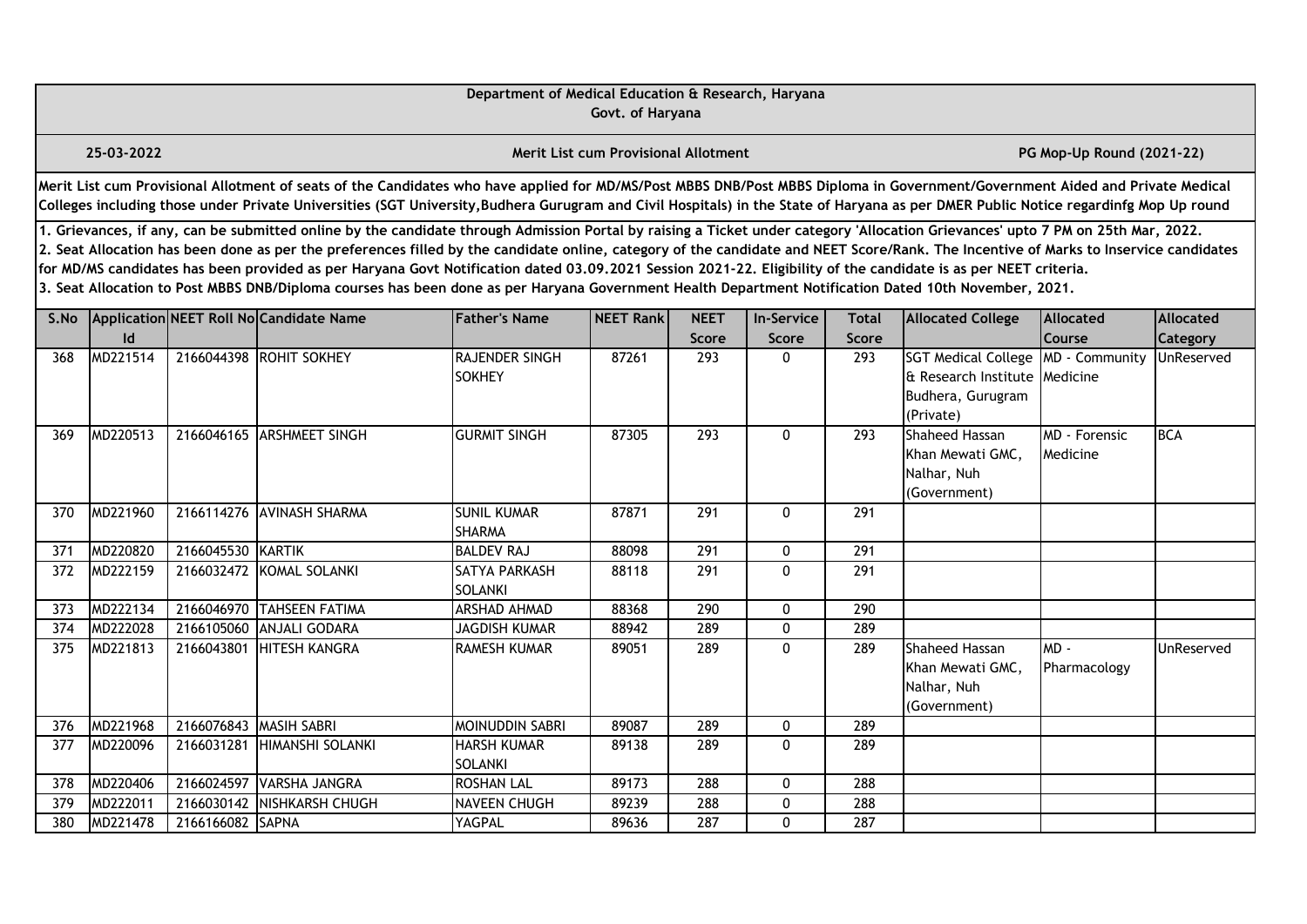|      |                                                                                                                                                                                                                                                                                                                                                                                                                                                                                                                                                                                                                                                                                                                                                                                                                                                                                                               |                  |                                                                                                                                                                                                                                                                                                                                                                       | Department of Medical Education & Research, Haryana | Govt. of Haryana                     |       |              |              |                                                                                      |                           |            |  |  |  |
|------|---------------------------------------------------------------------------------------------------------------------------------------------------------------------------------------------------------------------------------------------------------------------------------------------------------------------------------------------------------------------------------------------------------------------------------------------------------------------------------------------------------------------------------------------------------------------------------------------------------------------------------------------------------------------------------------------------------------------------------------------------------------------------------------------------------------------------------------------------------------------------------------------------------------|------------------|-----------------------------------------------------------------------------------------------------------------------------------------------------------------------------------------------------------------------------------------------------------------------------------------------------------------------------------------------------------------------|-----------------------------------------------------|--------------------------------------|-------|--------------|--------------|--------------------------------------------------------------------------------------|---------------------------|------------|--|--|--|
|      | 25-03-2022                                                                                                                                                                                                                                                                                                                                                                                                                                                                                                                                                                                                                                                                                                                                                                                                                                                                                                    |                  |                                                                                                                                                                                                                                                                                                                                                                       |                                                     | Merit List cum Provisional Allotment |       |              |              |                                                                                      | PG Mop-Up Round (2021-22) |            |  |  |  |
|      |                                                                                                                                                                                                                                                                                                                                                                                                                                                                                                                                                                                                                                                                                                                                                                                                                                                                                                               |                  | Merit List cum Provisional Allotment of seats of the Candidates who have applied for MD/MS/Post MBBS DNB/Post MBBS Diploma in Government/Government Aided and Private Medical<br>Colleges including those under Private Universities (SGT University, Budhera Gurugram and Civil Hospitals) in the State of Haryana as per DMER Public Notice regardinfg Mop Up round |                                                     |                                      |       |              |              |                                                                                      |                           |            |  |  |  |
|      | 1. Grievances, if any, can be submitted online by the candidate through Admission Portal by raising a Ticket under category 'Allocation Grievances' upto 7 PM on 25th Mar, 2022.<br>2. Seat Allocation has been done as per the preferences filled by the candidate online, category of the candidate and NEET Score/Rank. The Incentive of Marks to Inservice candidates<br>for MD/MS candidates has been provided as per Haryana Govt Notification dated 03.09.2021 Session 2021-22. Eligibility of the candidate is as per NEET criteria.<br>3. Seat Allocation to Post MBBS DNB/Diploma courses has been done as per Haryana Government Health Department Notification Dated 10th November, 2021.<br>Application NEET Roll No Candidate Name<br><b>Father's Name</b><br>NEET Rank<br><b>NEET</b><br><b>In-Service</b><br><b>Total</b><br><b>Allocated College</b><br><b>Allocated</b><br><b>Allocated</b> |                  |                                                                                                                                                                                                                                                                                                                                                                       |                                                     |                                      |       |              |              |                                                                                      |                           |            |  |  |  |
| S.No |                                                                                                                                                                                                                                                                                                                                                                                                                                                                                                                                                                                                                                                                                                                                                                                                                                                                                                               |                  |                                                                                                                                                                                                                                                                                                                                                                       |                                                     |                                      |       |              |              |                                                                                      |                           |            |  |  |  |
|      | $\mathsf{Id}$                                                                                                                                                                                                                                                                                                                                                                                                                                                                                                                                                                                                                                                                                                                                                                                                                                                                                                 |                  |                                                                                                                                                                                                                                                                                                                                                                       |                                                     |                                      | Score | <b>Score</b> | <b>Score</b> |                                                                                      | Course                    | Category   |  |  |  |
| 381  | MD222171                                                                                                                                                                                                                                                                                                                                                                                                                                                                                                                                                                                                                                                                                                                                                                                                                                                                                                      |                  | 2166073988 ANKIT DERIYA                                                                                                                                                                                                                                                                                                                                               | ANAND DERIYA                                        | 90307                                | 286   | 0            | 286          |                                                                                      |                           |            |  |  |  |
| 382  | MD222203                                                                                                                                                                                                                                                                                                                                                                                                                                                                                                                                                                                                                                                                                                                                                                                                                                                                                                      | 2166045131       | <b>ANUJ MALHOTRA</b>                                                                                                                                                                                                                                                                                                                                                  | <b>DEVENDER KUMAR</b><br><b>MALHOTRA</b>            | 90817                                | 285   | 0            | 285          |                                                                                      |                           |            |  |  |  |
| 383  | MD220310                                                                                                                                                                                                                                                                                                                                                                                                                                                                                                                                                                                                                                                                                                                                                                                                                                                                                                      |                  | 2166043287 VIPAT ANUSHREE ANIL                                                                                                                                                                                                                                                                                                                                        | <b>ANIL VIPAT</b>                                   | 91138                                | 284   | $\mathbf{0}$ | 284          | Shaheed Hassan<br>Khan Mewati GMC,<br>Nalhar, Nuh<br>(Government)                    | $MD -$<br>Pharmacology    | <b>BCB</b> |  |  |  |
| 384  | MD221822                                                                                                                                                                                                                                                                                                                                                                                                                                                                                                                                                                                                                                                                                                                                                                                                                                                                                                      | 2166113876 RAHUL |                                                                                                                                                                                                                                                                                                                                                                       | <b>JAI PRAKASH</b>                                  | 91168                                | 284   | 0            | 284          |                                                                                      |                           |            |  |  |  |
| 385  | MD222248                                                                                                                                                                                                                                                                                                                                                                                                                                                                                                                                                                                                                                                                                                                                                                                                                                                                                                      |                  | 2166105390 MONU KANSAL                                                                                                                                                                                                                                                                                                                                                | SANDEEP KANSAL                                      | 91237                                | 284   | 0            | 284          |                                                                                      |                           |            |  |  |  |
| 386  | MD222183                                                                                                                                                                                                                                                                                                                                                                                                                                                                                                                                                                                                                                                                                                                                                                                                                                                                                                      |                  | 2166166149 KAUSHLENDRA PRATAP SINGH                                                                                                                                                                                                                                                                                                                                   | <b>AJAY KUMAR SINGH</b>                             | 91245                                | 284   | 0            | 284          |                                                                                      |                           |            |  |  |  |
| 387  | MD222105                                                                                                                                                                                                                                                                                                                                                                                                                                                                                                                                                                                                                                                                                                                                                                                                                                                                                                      | 2166030691       | <b>SHUBHAM JAIN</b>                                                                                                                                                                                                                                                                                                                                                   | <b>DINESH JAIN</b>                                  | 91420                                | 283   | 0            | 283          |                                                                                      |                           |            |  |  |  |
| 388  | MD222186                                                                                                                                                                                                                                                                                                                                                                                                                                                                                                                                                                                                                                                                                                                                                                                                                                                                                                      |                  | 2166169036 BABITA KUMARI                                                                                                                                                                                                                                                                                                                                              | <b>BAJRANG LAL</b>                                  | 91744                                | 283   | $\mathbf{0}$ | 283          | KCGMC, Karnal<br>(Government)                                                        | $MD -$<br>Pharmacology    | UnReserved |  |  |  |
| 389  | MD222291                                                                                                                                                                                                                                                                                                                                                                                                                                                                                                                                                                                                                                                                                                                                                                                                                                                                                                      |                  | 2166110755 JAHANVI SHARMA                                                                                                                                                                                                                                                                                                                                             | <b>BHUPENDRA KUMAR</b><br><b>SHARMA</b>             | 91773                                | 283   | 0            | 283          |                                                                                      |                           |            |  |  |  |
| 390  | MD222260                                                                                                                                                                                                                                                                                                                                                                                                                                                                                                                                                                                                                                                                                                                                                                                                                                                                                                      | 2166044072       | <b>YASH DUHAN</b>                                                                                                                                                                                                                                                                                                                                                     | <b>JAGMOHAN SINGH</b>                               | 91983                                | 282   | 0            | 282          |                                                                                      |                           |            |  |  |  |
| 391  | MD222283                                                                                                                                                                                                                                                                                                                                                                                                                                                                                                                                                                                                                                                                                                                                                                                                                                                                                                      |                  | 2166170621 SUDIPTA SATPATHI                                                                                                                                                                                                                                                                                                                                           | <b>DIPAK KUMAR</b><br>SATPATHI                      | 92533                                | 281   | 0            | 281          | <b>SGT Medical College</b><br>& Research Institute<br>Budhera, Gurugram<br>(Private) | MD - Pathology            | Management |  |  |  |
| 392  | MD220413                                                                                                                                                                                                                                                                                                                                                                                                                                                                                                                                                                                                                                                                                                                                                                                                                                                                                                      |                  | 2166042532 SHEKHER PRADEEP                                                                                                                                                                                                                                                                                                                                            | <b>BALMUKUND</b>                                    | 92619                                | 280   | 0            | 280          | <b>Bhagat Phool Singh</b><br>GMC (W), Khanpur<br>Kalan, Sonepat<br>(Government)      | MD - Forensic<br>Medicine | UR IP      |  |  |  |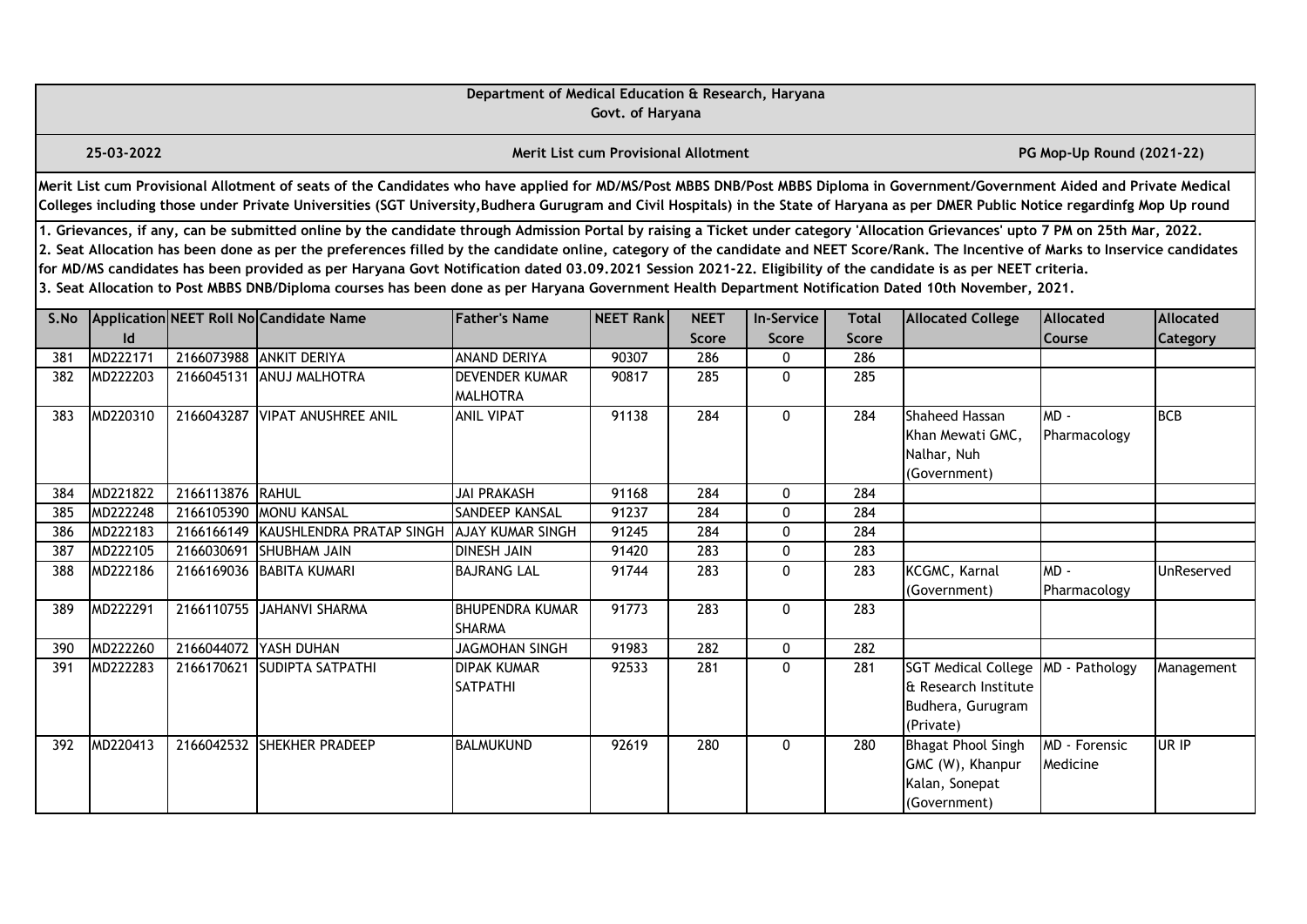|      |                                                                                                                                                                                                                                                                                                                                                                                                                                                                                                                                                                                                                                                                                                                                                                                                                                                        |                     |                                                                                                                                                                                                                                                                                                                                                                       | Department of Medical Education & Research, Haryana | Govt. of Haryana                            |                  |              |                  |                                                                                      |                                  |            |  |  |
|------|--------------------------------------------------------------------------------------------------------------------------------------------------------------------------------------------------------------------------------------------------------------------------------------------------------------------------------------------------------------------------------------------------------------------------------------------------------------------------------------------------------------------------------------------------------------------------------------------------------------------------------------------------------------------------------------------------------------------------------------------------------------------------------------------------------------------------------------------------------|---------------------|-----------------------------------------------------------------------------------------------------------------------------------------------------------------------------------------------------------------------------------------------------------------------------------------------------------------------------------------------------------------------|-----------------------------------------------------|---------------------------------------------|------------------|--------------|------------------|--------------------------------------------------------------------------------------|----------------------------------|------------|--|--|
|      | 25-03-2022                                                                                                                                                                                                                                                                                                                                                                                                                                                                                                                                                                                                                                                                                                                                                                                                                                             |                     |                                                                                                                                                                                                                                                                                                                                                                       |                                                     | <b>Merit List cum Provisional Allotment</b> |                  |              |                  |                                                                                      | PG Mop-Up Round (2021-22)        |            |  |  |
|      |                                                                                                                                                                                                                                                                                                                                                                                                                                                                                                                                                                                                                                                                                                                                                                                                                                                        |                     | Merit List cum Provisional Allotment of seats of the Candidates who have applied for MD/MS/Post MBBS DNB/Post MBBS Diploma in Government/Government Aided and Private Medical<br>Colleges including those under Private Universities (SGT University, Budhera Gurugram and Civil Hospitals) in the State of Haryana as per DMER Public Notice regardinfg Mop Up round |                                                     |                                             |                  |              |                  |                                                                                      |                                  |            |  |  |
|      | 1. Grievances, if any, can be submitted online by the candidate through Admission Portal by raising a Ticket under category 'Allocation Grievances' upto 7 PM on 25th Mar, 2022.<br>2. Seat Allocation has been done as per the preferences filled by the candidate online, category of the candidate and NEET Score/Rank. The Incentive of Marks to Inservice candidates<br>for MD/MS candidates has been provided as per Haryana Govt Notification dated 03.09.2021 Session 2021-22. Eligibility of the candidate is as per NEET criteria.<br>3. Seat Allocation to Post MBBS DNB/Diploma courses has been done as per Haryana Government Health Department Notification Dated 10th November, 2021.<br>Application NEET Roll No Candidate Name<br><b>Father's Name</b><br><b>NEET</b><br><b>Allocated</b><br><b>In-Service</b><br>Allocated<br>Total |                     |                                                                                                                                                                                                                                                                                                                                                                       |                                                     |                                             |                  |              |                  |                                                                                      |                                  |            |  |  |
| S.No | Id                                                                                                                                                                                                                                                                                                                                                                                                                                                                                                                                                                                                                                                                                                                                                                                                                                                     |                     |                                                                                                                                                                                                                                                                                                                                                                       |                                                     | NEET Rank                                   | Score            | Score        | Score            | <b>Allocated College</b>                                                             | Course                           | Category   |  |  |
| 393  | MD221948                                                                                                                                                                                                                                                                                                                                                                                                                                                                                                                                                                                                                                                                                                                                                                                                                                               |                     | 2166029121 MUKESH MADHUR                                                                                                                                                                                                                                                                                                                                              | <b>BIRENDRA NARAYAN</b><br><b>SINGH</b>             | 92634                                       | 280              | 0            | 280              |                                                                                      |                                  |            |  |  |
| 394  | MD222020                                                                                                                                                                                                                                                                                                                                                                                                                                                                                                                                                                                                                                                                                                                                                                                                                                               |                     | 2166151757 KANIKA JAIN                                                                                                                                                                                                                                                                                                                                                | <b>MANU LOMAM</b>                                   | 93131                                       | 280              | 0            | 280              | <b>SGT Medical College</b><br>& Research Institute<br>Budhera, Gurugram<br>(Private) | MD - Pathology                   | Management |  |  |
| 395  | MD222181                                                                                                                                                                                                                                                                                                                                                                                                                                                                                                                                                                                                                                                                                                                                                                                                                                               |                     | 2166043358 LAKSHYA ARORA                                                                                                                                                                                                                                                                                                                                              | <b>CHANDER BHUSHAN</b><br><b>ARORA</b>              | 93268                                       | 280              | 0            | 280              |                                                                                      |                                  |            |  |  |
| 396  | MD222090                                                                                                                                                                                                                                                                                                                                                                                                                                                                                                                                                                                                                                                                                                                                                                                                                                               |                     | 2166043390 NIKHITA CHEGU                                                                                                                                                                                                                                                                                                                                              | DHANUMJAYA CHEGU                                    | 93310                                       | 279              | 0            | 279              |                                                                                      |                                  |            |  |  |
| 397  | MD222025                                                                                                                                                                                                                                                                                                                                                                                                                                                                                                                                                                                                                                                                                                                                                                                                                                               |                     | 2166043375 POOJA KAUSHIK                                                                                                                                                                                                                                                                                                                                              | <b>DAYA KISHAN</b><br><b>SHARMA</b>                 | 93382                                       | 279              | $\mathbf{0}$ | 279              |                                                                                      |                                  |            |  |  |
| 398  | MD221982                                                                                                                                                                                                                                                                                                                                                                                                                                                                                                                                                                                                                                                                                                                                                                                                                                               | 2166044562 NIKITA   |                                                                                                                                                                                                                                                                                                                                                                       | SAJJAN KUMAR                                        | 93570                                       | $\overline{279}$ | $\mathbf{0}$ | $\overline{279}$ |                                                                                      |                                  |            |  |  |
| 399  | MD222312                                                                                                                                                                                                                                                                                                                                                                                                                                                                                                                                                                                                                                                                                                                                                                                                                                               | 2166152273          | <b>PUSHPAK TOMAR</b>                                                                                                                                                                                                                                                                                                                                                  | <b>KAMAL TOMAR</b>                                  | 93578                                       | $\overline{279}$ | $\mathbf{0}$ | $\overline{279}$ |                                                                                      |                                  |            |  |  |
| 400  | MD222252                                                                                                                                                                                                                                                                                                                                                                                                                                                                                                                                                                                                                                                                                                                                                                                                                                               |                     | 2166033504 NEHA SHARMA                                                                                                                                                                                                                                                                                                                                                | <b>VINOD KUMAR</b><br><b>SHARMA</b>                 | 93592                                       | 279              | 0            | 279              |                                                                                      |                                  |            |  |  |
| 401  | MD222293                                                                                                                                                                                                                                                                                                                                                                                                                                                                                                                                                                                                                                                                                                                                                                                                                                               | 2166044623          | OMBIR SINGH SIHMAR                                                                                                                                                                                                                                                                                                                                                    | SATYABIR SINGH<br><b>SIHMAR</b>                     | 123056                                      | 214              | 0            | 278.2            | Maharaja Agrasen<br>Medical College,<br>Agroha, Hisar<br>(Government Aided)          | <b>MD</b> - Forensic<br>Medicine | <b>SCD</b> |  |  |
| 402  | MD220889                                                                                                                                                                                                                                                                                                                                                                                                                                                                                                                                                                                                                                                                                                                                                                                                                                               | 2166105884 PRASHANT |                                                                                                                                                                                                                                                                                                                                                                       | <b>ROSHAN LAL</b>                                   | 93808                                       | 278              | 0            | 278              |                                                                                      |                                  |            |  |  |
| 403  | MD221993                                                                                                                                                                                                                                                                                                                                                                                                                                                                                                                                                                                                                                                                                                                                                                                                                                               | 2166044664          | KHUSHBOO                                                                                                                                                                                                                                                                                                                                                              | <b>SHYAM LAL</b>                                    | 93868                                       | 278              | 0            | 278              |                                                                                      |                                  |            |  |  |
| 404  | MD222129                                                                                                                                                                                                                                                                                                                                                                                                                                                                                                                                                                                                                                                                                                                                                                                                                                               |                     | 2166042832 BHANU PRATAP SINGH                                                                                                                                                                                                                                                                                                                                         | RAJENDER SINGH                                      | 93994                                       | 278              | 0            | $\overline{278}$ |                                                                                      |                                  |            |  |  |
| 405  | MD222148                                                                                                                                                                                                                                                                                                                                                                                                                                                                                                                                                                                                                                                                                                                                                                                                                                               |                     | 2166112014 SAMRAGYI PRAEEK                                                                                                                                                                                                                                                                                                                                            | <b>VIVEK PRAEEK</b>                                 | 94069                                       | 278              | 0            | 278              |                                                                                      |                                  |            |  |  |
| 406  | MD221814                                                                                                                                                                                                                                                                                                                                                                                                                                                                                                                                                                                                                                                                                                                                                                                                                                               | 2166139326 T VIKHIL |                                                                                                                                                                                                                                                                                                                                                                       | T G MURTHY                                          | 94224                                       | 277              | 0            | 277              |                                                                                      |                                  |            |  |  |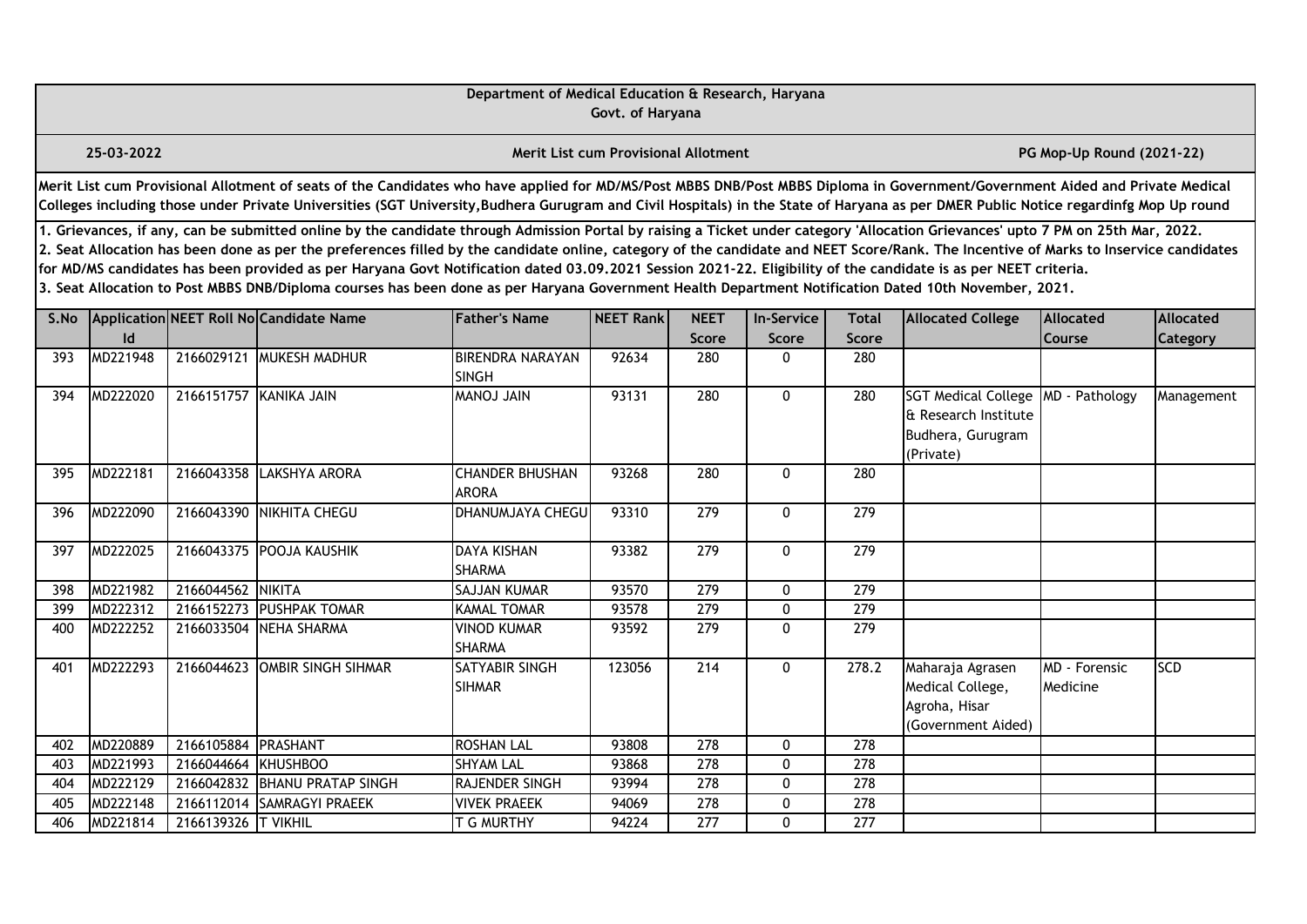|      | Department of Medical Education & Research, Haryana<br>Govt. of Haryana<br><b>Merit List cum Provisional Allotment</b><br>PG Mop-Up Round (2021-22)                                                                                                                                                                                                                                                                                                                                                                                                                                                                                                                                                                                                                                                                                                                                                            |                        |                                                                                                                                                                                                                                                                                                                                                                       |                                        |        |                  |              |                  |                                                                             |                     |            |  |  |  |
|------|----------------------------------------------------------------------------------------------------------------------------------------------------------------------------------------------------------------------------------------------------------------------------------------------------------------------------------------------------------------------------------------------------------------------------------------------------------------------------------------------------------------------------------------------------------------------------------------------------------------------------------------------------------------------------------------------------------------------------------------------------------------------------------------------------------------------------------------------------------------------------------------------------------------|------------------------|-----------------------------------------------------------------------------------------------------------------------------------------------------------------------------------------------------------------------------------------------------------------------------------------------------------------------------------------------------------------------|----------------------------------------|--------|------------------|--------------|------------------|-----------------------------------------------------------------------------|---------------------|------------|--|--|--|
|      | 25-03-2022                                                                                                                                                                                                                                                                                                                                                                                                                                                                                                                                                                                                                                                                                                                                                                                                                                                                                                     |                        |                                                                                                                                                                                                                                                                                                                                                                       |                                        |        |                  |              |                  |                                                                             |                     |            |  |  |  |
|      |                                                                                                                                                                                                                                                                                                                                                                                                                                                                                                                                                                                                                                                                                                                                                                                                                                                                                                                |                        | Merit List cum Provisional Allotment of seats of the Candidates who have applied for MD/MS/Post MBBS DNB/Post MBBS Diploma in Government/Government Aided and Private Medical<br>Colleges including those under Private Universities (SGT University, Budhera Gurugram and Civil Hospitals) in the State of Haryana as per DMER Public Notice regardinfg Mop Up round |                                        |        |                  |              |                  |                                                                             |                     |            |  |  |  |
|      | 1. Grievances, if any, can be submitted online by the candidate through Admission Portal by raising a Ticket under category 'Allocation Grievances' upto 7 PM on 25th Mar, 2022.<br>2. Seat Allocation has been done as per the preferences filled by the candidate online, category of the candidate and NEET Score/Rank. The Incentive of Marks to Inservice candidates<br>for MD/MS candidates has been provided as per Haryana Govt Notification dated 03.09.2021 Session 2021-22. Eligibility of the candidate is as per NEET criteria.<br>3. Seat Allocation to Post MBBS DNB/Diploma courses has been done as per Haryana Government Health Department Notification Dated 10th November, 2021.<br>Application NEET Roll No Candidate Name<br><b>Father's Name</b><br><b>NEET</b><br>Allocated<br><b>NEET Rankl</b><br><b>In-Service</b><br><b>Total</b><br><b>Allocated College</b><br><b>Allocated</b> |                        |                                                                                                                                                                                                                                                                                                                                                                       |                                        |        |                  |              |                  |                                                                             |                     |            |  |  |  |
| S.No | $\mathsf{Id}$                                                                                                                                                                                                                                                                                                                                                                                                                                                                                                                                                                                                                                                                                                                                                                                                                                                                                                  |                        |                                                                                                                                                                                                                                                                                                                                                                       |                                        |        | <b>Score</b>     | <b>Score</b> | <b>Score</b>     |                                                                             | <b>Course</b>       | Category   |  |  |  |
| 407  | MD222228                                                                                                                                                                                                                                                                                                                                                                                                                                                                                                                                                                                                                                                                                                                                                                                                                                                                                                       |                        | 2166045183 SHWETA BHAYANA                                                                                                                                                                                                                                                                                                                                             | <b>HARISH BHAYANA</b>                  | 94598  | 276              | 0            | 276              |                                                                             |                     |            |  |  |  |
| 408  | MD222230                                                                                                                                                                                                                                                                                                                                                                                                                                                                                                                                                                                                                                                                                                                                                                                                                                                                                                       |                        | 2166105536 MADHAV BHATEJA                                                                                                                                                                                                                                                                                                                                             | <b>VIJAY KUMAR</b><br><b>BHATEJA</b>   | 94672  | 276              | $\mathbf{0}$ | 276              |                                                                             |                     |            |  |  |  |
| 409  | MD222108                                                                                                                                                                                                                                                                                                                                                                                                                                                                                                                                                                                                                                                                                                                                                                                                                                                                                                       |                        | 2166047770 NOMIN MUSHTAQ KHAN                                                                                                                                                                                                                                                                                                                                         | MUSHTAQ AHMED<br><b>KHAN</b>           | 94943  | 275              | $\mathbf{0}$ | $\overline{275}$ |                                                                             |                     |            |  |  |  |
| 410  | MD222197                                                                                                                                                                                                                                                                                                                                                                                                                                                                                                                                                                                                                                                                                                                                                                                                                                                                                                       |                        | 2166043626 SHILPI GUPTA NARESH GUPTA                                                                                                                                                                                                                                                                                                                                  | <b>NARESH GUPTA</b>                    | 95120  | 275              | 0            | 275              |                                                                             |                     |            |  |  |  |
| 411  | MD222100                                                                                                                                                                                                                                                                                                                                                                                                                                                                                                                                                                                                                                                                                                                                                                                                                                                                                                       |                        | 2166045699 ANKITA DAHIYA                                                                                                                                                                                                                                                                                                                                              | <b>VIJENDER SINGH</b><br><b>DAHIYA</b> | 95483  | $\overline{275}$ | $\mathbf 0$  | 275              | Maharaja Agrasen<br>Medical College,<br>Agroha, Hisar<br>(Government Aided) | MD-<br>Microbiology | <b>SCD</b> |  |  |  |
| 412  | MD221950                                                                                                                                                                                                                                                                                                                                                                                                                                                                                                                                                                                                                                                                                                                                                                                                                                                                                                       | 2166033382 ADITI ARORA |                                                                                                                                                                                                                                                                                                                                                                       | <b>VIJAY ARORA</b>                     | 95484  | 275              | 0            | 275              |                                                                             |                     |            |  |  |  |
| 413  | MD222152                                                                                                                                                                                                                                                                                                                                                                                                                                                                                                                                                                                                                                                                                                                                                                                                                                                                                                       |                        | 2166095174 RACHITA LAKHUMNA                                                                                                                                                                                                                                                                                                                                           | PUNEET LAKHUMNA                        | 95503  | 275              | $\Omega$     | 275              | <b>Adesh Medical</b><br>College, Kurukshetra Medicine<br>(Private)          | MD - Community      | <b>SC</b>  |  |  |  |
| 414  | MD222169                                                                                                                                                                                                                                                                                                                                                                                                                                                                                                                                                                                                                                                                                                                                                                                                                                                                                                       | 2166042299 NEERAJ      |                                                                                                                                                                                                                                                                                                                                                                       | <b>SATYA PAL</b>                       | 123977 | 211              | $\mathbf{0}$ | 274.3            | <b>Adesh Medical</b><br>College, Kurukshetra Medicine<br>(Private)          | MD - Community      | UR IP      |  |  |  |
| 415  | MD222047                                                                                                                                                                                                                                                                                                                                                                                                                                                                                                                                                                                                                                                                                                                                                                                                                                                                                                       | 2166045263             | <b>CHAYAN AGGARWAL</b>                                                                                                                                                                                                                                                                                                                                                | <b>ASHOK AGGARWAL</b>                  | 95661  | $\overline{274}$ | 0            | 274              |                                                                             |                     |            |  |  |  |
| 416  | MD222138                                                                                                                                                                                                                                                                                                                                                                                                                                                                                                                                                                                                                                                                                                                                                                                                                                                                                                       | 2166045682             | <b>SUSHANT KUMAR</b>                                                                                                                                                                                                                                                                                                                                                  | <b>VIJAY KUMAR</b>                     | 95754  | 274              | 0            | 274              |                                                                             |                     |            |  |  |  |
| 417  | MD221849                                                                                                                                                                                                                                                                                                                                                                                                                                                                                                                                                                                                                                                                                                                                                                                                                                                                                                       | 2166104806             | <b>BEEKRAM SINGH</b>                                                                                                                                                                                                                                                                                                                                                  | WAHENGBAM<br>PURNAKISHOR SINGH         | 95788  | 274              | $\mathbf{0}$ | 274              |                                                                             |                     |            |  |  |  |
| 418  | MD221970                                                                                                                                                                                                                                                                                                                                                                                                                                                                                                                                                                                                                                                                                                                                                                                                                                                                                                       | 2166030121             | AMANDEEP SINGH ARNEJA                                                                                                                                                                                                                                                                                                                                                 | NARINDER SINGH<br>ARNEJA               | 96078  | 273              | 0            | 273              |                                                                             |                     |            |  |  |  |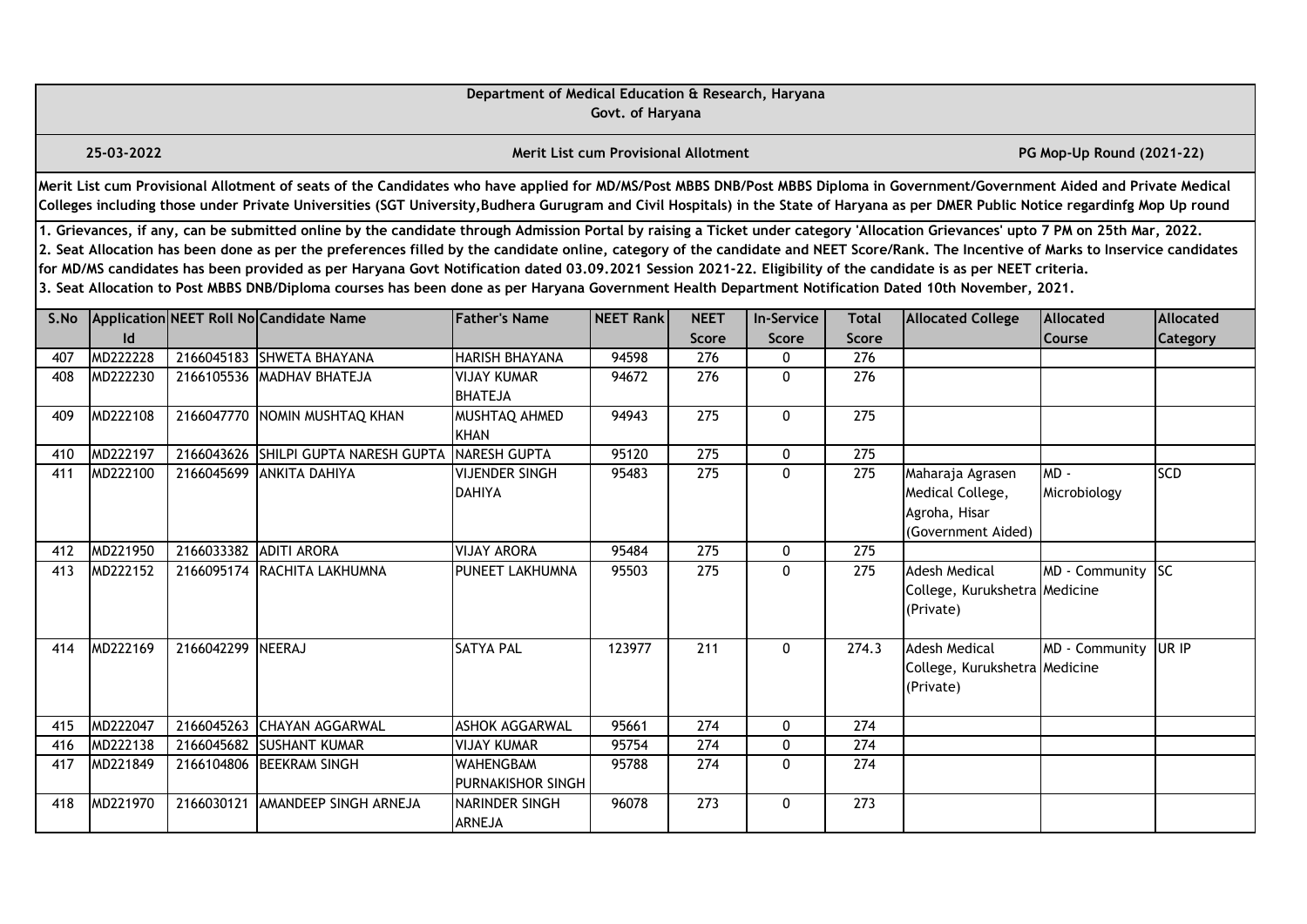|      |                                                                                                                                                                                                                                                                                                                                                                                                                                                                                                                                                                                                                                                                                                                                                                                                              |                      |                                                                                                                                                                                                                                                                                                                                                                       | Department of Medical Education & Research, Haryana           | Govt. of Haryana                            |                      |                            |                  |                                                                                      |                           |                              |  |  |
|------|--------------------------------------------------------------------------------------------------------------------------------------------------------------------------------------------------------------------------------------------------------------------------------------------------------------------------------------------------------------------------------------------------------------------------------------------------------------------------------------------------------------------------------------------------------------------------------------------------------------------------------------------------------------------------------------------------------------------------------------------------------------------------------------------------------------|----------------------|-----------------------------------------------------------------------------------------------------------------------------------------------------------------------------------------------------------------------------------------------------------------------------------------------------------------------------------------------------------------------|---------------------------------------------------------------|---------------------------------------------|----------------------|----------------------------|------------------|--------------------------------------------------------------------------------------|---------------------------|------------------------------|--|--|
|      | 25-03-2022                                                                                                                                                                                                                                                                                                                                                                                                                                                                                                                                                                                                                                                                                                                                                                                                   |                      |                                                                                                                                                                                                                                                                                                                                                                       |                                                               | <b>Merit List cum Provisional Allotment</b> |                      |                            |                  |                                                                                      | PG Mop-Up Round (2021-22) |                              |  |  |
|      |                                                                                                                                                                                                                                                                                                                                                                                                                                                                                                                                                                                                                                                                                                                                                                                                              |                      | Merit List cum Provisional Allotment of seats of the Candidates who have applied for MD/MS/Post MBBS DNB/Post MBBS Diploma in Government/Government Aided and Private Medical<br>Colleges including those under Private Universities (SGT University, Budhera Gurugram and Civil Hospitals) in the State of Haryana as per DMER Public Notice regardinfg Mop Up round |                                                               |                                             |                      |                            |                  |                                                                                      |                           |                              |  |  |
|      | 1. Grievances, if any, can be submitted online by the candidate through Admission Portal by raising a Ticket under category 'Allocation Grievances' upto 7 PM on 25th Mar, 2022.<br>2. Seat Allocation has been done as per the preferences filled by the candidate online, category of the candidate and NEET Score/Rank. The Incentive of Marks to Inservice candidates<br>for MD/MS candidates has been provided as per Haryana Govt Notification dated 03.09.2021 Session 2021-22. Eligibility of the candidate is as per NEET criteria.<br>3. Seat Allocation to Post MBBS DNB/Diploma courses has been done as per Haryana Government Health Department Notification Dated 10th November, 2021.<br>Application NEET Roll No Candidate Name<br><b>Father's Name</b><br><b>Total</b><br><b>Allocated</b> |                      |                                                                                                                                                                                                                                                                                                                                                                       |                                                               |                                             |                      |                            |                  |                                                                                      |                           |                              |  |  |
| S.No | Id                                                                                                                                                                                                                                                                                                                                                                                                                                                                                                                                                                                                                                                                                                                                                                                                           |                      |                                                                                                                                                                                                                                                                                                                                                                       |                                                               | NEET Rank                                   | <b>NEET</b><br>Score | <b>In-Service</b><br>Score | <b>Score</b>     | <b>Allocated College</b>                                                             | <b>Course</b>             | Allocated<br><b>Category</b> |  |  |
| 419  | MD222054                                                                                                                                                                                                                                                                                                                                                                                                                                                                                                                                                                                                                                                                                                                                                                                                     |                      | 2166042025 KULJEET KAUR                                                                                                                                                                                                                                                                                                                                               | AMARJIT SINGH                                                 | 96198                                       | 273                  | 0                          | 273              | <b>SGT Medical College</b><br>& Research Institute<br>Budhera, Gurugram<br>(Private) | MD - Pathology            | UnReserved                   |  |  |
| 420  | MD222153                                                                                                                                                                                                                                                                                                                                                                                                                                                                                                                                                                                                                                                                                                                                                                                                     | 2166031397 MAMTA     |                                                                                                                                                                                                                                                                                                                                                                       | <b>KAPILESHWAR</b><br><b>MISHRA</b>                           | 96483                                       | 272                  | 0                          | 272              |                                                                                      |                           |                              |  |  |
| 421  | MD222003                                                                                                                                                                                                                                                                                                                                                                                                                                                                                                                                                                                                                                                                                                                                                                                                     |                      | 2166044178 MANISHA SHARMA                                                                                                                                                                                                                                                                                                                                             | LAXMI NARAYAN                                                 | 96581                                       | $\overline{272}$     | 0                          | $\overline{272}$ |                                                                                      |                           |                              |  |  |
| 422  | MD222069                                                                                                                                                                                                                                                                                                                                                                                                                                                                                                                                                                                                                                                                                                                                                                                                     | 2166044531           | AYUSHI                                                                                                                                                                                                                                                                                                                                                                | RANVIR CHAUDHARY                                              | 97087                                       | 271                  | 0                          | 271              |                                                                                      |                           |                              |  |  |
| 423  | MD222128                                                                                                                                                                                                                                                                                                                                                                                                                                                                                                                                                                                                                                                                                                                                                                                                     |                      | 2166029120 SIMRAN SINHA                                                                                                                                                                                                                                                                                                                                               | <b>BIRENDRA KUMAR</b><br><b>SINHA</b>                         | 97091                                       | 271                  | $\mathbf{0}$               | 271              |                                                                                      |                           |                              |  |  |
| 424  | MD222177                                                                                                                                                                                                                                                                                                                                                                                                                                                                                                                                                                                                                                                                                                                                                                                                     | 2166173695           | <b>ANUBHAB GHOSH</b>                                                                                                                                                                                                                                                                                                                                                  | JYOTIRMOY GHOSH                                               | 97554                                       | 270                  | $\mathbf 0$                | 270              |                                                                                      |                           |                              |  |  |
| 425  | MD222115                                                                                                                                                                                                                                                                                                                                                                                                                                                                                                                                                                                                                                                                                                                                                                                                     | 2166106169 SAMRITY   |                                                                                                                                                                                                                                                                                                                                                                       | <b>NARESH DUGGAL</b>                                          | 97652                                       | 270                  | $\mathbf 0$                | 270              |                                                                                      |                           |                              |  |  |
| 426  | MD222278                                                                                                                                                                                                                                                                                                                                                                                                                                                                                                                                                                                                                                                                                                                                                                                                     | 2166045512           | ANKITA                                                                                                                                                                                                                                                                                                                                                                | <b>ASHWANI MEHTA</b>                                          | 97680                                       | 270                  | 0                          | 270              |                                                                                      |                           |                              |  |  |
| 427  | MD221701                                                                                                                                                                                                                                                                                                                                                                                                                                                                                                                                                                                                                                                                                                                                                                                                     | 2166021311           | <b>DIKSHIT ANAND</b>                                                                                                                                                                                                                                                                                                                                                  | <b>DILIP KUMAR YADAV</b>                                      | 97954                                       | 269                  | 0                          | 269              |                                                                                      |                           |                              |  |  |
| 428  | MD221958                                                                                                                                                                                                                                                                                                                                                                                                                                                                                                                                                                                                                                                                                                                                                                                                     | 2166045256 SUMIT MOR |                                                                                                                                                                                                                                                                                                                                                                       | <b>AJMER SINGH</b>                                            | 98103                                       | 269                  | 0                          | 269              |                                                                                      |                           |                              |  |  |
| 429  | MD222235                                                                                                                                                                                                                                                                                                                                                                                                                                                                                                                                                                                                                                                                                                                                                                                                     | 2166153423           | <b>KUMARI SHIMRAN</b>                                                                                                                                                                                                                                                                                                                                                 | <b>VIJAY PRASAD</b>                                           | 98121                                       | 269                  | 0                          | $\overline{269}$ |                                                                                      |                           |                              |  |  |
| 430  | MD222050                                                                                                                                                                                                                                                                                                                                                                                                                                                                                                                                                                                                                                                                                                                                                                                                     | 2166107189           | <b>RITIKA MODI</b>                                                                                                                                                                                                                                                                                                                                                    | <b>KAMAL MODI</b>                                             | 98364                                       | 268                  | 0                          | 268              |                                                                                      |                           |                              |  |  |
| 431  | MD221299                                                                                                                                                                                                                                                                                                                                                                                                                                                                                                                                                                                                                                                                                                                                                                                                     |                      | 2166043618 BRAHAMJEET AMBAWAT                                                                                                                                                                                                                                                                                                                                         | <b>NAND KISHOR</b>                                            | 98707                                       | 267                  | 0                          | 267              |                                                                                      |                           |                              |  |  |
| 432  | MD221998                                                                                                                                                                                                                                                                                                                                                                                                                                                                                                                                                                                                                                                                                                                                                                                                     | 2166107058           | MEHTAAB SINGH                                                                                                                                                                                                                                                                                                                                                         | AMARPREET SINGH                                               | 98796                                       | 267                  | 0                          | 267              |                                                                                      |                           |                              |  |  |
| 433  | MD222279                                                                                                                                                                                                                                                                                                                                                                                                                                                                                                                                                                                                                                                                                                                                                                                                     | 2166045196           | PARIDHI                                                                                                                                                                                                                                                                                                                                                               | <b>IQBAL SINGH</b>                                            | 99017                                       | 266                  | 0                          | 266              |                                                                                      |                           |                              |  |  |
| 434  | MD221262                                                                                                                                                                                                                                                                                                                                                                                                                                                                                                                                                                                                                                                                                                                                                                                                     | 2166045644           | <b>HIMANI</b>                                                                                                                                                                                                                                                                                                                                                         | <b>SUSHIL SAINI</b>                                           | 99116                                       | 266                  | 0                          | 266              |                                                                                      |                           |                              |  |  |
| 435  | MD222008                                                                                                                                                                                                                                                                                                                                                                                                                                                                                                                                                                                                                                                                                                                                                                                                     | 2166034761           | <b>GHEVARIYA SANKETKUMAR</b><br>KANTILAL                                                                                                                                                                                                                                                                                                                              | <b>GHEVARIYA</b><br><b>KANTILAL</b><br><b>PARASHOTTAMBHAI</b> | 99150                                       | 266                  | 0                          | 266              |                                                                                      |                           |                              |  |  |
| 436  | MD222070                                                                                                                                                                                                                                                                                                                                                                                                                                                                                                                                                                                                                                                                                                                                                                                                     |                      | 2166155191 AAKSHI GOEL                                                                                                                                                                                                                                                                                                                                                | <b>SANDEEP GOEL</b>                                           | 99458                                       | 265                  | 0                          | 265              |                                                                                      |                           |                              |  |  |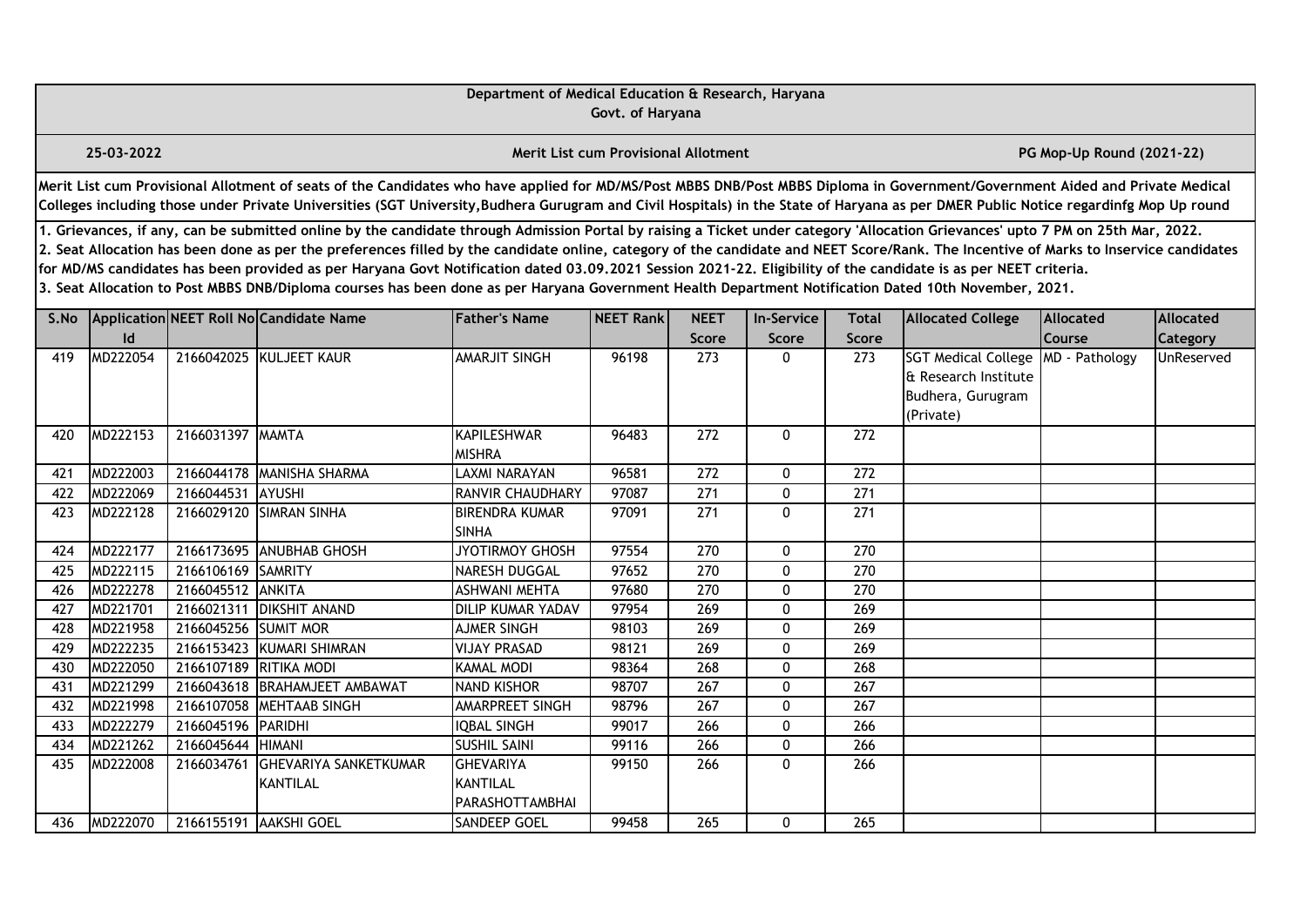|      |                                                                                                                                                                                                                                                                                                                                                                                                                                                                                                                                                                                                                                                                                                                                                                                                        |                   |                                                                                                                                                                                                                                                                                                                                                                       | Department of Medical Education & Research, Haryana | Govt. of Haryana                            |                      |              |                              |                                                                             |                           |            |  |  |
|------|--------------------------------------------------------------------------------------------------------------------------------------------------------------------------------------------------------------------------------------------------------------------------------------------------------------------------------------------------------------------------------------------------------------------------------------------------------------------------------------------------------------------------------------------------------------------------------------------------------------------------------------------------------------------------------------------------------------------------------------------------------------------------------------------------------|-------------------|-----------------------------------------------------------------------------------------------------------------------------------------------------------------------------------------------------------------------------------------------------------------------------------------------------------------------------------------------------------------------|-----------------------------------------------------|---------------------------------------------|----------------------|--------------|------------------------------|-----------------------------------------------------------------------------|---------------------------|------------|--|--|
|      | 25-03-2022                                                                                                                                                                                                                                                                                                                                                                                                                                                                                                                                                                                                                                                                                                                                                                                             |                   |                                                                                                                                                                                                                                                                                                                                                                       |                                                     | <b>Merit List cum Provisional Allotment</b> |                      |              |                              |                                                                             | PG Mop-Up Round (2021-22) |            |  |  |
|      |                                                                                                                                                                                                                                                                                                                                                                                                                                                                                                                                                                                                                                                                                                                                                                                                        |                   | Merit List cum Provisional Allotment of seats of the Candidates who have applied for MD/MS/Post MBBS DNB/Post MBBS Diploma in Government/Government Aided and Private Medical<br>Colleges including those under Private Universities (SGT University, Budhera Gurugram and Civil Hospitals) in the State of Haryana as per DMER Public Notice regardinfg Mop Up round |                                                     |                                             |                      |              |                              |                                                                             |                           |            |  |  |
|      | 1. Grievances, if any, can be submitted online by the candidate through Admission Portal by raising a Ticket under category 'Allocation Grievances' upto 7 PM on 25th Mar, 2022.<br>2. Seat Allocation has been done as per the preferences filled by the candidate online, category of the candidate and NEET Score/Rank. The Incentive of Marks to Inservice candidates<br>for MD/MS candidates has been provided as per Haryana Govt Notification dated 03.09.2021 Session 2021-22. Eligibility of the candidate is as per NEET criteria.<br>3. Seat Allocation to Post MBBS DNB/Diploma courses has been done as per Haryana Government Health Department Notification Dated 10th November, 2021.<br>Application NEET Roll No Candidate Name<br><b>In-Service</b><br>Allocated<br><b>Allocated</b> |                   |                                                                                                                                                                                                                                                                                                                                                                       |                                                     |                                             |                      |              |                              |                                                                             |                           |            |  |  |
| S.No | Id                                                                                                                                                                                                                                                                                                                                                                                                                                                                                                                                                                                                                                                                                                                                                                                                     |                   |                                                                                                                                                                                                                                                                                                                                                                       | <b>Father's Name</b>                                | NEET Rank                                   | <b>NEET</b><br>Score | Score        | <b>Total</b><br><b>Score</b> | <b>Allocated College</b>                                                    | Course                    | Category   |  |  |
| 437  | MD222124                                                                                                                                                                                                                                                                                                                                                                                                                                                                                                                                                                                                                                                                                                                                                                                               |                   | 2166104601 RAJYESHWAR SINGH                                                                                                                                                                                                                                                                                                                                           | PREET PAWAN SINGH                                   | 99581                                       | 265                  | 0            | 265                          |                                                                             |                           |            |  |  |
| 438  | MD221965                                                                                                                                                                                                                                                                                                                                                                                                                                                                                                                                                                                                                                                                                                                                                                                               |                   | 2166162330 KM. SHIVANI GUPTA                                                                                                                                                                                                                                                                                                                                          | RAJESH KUMAR<br><b>GUPTA</b>                        | 100008                                      | 265                  | 0            | 265                          |                                                                             |                           |            |  |  |
| 439  | MD221964                                                                                                                                                                                                                                                                                                                                                                                                                                                                                                                                                                                                                                                                                                                                                                                               |                   | 2166042557 SAKSHI SEHRAWAT                                                                                                                                                                                                                                                                                                                                            | <b>BIR SINGH</b><br>SEHRAWAT                        | 100102                                      | 264                  | $\mathbf{0}$ | 264                          |                                                                             |                           |            |  |  |
| 440  | MD222309                                                                                                                                                                                                                                                                                                                                                                                                                                                                                                                                                                                                                                                                                                                                                                                               |                   | 2166045913 SUMIT SHARMA                                                                                                                                                                                                                                                                                                                                               | RAM AVTAR SHARMA                                    | 100164                                      | 264                  | $\mathbf{0}$ | 264                          |                                                                             |                           |            |  |  |
| 441  | MD222214                                                                                                                                                                                                                                                                                                                                                                                                                                                                                                                                                                                                                                                                                                                                                                                               |                   | 2166105396 DIVYANSH SINGLA                                                                                                                                                                                                                                                                                                                                            | SANDEEP SINGLA                                      | 100186                                      | $\overline{264}$     | 0            | $\overline{264}$             |                                                                             |                           |            |  |  |
| 442  | MD222175                                                                                                                                                                                                                                                                                                                                                                                                                                                                                                                                                                                                                                                                                                                                                                                               |                   | 2166044985 ANJALI SINGH                                                                                                                                                                                                                                                                                                                                               | HARVINDER SINGH                                     | 100274                                      | 264                  | 0            | 264                          |                                                                             |                           |            |  |  |
| 443  | MD222193                                                                                                                                                                                                                                                                                                                                                                                                                                                                                                                                                                                                                                                                                                                                                                                               | 2166107969        | <b>CHIRAG SETHI</b>                                                                                                                                                                                                                                                                                                                                                   | PRABH DAYAL SETHI                                   | 100500                                      | 263                  | 0            | 263                          |                                                                             |                           |            |  |  |
| 444  | MD221959                                                                                                                                                                                                                                                                                                                                                                                                                                                                                                                                                                                                                                                                                                                                                                                               | 2166044306 SHWETA |                                                                                                                                                                                                                                                                                                                                                                       | PARDEEP CHAUHAN                                     | 100504                                      | $\overline{263}$     | 0            | $\overline{263}$             |                                                                             |                           |            |  |  |
| 445  | MD222174                                                                                                                                                                                                                                                                                                                                                                                                                                                                                                                                                                                                                                                                                                                                                                                               |                   | 2166042326 HITESH SAHU                                                                                                                                                                                                                                                                                                                                                | SHRI BHAGWAN<br><b>SAHU</b>                         | 100664                                      | 263                  | 0            | 263                          |                                                                             |                           |            |  |  |
| 446  | MD222117                                                                                                                                                                                                                                                                                                                                                                                                                                                                                                                                                                                                                                                                                                                                                                                               |                   | 2166085398 NEHA KHASA                                                                                                                                                                                                                                                                                                                                                 | <b>SAJJAN SINGH</b>                                 | 100786                                      | $\overline{263}$     | $\Omega$     | 263                          | Pandit Bhagwat<br>Dayal Sharma PGIMS,<br>Rohtak<br>(Government)             | MD - Physiology           | UnReserved |  |  |
| 447  | MD221990                                                                                                                                                                                                                                                                                                                                                                                                                                                                                                                                                                                                                                                                                                                                                                                               |                   | 2166029111 RACHNA CHOUDHARY                                                                                                                                                                                                                                                                                                                                           | <b>BIR SINGH</b><br><b>CHOUDHARY</b>                | 101033                                      | 262                  | $\mathbf{0}$ | 262                          | Maharaja Agrasen<br>Medical College,<br>Agroha, Hisar<br>(Government Aided) | MD-<br>Microbiology       | UR IP      |  |  |
| 448  | MD222298                                                                                                                                                                                                                                                                                                                                                                                                                                                                                                                                                                                                                                                                                                                                                                                               |                   | 2166043265 AMIT SHARMA                                                                                                                                                                                                                                                                                                                                                | AMAR SINGH SHARMA                                   | 101066                                      | 262                  | 0            | 262                          |                                                                             |                           |            |  |  |
| 449  | MD222179                                                                                                                                                                                                                                                                                                                                                                                                                                                                                                                                                                                                                                                                                                                                                                                               | 2166042559 NISHA  |                                                                                                                                                                                                                                                                                                                                                                       | <b>BIRENDER</b>                                     | 101896                                      | 260                  | $\mathbf{0}$ | 260                          |                                                                             |                           |            |  |  |
| 450  | MD222059                                                                                                                                                                                                                                                                                                                                                                                                                                                                                                                                                                                                                                                                                                                                                                                               |                   | 2166029529 SHARMEEN KAUR                                                                                                                                                                                                                                                                                                                                              | RAJIV SINGH                                         | 102036                                      | 260                  | 0            | 260                          |                                                                             |                           |            |  |  |
| 451  | MD221972                                                                                                                                                                                                                                                                                                                                                                                                                                                                                                                                                                                                                                                                                                                                                                                               |                   | 2166030716 KUNAL YADAV                                                                                                                                                                                                                                                                                                                                                | <b>DINESH YADAV</b>                                 | 102039                                      | 260                  | $\Omega$     | 260                          |                                                                             |                           |            |  |  |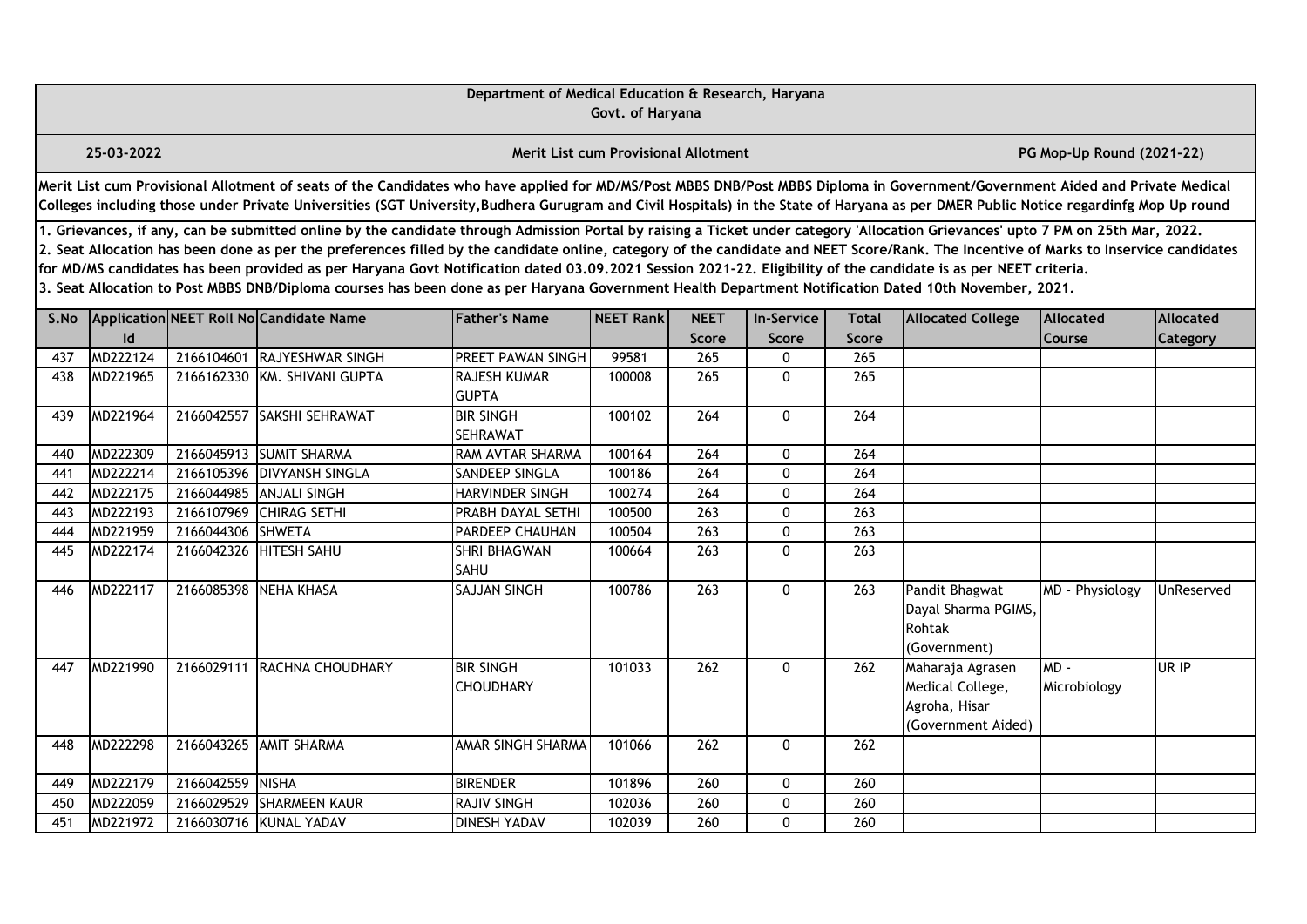|      |                                                                                                                                                                                                                                                                                                                                                                                                                                                                                                                                                                                                                                                                                                                                                  |                    |                                                                                                                                                                                                                                                                                                                                                                       | Department of Medical Education & Research, Haryana | Govt. of Haryana                            |                             |                                   |                              |                                                                                      |                            |                       |  |  |
|------|--------------------------------------------------------------------------------------------------------------------------------------------------------------------------------------------------------------------------------------------------------------------------------------------------------------------------------------------------------------------------------------------------------------------------------------------------------------------------------------------------------------------------------------------------------------------------------------------------------------------------------------------------------------------------------------------------------------------------------------------------|--------------------|-----------------------------------------------------------------------------------------------------------------------------------------------------------------------------------------------------------------------------------------------------------------------------------------------------------------------------------------------------------------------|-----------------------------------------------------|---------------------------------------------|-----------------------------|-----------------------------------|------------------------------|--------------------------------------------------------------------------------------|----------------------------|-----------------------|--|--|
|      | 25-03-2022                                                                                                                                                                                                                                                                                                                                                                                                                                                                                                                                                                                                                                                                                                                                       |                    |                                                                                                                                                                                                                                                                                                                                                                       |                                                     | <b>Merit List cum Provisional Allotment</b> |                             |                                   |                              |                                                                                      | PG Mop-Up Round (2021-22)  |                       |  |  |
|      |                                                                                                                                                                                                                                                                                                                                                                                                                                                                                                                                                                                                                                                                                                                                                  |                    | Merit List cum Provisional Allotment of seats of the Candidates who have applied for MD/MS/Post MBBS DNB/Post MBBS Diploma in Government/Government Aided and Private Medical<br>Colleges including those under Private Universities (SGT University, Budhera Gurugram and Civil Hospitals) in the State of Haryana as per DMER Public Notice regardinfg Mop Up round |                                                     |                                             |                             |                                   |                              |                                                                                      |                            |                       |  |  |
|      | 1. Grievances, if any, can be submitted online by the candidate through Admission Portal by raising a Ticket under category 'Allocation Grievances' upto 7 PM on 25th Mar, 2022.<br>2. Seat Allocation has been done as per the preferences filled by the candidate online, category of the candidate and NEET Score/Rank. The Incentive of Marks to Inservice candidates<br>for MD/MS candidates has been provided as per Haryana Govt Notification dated 03.09.2021 Session 2021-22. Eligibility of the candidate is as per NEET criteria.<br>3. Seat Allocation to Post MBBS DNB/Diploma courses has been done as per Haryana Government Health Department Notification Dated 10th November, 2021.<br>Application NEET Roll No Candidate Name |                    |                                                                                                                                                                                                                                                                                                                                                                       |                                                     |                                             |                             |                                   |                              |                                                                                      |                            |                       |  |  |
| S.No | $\mathsf{Id}$                                                                                                                                                                                                                                                                                                                                                                                                                                                                                                                                                                                                                                                                                                                                    |                    |                                                                                                                                                                                                                                                                                                                                                                       | <b>Father's Name</b>                                | NEET Rank                                   | <b>NEET</b><br><b>Score</b> | <b>In-Service</b><br><b>Score</b> | <b>Total</b><br><b>Score</b> | <b>Allocated College</b>                                                             | <b>Allocated</b><br>Course | Allocated<br>Category |  |  |
| 452  | MD222168                                                                                                                                                                                                                                                                                                                                                                                                                                                                                                                                                                                                                                                                                                                                         | 2166042844 ZUBIN   |                                                                                                                                                                                                                                                                                                                                                                       | <b>RAJESH MEHTA</b>                                 | 102086                                      | 260                         | $\Omega$                          | 260                          |                                                                                      |                            |                       |  |  |
| 453  | MD221973                                                                                                                                                                                                                                                                                                                                                                                                                                                                                                                                                                                                                                                                                                                                         | 2166105379         | LIPI                                                                                                                                                                                                                                                                                                                                                                  | <b>ROHIT JINDAL</b>                                 | 102198                                      | 260                         | 0                                 | 260                          |                                                                                      |                            |                       |  |  |
| 454  | MD222222                                                                                                                                                                                                                                                                                                                                                                                                                                                                                                                                                                                                                                                                                                                                         | 2166165221         | SAKSHI AGGARWAL                                                                                                                                                                                                                                                                                                                                                       | <b>RAVI SHANKAR</b><br><b>AGGARWAL</b>              | 102218                                      | 260                         | $\mathbf 0$                       | 260                          | <b>SGT Medical College</b><br>& Research Institute<br>Budhera, Gurugram<br>(Private) | MD - Pathology             | Management            |  |  |
| 455  | MD221996                                                                                                                                                                                                                                                                                                                                                                                                                                                                                                                                                                                                                                                                                                                                         | 2166154601         | RAJAN SACHDEVA                                                                                                                                                                                                                                                                                                                                                        | <b>GULSHAN KUMAR</b>                                | 102257                                      | $\overline{260}$            | 0                                 | 260                          | <b>SGT Medical College</b><br>& Research Institute<br>Budhera, Gurugram<br>(Private) | MD - Pathology             | Management            |  |  |
| 456  | MD221963                                                                                                                                                                                                                                                                                                                                                                                                                                                                                                                                                                                                                                                                                                                                         | 2166151483         | NEHA TANWAR                                                                                                                                                                                                                                                                                                                                                           | <b>GAJRAJ TANWAR</b>                                | 102568                                      | 259                         | 0                                 | 259                          |                                                                                      |                            |                       |  |  |
| 457  | MD222109                                                                                                                                                                                                                                                                                                                                                                                                                                                                                                                                                                                                                                                                                                                                         | 2166106276         | MANHAS MITTU RAJINDER<br><b>SINGH</b>                                                                                                                                                                                                                                                                                                                                 | RAJINDER SINGH                                      | 102835                                      | 258                         | $\mathbf 0$                       | 258                          |                                                                                      |                            |                       |  |  |
| 458  | MD222024                                                                                                                                                                                                                                                                                                                                                                                                                                                                                                                                                                                                                                                                                                                                         | 2166154640         | <b>ISUPRIYA YADAV</b>                                                                                                                                                                                                                                                                                                                                                 | <b>HIMMAT SINGH</b>                                 | 102967                                      | 258                         | $\mathbf{0}$                      | 258                          | <b>Adesh Medical</b><br>College, Kurukshetra Surgery<br>(Private)                    | MS - General               | <b>BCA IP</b>         |  |  |
| 459  | MD222031                                                                                                                                                                                                                                                                                                                                                                                                                                                                                                                                                                                                                                                                                                                                         | 2166032906 SHALINI |                                                                                                                                                                                                                                                                                                                                                                       | <b>SUNDER SINGH</b>                                 | 103159                                      | 257                         | 0                                 | 257                          |                                                                                      |                            |                       |  |  |
| 460  | MD222165                                                                                                                                                                                                                                                                                                                                                                                                                                                                                                                                                                                                                                                                                                                                         | 2166032941         | <b>SHIVAM KUMAR SONI</b>                                                                                                                                                                                                                                                                                                                                              | SUNIL KUMAR SONI                                    | 103899                                      | 256                         | 0                                 | 256                          |                                                                                      |                            |                       |  |  |
| 461  | MD222254                                                                                                                                                                                                                                                                                                                                                                                                                                                                                                                                                                                                                                                                                                                                         | 2166032856         | SHITOLE ASHA SUDHAKAR                                                                                                                                                                                                                                                                                                                                                 | <b>SUDHAKAR SHITOLE</b>                             | 104549                                      | 255                         | $\mathbf 0$                       | 255                          |                                                                                      |                            |                       |  |  |
| 462  | MD222077                                                                                                                                                                                                                                                                                                                                                                                                                                                                                                                                                                                                                                                                                                                                         | 2166043410         | <b>ADHAR KASHYAP</b>                                                                                                                                                                                                                                                                                                                                                  | DR. AJAYA KASHYAP                                   | 104833                                      | 254                         | $\mathbf{0}$                      | 254                          |                                                                                      |                            |                       |  |  |
| 463  | MD221976                                                                                                                                                                                                                                                                                                                                                                                                                                                                                                                                                                                                                                                                                                                                         | 2166083585         | <b>SANAP DEEPAK UMRAO</b>                                                                                                                                                                                                                                                                                                                                             | <b>UMRAO</b>                                        | 104925                                      | 254                         | 0                                 | 254                          |                                                                                      |                            |                       |  |  |
| 464  | MD222042                                                                                                                                                                                                                                                                                                                                                                                                                                                                                                                                                                                                                                                                                                                                         | 2166039400         | MEHTA MIT MANISHBHAI                                                                                                                                                                                                                                                                                                                                                  | <b>MANISH R MEHTA</b>                               | 104937                                      | $\overline{254}$            | $\mathbf 0$                       | 254                          |                                                                                      |                            |                       |  |  |
| 465  | MD222087                                                                                                                                                                                                                                                                                                                                                                                                                                                                                                                                                                                                                                                                                                                                         | 2166044595         | <b>HEMANT CHHABRA</b>                                                                                                                                                                                                                                                                                                                                                 | SATISH CHHABRA                                      | 105141                                      | 253                         | 0                                 | 253                          |                                                                                      |                            |                       |  |  |
| 466  | MD222258                                                                                                                                                                                                                                                                                                                                                                                                                                                                                                                                                                                                                                                                                                                                         |                    | 2166160988 BHUPENDRA SINGH                                                                                                                                                                                                                                                                                                                                            | <b>RAJENDRA SINGH</b>                               | 105176                                      | 253                         | $\mathbf 0$                       | 253                          |                                                                                      |                            |                       |  |  |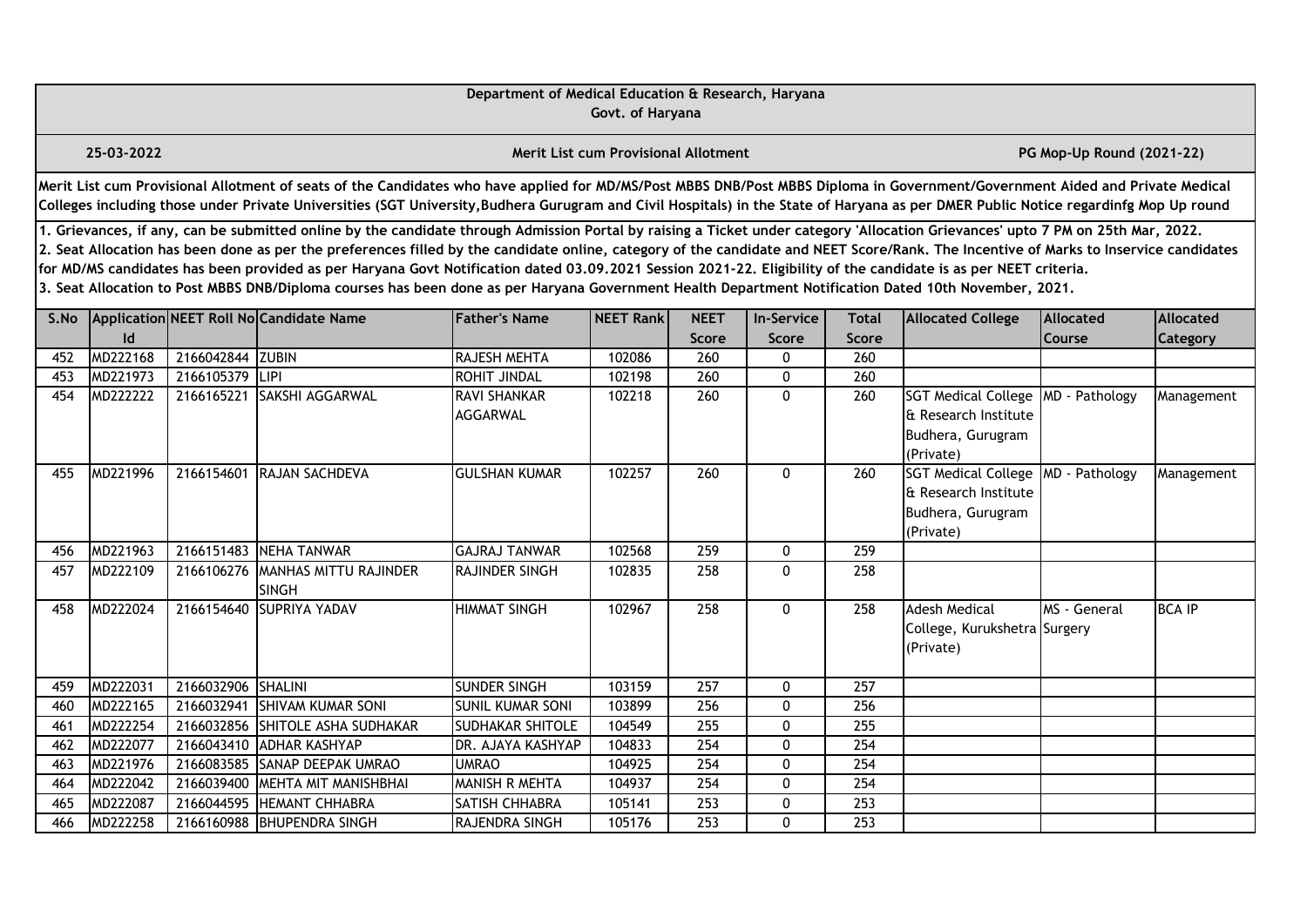| Department of Medical Education & Research, Haryana<br>Govt. of Haryana                                                                                                                                                                                                                                                                                                                                                                                                                                                                                                                                                                                                                               |                |                   |                                         |                                       |                                             |                     |                           |                     |                                                                 |                                  |                               |
|-------------------------------------------------------------------------------------------------------------------------------------------------------------------------------------------------------------------------------------------------------------------------------------------------------------------------------------------------------------------------------------------------------------------------------------------------------------------------------------------------------------------------------------------------------------------------------------------------------------------------------------------------------------------------------------------------------|----------------|-------------------|-----------------------------------------|---------------------------------------|---------------------------------------------|---------------------|---------------------------|---------------------|-----------------------------------------------------------------|----------------------------------|-------------------------------|
|                                                                                                                                                                                                                                                                                                                                                                                                                                                                                                                                                                                                                                                                                                       | 25-03-2022     |                   |                                         |                                       | <b>Merit List cum Provisional Allotment</b> |                     | PG Mop-Up Round (2021-22) |                     |                                                                 |                                  |                               |
| Merit List cum Provisional Allotment of seats of the Candidates who have applied for MD/MS/Post MBBS DNB/Post MBBS Diploma in Government/Government Aided and Private Medical<br>Colleges including those under Private Universities (SGT University, Budhera Gurugram and Civil Hospitals) in the State of Haryana as per DMER Public Notice regardinfg Mop Up round                                                                                                                                                                                                                                                                                                                                 |                |                   |                                         |                                       |                                             |                     |                           |                     |                                                                 |                                  |                               |
| 1. Grievances, if any, can be submitted online by the candidate through Admission Portal by raising a Ticket under category 'Allocation Grievances' upto 7 PM on 25th Mar, 2022.<br>2. Seat Allocation has been done as per the preferences filled by the candidate online, category of the candidate and NEET Score/Rank. The Incentive of Marks to Inservice candidates<br>for MD/MS candidates has been provided as per Haryana Govt Notification dated 03.09.2021 Session 2021-22. Eligibility of the candidate is as per NEET criteria.<br>3. Seat Allocation to Post MBBS DNB/Diploma courses has been done as per Haryana Government Health Department Notification Dated 10th November, 2021. |                |                   |                                         |                                       |                                             |                     |                           |                     |                                                                 |                                  |                               |
| S.No                                                                                                                                                                                                                                                                                                                                                                                                                                                                                                                                                                                                                                                                                                  |                |                   | Application NEET Roll No Candidate Name | <b>Father's Name</b>                  | <b>NEET Rank</b>                            | <b>NEET</b>         | <b>In-Service</b>         | <b>Total</b>        | <b>Allocated College</b>                                        | Allocated                        | Allocated                     |
| 467                                                                                                                                                                                                                                                                                                                                                                                                                                                                                                                                                                                                                                                                                                   | Id<br>MD222094 |                   | 2166044172 KALPANA KUMARI               | <b>LALAN TIWARY</b>                   | 105518                                      | <b>Score</b><br>252 | Score<br>0                | <b>Score</b><br>252 | Pandit Bhagwat<br>Dayal Sharma PGIMS,<br>Rohtak<br>(Government) | <b>Course</b><br>MD - Physiology | <b>Category</b><br><b>EWS</b> |
| 468                                                                                                                                                                                                                                                                                                                                                                                                                                                                                                                                                                                                                                                                                                   | MD222167       |                   | 2166031710 MAYANK GAUR                  | <b>NARENDRA GAUR</b>                  | 106029                                      | 251                 | 0                         | 251                 |                                                                 |                                  |                               |
| 469                                                                                                                                                                                                                                                                                                                                                                                                                                                                                                                                                                                                                                                                                                   | MD222150       |                   | 2166058855 MATHA ABHIJEET               | <b>M MAHENDER RAO</b>                 | 106609                                      | 250                 | $\mathbf{0}$              | 250                 |                                                                 |                                  |                               |
| 470                                                                                                                                                                                                                                                                                                                                                                                                                                                                                                                                                                                                                                                                                                   | MD222242       | 2166044027        | <b>SHEFALI MADAN</b>                    | <b>UMESH MADAN</b>                    | 106642                                      | 250                 | 0                         | 250                 |                                                                 |                                  |                               |
| 471                                                                                                                                                                                                                                                                                                                                                                                                                                                                                                                                                                                                                                                                                                   | MD222012       | 2166043443        | <b>SHASHANK KUKREJA</b>                 | <b>HARISH KUKREJA</b>                 | 107084                                      | 249                 | 0                         | 249                 |                                                                 |                                  |                               |
| 472                                                                                                                                                                                                                                                                                                                                                                                                                                                                                                                                                                                                                                                                                                   | MD222061       |                   | 2166047830 MANIKA SHARMA                | <b>PAWAN KUMAR</b><br><b>KHAJURIA</b> | 107092                                      | 249                 | $\mathbf 0$               | 249                 |                                                                 |                                  |                               |
| 473                                                                                                                                                                                                                                                                                                                                                                                                                                                                                                                                                                                                                                                                                                   | MD222281       | 2166077919        | <b>ROUNAK SINGHAI</b>                   | <b>JINENDRA KUMAR</b><br><b>JAIN</b>  | 107391                                      | 248                 | 0                         | 248                 |                                                                 |                                  |                               |
| 474                                                                                                                                                                                                                                                                                                                                                                                                                                                                                                                                                                                                                                                                                                   | MD222086       | 2166112039 RENUKA |                                         | YOGINDER SINGH                        | 107690                                      | $\overline{248}$    | 0                         | $\overline{248}$    |                                                                 |                                  |                               |
| 475                                                                                                                                                                                                                                                                                                                                                                                                                                                                                                                                                                                                                                                                                                   | MD222045       |                   | 2166033274 SHIVANGI SHUKLA              | <b>UMESH CHANDRA</b><br><b>SHUKLA</b> | 108132                                      | 247                 | $\mathbf{0}$              | 247                 |                                                                 |                                  |                               |
| 476                                                                                                                                                                                                                                                                                                                                                                                                                                                                                                                                                                                                                                                                                                   | MD222062       |                   | 2166155208 AKHIL KUMAR                  | SANJAY YADAV                          | 108538                                      | 246                 | $\mathbf{0}$              | 246                 | N.C. Medical<br>College, Israna<br>Panipat (Private)            | MS - General<br>Surgery          | <b>BCA IP</b>                 |
| 477                                                                                                                                                                                                                                                                                                                                                                                                                                                                                                                                                                                                                                                                                                   | MD221971       | 2166152900        | <b>ANJANI YADAV</b>                     | <b>GIRDHARI YADAV</b>                 | 109385                                      | 244                 | $\mathbf{0}$              | 244                 |                                                                 |                                  |                               |
| 478                                                                                                                                                                                                                                                                                                                                                                                                                                                                                                                                                                                                                                                                                                   | MD222021       | 2166044293        | <b>ADITYA DAHMIWAL</b>                  | <b>OM PARKASH</b><br><b>DAHMIWAL</b>  | 110239                                      | 242                 | $\mathbf{0}$              | 242                 | <b>Adesh Medical</b><br>College, Kurukshetra<br>(Private)       | MS - Orthopedics BCA             |                               |
| 479                                                                                                                                                                                                                                                                                                                                                                                                                                                                                                                                                                                                                                                                                                   | MD222206       |                   | 2166109072 VINEET YADAV                 | <b>DEVENDER KUMAR</b>                 | 110439                                      | 242                 | $\mathbf{0}$              | 242                 |                                                                 |                                  |                               |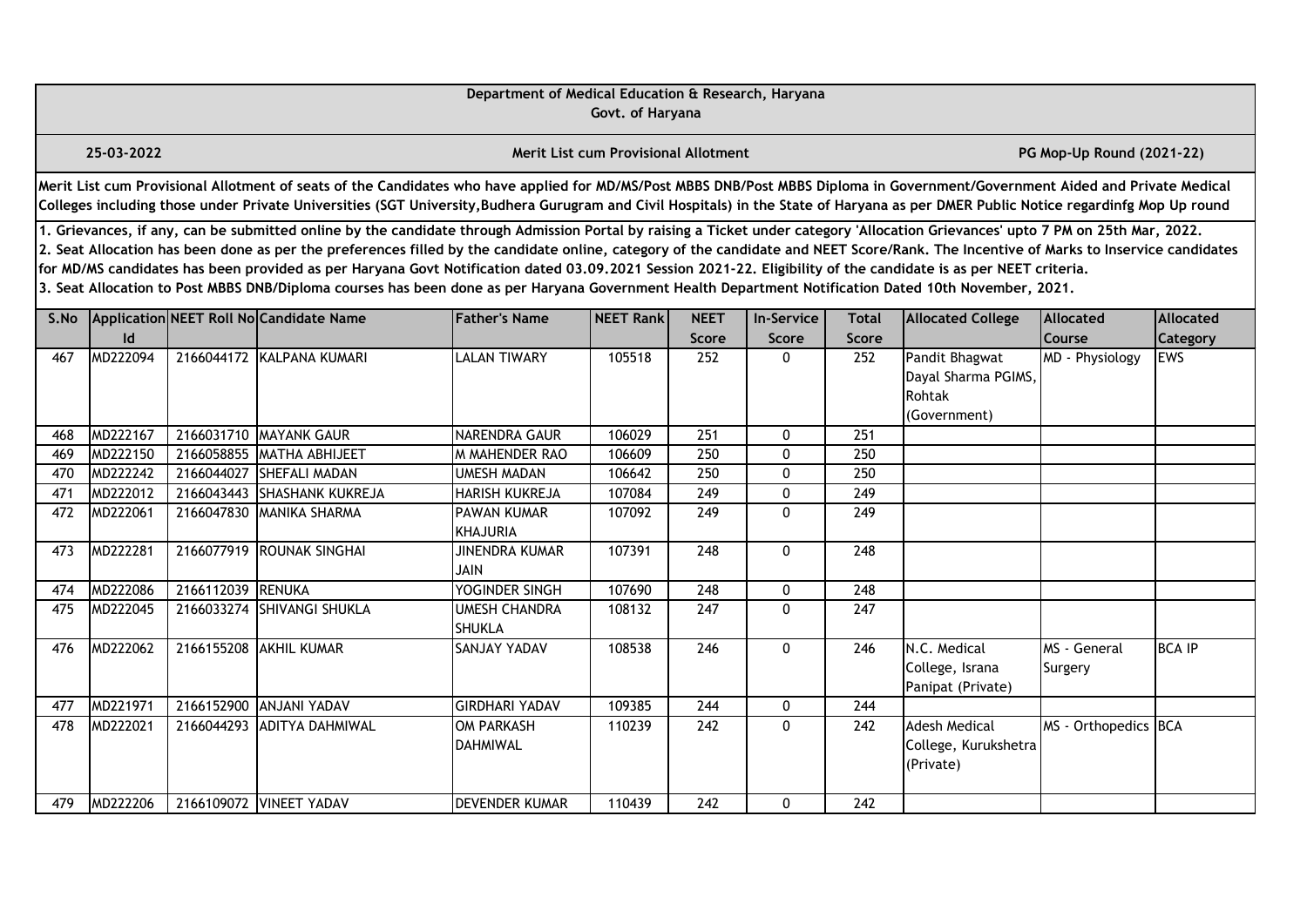| Department of Medical Education & Research, Haryana<br>Govt. of Haryana                                                                                                                                                                                                                                                                                                                                                                                                                                                                                                                                                                                                                               |            |                        |                                         |                             |                                             |                      |                                   |                              |                                                                                 |                                   |                              |  |
|-------------------------------------------------------------------------------------------------------------------------------------------------------------------------------------------------------------------------------------------------------------------------------------------------------------------------------------------------------------------------------------------------------------------------------------------------------------------------------------------------------------------------------------------------------------------------------------------------------------------------------------------------------------------------------------------------------|------------|------------------------|-----------------------------------------|-----------------------------|---------------------------------------------|----------------------|-----------------------------------|------------------------------|---------------------------------------------------------------------------------|-----------------------------------|------------------------------|--|
|                                                                                                                                                                                                                                                                                                                                                                                                                                                                                                                                                                                                                                                                                                       | 25-03-2022 |                        |                                         |                             | <b>Merit List cum Provisional Allotment</b> |                      |                                   |                              |                                                                                 | PG Mop-Up Round (2021-22)         |                              |  |
| Merit List cum Provisional Allotment of seats of the Candidates who have applied for MD/MS/Post MBBS DNB/Post MBBS Diploma in Government/Government Aided and Private Medical<br>Colleges including those under Private Universities (SGT University, Budhera Gurugram and Civil Hospitals) in the State of Haryana as per DMER Public Notice regardinfg Mop Up round                                                                                                                                                                                                                                                                                                                                 |            |                        |                                         |                             |                                             |                      |                                   |                              |                                                                                 |                                   |                              |  |
| 1. Grievances, if any, can be submitted online by the candidate through Admission Portal by raising a Ticket under category 'Allocation Grievances' upto 7 PM on 25th Mar, 2022.<br>2. Seat Allocation has been done as per the preferences filled by the candidate online, category of the candidate and NEET Score/Rank. The Incentive of Marks to Inservice candidates<br>for MD/MS candidates has been provided as per Haryana Govt Notification dated 03.09.2021 Session 2021-22. Eligibility of the candidate is as per NEET criteria.<br>3. Seat Allocation to Post MBBS DNB/Diploma courses has been done as per Haryana Government Health Department Notification Dated 10th November, 2021. |            |                        |                                         |                             |                                             |                      |                                   |                              |                                                                                 |                                   |                              |  |
| S.No                                                                                                                                                                                                                                                                                                                                                                                                                                                                                                                                                                                                                                                                                                  | Id         |                        | Application NEET Roll No Candidate Name | <b>Father's Name</b>        | NEET Rank                                   | <b>NEET</b><br>Score | <b>In-Service</b><br><b>Score</b> | <b>Total</b><br><b>Score</b> | <b>Allocated College</b>                                                        | <b>Allocated</b><br><b>Course</b> | Allocated<br><b>Category</b> |  |
| 480                                                                                                                                                                                                                                                                                                                                                                                                                                                                                                                                                                                                                                                                                                   | MD222057   |                        | 2166028714 KANCHAN YADAV                | <b>ASHOK KUMAR</b><br>YADAV | 110648                                      | 241                  | $\Omega$                          | 241                          | N.C. Medical<br>College, Israna<br>Panipat (Private)                            | MS - General<br>Surgery           | <b>BCA</b>                   |  |
| 481                                                                                                                                                                                                                                                                                                                                                                                                                                                                                                                                                                                                                                                                                                   | MD222027   | 2166043416 PREETI      |                                         | <b>GAJRAJ</b>               | 111936                                      | 238                  | 0                                 | $\overline{238}$             |                                                                                 |                                   |                              |  |
| 482                                                                                                                                                                                                                                                                                                                                                                                                                                                                                                                                                                                                                                                                                                   | MD221980   | 2166003631             | KANITHI YAMINI                          | KANITHI VIJAYA<br>KUMAR     | 112423                                      | 237                  | $\Omega$                          | 237                          |                                                                                 |                                   |                              |  |
| 483                                                                                                                                                                                                                                                                                                                                                                                                                                                                                                                                                                                                                                                                                                   | MD222292   | 2166161092             | <b>GURBINA</b>                          | HARVINDER SINGH             | 112463                                      | $\overline{237}$     | 0                                 | $\overline{237}$             |                                                                                 |                                   |                              |  |
| 484                                                                                                                                                                                                                                                                                                                                                                                                                                                                                                                                                                                                                                                                                                   | MD222277   | 2166164672             | <b>ARUSHI CHANDEL</b>                   | P P SINGH                   | 113971                                      | 234                  | $\mathbf{0}$                      | 234                          |                                                                                 |                                   |                              |  |
| 485                                                                                                                                                                                                                                                                                                                                                                                                                                                                                                                                                                                                                                                                                                   | MD221977   |                        | 2166027945 ATUL YADAV                   | <b>ANOOP SINGH YADAV</b>    | 114226                                      | 233                  | 0                                 | 233                          |                                                                                 |                                   |                              |  |
| 486                                                                                                                                                                                                                                                                                                                                                                                                                                                                                                                                                                                                                                                                                                   | MD221956   | 2166046305 MOHIT SAINI |                                         | <b>OM PRAKASH SAINI</b>     | 114944                                      | $\overline{232}$     | $\mathbf 0$                       | $\overline{232}$             |                                                                                 |                                   |                              |  |
| 487                                                                                                                                                                                                                                                                                                                                                                                                                                                                                                                                                                                                                                                                                                   | MD222173   | 2166111877 DHEERAJ     |                                         | <b>VED PRAKASH</b>          | 115079                                      | 231                  | $\mathbf{0}$                      | 231                          | Maharaja Agrasen<br>Medical College,<br>Agroha, Hisar<br>(Government Aided)     | MD - Community<br>Medicine        | <b>BCA IP</b>                |  |
| 488                                                                                                                                                                                                                                                                                                                                                                                                                                                                                                                                                                                                                                                                                                   | MD222067   | 2166155318 ANUP SINGH  |                                         | <b>SUKHBIR SINGH</b>        | 115794                                      | 230                  | $\mathbf 0$                       | 230                          | KCGMC, Karnal<br>(Government)                                                   | $MD -$<br>Biochemistry            | <b>BCA</b>                   |  |
| 489                                                                                                                                                                                                                                                                                                                                                                                                                                                                                                                                                                                                                                                                                                   | MD221985   | 2166042681             | <b>SHIVANI YADAV</b>                    | <b>KARAN SINGH YADAV</b>    | 115902                                      | $\overline{230}$     | $\mathbf{0}$                      | 230                          | <b>Bhagat Phool Singh</b><br>GMC (W), Khanpur<br>Kalan, Sonepat<br>(Government) | MD - Pathology                    | <b>BCB IP</b>                |  |
| 490                                                                                                                                                                                                                                                                                                                                                                                                                                                                                                                                                                                                                                                                                                   | MD221947   |                        | 2166044642 SHEHBAZ KHAN                 | <b>SHAMSHER KHAN</b>        | 116516                                      | 228                  | $\mathbf{0}$                      | 228                          |                                                                                 |                                   |                              |  |
| 491                                                                                                                                                                                                                                                                                                                                                                                                                                                                                                                                                                                                                                                                                                   | MD221997   |                        | 2166110396 RISHABH YADAV                | <b>RAJBIR YADAV</b>         | 116796                                      | 228                  | $\mathbf 0$                       | 228                          | N.C. Medical<br>College, Israna<br>Panipat (Private)                            | MS - General<br>Surgery           | <b>BCB</b>                   |  |
| 492                                                                                                                                                                                                                                                                                                                                                                                                                                                                                                                                                                                                                                                                                                   | MD222023   |                        | 2166155105 SONAL YADAV                  | <b>RAMBIR YADAV</b>         | 117054                                      | 227                  | 0                                 | 227                          |                                                                                 |                                   |                              |  |